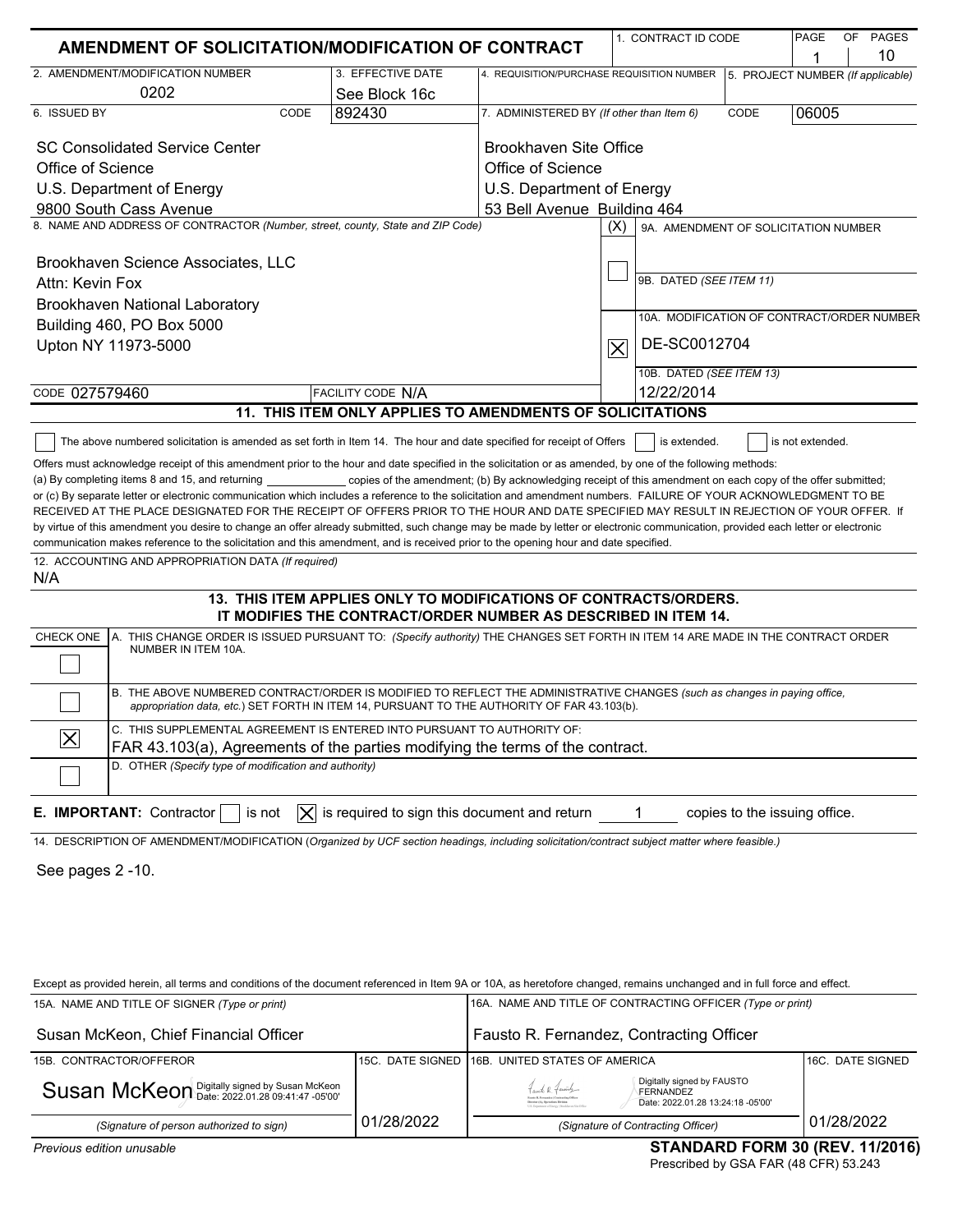Page **2** of **10**

#### **14. DESCRIPTION OF AMENDMENT/MODIFICATION** continued.

- **A.** This modification is issued to update the following contract section:
	- a. Part I—The Schedule
		- Section C Description/Specs./Work Statement o C.4
	- b. Part II—Contract Clause
		- $1.9 FAR 52.203 13$
		- $\bullet$  1.10 FAR 52.203-14
		- $\bullet$  1.17A FAR 52.204-21
		- $\bullet$  1.17B FAR 52.204.23
		- $\bullet$  1.17C FAR 52.204-25
		- $\bullet$  1.19 FAR 52.209-6
		- $\bullet$  1.22 FAR 52.210-1
		- $\bullet$  1.27 FAR 52.215-14
		- $\bullet$  1.33 FAR 52.219-9
		- $\bullet$  1.40A FAR 52.222-19
		- $\bullet$  1.48 FAR 52.222-50
		- $\bullet$  1.49 FAR 52.222-54
		- $\bullet$  1.65 FAR 52.225-1
		- $\bullet$  1.67 FAR 52.225-9
		- $\bullet$  1.78 FAR 52.232-40
		- $\bullet$  1.88 FAR 52.244-6
		- $\bullet$  1.88A FAR 52.246-26
		- $\bullet$  1.91 FAR 52.247-64
	- c. Part III—List of Documents, Exhibits, Attachments
		- Section J List of Attachments o Appendix I
- **B.** Table of Changes

#### **PART I, SECTION C — DESCRIPTION/SPECS./WORK STATEMENT**

| <b>Clause</b><br>No. | Title                    | <b>Change &amp; Explanation</b>                                                                                                       |
|----------------------|--------------------------|---------------------------------------------------------------------------------------------------------------------------------------|
| $\overline{C.4}$     | <b>Statement of Work</b> | Change:<br>Update section $(b)(1)$ .<br><b>Explanation:</b><br>This section is revised to update major SC programs<br>and facilities. |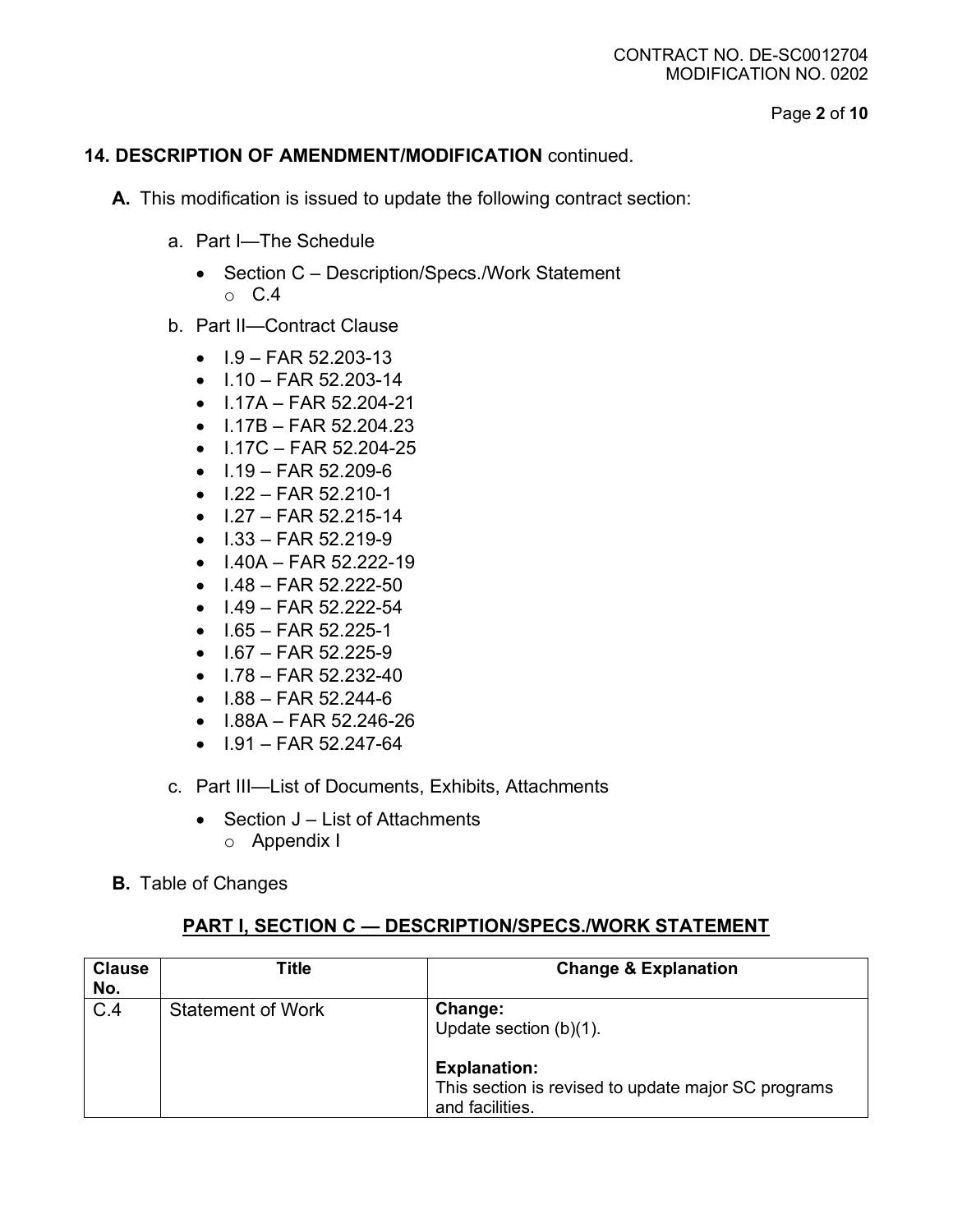Page **3** of **10**

# **PART II, SECTION I — CONTRACT REQUIREMENTS**

| <b>Clause</b><br>No. | <b>Title</b>                                                                       | <b>Change &amp; Explanation</b>                                                                                                                                                                                                                |
|----------------------|------------------------------------------------------------------------------------|------------------------------------------------------------------------------------------------------------------------------------------------------------------------------------------------------------------------------------------------|
| 1.9                  | FAR 52.203-13, Contractor<br>Code of Business Ethics and                           | <b>Description of Change:</b><br>Amend section 52.203-13 by:                                                                                                                                                                                   |
|                      | Conduct (JUN 2020)                                                                 | a. Revising the date of the clause; and                                                                                                                                                                                                        |
|                      |                                                                                    | b. Removing from paragraph (c) the term "commercial<br>item" and adding "commercial product or commercial<br>service" in its place.                                                                                                            |
|                      |                                                                                    | <b>Explanation:</b><br>This clause is updated IAW PF 2022-07; Federal<br>Acquisition Circular (FAC) 2022-01, and Federal<br>Acquisition Regulation (FAR) amendments, published<br>in the November 4, 2021, Federal Register at 86 FR<br>61016. |
| 1.10                 | FAR 52.203-14, Display of<br>Hotline Poster(s) (JUN 2020)                          | <b>Description of Change:</b><br>Amend section 52.203-14 by:                                                                                                                                                                                   |
|                      |                                                                                    | a. Revising the date of the clause; and                                                                                                                                                                                                        |
|                      |                                                                                    | b. Removing from paragraph $(d)(1)$ the term<br>"commercial item" and adding "commercial product or<br>commercial service" in its place.                                                                                                       |
|                      |                                                                                    | <b>Explanation:</b><br>This clause is updated IAW PF 2022-07; Federal<br>Acquisition Circular (FAC) 2022-01, and Federal<br>Acquisition Regulation (FAR) amendments, published<br>in the November 4, 2021, Federal Register at 86 FR<br>61016. |
| 1.17A                | FAR 52.204-21, Basic<br>Safeguarding of Covered                                    | <b>Description of Change:</b><br>Amend section 52.204-21 by:                                                                                                                                                                                   |
|                      | <b>Contractor Information</b>                                                      | a. Revising the date of the clause; and                                                                                                                                                                                                        |
|                      | Systems (JUN 2016)                                                                 | b. Removing from paragraph (c) the term "commercial<br>items" and adding "commercial products or commercial<br>services" in its place.                                                                                                         |
|                      |                                                                                    | <b>Explanation:</b><br>This clause is updated IAW PF 2022-07; Federal<br>Acquisition Circular (FAC) 2022-01, and Federal<br>Acquisition Regulation (FAR) amendments, published<br>in the November 4, 2021, Federal Register at 86 FR<br>61016. |
| 1.17B                | FAR 52.204.23, Prohibition                                                         | <b>Description of Change:</b><br>Amend section 52.204-23 by:                                                                                                                                                                                   |
|                      | on Contracting for Hardware,<br>Software, and Services<br>Developed or Provided by | a. Revising the date of the clause; and                                                                                                                                                                                                        |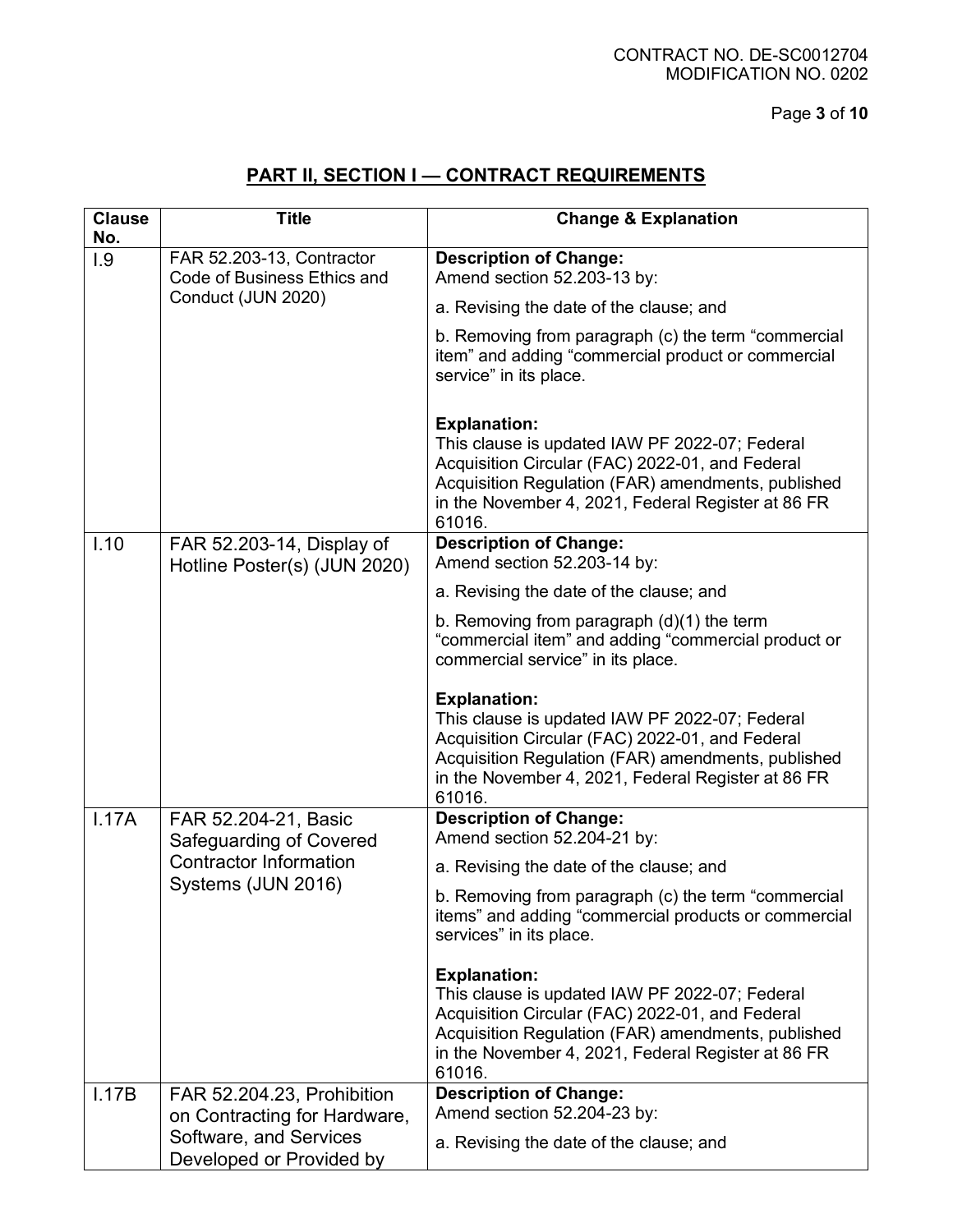Page **4** of **10**

|       | Kaspersky Lab and Other<br>Covered Entities (JUL 2018)                                                                                                           | b. Removing from paragraph (d) the phrases "in all<br>subcontracts," and "commercial items" and adding "in<br>all subcontracts" and "commercial products or<br>commercial services" in their places, respectively.<br><b>Explanation:</b><br>This clause is updated IAW PF 2022-07; Federal<br>Acquisition Circular (FAC) 2022-01, and Federal<br>Acquisition Regulation (FAR) amendments, published<br>in the November 4, 2021, Federal Register at 86 FR<br>61016.                                                                                                                                                                                                                                                                                                                                                                                                   |
|-------|------------------------------------------------------------------------------------------------------------------------------------------------------------------|------------------------------------------------------------------------------------------------------------------------------------------------------------------------------------------------------------------------------------------------------------------------------------------------------------------------------------------------------------------------------------------------------------------------------------------------------------------------------------------------------------------------------------------------------------------------------------------------------------------------------------------------------------------------------------------------------------------------------------------------------------------------------------------------------------------------------------------------------------------------|
| 1.17C | FAR 52.204-25, Prohibition<br>on Contracting for Certain<br>Telecommunications and<br><b>Video Surveillance Services</b><br>and Equipment (AUG 2020)             | <b>Description of Change:</b><br>Amend section 52.204-25 by:<br>a. Revising the date of the clause; and<br>b. Removing from paragraph (e) the term "commercial<br>items" and adding "commercial products or commercial<br>services" in its place.<br><b>Explanation:</b><br>This clause is updated IAW PF 2022-07; Federal<br>Acquisition Circular (FAC) 2022-01, and Federal<br>Acquisition Regulation (FAR) amendments, published<br>in the November 4, 2021, Federal Register at 86 FR<br>61016.                                                                                                                                                                                                                                                                                                                                                                    |
| 1.19  | FAR 52.209-6, Protecting the<br>Government's Interest When<br>Subcontracting with<br>Contractors Debarred,<br>Suspended, or Proposed for<br>Debarment (JUN 2020) | <b>Description of Change:</b><br>Amend section 52.209-6 by-<br>a. Revising the date of the clause;<br>b. Removing from paragraph (a) introductory text the<br>word "item" and adding "item" in its place;<br>c. Removing from paragraph $(a)(1)(i)$ the phrase<br>"commercial item (as defined in paragraph (1) of the<br>definition in" and adding "commercial product (as<br>defined in paragraph (1) of the definition of "commercial<br>product" in" in its place; and<br>d. Removing from paragraph (e) the term "commercial<br>items" and adding "commercial products or commercial<br>services" in its place.<br><b>Explanation:</b><br>This clause is updated IAW PF 2022-07; Federal<br>Acquisition Circular (FAC) 2022-01, and Federal<br>Acquisition Regulation (FAR) amendments, published<br>in the November 4, 2021, Federal Register at 86 FR<br>61016. |
| 1.22  | FAR 52.210-1, Market<br>Research (JUN 2020)                                                                                                                      | <b>Description of Change:</b><br>Amend section 52.210-1 by-<br>a. Revising the date of the clause;<br>b. Revising paragraph (a);                                                                                                                                                                                                                                                                                                                                                                                                                                                                                                                                                                                                                                                                                                                                       |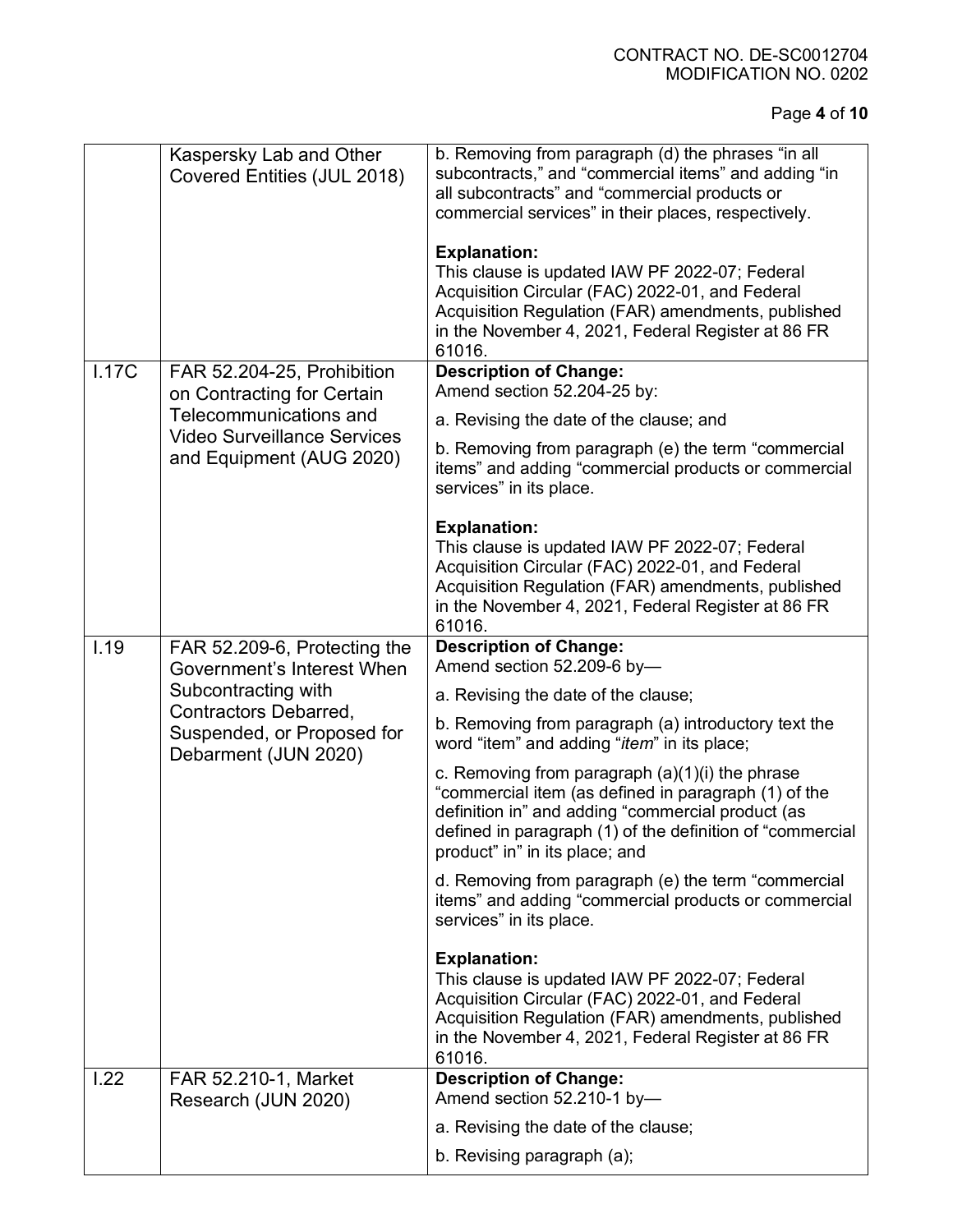|      |                                                            | c. Revising the introductory text of paragraph (b);                                                                                                                                                                                                      |
|------|------------------------------------------------------------|----------------------------------------------------------------------------------------------------------------------------------------------------------------------------------------------------------------------------------------------------------|
|      |                                                            | d. Removing from the introductory text of paragraph<br>$(b)(1)$ the phrase "commercial items or, to the extent<br>commercial items" and adding "commercial products,<br>commercial services, or, to the extent commercial<br>products" in its place; and |
|      |                                                            | e. Removing from paragraph $(b)(2)$ the term<br>"commercial items" and adding "commercial products,<br>commercial services," in its place.                                                                                                               |
|      |                                                            | <b>Explanation:</b><br>This clause is updated IAW PF 2022-07; Federal<br>Acquisition Circular (FAC) 2022-01, and Federal<br>Acquisition Regulation (FAR) amendments, published<br>in the November 4, 2021, Federal Register at 86 FR<br>61016.           |
| 1.27 | FAR 52.215-14, Integrity of<br>Unit Prices (JUN 2020)      | <b>Description of Change:</b><br>Amend section 52.215-14 by-                                                                                                                                                                                             |
|      |                                                            | a. Revising the date of the clause; and                                                                                                                                                                                                                  |
|      |                                                            | b. Removing from paragraph (c) the term "commercial<br>items" and adding "commercial products and<br>commercial services" in its place.                                                                                                                  |
|      |                                                            | <b>Explanation:</b><br>This clause is updated IAW PF 2022-07; Federal<br>Acquisition Circular (FAC) 2022-01, and Federal<br>Acquisition Regulation (FAR) amendments, published<br>in the November 4, 2021, Federal Register at 86 FR<br>61016.           |
| 1.33 | FAR 52.219-9, Small<br><b>Business Subcontracting Plan</b> | <b>Description of Change:</b><br>Amend section 52.219-9 by-                                                                                                                                                                                              |
|      | (Sep 2021) (Alternate IV)                                  | a. Revising the date of the clause                                                                                                                                                                                                                       |
|      |                                                            | b. Removing from paragraph (b) the definition of<br>"Commercial item"; c. Removing from the definition of<br>"Commercial plan" the term "commercial items" and<br>adding "commercial products and commercial services"<br>in its place;                  |
|      |                                                            | d. Adding, in alphabetical order, the definitions<br>"Commercial product" and "Commercial service";                                                                                                                                                      |
|      |                                                            | e. Removing from paragraph (g) the terms "commercial<br>items" and "commercial item" and adding "commercial<br>products and commercial services" and "commercial<br>product or commercial service" in their places,<br>respectively; and                 |
|      |                                                            | f. In paragraph (j):                                                                                                                                                                                                                                     |
|      |                                                            | i. Removing the term "52.212-5" and adding in its place<br>"FAR 52.212-5";                                                                                                                                                                               |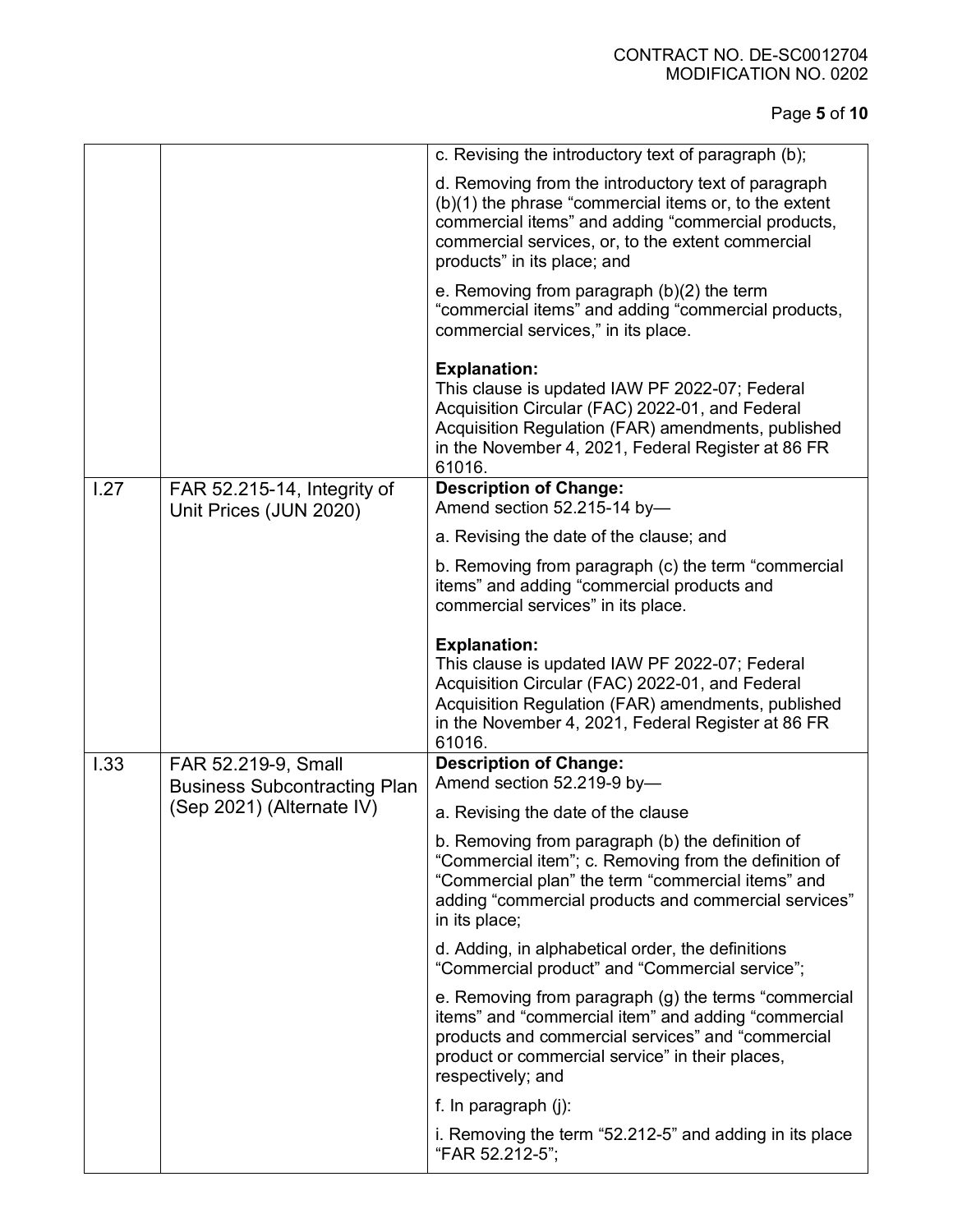|       |                                                                            | ii. Removing the term "Commercial Items" wherever it                                                                                                                                                                                           |
|-------|----------------------------------------------------------------------------|------------------------------------------------------------------------------------------------------------------------------------------------------------------------------------------------------------------------------------------------|
|       |                                                                            | appears and adding in its place "Commercial Products<br>and Commercial Services";                                                                                                                                                              |
|       |                                                                            | iii. Removing the term "commercial item" and adding in<br>its place "commercial product or commercial service";<br>and                                                                                                                         |
|       |                                                                            | iv. Removing the term "52.244-6" and adding "FAR<br>52.244-6" in its place.                                                                                                                                                                    |
|       |                                                                            | <b>Explanation:</b><br>This clause is updated IAW PF 2022-07; Federal<br>Acquisition Circular (FAC) 2022-01, and Federal<br>Acquisition Regulation (FAR) amendments, published<br>in the November 4, 2021, Federal Register at 86 FR<br>61016. |
| 1.40A | FAR 52.222-19, Child Labor -<br><b>Cooperation with Authorities</b>        | <b>Description of Change:</b><br>Amend section 52.222-19 by-                                                                                                                                                                                   |
|       | and Remedies (JAN 2020)                                                    | Revising the date of the clause; and                                                                                                                                                                                                           |
|       |                                                                            | Removing from paragraph $(a)(3)$ "\$83,099" and adding<br>"\$92,319" in its place; and                                                                                                                                                         |
|       |                                                                            | Removing from paragraph $(a)(4)$ "\$182,000" and adding<br>"\$183,000" in its place.                                                                                                                                                           |
|       |                                                                            | <b>Explanation:</b><br>This clause is updated IAW PF 2022-18; Federal<br>Acquisition Circular (FAC) 2022-03, and Federal<br>Acquisition Regulation (FAR) amendments,<br>published in the December 30, 2021 Federal<br>Register at 86 FR 74528. |
| 1.48  | FAR 52.222-50, Combating<br><b>Trafficking In Persons (OCT</b>             | <b>Description of Change:</b><br>Amend section 52.222-50 by-                                                                                                                                                                                   |
|       | 2020)                                                                      | a. Revising the date of the clause; and                                                                                                                                                                                                        |
|       |                                                                            | b. In paragraph (a), in the definition of "Commercially<br>available off-the-shelf (COTS) item":                                                                                                                                               |
|       |                                                                            | i. Removing the word "means" in the introductory text;<br>and                                                                                                                                                                                  |
|       |                                                                            | ii. Revising paragraph $(1)$ introductory text and $(1)(i)$ .                                                                                                                                                                                  |
|       |                                                                            | <b>Explanation:</b><br>This clause is updated IAW PF 2022-07; Federal<br>Acquisition Circular (FAC) 2022-01, and Federal<br>Acquisition Regulation (FAR) amendments, published<br>in the November 4, 2021, Federal Register at 86 FR<br>61016. |
| 1.49  | FAR 52.222-54, Employment<br><b>Eligibility Verification (OCT</b><br>2015) | <b>Description of Change:</b><br>Amend section 52.222-54 by-                                                                                                                                                                                   |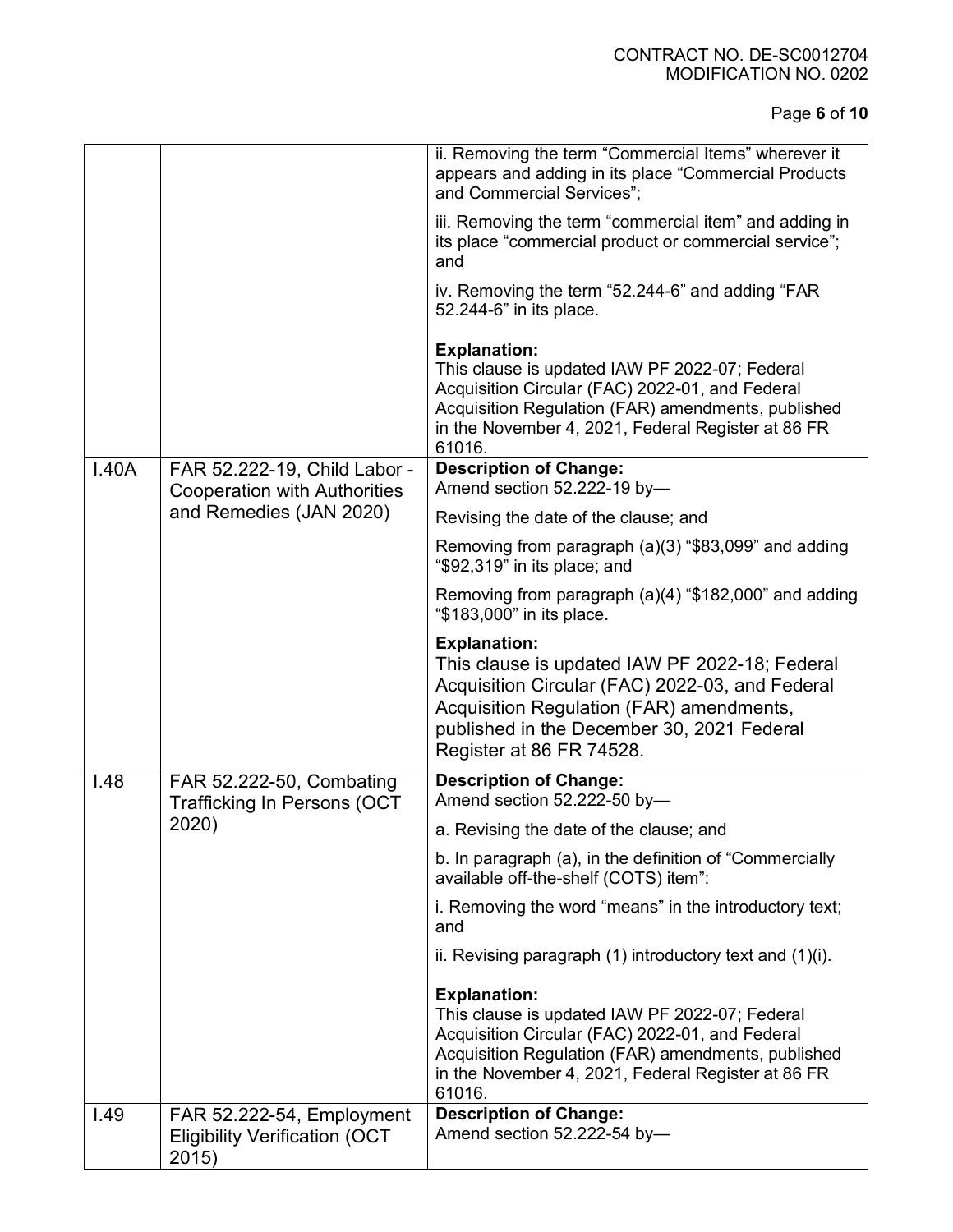Page **7** of **10**

|      |                                                           | a. Revising the date of the clause;                                                                                                                                                                                                            |
|------|-----------------------------------------------------------|------------------------------------------------------------------------------------------------------------------------------------------------------------------------------------------------------------------------------------------------|
|      |                                                           | b. In paragraph (a), in the definition of "Commercially<br>available off-the-shelf (COTS) item", revising paragraph<br>$(1)(i)$ ; and                                                                                                          |
|      |                                                           | c. Removing from paragraph $(e)(1)(i)$ the term<br>"Commercial or noncommercial services" and adding<br>"Services" in its place.                                                                                                               |
|      |                                                           | <b>Explanation:</b><br>This clause is updated IAW PF 2022-07; Federal<br>Acquisition Circular (FAC) 2022-01, and Federal<br>Acquisition Regulation (FAR) amendments, published<br>in the November 4, 2021, Federal Register at 86 FR<br>61016. |
| 1.65 | FAR 52.225-1, Buy American<br>- Supplies (JAN 2021)       | <b>Description of Change:</b><br>Amend section 52.225-1 by-                                                                                                                                                                                    |
|      | Modified By DEAR 970.2570                                 | a. Revising the date of the clause; and                                                                                                                                                                                                        |
|      | (NOV 2010)                                                | b. In paragraph (a), in the definition of "Commercially<br>available off-the-shelf (COTS) item", revising paragraph<br>$(1)(i)$ .                                                                                                              |
|      |                                                           | <b>Explanation:</b><br>This clause is updated IAW PF 2022-07; Federal<br>Acquisition Circular (FAC) 2022-01, and Federal<br>Acquisition Regulation (FAR) amendments, published<br>in the November 4, 2021, Federal Register at 86 FR<br>61016. |
| 1.67 | FAR 52.225-9, Buy<br>American-Construction                | <b>Description of Change:</b><br>Amend section 52.225-9 by-                                                                                                                                                                                    |
|      | Materials (FEB 2021)                                      | a. Revising the date of the clause; and                                                                                                                                                                                                        |
|      |                                                           | b. In paragraph (a), in the definition of "Commercially<br>available off-the-shelf (COTS) item", revising paragraph<br>$(1)(i)$ ; and                                                                                                          |
|      |                                                           | c. Removing from paragraph $(b)(2)$ the term<br>"commercial item" and adding "commercial product" in<br>its place.                                                                                                                             |
|      |                                                           | <b>Explanation:</b><br>This clause is updated IAW PF 2022-07; Federal<br>Acquisition Circular (FAC) 2022-01, and Federal<br>Acquisition Regulation (FAR) amendments, published<br>in the November 4, 2021, Federal Register at 86 FR<br>61016. |
| 1.78 | FAR 52.232-40, Providing<br>Accelerated Payments to Small | <b>Description of Change:</b><br>Amend section 52.232-40 by-                                                                                                                                                                                   |
|      | <b>Business Subcontractors (DEC</b><br>2013)              | a. Revising the date of the clause; and                                                                                                                                                                                                        |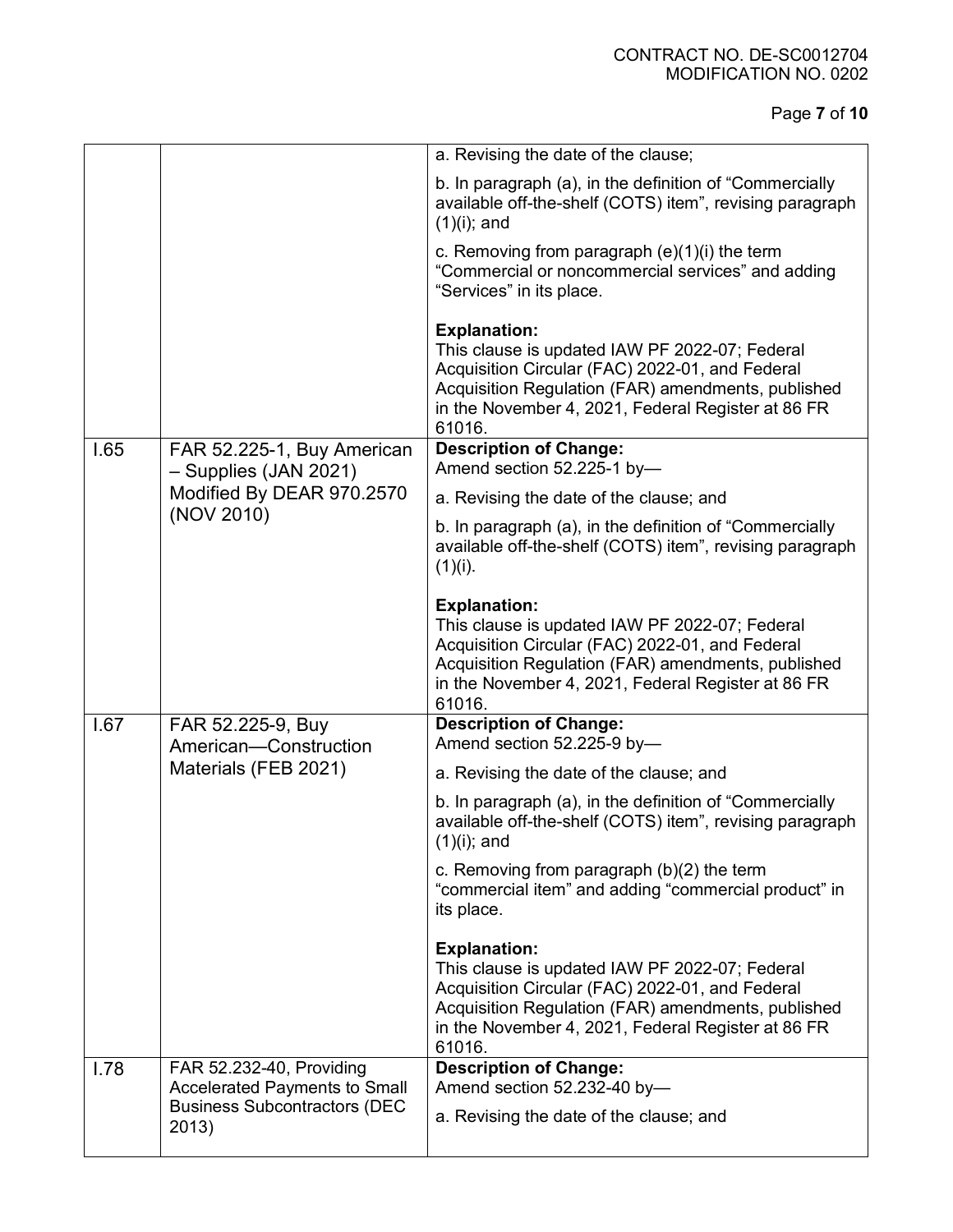|      |                                                               | b. Removing from paragraph (c) the term "commercial<br>items" and adding "commercial products or commercial<br>services" in its place.                                                                                                         |
|------|---------------------------------------------------------------|------------------------------------------------------------------------------------------------------------------------------------------------------------------------------------------------------------------------------------------------|
|      |                                                               | <b>Explanation:</b>                                                                                                                                                                                                                            |
|      |                                                               | This clause is updated IAW PF 2022-07; Federal<br>Acquisition Circular (FAC) 2022-01, and Federal<br>Acquisition Regulation (FAR) amendments, published<br>in the November 4, 2021, Federal Register at 86 FR<br>61016.                        |
| 1.88 | FAR 52.244-6, Subcontracts for<br>Commercial Items (JUL 2021) | <b>Description of Change:</b><br>Amend section 52.244-6 by-                                                                                                                                                                                    |
|      |                                                               | a. Revising the section heading;                                                                                                                                                                                                               |
|      |                                                               | b. Revising the heading and date of the clause;                                                                                                                                                                                                |
|      |                                                               | c. Revising paragraph (a);                                                                                                                                                                                                                     |
|      |                                                               | d. Removing from paragraph (b) the term "commercial<br>items" and adding "commercial products, commercial<br>services," in its place;                                                                                                          |
|      |                                                               | e. Removing from the paragraph $(c)(1)$ introductory text<br>the term "commercial items" and adding "commercial<br>products or commercial services" in its place;                                                                              |
|      |                                                               | f. Removing from paragraph $(c)(1)(i)$ the date "(Jun<br>2020)" and adding "(NOV 2021)" in its place;                                                                                                                                          |
|      |                                                               | g. Removing from paragraph $(c)(1)(iv)$ the date "(JUN<br>2016)" and adding "(NOV 2021)" in its place;                                                                                                                                         |
|      |                                                               | h. Removing from paragraph $(c)(1)(v)$ the date "(JUL<br>2018)" and adding "(NOV 2021)" in its place;                                                                                                                                          |
|      |                                                               | i. Removing from paragraph $(c)(1)(vi)$ the date "(AUG<br>2020)" and adding "(NOV 2021)" in its place;                                                                                                                                         |
|      |                                                               | j. Removing from paragraph $(c)(1)(xiv)(A)$ the date<br>"(OCT 2020)" and adding "(NOV 2021)" in its place;                                                                                                                                     |
|      |                                                               | k. Removing from paragraph $(c)(1)(\text{six})$ the date "(DEC<br>2013)" and adding "(NOV 2021)" in its place;                                                                                                                                 |
|      |                                                               | I. Removing from paragraph $(c)(1)(xx)$ the date "(FEB<br>2006)" and adding "(NOV 2021)" in its place; and                                                                                                                                     |
|      |                                                               | m. Removing from paragraph $(c)(2)$ the term<br>"commercial items" and adding "commercial products or<br>commercial services" in its place.                                                                                                    |
|      |                                                               | <b>Explanation:</b><br>This clause is updated IAW PF 2022-07; Federal<br>Acquisition Circular (FAC) 2022-01, and Federal<br>Acquisition Regulation (FAR) amendments, published<br>in the November 4, 2021, Federal Register at 86 FR<br>61016. |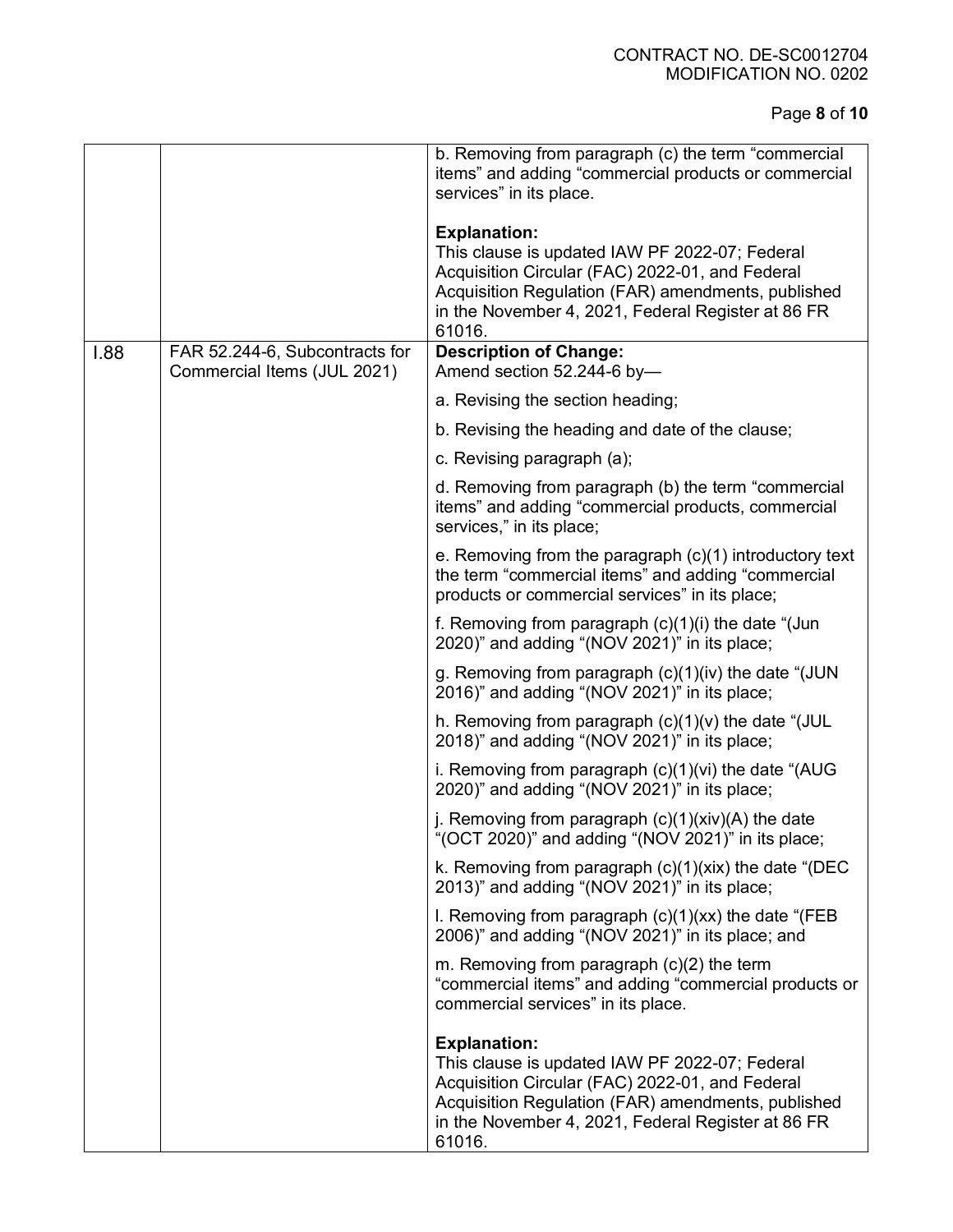Page **9** of **10**

| <b>I.88A</b>                              | FAR 52.246-26, Reporting<br>Nonconforming Items (JUN | <b>Description of Change:</b><br>Amend section 52.246-26 by-                                                                                                                                                                                   |
|-------------------------------------------|------------------------------------------------------|------------------------------------------------------------------------------------------------------------------------------------------------------------------------------------------------------------------------------------------------|
|                                           | 2020)                                                | a. Revising the date of the clause;                                                                                                                                                                                                            |
|                                           |                                                      | b. Removing from paragraph $(g)(1)(i)$ the term "FAR"<br>and adding "Federal Acquisition Regulation (FAR)" in its<br>place; and                                                                                                                |
|                                           |                                                      | c. Removing from paragraph $(g)(2)(i)$ the words<br>"Commercial items" and adding "Commercial products<br>and commercial services" in its place.                                                                                               |
|                                           |                                                      | <b>Explanation:</b><br>This clause is updated IAW PF 2022-07; Federal<br>Acquisition Circular (FAC) 2022-01, and Federal<br>Acquisition Regulation (FAR) amendments, published<br>in the November 4, 2021, Federal Register at 86 FR<br>61016. |
| <b>1.91</b><br>Privately Owned U.S.- Flag | FAR 52.247-64, Preference for                        | <b>Description of Change:</b><br>Amend section 52.247-64 by-                                                                                                                                                                                   |
|                                           | Commercial Vessels (FEB 2006)                        | a. Revising the date of clause;                                                                                                                                                                                                                |
|                                           |                                                      | b. Removing from paragraph $(e)(4)$ introductory text the<br>term "commercial items" and adding "commercial<br>products or commercial services" in its place;                                                                                  |
|                                           |                                                      | c. Revising the date of Alternate II;                                                                                                                                                                                                          |
|                                           |                                                      | d. Removing from paragraph $(e)(4)$ introductory text of<br>Alternate II the term "commercial items" and adding<br>"commercial products or commercial services" in its<br>place; and                                                           |
|                                           |                                                      | e. Removing from paragraph (e)(4)(ii)(C) of Alternate II<br>the term "commercial items" and adding "commercial<br>products" in its place.                                                                                                      |
|                                           |                                                      | <b>Explanation:</b><br>This clause is updated IAW PF 2022-07; Federal<br>Acquisition Circular (FAC) 2022-01, and Federal<br>Acquisition Regulation (FAR) amendments, published<br>in the November 4, 2021, Federal Register at 86 FR<br>61016. |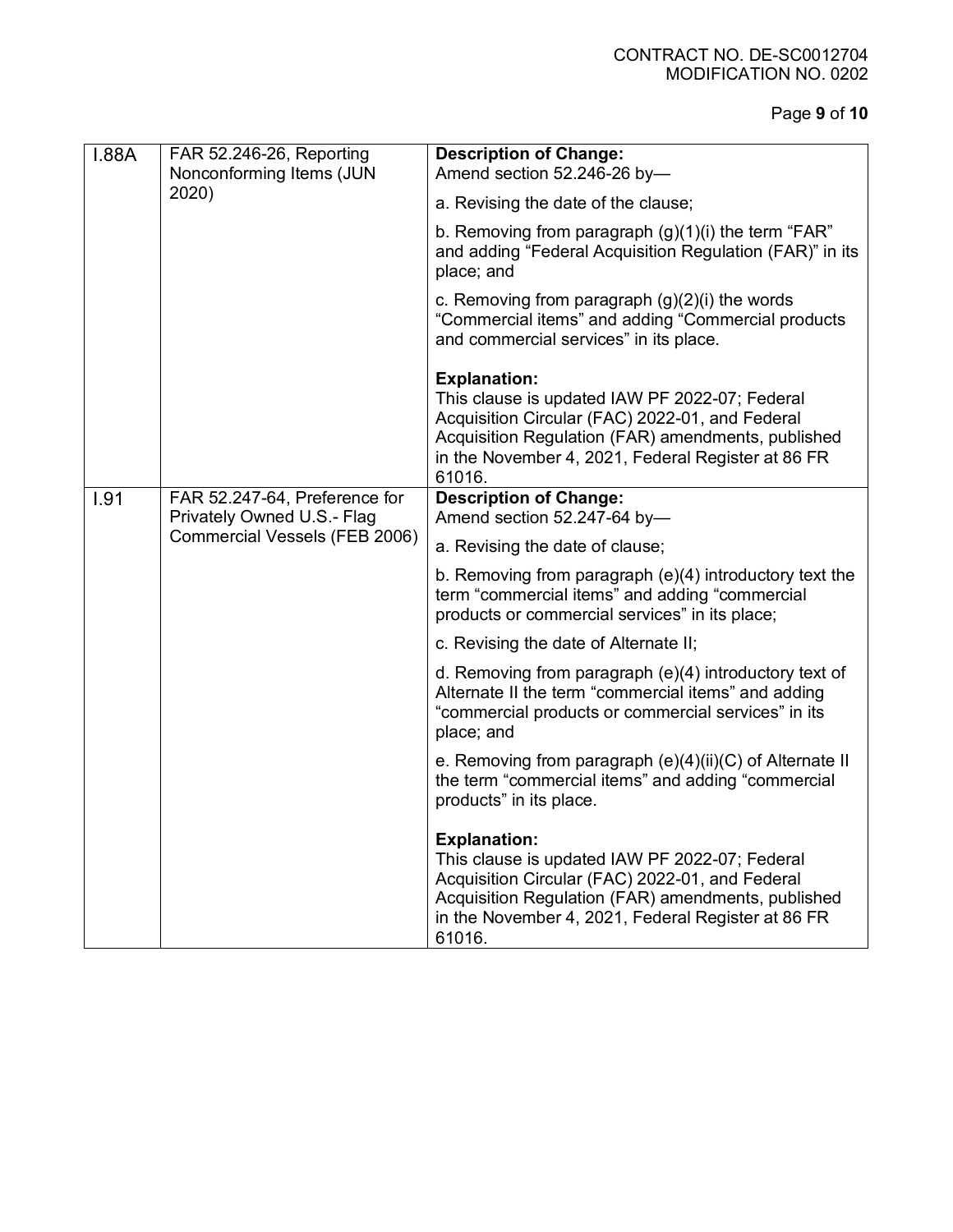### **PART III, SECTION J — LIST OF DOCUMENTS, EXHIBITS, ATTACHMENTS**

| <b>Appendix</b> | Title                        | <b>Change &amp; Explanation</b>                                                                                                                                                      |
|-----------------|------------------------------|--------------------------------------------------------------------------------------------------------------------------------------------------------------------------------------|
|                 | <b>DOE Directives/List B</b> | <b>Description of Change:</b><br>Update the following directives.                                                                                                                    |
|                 |                              | Add:<br>• DOE Oder 473.1A, Physical Protection Program<br>DOE Order 473.2A, Protective Force Operations<br>DOE O 470.4B Chg. 3 (Ltd.Chg.), Safeguards and<br><b>Security Program</b> |
|                 |                              | Deleted:<br>DOE Order 470.4B Chg. 2 (Min.Chg.), Safeguards<br>and Security Program, dated 1/17/2017.                                                                                 |
|                 |                              | <b>Removed:</b><br>Compliance Note from DOE Order 486.1A, Foreign<br>Government Sponsored or Affiliated Activities                                                                   |
|                 |                              | <b>Explanation:</b><br>This appendix is being revised; replace the prior<br>version with the attached Appendix I identified as<br>Modification No. 0202.                             |

# **C. ALL OTHER TERMS AND CONDITIONS REMAIN UNCHANGED. END OF MODIFICATION**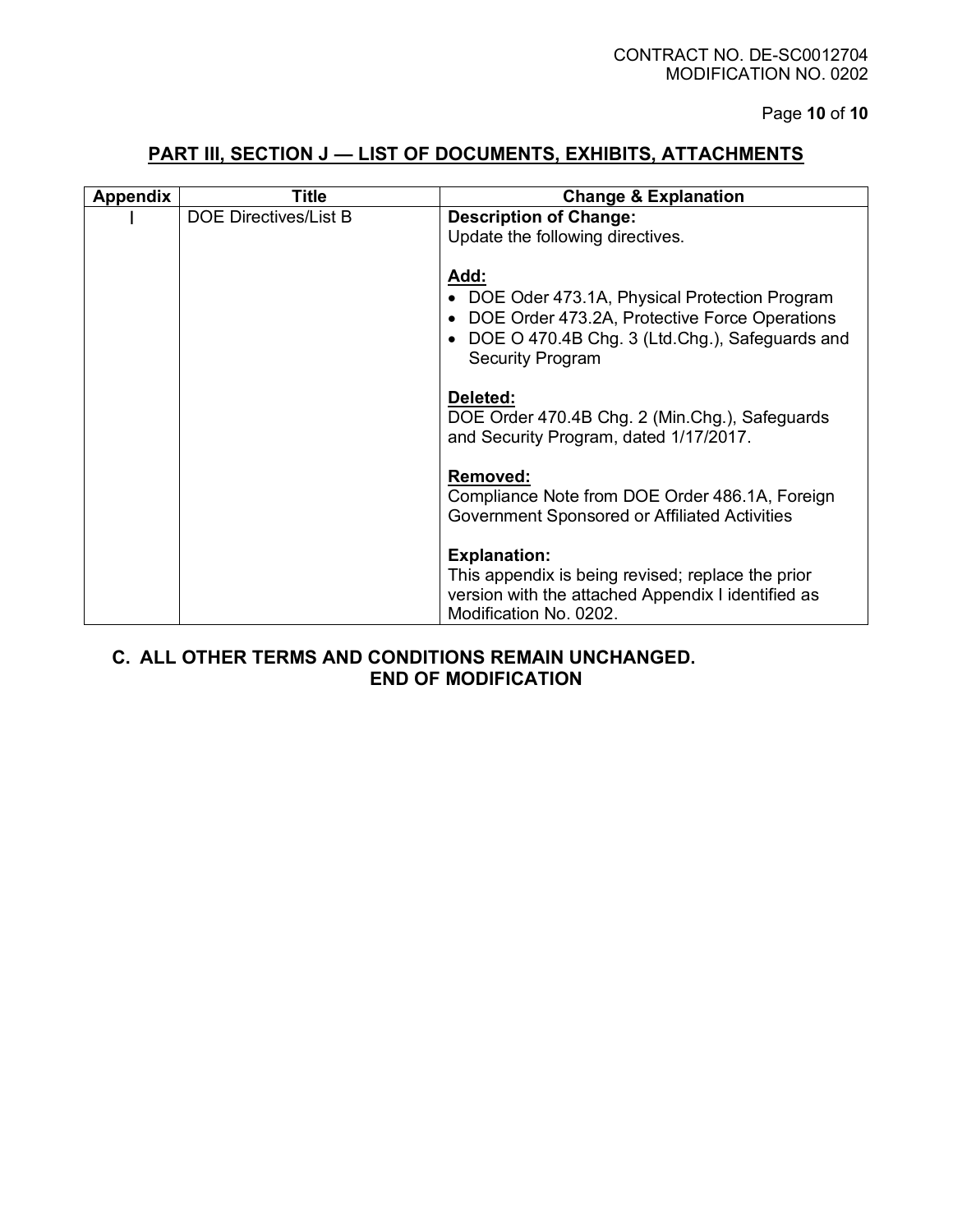# **SECTION C**

# **DESCRIPTION/SPECS./WORK STATEMENT**

# **TABLE OF CONTENTS**

| C.2 IMPLEMENTATION OF DOE'S MISSION FOR BNL3 |  |
|----------------------------------------------|--|
|                                              |  |
|                                              |  |
|                                              |  |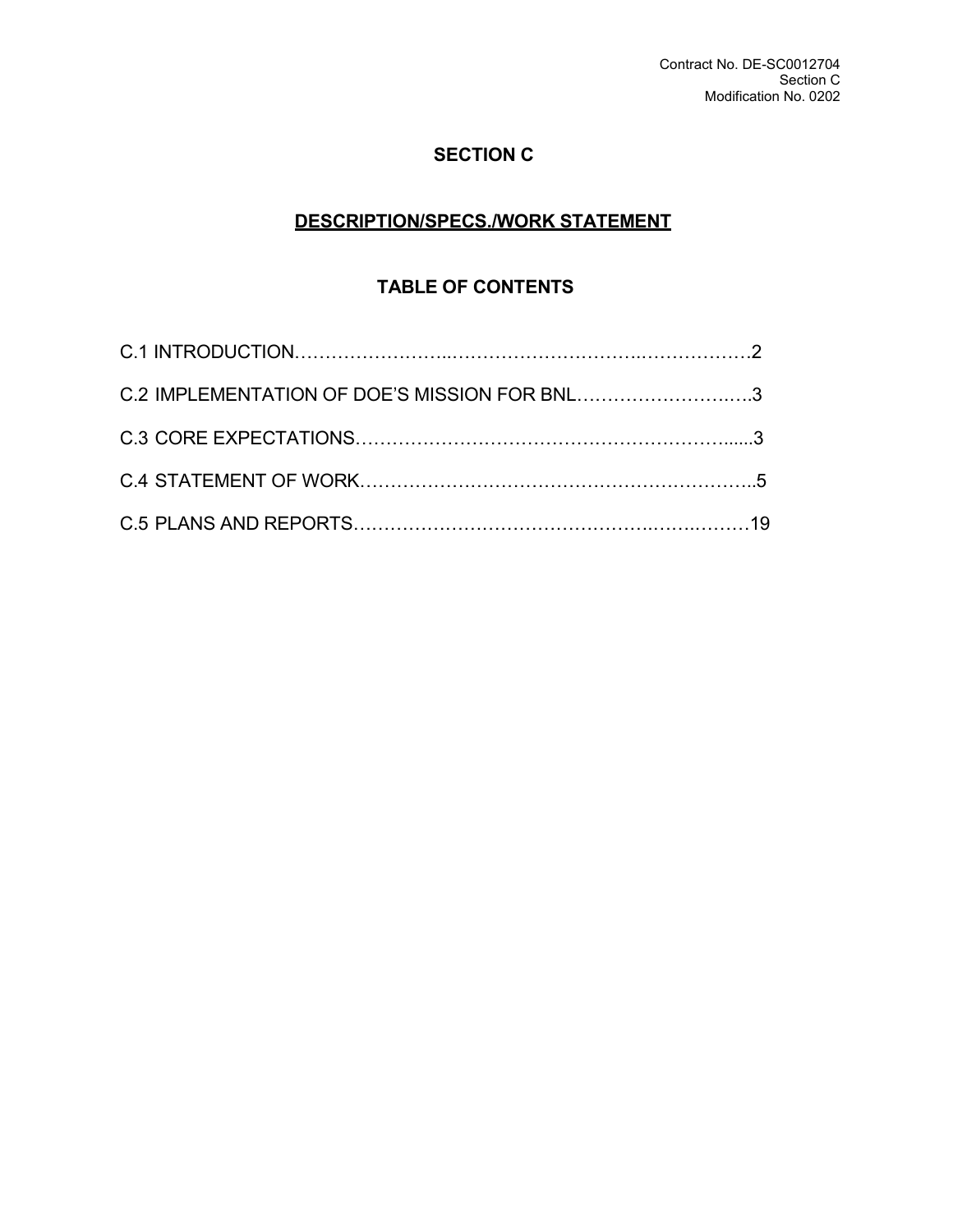# **C.1 INTRODUCTION**

Brookhaven National Laboratory (BNL or the Laboratory) is one of DOE's Office of Science (SC) multi-program national laboratories. The Laboratory is a Federally Funded Research and Development Center (FFRDC) established in accordance with the Federal Acquisition Regulation (FAR) Part 35 and operated under this management and operating (M&O) contract, as defined in FAR 17.6 and DOE Acquisition Regulation (DEAR) 917.6.

The Laboratory supports DOE's strategic themes in energy security, nuclear security, scientific discovery and innovation, environmental responsibility, and management excellence, in accomplishing the Department's mission. The Laboratory mission is to conduct basic and applied research and development (R&D) to advance scientific knowledge, the nation's energy resources, national security, environmental quality, and to strengthen educational foundations and national economic competitiveness. DOE programs are carried out in partnership with academia, the private sector, other DOE national laboratories, the international scientific community, and other government agencies. The Laboratory also performs work consistent with the DOE mission for entities other than DOE. The Contractor will advance the frontiers of science and technology through broad interdisciplinary R&D programs that answer fundamental questions, solve technical problems (locally, regionally, nationally, and internationally), and develop and apply technologies to address societal needs.

DOE employs a Performance Based Management Contract (PBMC) to enable the Contractor to achieve highly effective and efficient management of the Laboratory resulting in a safe and secure environment, outstanding science and technology results, more cost-effective operations, and enhanced Contractor accountability.

The Contractor has the responsibility for total performance under the contract, including determining the specific methods for accomplishing the work effort, performing quality control, and assuming accountability for accomplishing the work under the contract. Accordingly, this PBMC provides flexibility, within the terms and conditions of the contract, to the Contractor in managing and operating the Laboratory.

Desired results of this contract include improved Contractor operational efficiencies, allocations of Contractor oversight resources to direct mission work, and streamlined and more effective line management focused on a systemsbased approach with increased reliance on the results obtained from certified, nationally recognized experts and other independent reviewers.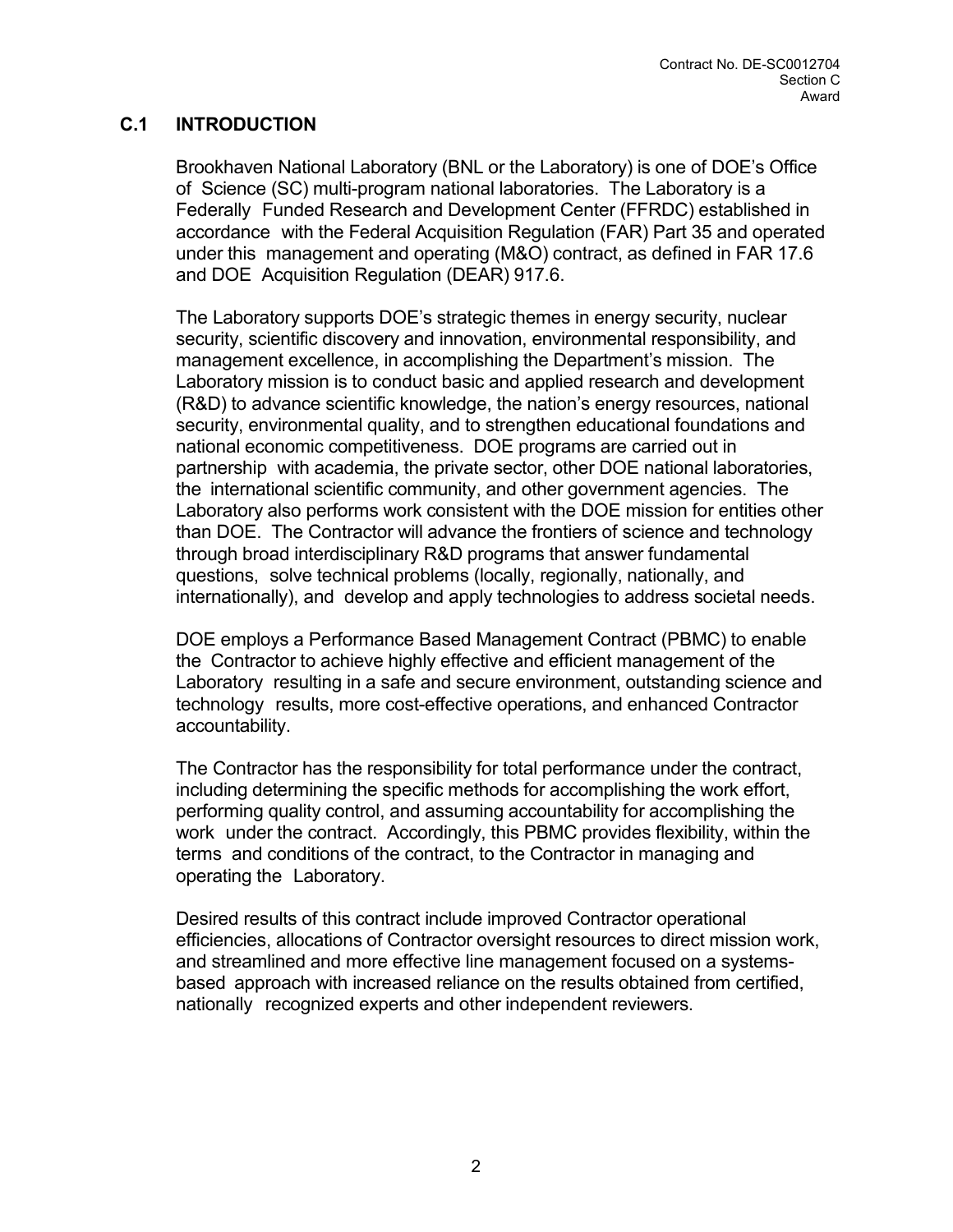Under this PBMC, it is the Contractor's responsibility to develop and implement innovative approaches and adopt practices that foster continuous improvement in accomplishing the mission of the Laboratory. DOE expects the Contractor to employ effective and efficient management structures, systems, and operations that maintain high levels of quality, safety and security in accomplishing the work required under this contract, and that, to the extent practicable and appropriate, rely on national, commercial, and industrial standards that can be verified and certified by independent, nationally recognized experts and other independent reviewers.

# **C.2 IMPLEMENTATION OF DOE'S MISSION FOR BNL**

The Laboratory's mission focus is in nuclear physics, condensed matter physics and materials sciences, high-energy physics, chemistry, and biology, with additional expertise in environmental sciences, energy technologies, and national security. BNL brings specific strengths and competencies to the DOE laboratory system to produce excellent science and advanced technologies with the cooperation and involvement of the scientific and local communities. In support of its Office of Science (SC) mission, BNL builds and operates major scientific facilities. These facilities serve not only the basic research of the DOE, but they reflect BNL and DOE stewardship of national research infrastructure that is made available on a competitive basis to a wide range of university, industry, and government researchers.

# **C.3 CORE EXPECTATIONS**

#### **(a) General**

The relationship between DOE and its national laboratory management and operating contractors is designed to bring best practices for research and development to bear on the Department's missions. Through application of these best practices, the Department seeks to assure both outstanding programmatic and operational performance of today's research programs and the long-term quality, relevance, and productivity of the laboratories against tomorrow's needs. Accordingly, DOE has substantial expectations of the Contractor in the areas of: program delivery (or development) and mission accomplishment; laboratory stewardship; and excellence in laboratory operations and operational business management.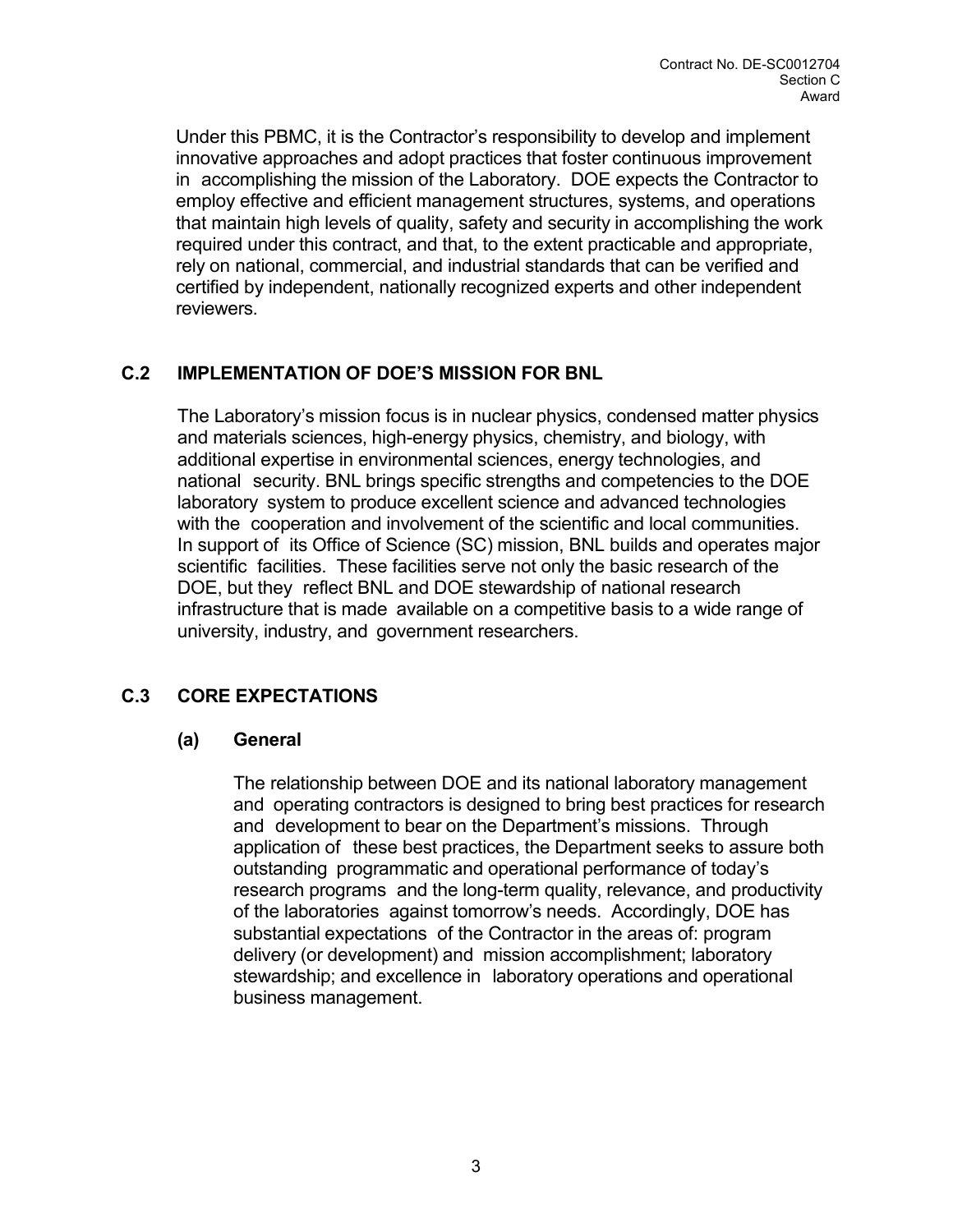#### **(b) Program Development and Mission Accomplishment**

The Contractor is expected to provide effective planning, management, and execution of assigned research and development programs. The Contractor is expected to execute assigned programs so as to strive for the greatest possible impact on achieving DOE's mission objectives, to aggressively manage the Laboratory's science and technology capabilities and intellectual property to meet these objectives, and to bring forward innovative concepts and research proposals that are wellaligned with DOE missions. The Contractor shall propose work that is aligned with, and likely to advance, DOE's mission objectives, and that is well matched to Laboratory capabilities. The Contractor shall strive to meet the highest standards of scientific quality and productivity, "on-time, on budget, as promised" delivery of program deliverables, and first-rate service to the research community through user facility operation.

The Contractor is expected to demonstrate benefit to the nation from R&D investments by transferring technology to the private sector and supporting excellence in science and mathematics education to the extent such activities are consistent with achieving continuous progress towards DOE's core missions.

# **(c) Laboratory Stewardship**

The Contractor shall be an active partner with DOE in assuring that the Laboratory is renewed and enhanced to meet future mission needs. Within the constraints of available resources and other contract requirements, the Contractor, in partnership with DOE, shall:

- (1) Maintain an understanding of DOE's evolving Laboratory vision and long-term strategic plan and address the evolution of Laboratory capabilities to meet anticipated DOE and national needs.
- (2) Attract, develop, and retain an outstanding work force, with the skills and capabilities to meet DOE's evolving mission needs.
- (3) Renew and enhance research facilities and equipment so that the Laboratory remains at the state-of-the-art over time and is well- positioned to meet future DOE needs.
- (4) Build and maintain a viable portfolio of research programs that generates the resources required to renew and enhance Laboratory research capabilities over time**.**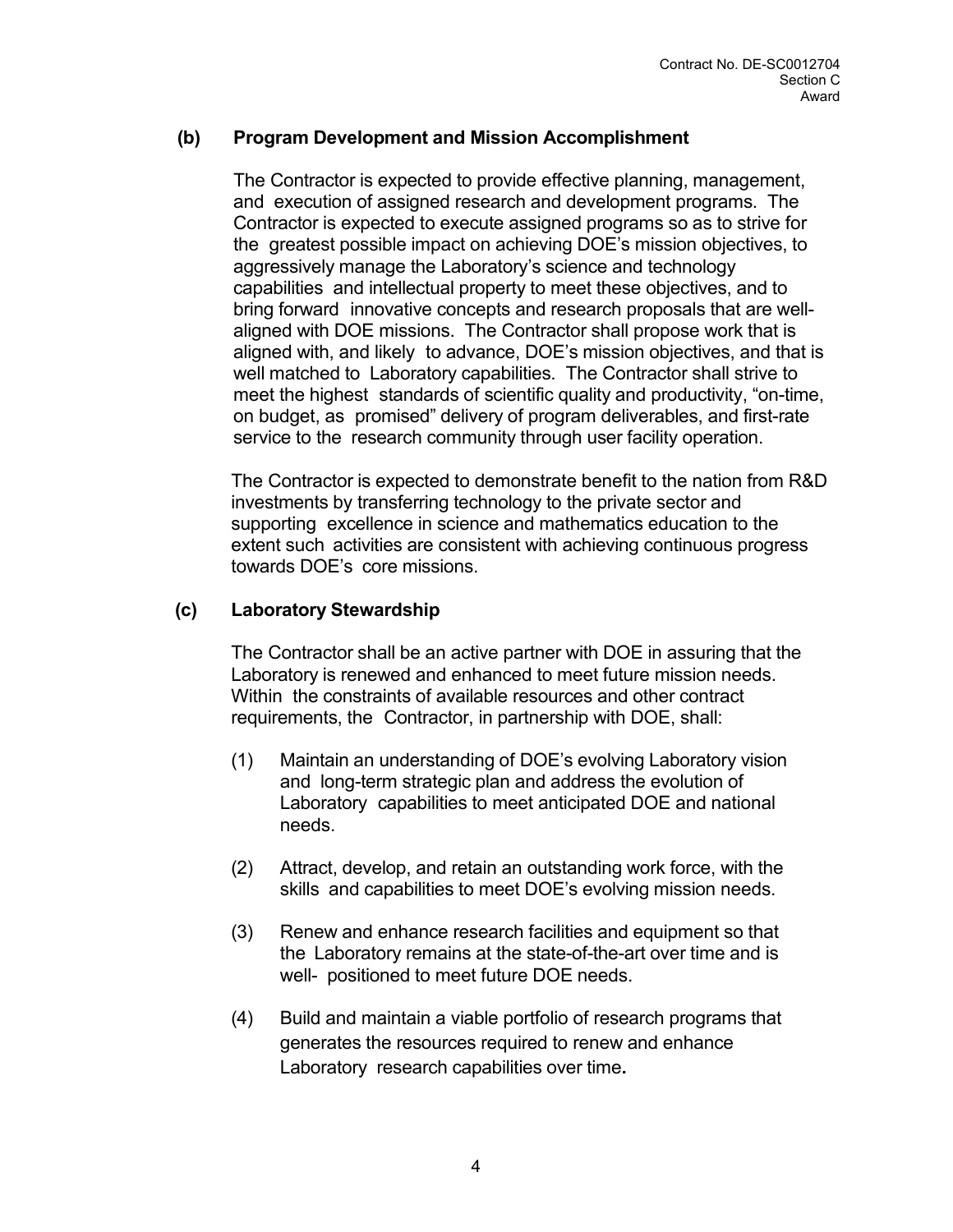- (5) Build and maintain a positive relationship with the broader national and international research community, to enhance the intellectual vitality and research relevance of the Laboratory, and to bring the best possible capabilities to bear on DOE mission needs through partnerships.
- (6) Build a positive, supportive relationship founded on openness and trust with the community and region in which the Laboratory is located.

### **(d) Operational and Business Management**

The Contractor shall effectively and efficiently manage and operate the Laboratory through best-in class management practices designed to foster world-class research. Contractor shall, at the same time, protect and properly maintain DOE property, facilities, and intellectual assets; as well as ensure the health, safety and security of workers, the public and the environment. The Contractor shall operate the Laboratory in accordance with all applicable laws, regulations, and requirements. The Contractor shall manage the Laboratory cost-effectively, while providing the greatest possible research output per dollar of research investment, and, accordingly, develop, deploy and maintain integrated management systems and practices that are designed to enhance research quality, productivity and mission accomplishment consistent with meeting operational requirements.

> Contract No. DE-SC0012704 Section C, C.4 Modification No. 0202

#### **C.4 STATEMENT OF WORK**

#### **(a) General**

The Contractor shall, in accordance with the provisions of this contract, provide the intellectual leadership and management expertise necessary and appropriate to manage, operate, and staff BNL; to accomplish the missions assigned by the DOE to the Contractor; and, to perform all other work described in this Statement of Work (SOW). DOE missions are assigned through strategic planning, program coordination, and cooperation between the Contractor and DOE.

Inasmuch as the assigned missions of the Laboratory are dynamic, this SOW is not intended to be all-inclusive or restrictive, but it is intended to provide a broad framework and general scope of the work to be performed at BNL during the term of this contract. This SOW does not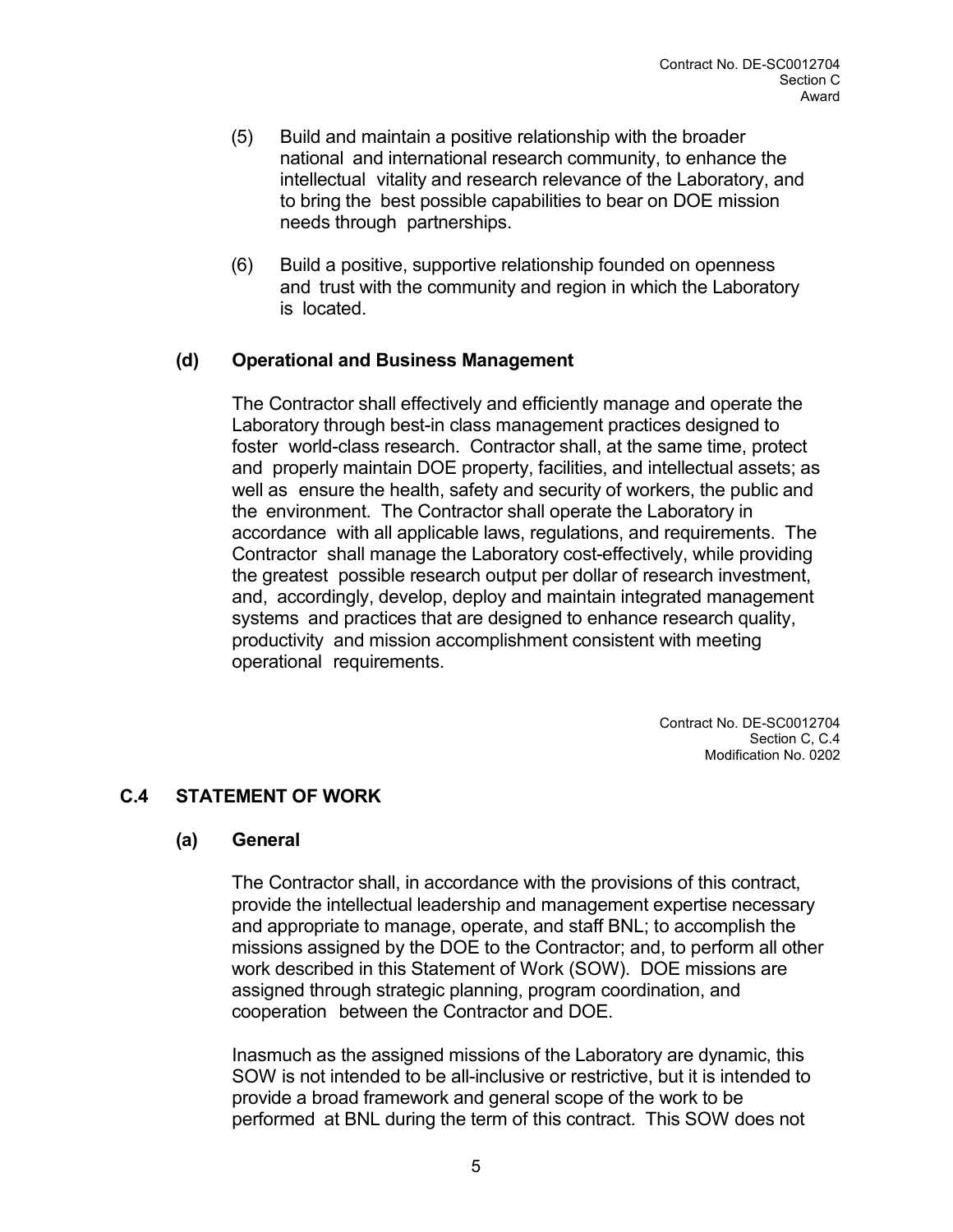represent a commitment to, or imply funding for, specific projects or programs. All projects and programs will be authorized individually by DOE and/or other work sponsors in accordance with the provisions of this contract.

All work under this contract shall be conducted in a manner that protects the environment, assures the safety, health, and security of employees and the public, and protects the safety and security of federal real, personal, and intellectual property. In performing the contract work, the Contractor shall implement appropriate program, operational and project management systems to ensure safe operations; track progress and maximize cost- effectiveness of work activities; develop integrated plans and schedules to achieve program objectives incorporating input from DOE and stakeholders; maintain sufficient technical expertise to manage activities and projects throughout the life of a program; utilize appropriate technologies and management systems to improve cost efficiency and performance; and, maintain Laboratory facilities and infrastructure as necessary to accomplish assigned missions.

### **(b) Research and Development**

The central mission of the Laboratory is to provide scientific leadership needed to carry out world class science and technological innovation to support the programs and missions of SC and DOE [\(http://science.energy.gov/sc-3/mission-and-functions/\)](http://science.energy.gov/sc-3/mission-and-functions/). While the Laboratory originated as a nuclear science facility, its primary mission focus has evolved to span multiple programs leading research and development in the physical, energy, environmental, and life sciences, with additional activities in energy technologies and national security. A central aspect of this mission, involving its accelerator science and technology core competency, is the conceptualization, design, construction, and operation of major scientific user facilities available to university, industry and government researchers.

#### (1) **Mission Accomplishment**

The science and technology delivered by the Laboratory is to have meaningful impacts on the relevant technical fields, and provide quality leadership that advances the mission goals of the DOE, the sponsoring program, and the scientific community. The primary sponsor of work at the Laboratory is DOE SC. Additionally, the Contractor may be authorized to pursue other DOE and non-DOE programs, such as Strategic Partnership Projects (SPP) , Strategic Intelligence Partnership Program (SIPP) and Laboratory Directed Research and Development (LDRD), that serve to integrate core capabilities and deploy science and technology to industry in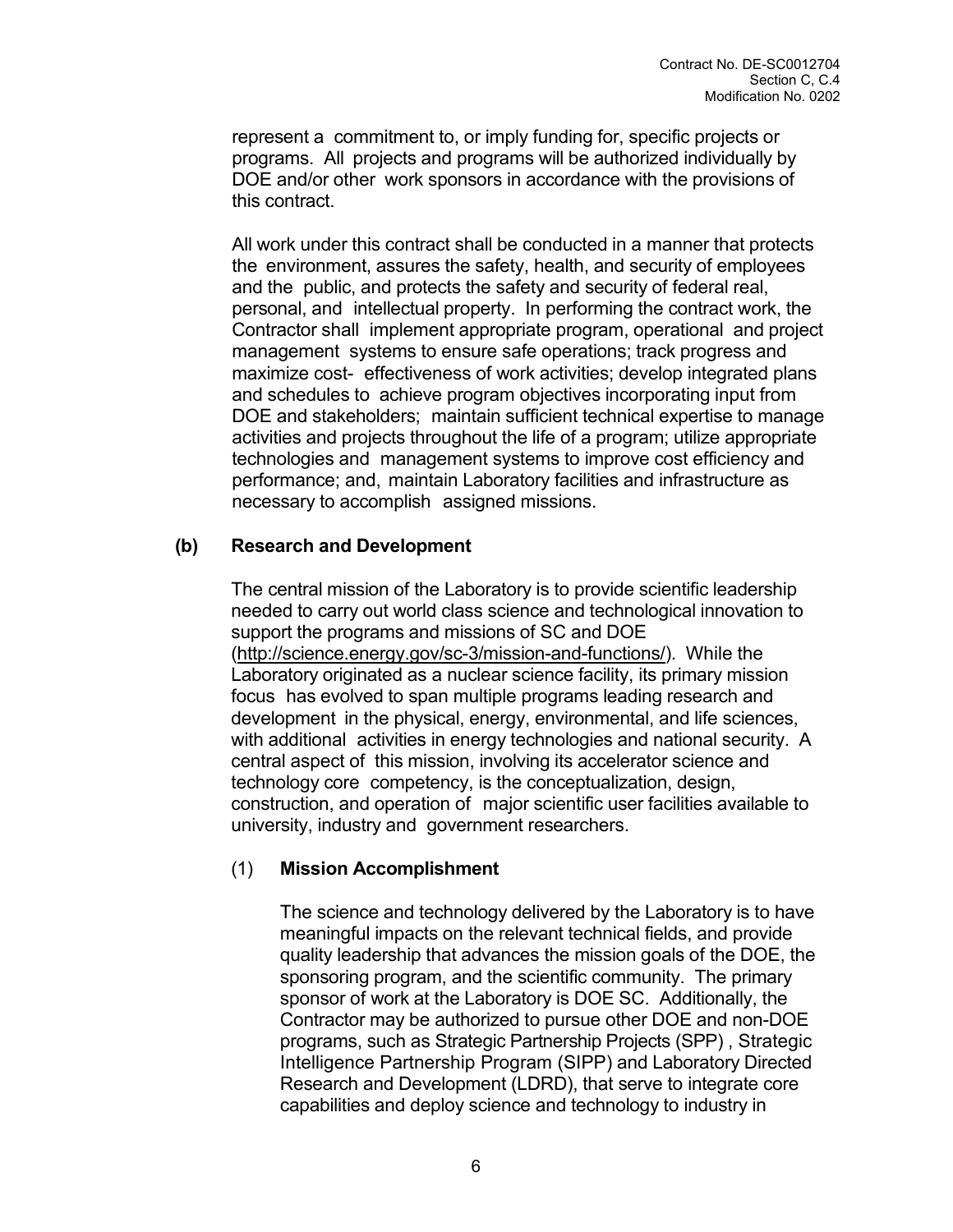support of the broader DOE mission. Other DOE program sponsors may include National Nuclear Security Administration (NNSA), Environmental Management (EM), Energy Efficiency and Renewable Energy (EERE), and Nuclear Energy (NE). Currently, the most notable non-DOE sponsors are the National Aeronautics and Space Administration (NASA), Department of Homeland Security (DHS), Nuclear Regulatory Commission (NRC), National Institutes of Health (NIH), Department of Defense (DOD), Department of State (DOS), and New York State (NYS).

The current major SC programs and synergistic efforts are summarized below:

#### **(i) Nuclear Physics (NP)**

The Contractor shall perform frontier research in experimental and theoretical nuclear physics; build, maintain, and operate state of the art user facilities for nuclear physics; perform research and development work in accelerator science, experimental detector design and computing for the SC Nuclear Physics program; operate the National Nuclear Data Center (NNDC); operate an isotope production facility; perform research in accelerator driven isotope production techniques: and carry out construction projects in the nuclear physics area as assigned.

# **(ii) Basic Energy Sciences (BES)**

The Contractor shall perform frontier research in broad areas of condensed matter and materials physics, chemistry, geosciences, and biosciences; build, maintain, and operate world-class major scientific user facilities in furtherance of BES research priorities that host external scientific user communities as well as Laboratory researchers and industry users. Laboratory programs are to take advantage of the unique scientific user facilities including the National Synchrotron Light Source II (NSLS-II) and the Center for Functional Nanomaterials (CFN). The Contractor shall manage all aspects of the design, construction, and operation of NSLS-II as well as the repurposing of NSLS.

# **(iii) High Energy Physics (HEP)**

The Contractor shall perform frontier research in experimental and theoretical high energy physics; provide intellectual and technical leadership in international particle physics experiments; perform research and development in accelerator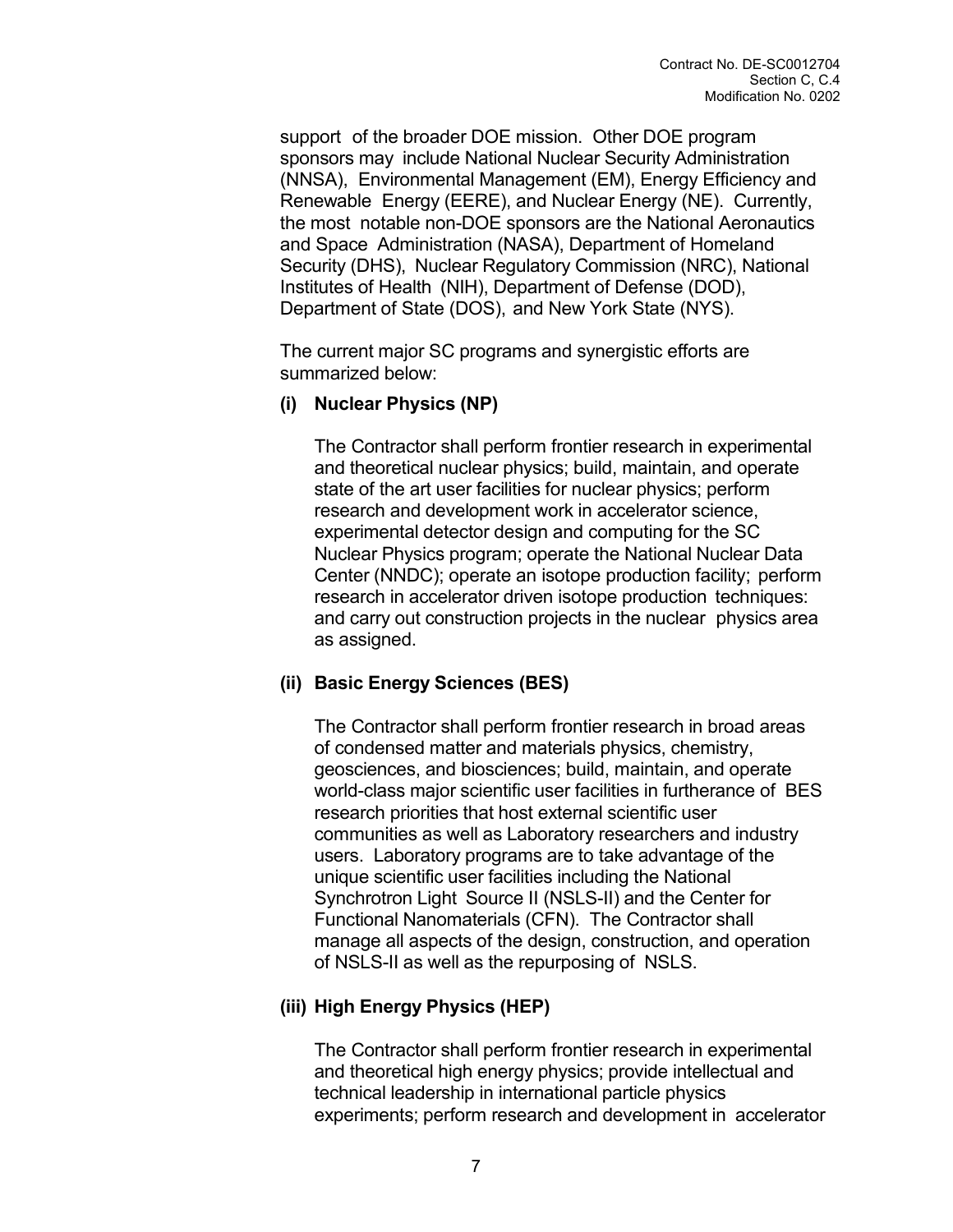science, experimental detector design and computing for the SC High Energy Physics (HEP) program, operate the Accelerator Test Facility (ATF), and carry out construction projects in the high energy physics area as assigned.

#### **(iv) Biological and Environmental Research (BER)**

The Contractor shall conduct research programs in areas including foundational genomics, structural biology, plant and microbial biochemistry, bioinformatics and computational biology, atmospheric systems, terrestrial ecosystem science and carbon sequestration and earth system modeling that build on the unique facilities and expertise available at the Laboratory.

#### (2) **Research Facilities and Major Scientific User Facilities**

Central to the Laboratory's leadership and research and development mission is the design, construction and operation of world-class major scientific user facilities and their utilization to provide impactful science and technology results to DOE, the scientific community, and industry. The Laboratory currently hosts four major scientific user facilities for DOE serving more than 3500 scientists per year. The Contractor is responsible for simultaneously maintaining complementary capabilities critical to leadership and excellence in design, construction and operation of scientific user facilities in continuous and close collaboration with DOE. Design ranges from upgrades of current facilities to conceptualizing new facilities that meet the evolving needs of state-of-the-art science with new instrumentation technologies. Construction is typically a multi- year, complex process requiring extremely detailed planning and execution to meet requirements on time and within resource limits.

Operation requires efficient and effective integration of a wide range of activities including core research programs, research and development to maintain the capabilities of the facilities, partnerships involving multiple organizations and funding sources, and user support; all with particular attention to safety, security, and productivity. Operation also includes effectively managing the allocation of facility time to optimize the research program of the facility.

The operation of user facilities includes developing and maintaining user communities for the facilities. In addition to the scientific stewardship of the facilities, maintaining user communities requires accommodating the visiting scientists and students that are guests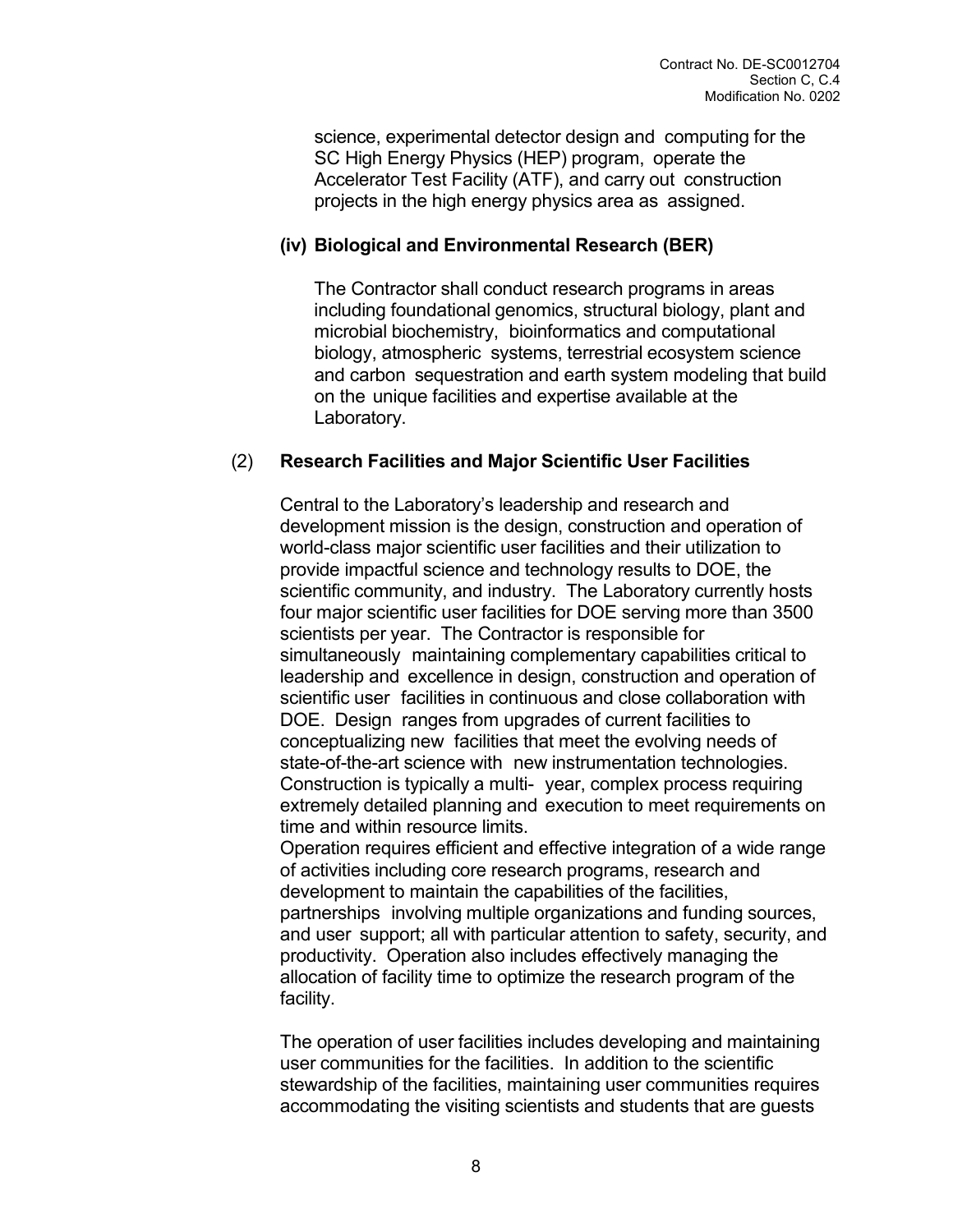of the Laboratory every year and maintaining the agreements to engage the user facilities. The Contractor shall maintain effective operations of existing and planned user facilities, other appropriate facilities, and provide effective customer service to ensure user facilities are user friendly, readily available, and can operate within conditions requested by user clients.

The four major SC user facilities hosted by the Laboratory are:

### **(i) The Relativistic Heavy Ion Collider (RHIC) facility complex**

RHIC is a large accelerator complex which operates as the only remaining collider in the United States. Two international collaborations totaling ~1000 scientists are organized around the two experiments, STAR and sPHENIX. Heavy-ion collisions at RHIC probe matter at temperatures and densities representative of the early universe, microseconds after its birth. RHIC experiments discovered that the infant universe was filled with a previously unknown type of liquid matter, the quark-gluon plasma (QGP). RHIC is also the only collider with a polarized beam and carries out research to investigate the spin structure of the proton. Laboratory scientists and their collaborators are developing plans for upgrades to the existing facility for the heavy ion and polarized proton program. In addition, Laboratory scientists are leading an international effort to enable the science agenda for a future Electron Ion Collider (EIC) facility, for which the plan, is to build upon the RHIC facility infrastructure and add a high energy electron beam to collide with the existing heavy ion and polarized proton beams.

# **(ii) National Synchrotron Light Source II (NSLS-II)**

NSLS-II is a state-of-the-art storage ring designed to deliver world leading brightness and flux with top-off operation for constant output. The facility produces x-rays up to 10,000 times brighter than those produced at the NSLS. Operations began in 2015.

# **(iii) Center for Functional Nanomaterials (CFN)**

This Center provides researchers with state-of-the-art capabilities to fabricate and study nanoscale materials. Work at the Center has the potential to inspire new technologies and is intimately coupled with, and enabling to, numerous Laboratory programs sponsored by DOE SC.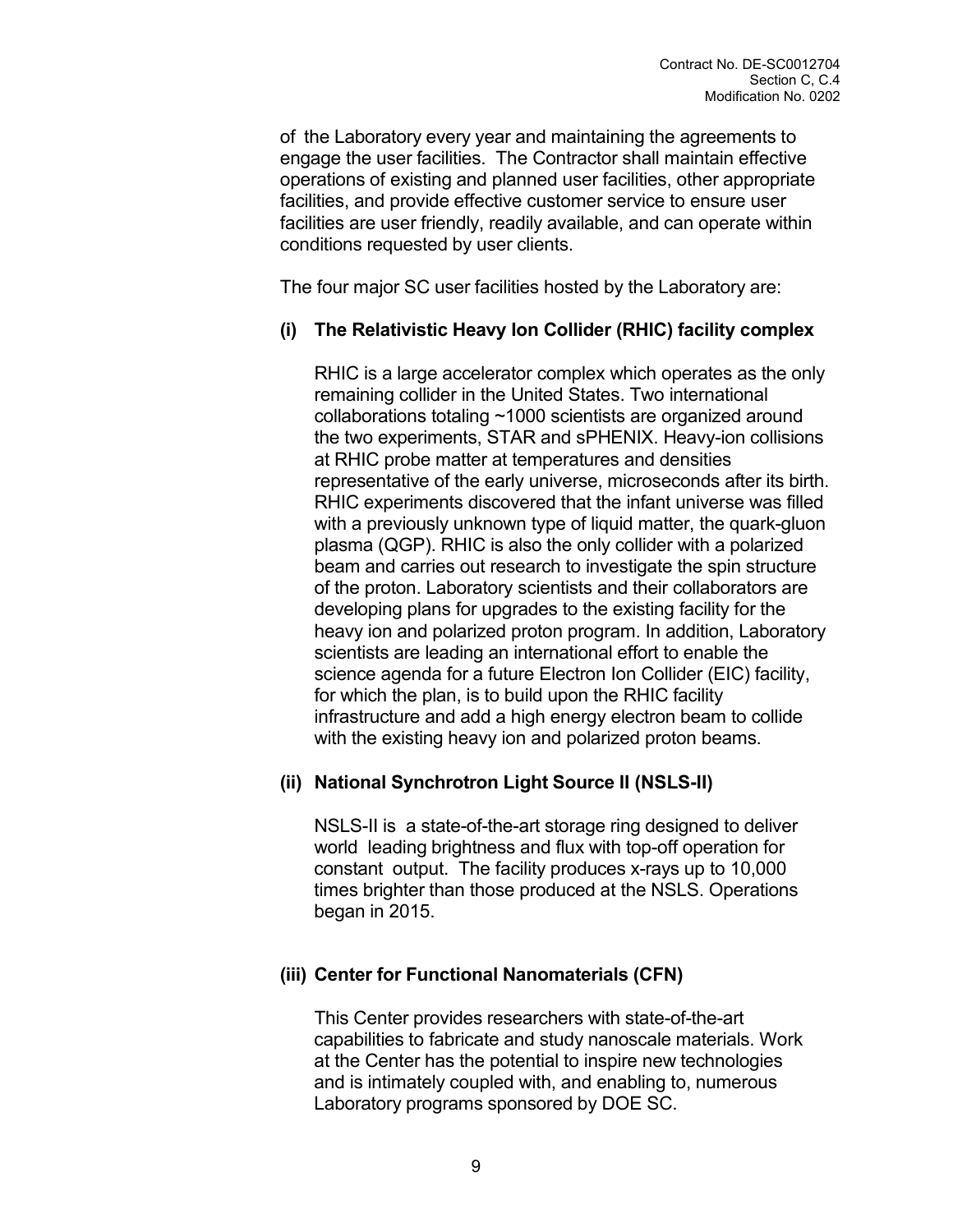# **(iv) Accelerator Test Facility (ATF)**

The ATF is the DOE SC User Facility for the Accelerator Stewardship Program. It provides users with high brightness electron beams, near-infrared (NIR) and long-wave infrared (LWIR) laser beams, and an ultrafast electron diffraction (UED) facility.

# **(v) Other facilities**

In addition to these SC sponsored national user facilities, the Laboratory operates many other facilities in furtherance of its mission. These include the Scientific Data and Computer Center (SDCC), the NASA Space Radiation Laboratory (NSRL), the Brookhaven Linac Isotope Producer (BLIP) facility, the Laser Electron Accelerator Facility (LEAF), the Tandem Van de Graaff facility, National Nuclear Data Center, Atmospheric Radiation Measurement User Facility, Laboratory for Biomolecular Structure (LBMS) and the Oxide Molecular Beam Epitaxy, Angle-Resolved Photoemission, and Spectroscopic Imaging Scanning Tunneling Microscopy (OASIS).

# (3) **Scientific Program Management**

The Contractor shall manage the resources and capabilities of the Laboratory and provide leadership for the Laboratory as a scientific institution supporting the DOE mission. Leadership is essential in methods of integrated line management to ensure inter-laboratory team building and intra-laboratory cooperation while supplying a safe working environment. The Contractor is charged with maintaining and enhancing the intellectual resource base in order to avoid erosion of the scientific and engineering foundations at the Laboratory and to promote world leadership prominence in areas as mandated by SC. The Contractor is also responsible for the employment of the principal personnel engaged in the SOW efforts and for the readiness and training of all personnel and on-site facility users and collaborators.

Execution of the Laboratory's mission is built on its core capabilities that are each, in turn, an integration of Laboratory personnel, facilities and equipment. The current Laboratory core capabilities include nuclear and particle physics, accelerator science and technology, condensed matter physics and materials science, chemical and molecular science, climate change science and atmospheric science, biological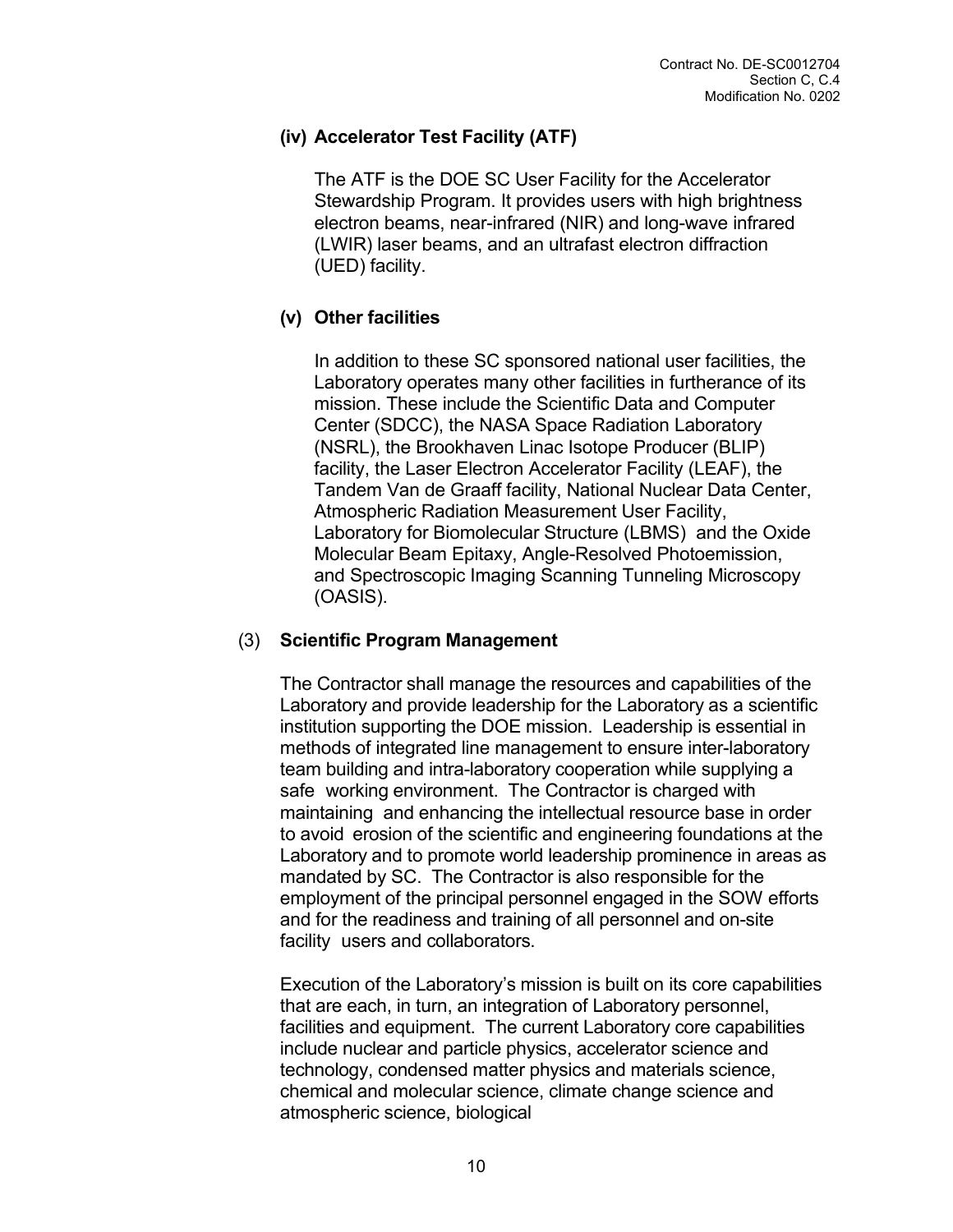systems science, nuclear and radio chemistry, applied materials science and engineering, chemical engineering, systems engineering and integration, large scale user facilities / R&D facilities / advanced instrumentation, advanced computer science, visualization and data, computer science, and applied math. These capabilities exist within the Laboratory and provide a foundation to deliver its mission and customer focus, to perform a complementary role in the DOE laboratory system, and to pursue its vision for scientific excellence and pre-eminence in support of the SC and DOE missions. The stewardship of these capabilities, involving continuous improvement and development of new capabilities where required, is thus a critical aspect of the Contractor's responsibility for scientific program management at the Laboratory. The Contractor shall direct these core capabilities into creative research projects for DOE in partnership(s) with universities, other federal laboratories and agencies, and the private sector to meet the mission of the Laboratory and DOE objectives.

The Contractor shall develop and manage partnership activities in support of the DOE mission. Mechanisms for partnerships include cooperative research and development agreements, direct assistance programs, employee temporary assignments, user facility agreements, memoranda of cooperation, memoranda of understanding, memoranda of agreement, license agreements, privately funded technology transfer, and other arrangements as approved by DOE in which research and development resources are leveraged with private sector partners. Efforts to develop broad based partnerships with academic research institutions, other agencies, other DOE laboratories, the international scientific community, and with the private sector are essential to the longterm viability of the Laboratory.

The Contractor shall ensure the Laboratory contributes to U.S. technological competitiveness by conducting basic and applied research, and through development and demonstration activities facilitating transfer and deployment of technologies into useful products and processes through partnerships with the private sector. The Contractor shall make it possible for the private sector to join in development/operation activities with the Laboratory to enhance teamwork and technology transfer. Cooperation with industrial partners may include long-term strategic partnerships aimed at commercialization of Laboratory inventions or the improvement of industrial products. The Contractor shall respond to specific near- term technological needs of industrial companies with special emphasis given to working with the types of businesses identified in the Small Business Subcontracting Plan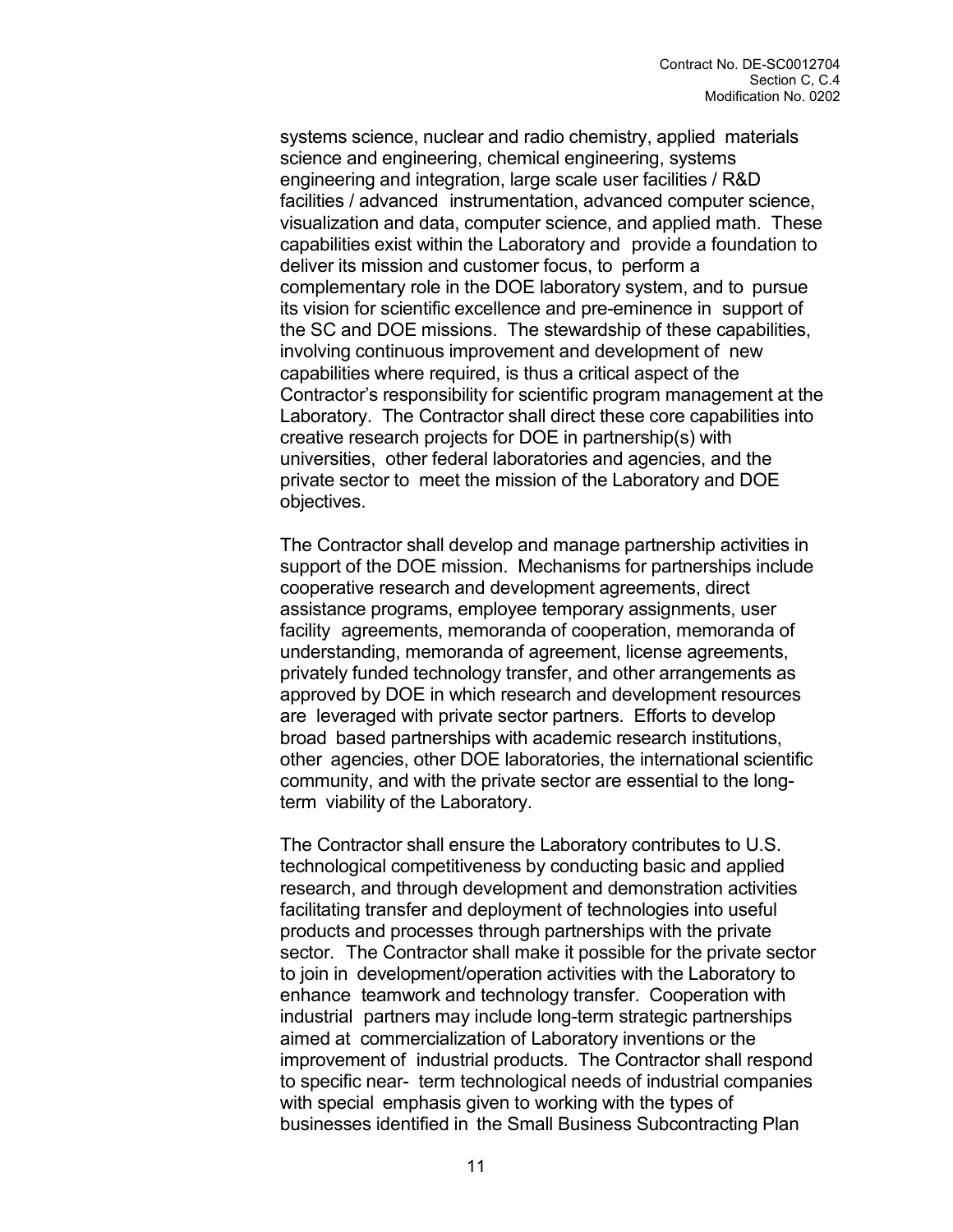clause of this contract. The Contractor may also capitalize on its location in the Northeast by developing productive relationships with regional and local companies and through forums such as conferences, workshops, and traveling presentations. It is anticipated that these organizations will be particularly effective participants in the Laboratory's technology transfer activities in promoting a mutually beneficial relationship between DOE and the communities surrounding the Laboratory.

#### **(c) Protection of Workers, the Public and the Environment**

The safety and health of workers and the public and the protection and restoration of the environment are fundamental responsibilities of the Contractor. The Contractor shall establish an environment, safety and health program operated as an integral, but visible, part of how the organization conducts business, including prioritizing work and allocating resources based on risk reduction. A key element is continued implementation of an Integrated Safety Management System to ensure all work activities are performed in a manner that prevents disruption of the Laboratory's missions by preventing fatalities, minimizing injuries and illnesses, minimizing exposures to hazardous substances and materials, preventing environmental releases in excess of established limits, and preventing property loss.

The Contractor shall maintain an organization that supports effective Environment, Safety and Health (ES&H) management by ensuring appropriate levels of ES&H staffing and competence at every level within BNL. Specifically, the Contractor shall assure that employees are trained, qualified, and involved in aspects of the organization's activities, including providing input to the planning and execution of work, and identification, mitigation, or elimination of workplace hazards. The Contractor shall, similarly, assure that subcontractor employees are trained and qualified on job tasks, hazards, DOE and BNL Departmental safety policies, expectations and requirements, and shall freely communicate applicable ES&H requirements down to subcontractors. The Contractor shall, as appropriate, consider ES&H performance in selection of its subcontractors and incorporate ES&H requirements into subcontracts.

The Contractor shall perform all activities in compliance with applicable health, safety, and environmental laws, orders, regulations, national consensus standards, governing agreements and permits executed with regulatory and oversight government organizations.

Incorporating integrated line management, the Contractor shall put in place a system that clearly communicates the roles, responsibilities, and authorities of line managers. The Contractor shall hold line managers,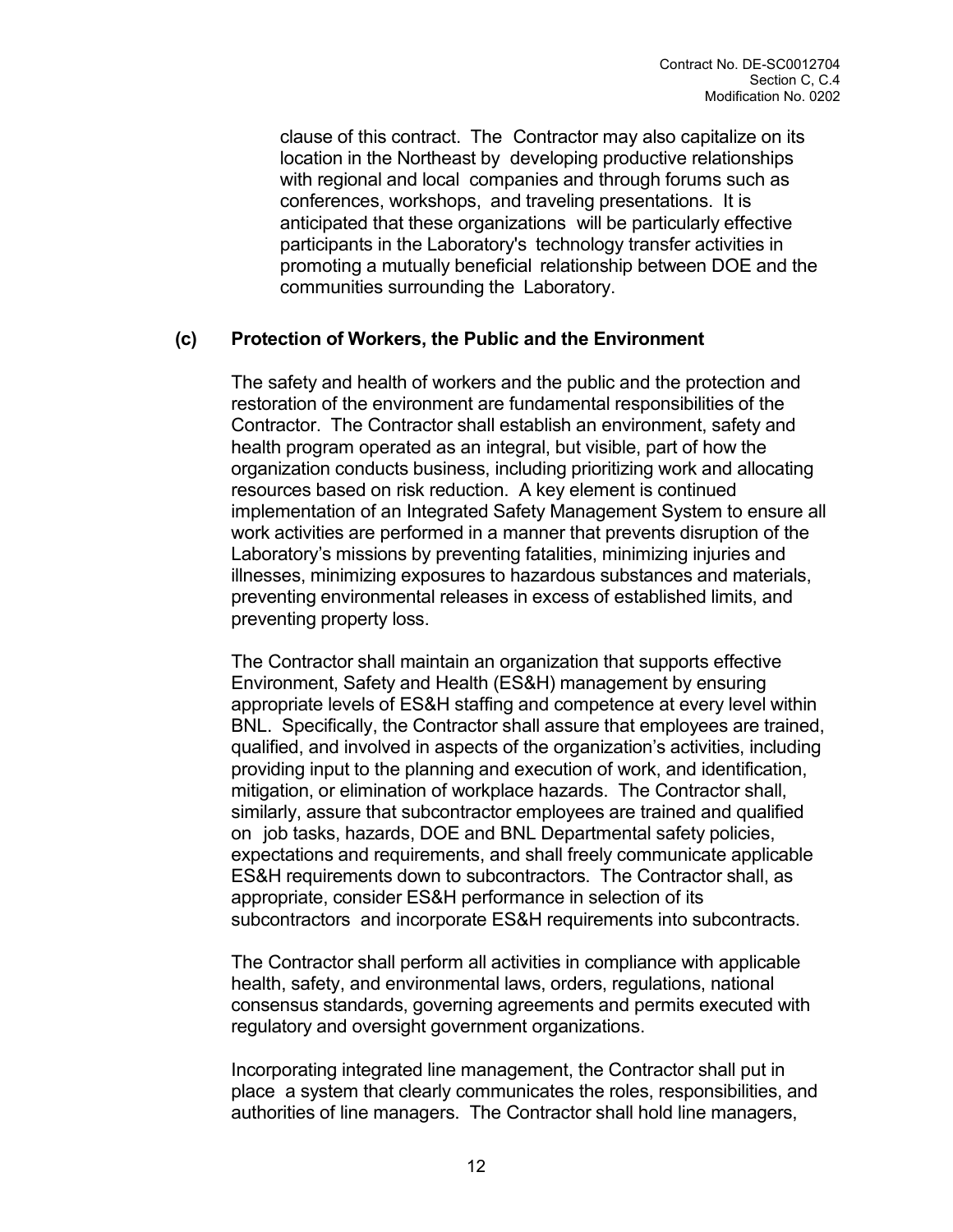including direct reports, accountable for implementing necessary controls for safe performance of work in their respective area of responsibility. The Contractor shall establish effective management systems to identify deficiencies, resolve them in a timely manner, ensure that corrective actions are implemented, (addressing the extent of conditions, root causes, and measures to prevent recurrence) and prioritize and track commitments and actions.

Finally, the Contractor shall promote effective environmental program management, through continued maintenance of ISO 14001 registration.

### **(d) Management and Operation of the Laboratory**

The Contractor shall manage, operate, protect, maintain and enhance the Laboratory's ability to function as a DOE multi-program laboratory, provide the infrastructure and support activities, support the accomplishment of the Laboratory's missions, and assure the accountability to the DOE under the results-oriented, performance-based provisions of this contract. The Contractor shall establish and maintain an integrated management system capable of producing implementation-level plans, programs and procedures for the management and operation of the Laboratory. The Contractor shall implement a broad scope contractor assurance program to assess the overall performance in, and drive continuous improvement of Laboratory operations and management.

# (1) **Strategic Planning**

The Contractor shall conduct a strategic planning process and develop institutional business plans and strategic facility plans in consideration of DOE provided planning guidance and strategic planning material to assure consistency with DOE missions and goals.

# (2) **Business Management**

# **(i) Human Resources Management (HR)**

The Contractor shall have an HR system designed to attract and retain outstanding employees in accordance with DOE expectations, policies, and procedures. The Contractor shall maintain a market based system of compensation and benefit plans to motivate employees to achieve high productivity in scientific research and laboratory operation. The Contractor also shall create and maintain at the Laboratory an environment that promotes diversity and fully utilizes the talents and capabilities of a diverse workforce.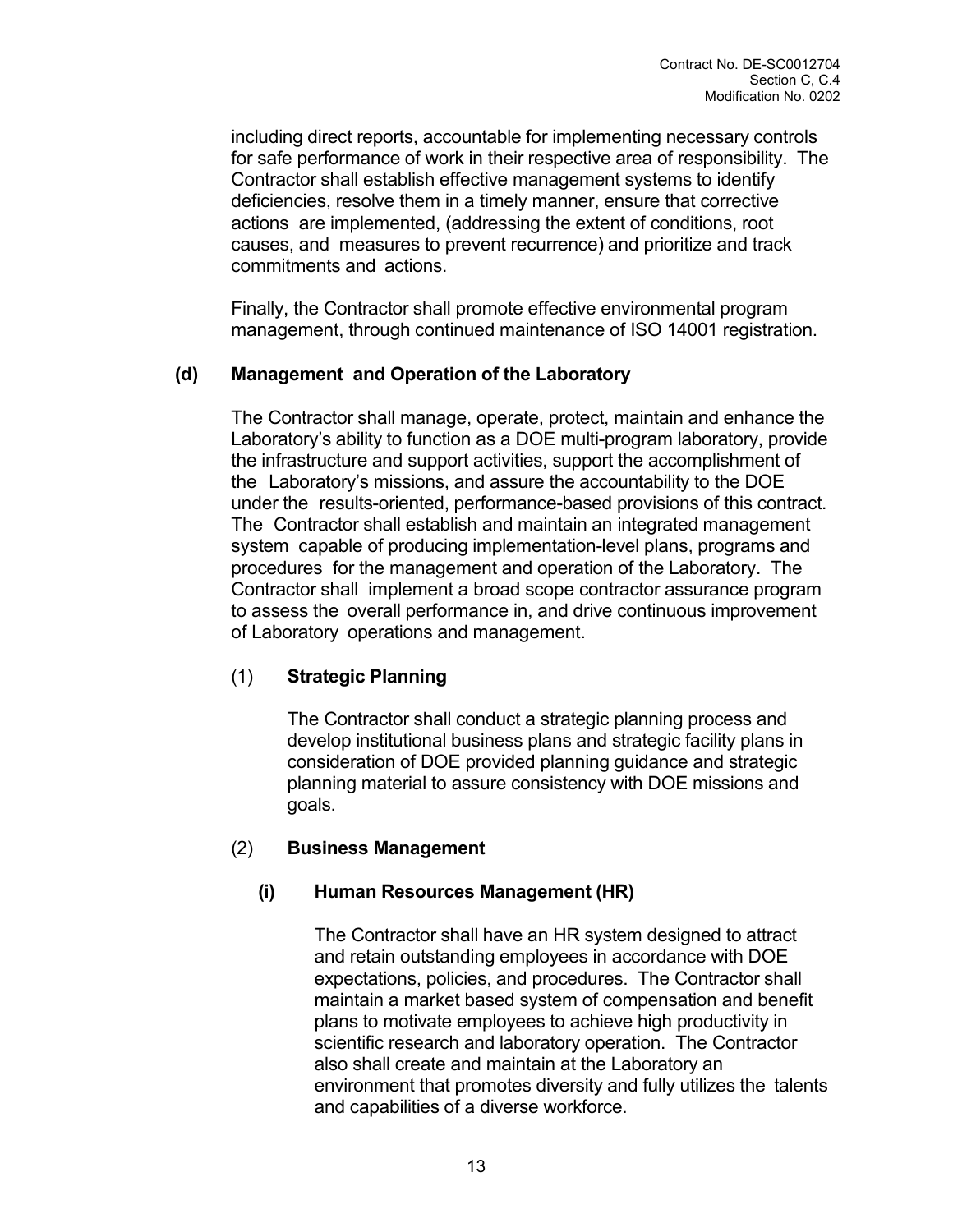# **(ii) Financial Management**

The Contractor shall maintain a financial management system responsive to the obligations of sound financial stewardship and public accountability. The overall system shall include an integrated accounting system suitable to collect, record, and report all financial activities; a budgeting system that includes the formulation and executions of all resource requirements needed to accomplish projected missions and formulate shortand long-range budgets; an internal control system for all financial and other business management processes; and a disbursements system for both employee payroll and supplier payments. The internal audit group for the Laboratory shall report to the most senior governing body of the Contractor's parent organization(s).

### **(iii) Purchasing Management**

The Contractor shall have and manage a DOE-approved purchasing system to provide purchasing support and subcontract administration. The Contractor shall, when directed by DOE, enter into subcontracts for the performance of any part of the work under this contract. The Contractor may also enter into subcontracts for the performance of any part of the work under this contract when authorized by DOE.

The Contractor shall also strive to promote diversity in all of the Laboratory's subcontracting efforts with emphasis on the use of the types of businesses identified in the Small Business Subcontracting Plan clause of this contract.

# **(iv) Property Management**

The Contractor shall have and manage a DOE-approved property management system that provides assurance that the Government-owned, contractor-held property is accounted for, safeguarded, and disposed of in accordance with DOE's expectations and policies. The Contractor shall perform overall integrated planning, acquisition, maintenance, operation, management, and disposition of Governmentowned personal and real property, and any Contractor-leased facilities and infrastructure used by the Laboratory.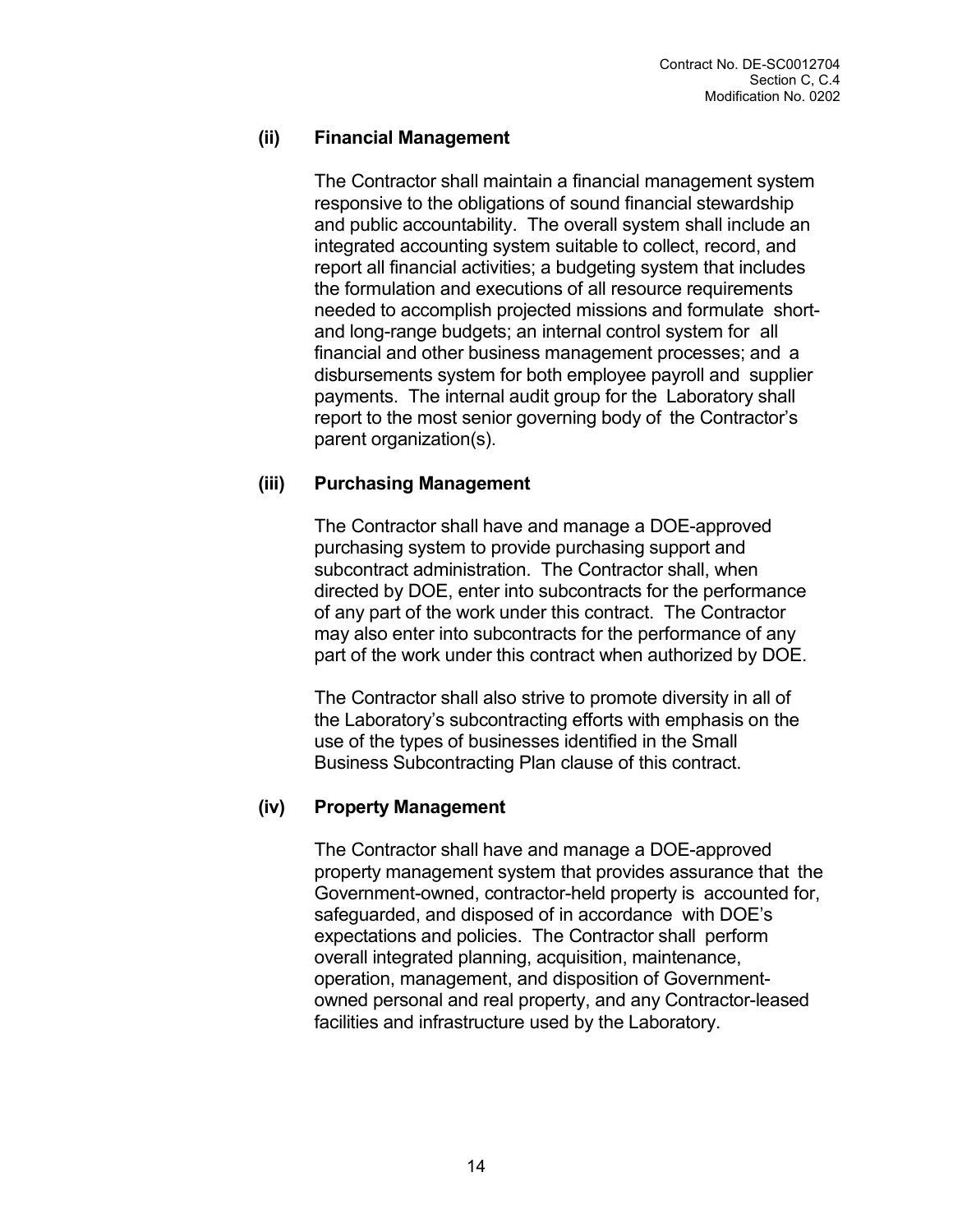# **(v) Legal Services**

The Contractor shall maintain legal support for all contract activities including, but not limited to, those related to patents, licenses, and other intellectual property rights; subcontracts; technology transfer; environmental compliance and protection; employee and labor relations; contractor ethics; and litigation and claims.

# **(vi) Information Technology Management**

The Contractor shall maintain information systems necessary to meet Laboratory requirements, which includes activities involving general purpose programming, data collection, data processing, report generation, software, electronic and telephone communications, and computer security. The Contractor shall provide computer resource capacity and capability sufficient to support Laboratory-wide information management requirements.

# **(vii) Other Services**

The Contractor shall provide other services necessary for Laboratory operations, including support to the DOE Brookhaven Site Office.

# (3) **Project Management**

The Contractor shall maintain a project management system, consistent with DOE project management requirements, to ensure that projects are completed within scope, budget, and schedule.

# (4) **Environmental Management**

Unless otherwise directed by the Contracting Officer, the Contractor shall plan and execute the DOE's environmental program activities in accordance with DOE program goals, initiatives, strategies, guidance letters, and approved project baselines in areas such as: (i) Environmental remediation and facility deactivation, decommissioning, decontamination, and demolition in accordance with the site's Comprehensive Environmental Response Compensation and Liability Act (CERCLA) Interagency Agreement and with DOE Orders; and (ii) Construction and maintenance of facilities to provide adequate protection of the public, employees, the environment, and Government-owned materials, facilities, and equipment.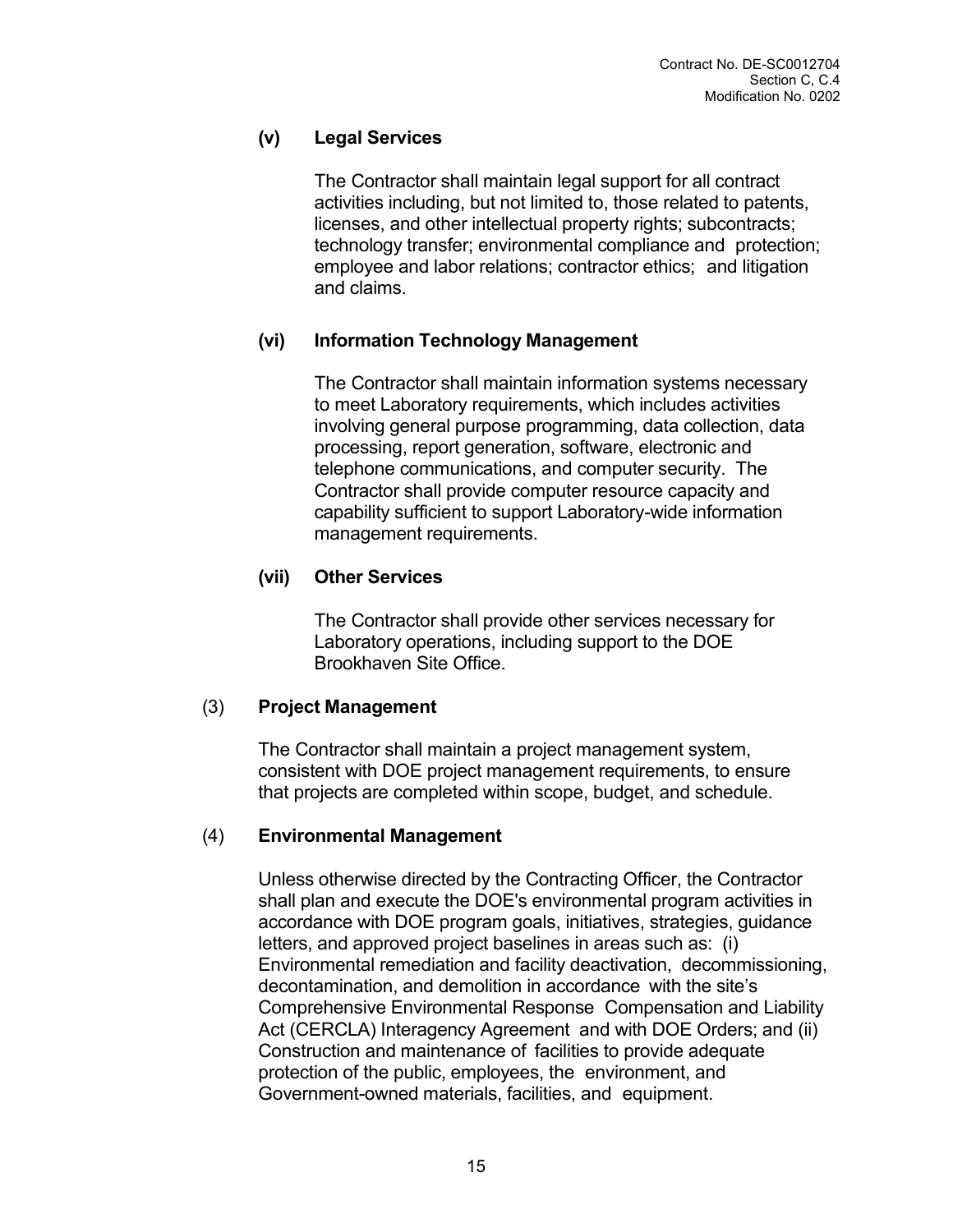The environmental management program shall be conducted in a safe and cost-effective manner leading to increasing DOE, regulatory and public confidence in cleanup efforts. Program elements will include: (i) implementing comprehensive project management systems to track progress, maintain regulatory compliance, and increase cost effectiveness of work activities; (ii) developing integrated plans and schedules for involving the participation of DOE, regulators, and other stakeholders in decision making and priority setting of environmental restoration activities; and (iii) maintaining technical depth to propose and implement cleanup activities commensurate with commercial practices in the areas of cost, implementation, schedule, and public acceptability.

The Contractor shall establish and maintain systems to effectively manage and implement an environmental restoration program in accordance with goals and objectives set forth by the Department. The systems must ensure that the technical approach is consistent with DOE cleanup strategies to complete all Records of Decision in accordance with the current approved baseline; to implement an overall system to effectively and efficiently manage all groundwater and contaminated soil cleanup activities; to expedite final disposition of facilities awaiting decommissioning and decontamination; and to achieve delisting from the National Priority List. Contractor support shall be provided to DOE as directed by the Contracting Officer.

# (5) **Community Involvement**

The Contractor shall maintain a systematic approach and commitment to involving the community in all aspects of the Laboratory. The Contractor's overall community involvement program shall:

- maintain a strong, integrated, proactive community involvement and communications program;
- appropriately address the community's substantive concerns;
- ensure the community's awareness of the importance of the long-term basic research supported by DOE and the SC;
- ensure the community has positive relationships with the Laboratory and confidence in its decision-making processes; and
- establish constructive external partnerships in support of DOE's overarching mission and strategic objectives.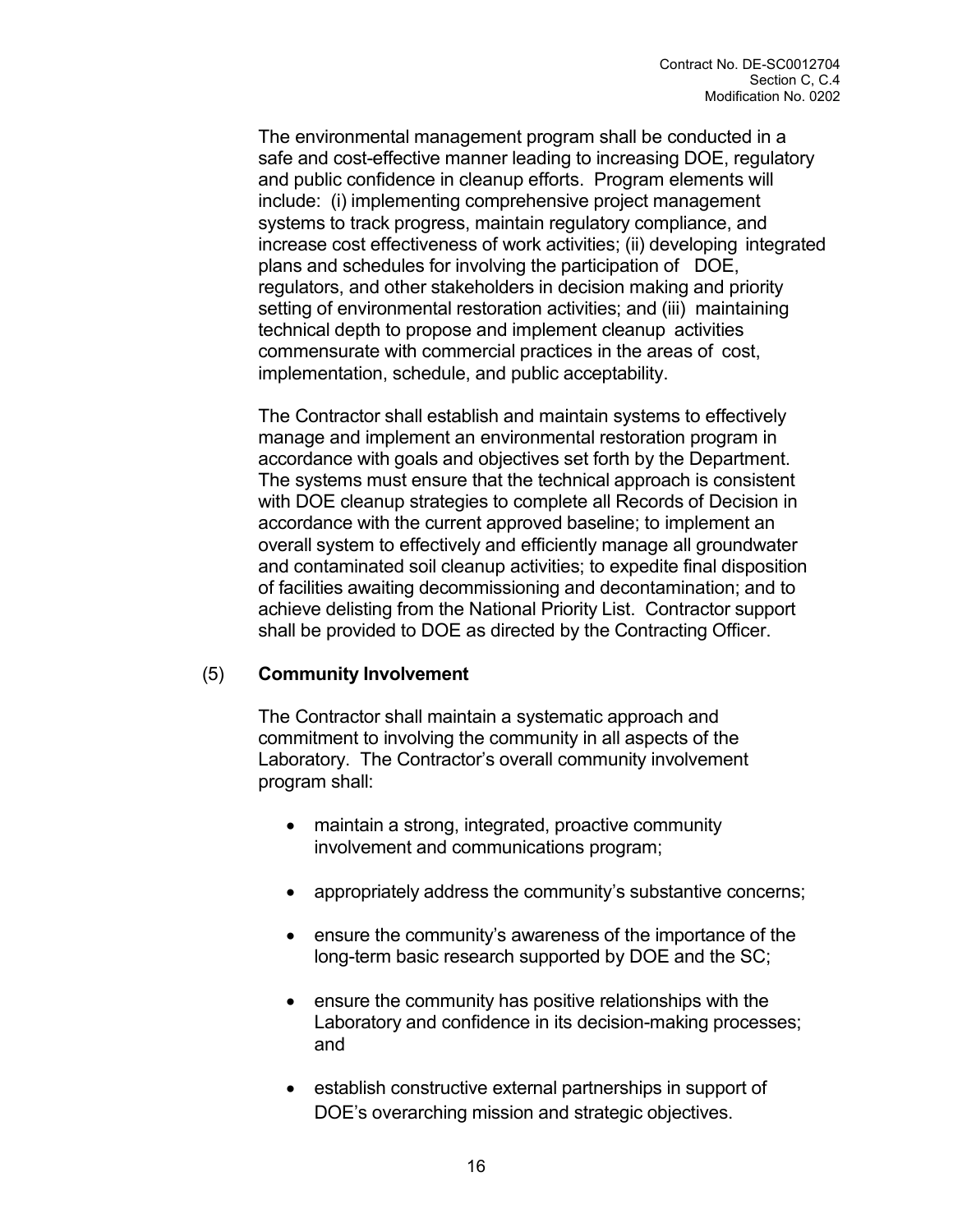# (6) **Safeguards and Security (S&S)**

The Contractor shall provide a fully integrated safeguards and security program to ensure that S&S interests and activities are protected from theft, diversion, terrorist attack, industrial sabotage, radiological sabotage, chemical sabotage, biological sabotage, espionage, unauthorized access, compromise, and other acts that may have an adverse impact on national security; the environment; or pose significant danger to the health and safety of DOE Federal and contractor employees or the public. S&S programs must be based on the results of vulnerability and risk assessments which are used to design and provide graded protection in accordance with an asset's importance or the impact of its loss, destruction, or misuse. The Contractor shall provide a Protective Force (PF) capable of providing a secure environment protecting critical national security assets through the conduct of an integrated risk-based approach to security operations. The Contractor shall establish and maintain policies and procedures for PF personnel and firearms operations in accordance with established DOE requirements. The Contractor shall establish a formal PF training program which ensures appropriate personnel are competently trained, and fully qualified to perform the tasks within their assigned responsibilities under both normal and emergency conditions.

# (7) **Cyber Security**

The Contractor shall ensure the development, operation, management, and integration of an ongoing program for cyber security management consistent with DOE requirements. The Cyber Security Program must assess risks associated with computer and network security from both external and internal perspectives. The Contractor shall develop and maintain a structured Cyber Security risk management process to ensure that priorities are established and cyber security risks are managed through a process of identifying and assessing threats, vulnerabilities, asset value, and existing protection measures; developing and implementing appropriate policies and controls; promoting awareness of those policies and controls; and monitoring, evaluating, and improving the effectiveness of policies and controls.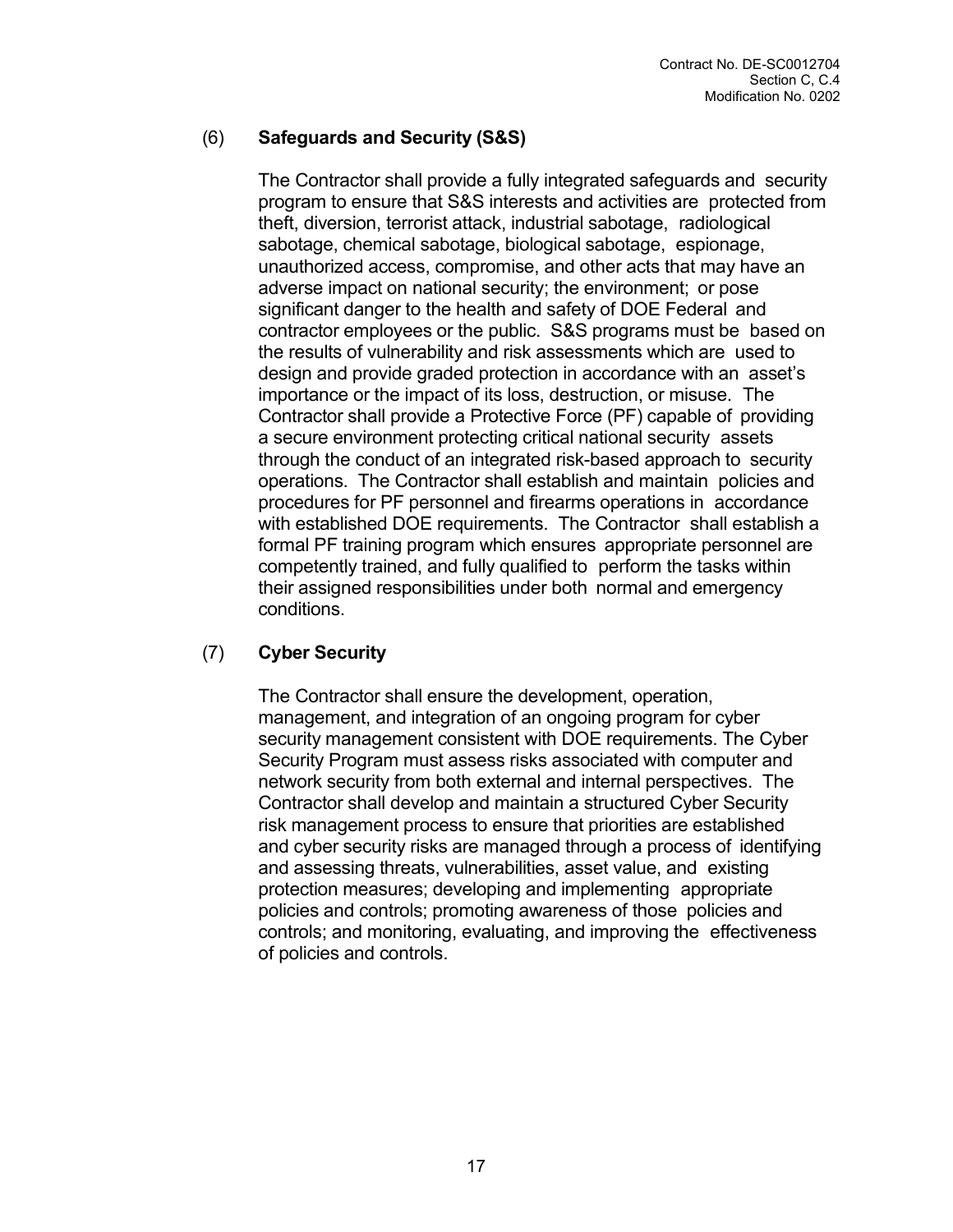### (8) **Emergency Management**

The Contractor shall maintain an emergency management system in accordance with DOE requirements including, but not limited to, emergency preparedness plans, procedures, response, drills and exercises, occurrence notification and reporting, and operation of an Emergency Operations Center.

### (9) **Radiological Assistance Program**

The Contractor shall provide health physics and radiological protection expertise and capability in support of the NNSA Region 1 Radiological Assistance Program (RAP). As coordinated and directed by the NNSA Region 1 Regional Response Coordinator, the Contractor provide Contractor personnel to DOE-led RAP teams. The Contractor will acquire and maintain advanced radiation detection equipment, communications equipment, protective gear, and other necessary equipment and supplies to achieve the RAP mission. Contractor team members shall be fully trained in the use of detection equipment and the hazards of radiation materials.

# (10) **Waste Management**

The Contractor shall maintain and manage a waste management program in an integrated manner such that waste is managed consistently and in compliance with all applicable regulatory requirements and DOE expectations. Waste management activities include: timely characterization, consolidation, segregation, and storage of waste; treatment that complies with storage and/or disposal criteria; efficient shipment of waste for treatment, storage, and/or disposal; maintaining sufficient and compliant waste storage space at the Laboratory to accommodate waste generation and waste backlog; and implementation of an effective waste minimization and pollution prevention programs.

# (11) **Laboratory Facilities and Infrastructure**

The Contractor shall manage and maintain government-owned buildings and facilities at the Laboratory site, together with the utilities and associated infrastructure. Recognizing that these facilities are a national resource, they may also be made available, with appropriate agreements, to private and public sector entities including universities, industry, and local, state, and other government agencies. The Contractor shall perform overall integrated planning, acquisition, upgrades, and management of Government-owned, leased, or controlled facilities and real property accountable to the Laboratory.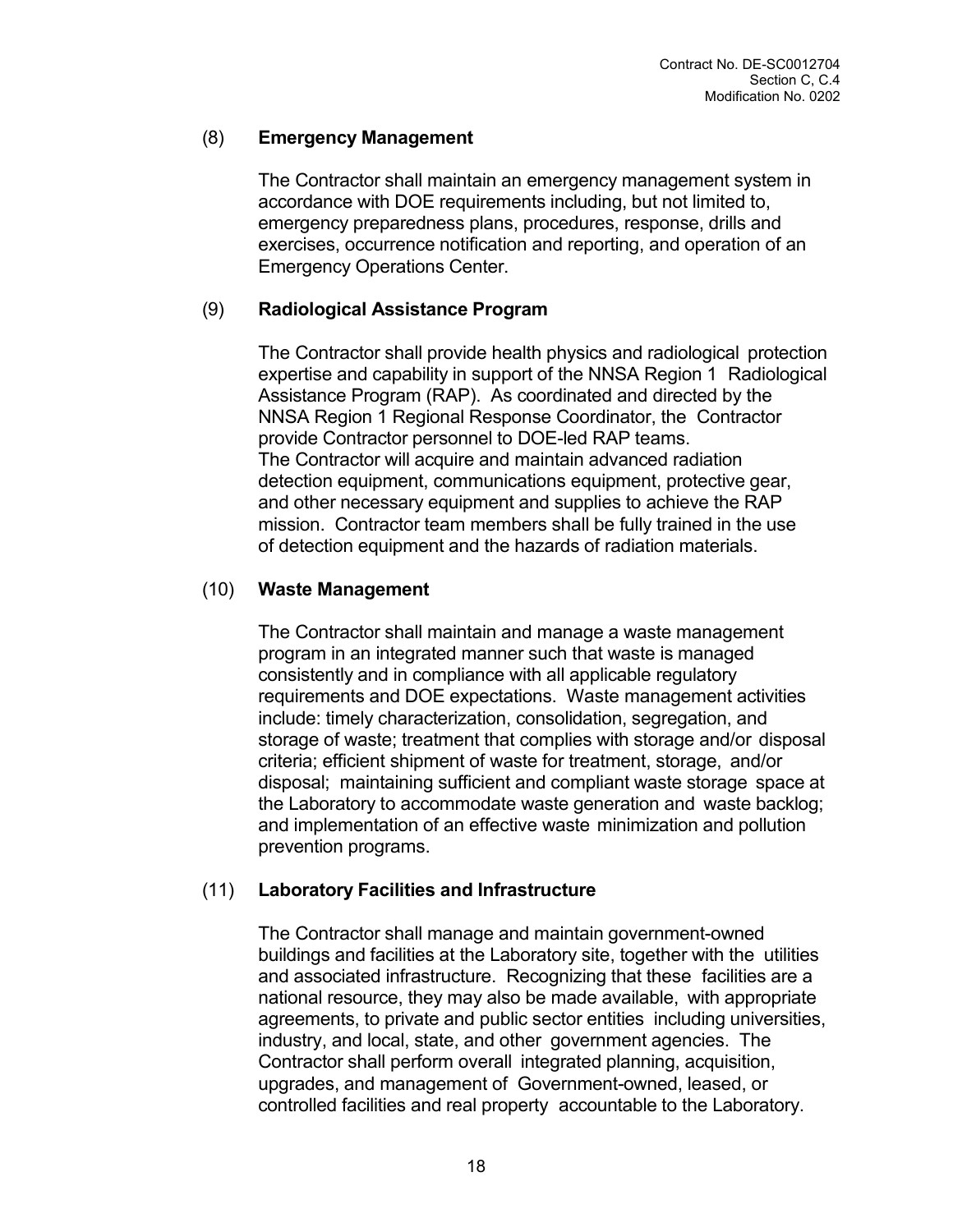The Contractor shall strive to employ facilities management practices that are best-in-class and integrated with mission assignments and business operations. The maintenance management program shall strive to maintain Government property in a manner that promotes and continuously improves operational safety, environmental protection and compliance, property preservation, and cost effectiveness; ensures continuity and reliability of operations, fulfillment of program requirements, and protection of life and property from potential hazards; and ensures the condition of the assets will be maintained or improved using risk-benefit analysis tools and processes. The Contractor will implement a capital renewal program to revitalize and/or replace facilities that cannot meet the required functionality in support of mission accomplishment.

### (12) **Sustainability**

The Contractor shall assist DOE through direct participation and other support in achieving DOE's energy efficiency goals and objectives in electricity, water, and thermal consumption, conservation, and savings, including goals and objectives contained in Executive Order 13834, Efficient Federal Operations or successor version. The Contract will support DOE's use of Energy Savings Performance Contracts (ESPC) and Utility Energy Services Contracts (UESC). The Contractor shall maintain and update, as appropriate, its Site Plan to include detailed plans and milestones for achieving site-specific energy efficiency goals and objectives.

> Contract No. DE-SC0012704 Section C, C.5 Award

#### **C.5 PLANS AND REPORTS**

The Contractor shall submit periodic plans and reports, in such form and substance as required by the Contracting Officer. These periodic plans and reports shall be submitted at the interval, to the addresses, and in the quantities as specified by the Contracting Officer. Where specific forms are required for individual plans and reports, the Contracting Officer shall provide such forms to the Contractor. The Contractor shall require subcontractors to provide reports that correspond to data requirements the Contractor shall be responsible for submitting to DOE. Plans and reports which may be submitted in compliance with this provision are in addition to any other reporting requirements found elsewhere in other clauses of this contract. DOE intends to consult with the Contractor to determine the necessity, form, and frequency of any reports required to be submitted by the Contractor to DOE under this contract.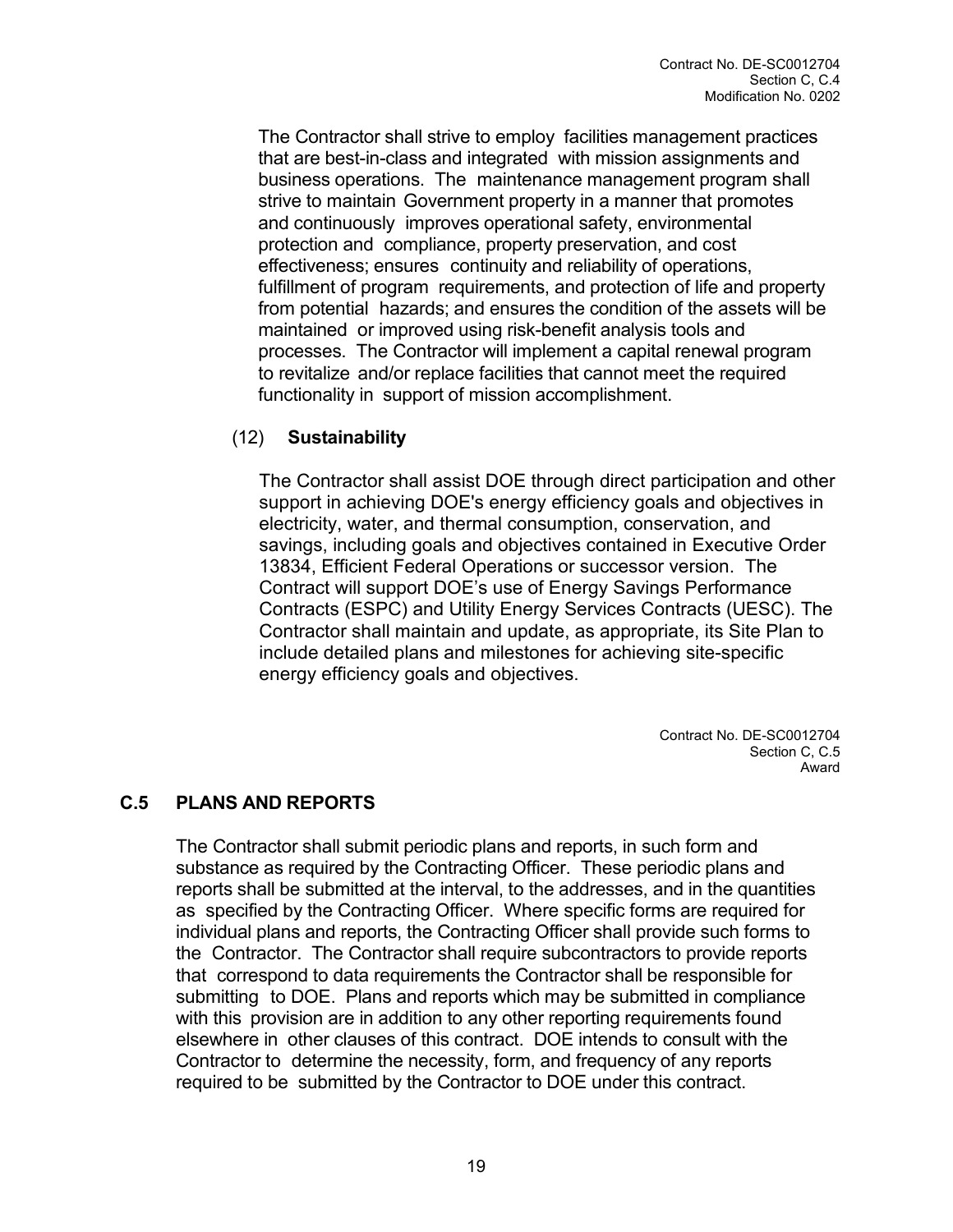### **CLAUSE I.9 – FAR 52.203-13 – CONTRACTOR CODE OF BUSINESS ETHICS AND CONDUCT (NOV 2021)**

(a) *Definitions. As used in this clause*—

*Agent* means any individual, including a director, an officer, an employee, or an independent Contractor, authorized to act on behalf of the organization.

*Full cooperation*-

- (1) Means disclosure to the Government of the information sufficient for law enforcement to identify the nature and extent of the offense and the individuals responsible for the conduct. It includes providing timely and complete response to Government auditors' and investigators' request for documents and access to employees with information;
- (2) Does not foreclose any Contractor rights arising in law, the FAR, or the terms of the contract. It does not require-
	- (i) A Contractor to waive its attorney-client privilege or the protections afforded by the attorney work product doctrine; or
	- (ii) Any officer, director, owner, or employee of the Contractor, including a sole proprietor, to waive his or her attorney client privilege or Fifth Amendment rights; and
- (3) Does not restrict a Contractor from-
	- (i) Conducting an internal investigation; or
	- (ii) Defending a proceeding or dispute arising under the contract or related to a potential or disclosed violation.

*Principal* means an officer, director, owner, partner, or a person having primary management or supervisory responsibilities within a business entity (*e.g.*, general manager; plant manager; head of a division or business segment; and similar positions).

*Subcontract* means any contract entered into by a subcontractor to furnish supplies or services for performance of a prime contract or a subcontract.

*Subcontractor* means any supplier, distributor, vendor, or firm that furnished supplies or services to or for a prime contractor or another subcontractor.

*United States*, means the 50 States, the District of Columbia, and outlying areas.

- *(b) Code of business ethics and conduct.*
	- (1) Within 30 days after contract award, unless the Contracting Officer establishes a longer time period, the Contractor shall—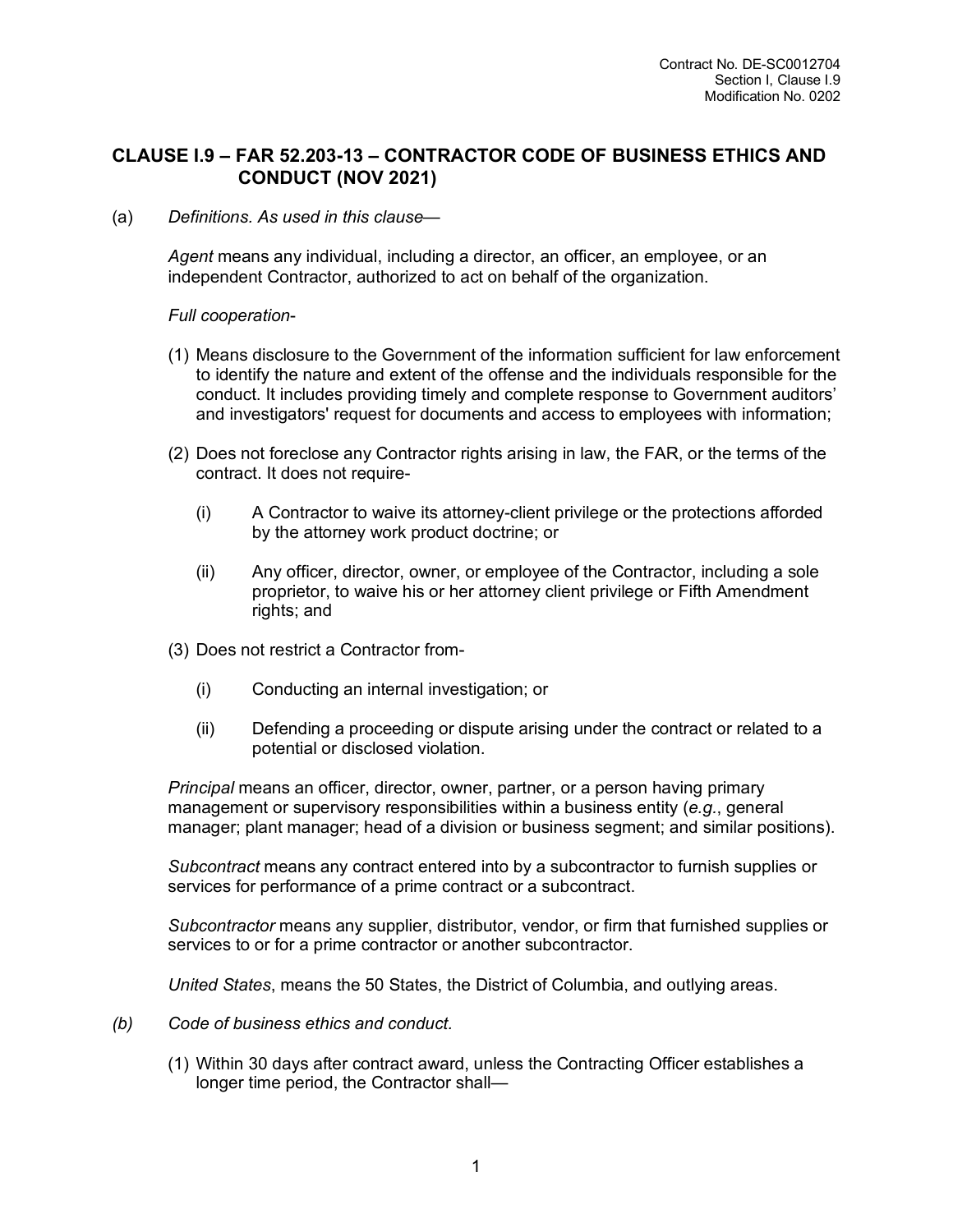- (i) Have a written code of business ethics and conduct; and
- (ii) Make a copy of the code available to each employee engaged in performance of the contract.
- (2) *The Contractor shall*
	- (i) Exercise due diligence to prevent and detect criminal conduct; and
	- (ii) Otherwise promote an organizational culture that encourages ethical conduct and a commitment to compliance with the law.
- (3)
- (i) The Contractor shall timely disclose, in writing, to the agency Office of the Inspector General (OIG), with a copy to the Contracting Officer, whenever, in connection with the award, performance, or closeout of this contract or any subcontract thereunder, the Contractor has credible evidence that a principal, employee, agent, or subcontractor of the Contractor has committed-
	- (A) A violation of Federal criminal law involving fraud, conflict of interest, bribery, or gratuity violations found in Title 18 of the United States Code; or
	- (B) A violation of the civil False Claims Act [\(31 U.S.C. 3729-3733\)](http://uscode.house.gov/browse.xhtml;jsessionid=114A3287C7B3359E597506A31FC855B3).
- (iii) The Government, to the extent permitted by law and regulation, will safeguard and treat information obtained pursuant to the Contractor's disclosure as confidential where the information has been marked "confidential" or "proprietary" by the company. To the extent permitted by law and regulation, such information will not be released by the Government to the public pursuant to a Freedom of Information Act request, [5 U.S.C. Section 552,](http://uscode.house.gov/browse.xhtml;jsessionid=114A3287C7B3359E597506A31FC855B3) without prior notification to the Contractor. The Government may transfer documents provided by the Contractor to any department or agency within the Executive Branch if the information relates to matters within the organization's jurisdiction.
- $(iv)$  If the violation relates to an order against a Governmentwide acquisition contract, a multi-agency contract, a multiple-award schedule contract such as the Federal Supply Schedule, or any other procurement instrument intended for use by multiple agencies, the Contractor shall notify the OIG of the ordering agency and the IG of the agency responsible for the basic contract.
- (c) Business ethics awareness and compliance program and internal control system. This paragraph (c) does not apply if the Contractor has represented itself as a small business concern pursuant to the award of this contract or if this contract is for the acquisition of a commercial product or commercial service as defined at FAR 2.101. The Contractor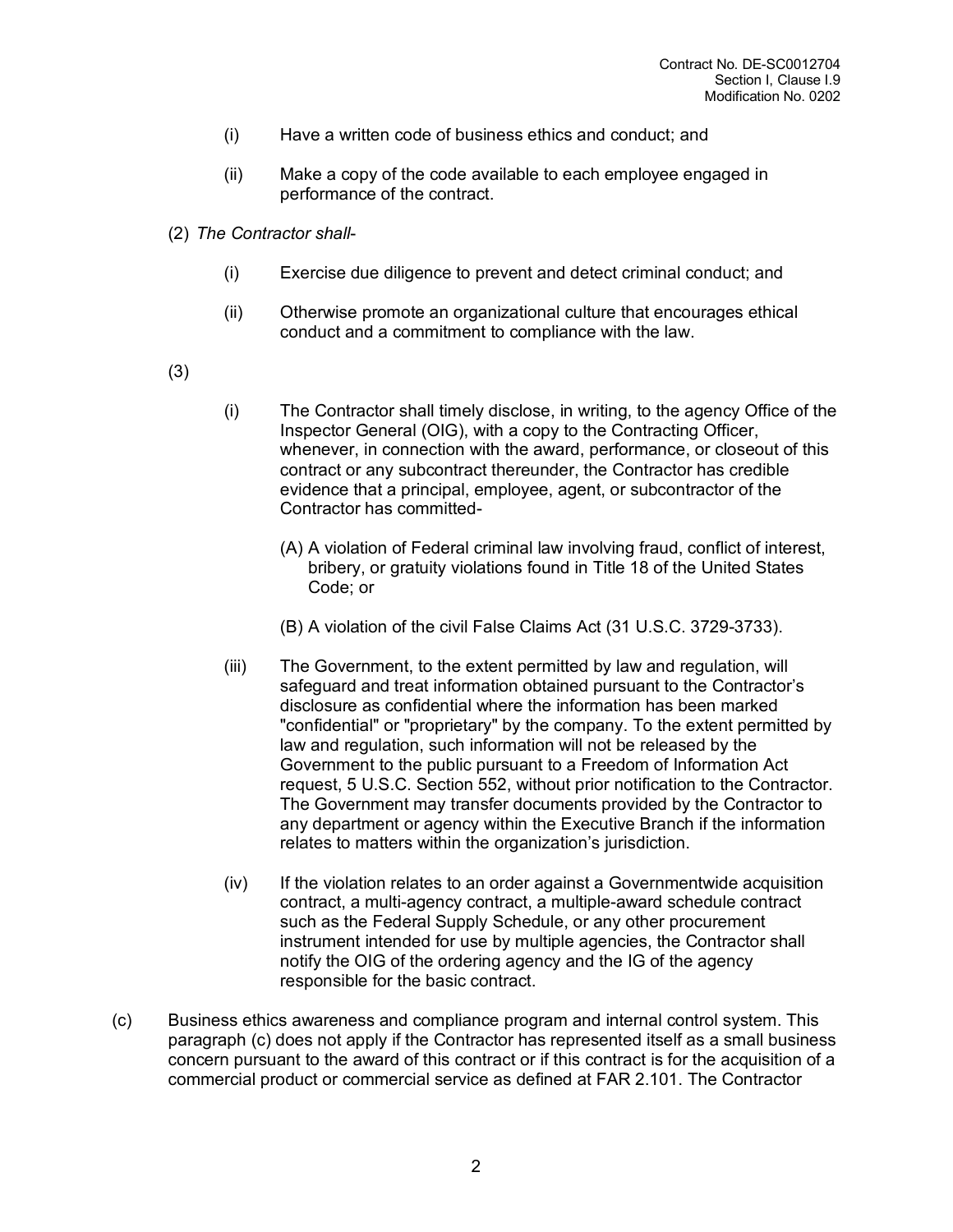shall establish the following within 90 days after contract award, unless the Contracting Officer establishes a longer time period:

- (1) An ongoing business ethics awareness and compliance program.
	- (i) This program shall include reasonable steps to communicate periodically and in a practical manner the Contractor's standards and procedures and other aspects of the Contractor's business ethics awareness and compliance program and internal control system, by conducting effective training programs and otherwise disseminating information appropriate to an individual's respective roles and responsibilities.
	- (ii) The training conducted under this program shall be provided to the Contractor's principals and employees, and as appropriate, the Contractor's agents and subcontractors.
- (2) An internal control system.
	- (i) The Contractor's internal control system shall—
		- (A) Establish standards and procedures to facilitate timely discovery of improper conduct in connection with Government contracts; and
		- (B) Ensure corrective measures are promptly instituted and carried out.
	- (ii) At a minimum, the Contractor's internal control system shall provide for the following:
		- (A) Assignment of responsibility at a sufficiently high level and adequate resources to ensure effectiveness of the business ethics awareness and compliance program and internal control system.
		- (B) Reasonable efforts not to include an individual as a principal, whom due diligence would have exposed as having engaged in conduct that is in conflict with the Contractor's code of business ethics and conduct.
		- (C) Periodic reviews of company business practices, procedures, policies, and internal controls for compliance with the Contractor's code of business ethics and conduct and the special requirements of Government contracting, including-
			- (1) Monitoring and auditing to detect criminal conduct;
			- (2) Periodic evaluation of the effectiveness of the business ethics awareness and compliance program and internal control system, especially if criminal conduct has been detected; and
			- (3) Periodic assessment of the risk of criminal conduct, with appropriate steps to design, implement, or modify the business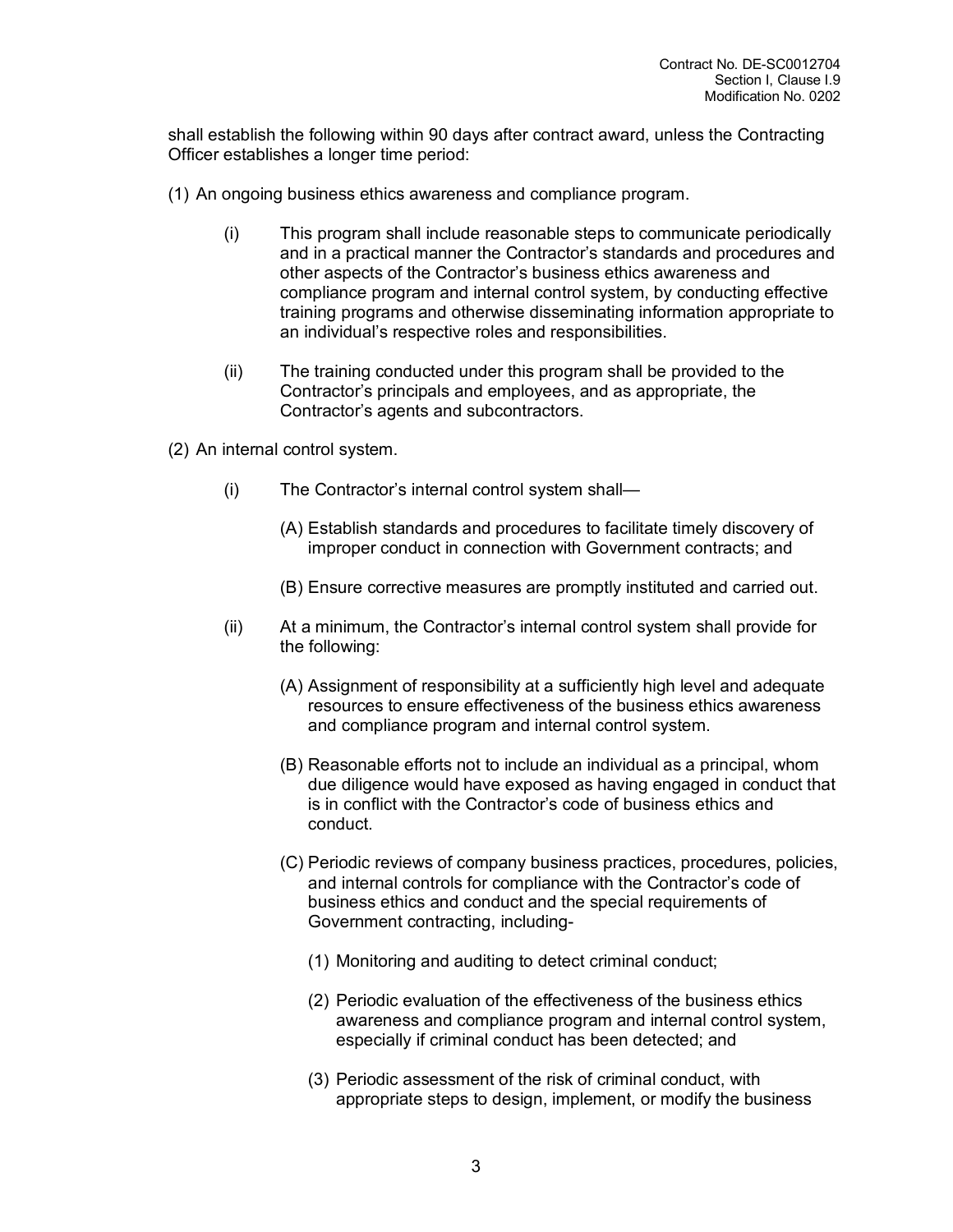ethics awareness and compliance program and the internal control system as necessary to reduce the risk of criminal conduct identified through this process.

- (D) An internal reporting mechanism, such as a hotline, which allows for anonymity or confidentiality, by which employees may report suspected instances of improper conduct, and instructions that encourage employees to make such reports.
- (E) Disciplinary action for improper conduct or for failing to take reasonable steps to prevent or detect improper conduct.
- (F) Timely disclosure, in writing, to the agency OIG, with a copy to the Contracting Officer, whenever, in connection with the award, performance, or closeout of any Government contract performed by the Contractor or a subcontract thereunder, the Contractor has credible evidence that a principal, employee, agent, or subcontractor of the Contractor has committed a violation of Federal criminal law involving fraud, conflict of interest, bribery, or gratuity violations found in Title [18 U.S.C.](http://uscode.house.gov/browse.xhtml;jsessionid=114A3287C7B3359E597506A31FC855B3) or a violation of the civil False Claims Act [\(31 U.S.C.](http://uscode.house.gov/browse.xhtml;jsessionid=114A3287C7B3359E597506A31FC855B3)  [3729-3733\)](http://uscode.house.gov/browse.xhtml;jsessionid=114A3287C7B3359E597506A31FC855B3).
	- (1) If a violation relates to more than one Government contract, the Contractor may make the disclosure to the agency OIG and Contracting Officer responsible for the largest dollar value contract impacted by the violation.
	- (2) If the violation relates to an order against a Governmentwide acquisition contract, a multi-agency contract, a multiple-award schedule contract such as the Federal Supply Schedule, or any other procurement instrument intended for use by multiple agencies, the contractor shall notify the OIG of the ordering agency and the IG of the agency responsible for the basic contract, and the respective agencies' contracting officers.
	- (3) The disclosure requirement for an individual contract continues until at least 3 years after final payment on the contract.
	- (4) The Government will safeguard such disclosures in accordance with paragraph (b)(3)(ii) of this clause.
- (G) Full cooperation with any Government agencies responsible for audits, investigations, or corrective actions.

#### (d) *Subcontracts*.

(1) The Contractor shall include the substance of this clause, including this paragraph (d), in subcontracts that exceed the threshold specified in FAR 3.1004(a) on the date of subcontract award and a performance period of more than 120 days.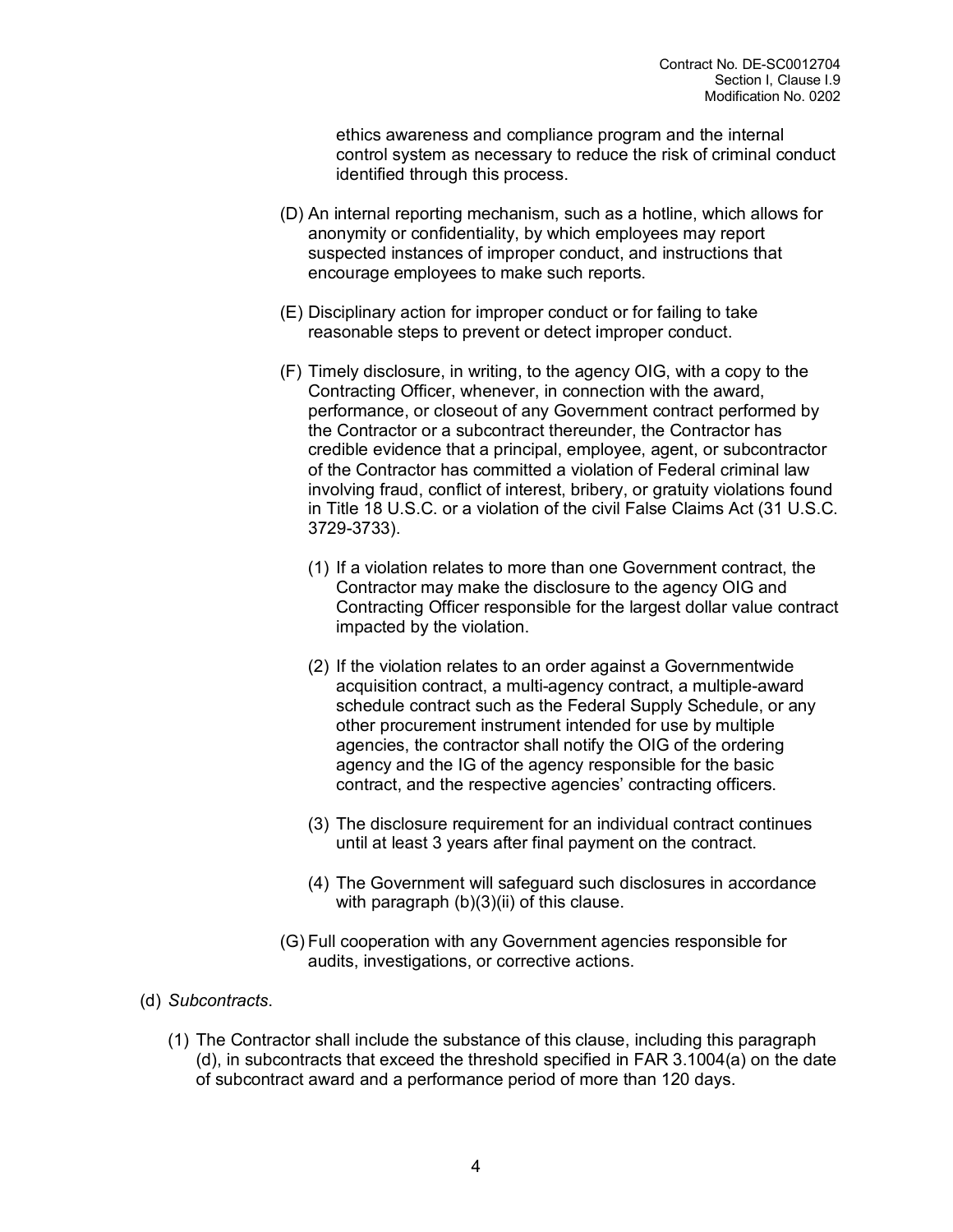(2) In altering this clause to identify the appropriate parties, all disclosures of violation of the civil False Claims Act or of Federal criminal law shall be directed to the agency Office of the Inspector General, with a copy to the Contracting Officer.

(End of Clause)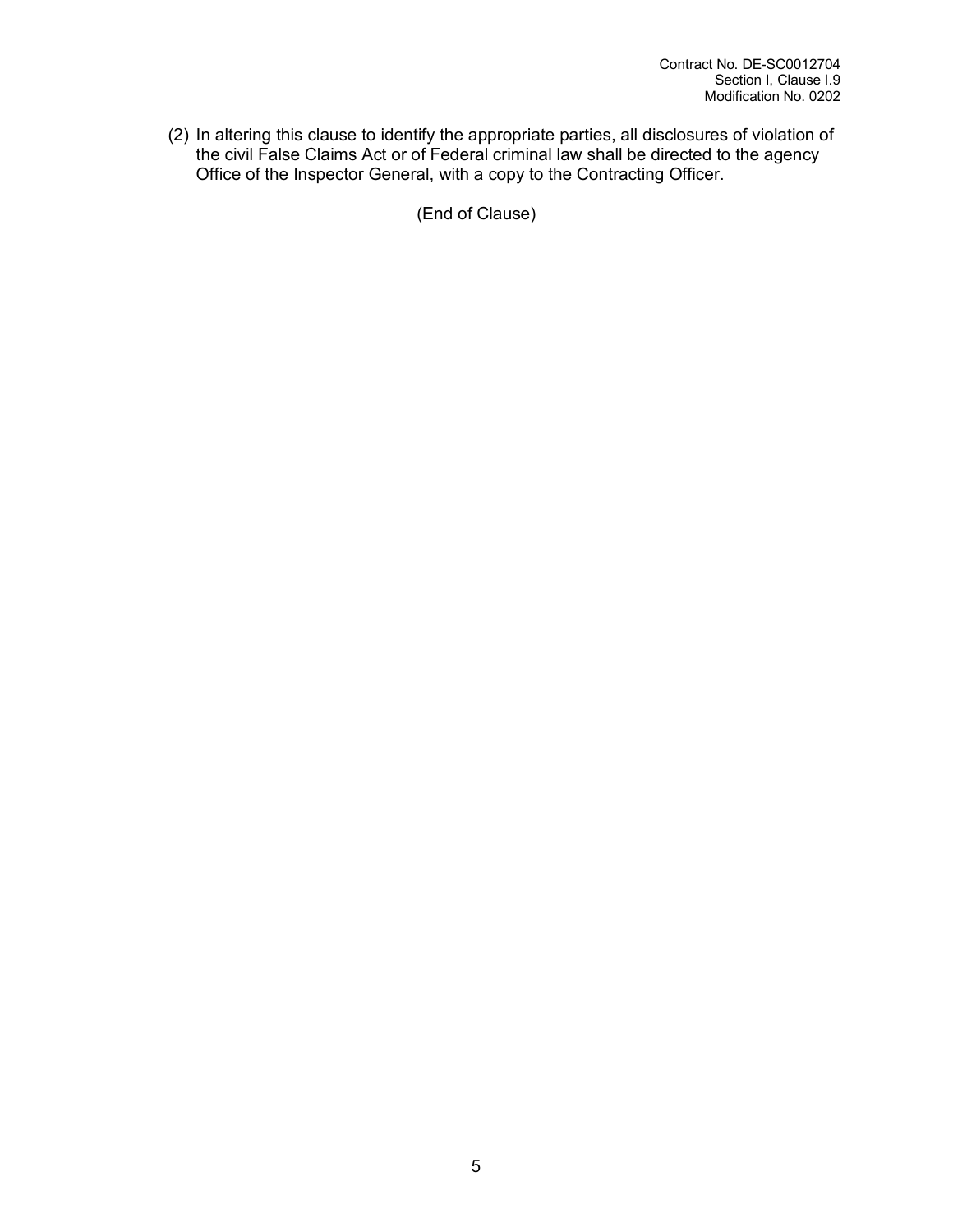### **CLAUSE I.10 – FAR 52.203-14 – DISPLAY OF HOTLINE POSTER(S) (NOV 2021)**

(a) *Definition.*

*United States*, as used in this clause, means the 50 States, the District of Columbia, and outlying areas.

- (b) *Display of fraud hotline poster(s).* Except as provided in paragraph (c)—
	- (1) During contract performance in the United States, the Contractor shall prominently display in common work areas within business segments performing work under this contract and at contract work sites-
		- (i) Any agency fraud hotline poster or Department of Homeland Security (DHS) fraud hotline poster identified in paragraph (b)(3) of this clause; and
		- (ii) Any DHS fraud hotline poster subsequently identified by the Contracting Officer.
	- (2) Additionally, if the Contractor maintains a company website as a method of providing information to employees, the Contractor shall display an electronic version of the poster(s) at the website.
	- (3) Any required posters may be obtained as follows:

| Poster(s) | Obtain from |
|-----------|-------------|
|           |             |
|           |             |

(*Contracting Officer shall insert—*

- (i) Appropriate agency name(s) and/or title of applicable Department of Homeland Security fraud hotline poster); and
- (ii) The website(s) or other contact information for obtaining the poster(s).)
- (c) If the Contractor has implemented a business ethics and conduct awareness program, including a reporting mechanism, such as a hotline poster, then the Contractor need not display any agency fraud hotline posters as required in paragraph (b) of this clause, other than any required DHS posters.
- (d) *Subcontracts.* The Contractor shall include the substance of this clause, including this paragraph (d), in all subcontracts that exceed the threshold specified in Federal Acquisition Regulation 3.1004(b)(1) on the date of subcontract award, except when the subcontract—
	- (1) Is for the acquisition of a commercial product or commercial service; or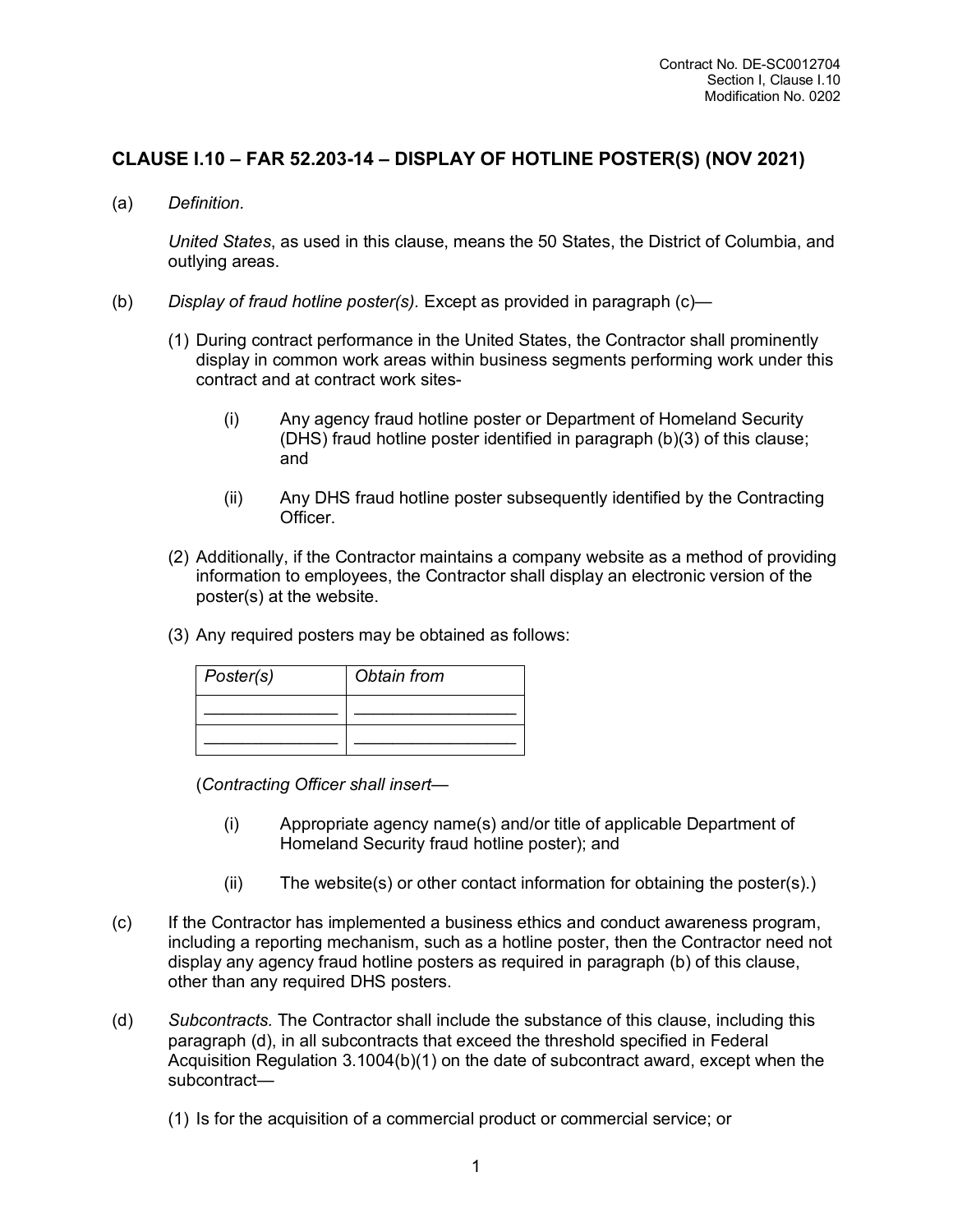(2) Is performed entirely outside the United States.

(End of Clause)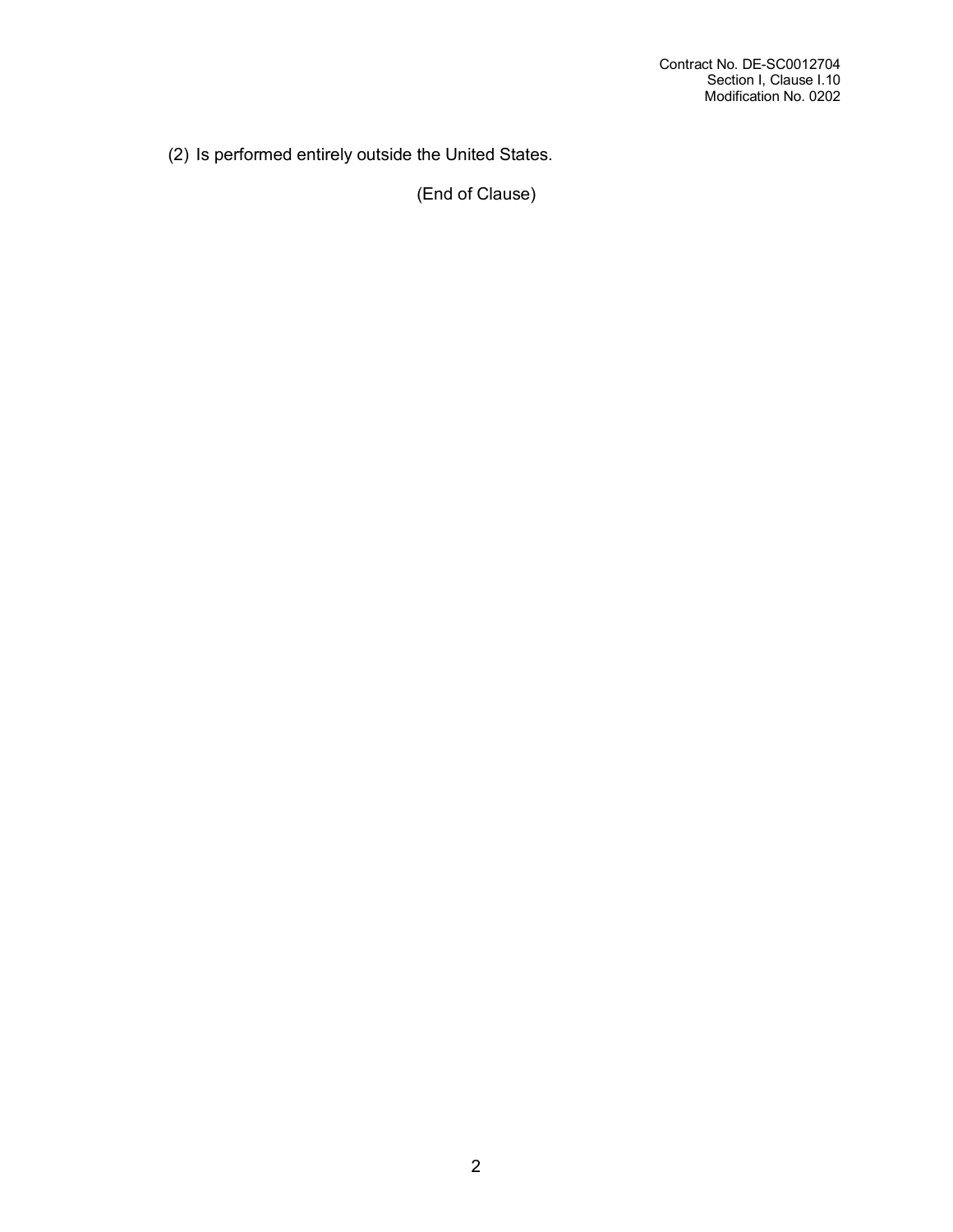### **CLAUSE I.17A – FAR 52.204-21 – BASIC SAFEGUARDING OF COVERED CONTRACTOR INFORMATION SYSTEMS (NOV 2021)**

(a) *Definitions.* As used in this clause—

Covered contractor information system means an information system that is owned or operated by a contractor that processes, stores, or transmits Federal contract information.

Federal contract information means information, not intended for public release, that is provided by or generated for the Government under a contract to develop or deliver a product or service to the Government, but not including information provided by the Government to the public (such as on public websites) or simple transactional information, such as necessary to process payments.

Information means any communication or representation of knowledge such as facts, data, or opinions, in any medium or form, including textual, numerical, graphic, cartographic, narrative, or audiovisual (Committee on National Security Systems Instruction (CNSSI) 4009).

Information system means a discrete set of information resources organized for the collection, processing, maintenance, use, sharing, dissemination, or disposition of information [\(44 U.S.C. 3502\)](http://uscode.house.gov/browse.xhtml;jsessionid=114A3287C7B3359E597506A31FC855B3).

*Safeguarding means measures or controls that are prescribed to protect information systems.*

- (b) Safeguarding requirements and procedures.
	- (1) The Contractor shall apply the following basic safeguarding requirements and procedures to protect covered contractor information systems. Requirements and procedures for basic safeguarding of covered contractor information systems shall include, at a minimum, the following security controls:
		- (i) Limit information system access to authorized users, processes acting on behalf of authorized users, or devices (including other information systems).
		- (ii) Limit information system access to the types of transactions and functions that authorized users are permitted to execute.
		- (iii) Verify and control/limit connections to and use of external information systems.
		- (iv) Control information posted or processed on publicly accessible information systems.
		- (v) Identify information system users, processes acting on behalf of users, or devices.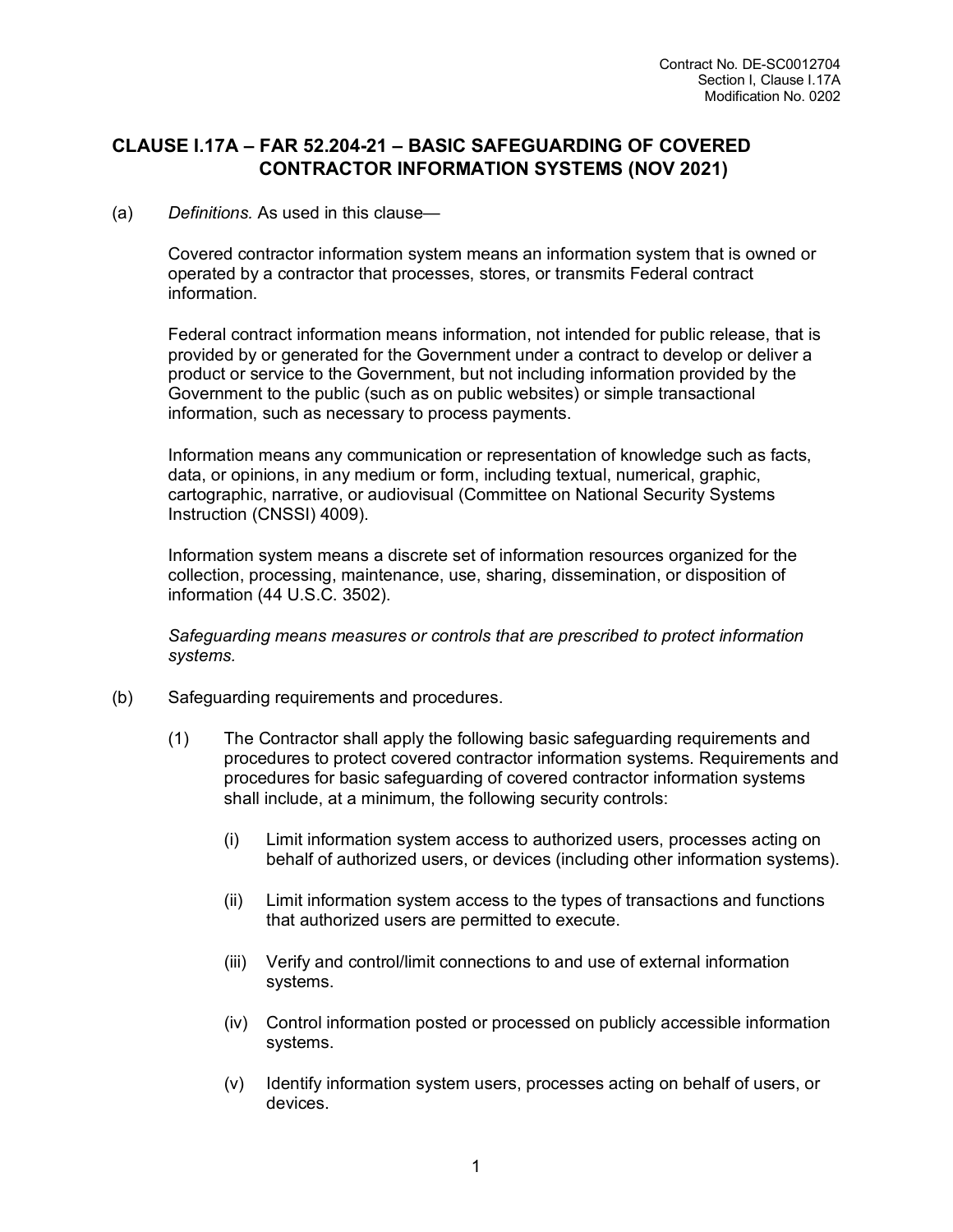- (vi) Authenticate (or verify) the identities of those users, processes, or devices, as a prerequisite to allowing access to organizational information systems.
- (vii) Sanitize or destroy information system media containing Federal Contract Information before disposal or release for reuse.
- (viii) Limit physical access to organizational information systems, equipment, and the respective operating environments to authorized individuals.
- (ix) Escort visitors and monitor visitor activity; maintain audit logs of physical access; and control and manage physical access devices.
- (x) Monitor, control, and protect organizational communications (i.e., information transmitted or received by organizational information systems) at the external boundaries and key internal boundaries of the information systems.
- (xi) Implement subnetworks for publicly accessible system components that are physically or logically separated from internal networks.
- (xii) Identify, report, and correct information and information system flaws in a timely manner.
- (xiii) Provide protection from malicious code at appropriate locations within organizational information systems.
- (xiv) Update malicious code protection mechanisms when new releases are available.
- (xv) Perform periodic scans of the information system and real-time scans of files from external sources as files are downloaded, opened, or executed.
- (2) *Other requirements.* This clause does not relieve the Contractor of any other specific safeguarding requirements specified by Federal agencies and departments relating to covered contractor information systems generally or other Federal safeguarding requirements for controlled unclassified information (CUI) as established by Executive Order 13556.
- (c) *Subcontracts.* The Contractor shall include the substance of this clause, including this paragraph (c), in subcontracts under this contract (including subcontracts for the acquisition of commercial products or commercial services, other than commercially available off-the-shelf items), in which the subcontractor may have Federal contract information residing in or transiting through its information system.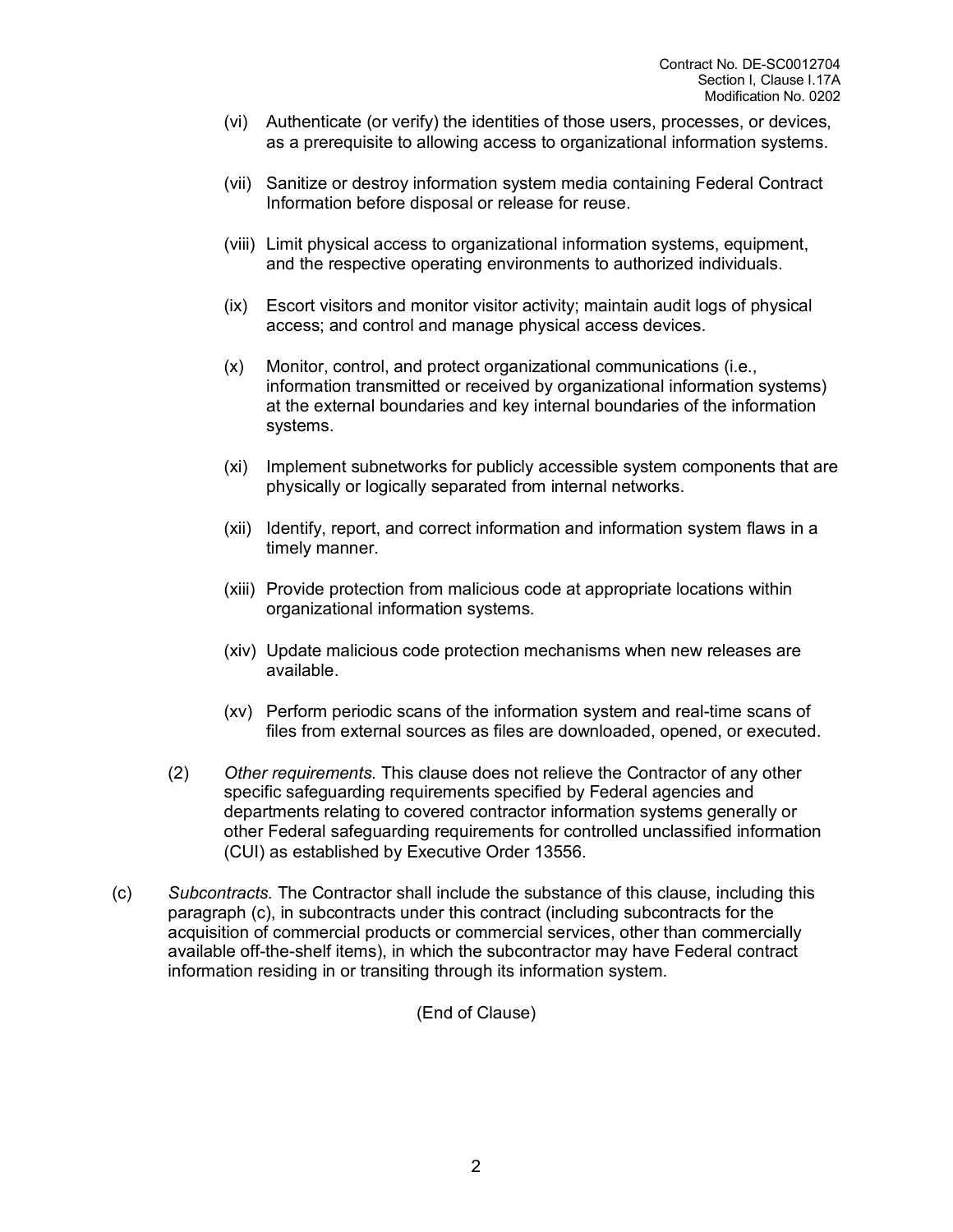# **CLAUSE I.17B – FAR 52.204-23 – PROHIBITION ON CONTRACTING FOR HARDWARE, SOFTWARE, AND SERVICES DEVELOPED OR PROVIDED BY KASPERSKY LAB AND OTHER COVERED ENTITIES (NOV 2021)**

(a) *Definitions.* As used in this clause—

Covered article means any hardware, software, or service that–

- (1) Is developed or provided by a covered entity;
- (2) Includes any hardware, software, or service developed or provided in whole or in part by a covered entity; or
- (3) Contains components using any hardware or software developed in whole or in part by a covered entity.

Covered entity means–

- (1) Kaspersky Lab;
- (2) Any successor entity to Kaspersky Lab;
- (3) Any entity that controls, is controlled by, or is under common control with Kaspersky Lab; or
- (4) Any entity of which Kaspersky Lab has a majority ownership.
- (b) Prohibition. Section 1634 of Division A of the National Defense Authorization Act for Fiscal Year 2018 (Pub. L. 115-91) prohibits Government use of any covered article. The Contractor is prohibited from—
	- (1) Providing any covered article that the Government will use on or after October 1, 2018; and
	- (2) Using any covered article on or after October 1, 2018, in the development of data or deliverables first produced in the performance of the contract.
- (c) *Reporting requirement.*
	- (1) In the event the Contractor identifies a covered article provided to the Government during contract performance, or the Contractor is notified of such by a subcontractor at any tier or any other source, the Contractor shall report, in writing, to the Contracting Officer or, in the case of the Department of Defense, to the website at [https://dibnet.dod.mil.](https://dibnet.dod.mil/) For indefinite delivery contracts, the Contractor shall report to the Contracting Officer for the indefinite delivery contract and the Contracting Officer(s) for any affected order or, in the case of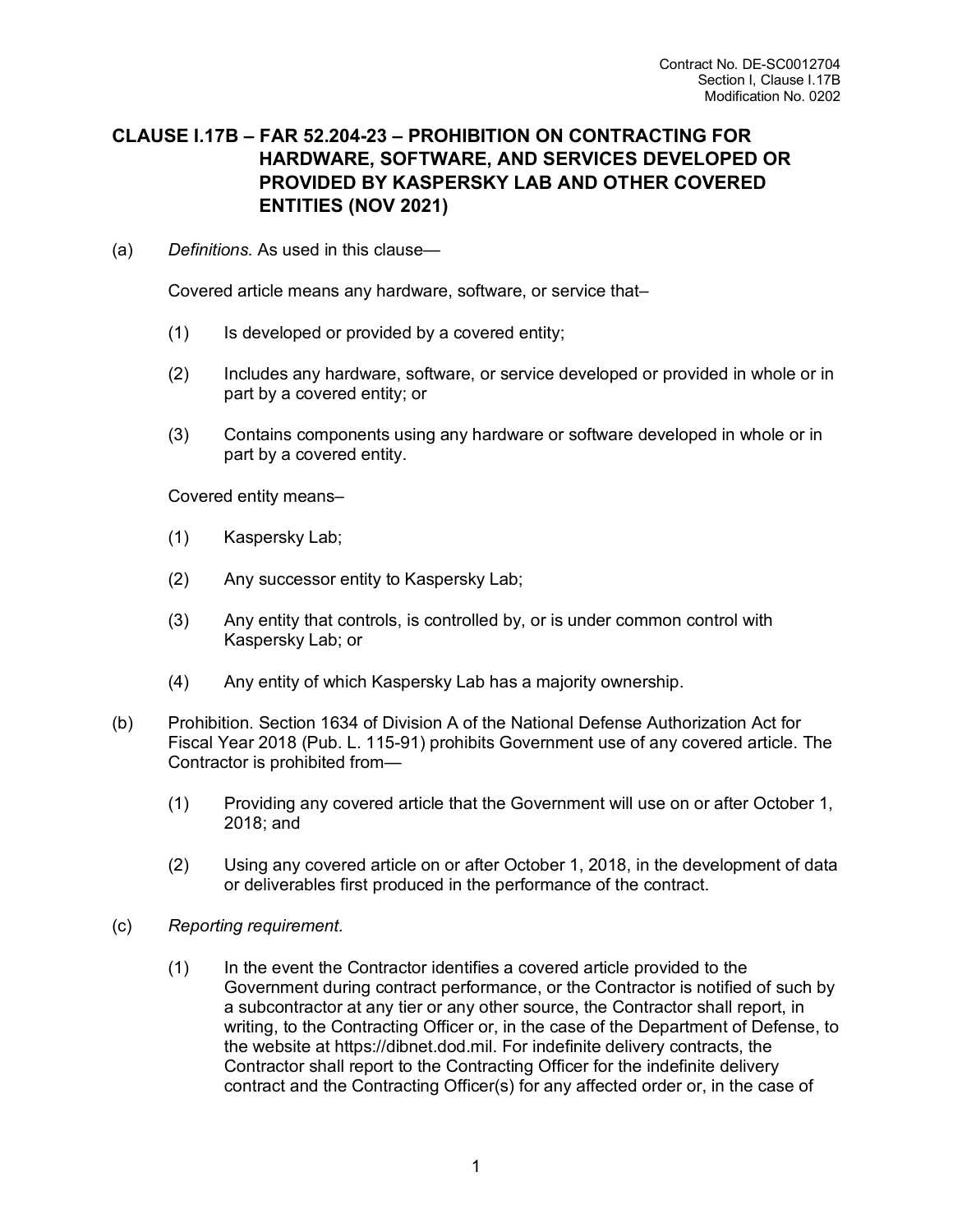the Department of Defense, identify both the indefinite delivery contract and any affected orders in the report provided at [https://dibnet.dod.mil.](https://dibnet.dod.mil/)

- (2) The Contractor shall report the following information pursuant to paragraph (c)(1) of this clause:
	- (i) Within 1 business day from the date of such identification or notification: the contract number; the order number(s), if applicable; supplier name; brand; model number (Original Equipment Manufacturer (OEM) number, manufacturer part number, or wholesaler number); item description; and any readily available information about mitigation actions undertaken or recommended.
	- (ii) Within 10 business days of submitting the report pursuant to paragraph (c)(1) of this clause: any further available information about mitigation actions undertaken or recommended. In addition, the Contractor shall describe the efforts it undertook to prevent use or submission of a covered article, any reasons that led to the use or submission of the covered article, and any additional efforts that will be incorporated to prevent future use or submission of covered articles.
- (d) *Subcontracts.* The Contractor shall insert the substance of this clause, including this paragraph (d), in all subcontracts including subcontracts for the acquisition of commercial products or commercial services.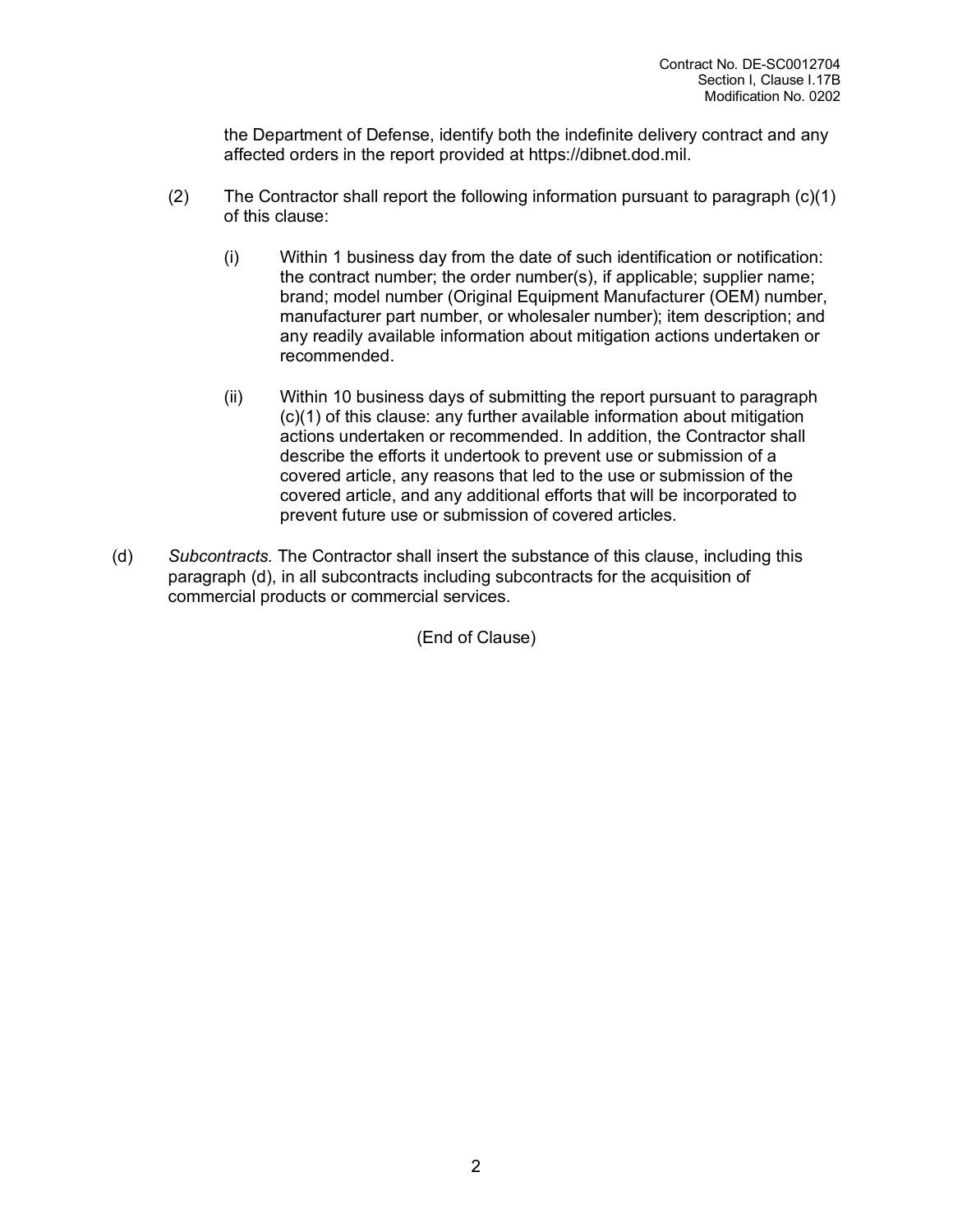### **CLAUSE I.17C – FAR 52.204-25 – PROHIBITION ON CONTRACTING FOR CERTAIN TELECOMMUNICATIONS AND VIDEO SURVEILLANCE SERVICES OR EQUIPMENT (NOV 2021)**

(a) *Definitions.* As used in this clause—

*Backhaul* means intermediate links between the core network, or backbone network, and the small subnetworks at the edge of the network (*e.g.*, connecting cell phones/towers to the core telephone network). Backhaul can be wireless (e.g., microwave) or wired (*e.g.*, fiber optic, coaxial cable, Ethernet).

*Covered foreign country* means The People's Republic of China.

*Covered telecommunications equipment or services* means–

- (1) Telecommunications equipment produced by Huawei Technologies Company or ZTE Corporation (or any subsidiary or affiliate of such entities);
- (2) For the purpose of public safety, security of Government facilities, physical security surveillance of critical infrastructure, and other national security purposes, video surveillance and telecommunications equipment produced by Hytera Communications Corporation, Hangzhou Hikvision Digital Technology Company, or Dahua Technology Company (or any subsidiary or affiliate of such entities);
- (3) Telecommunications or video surveillance services provided by such entities or using such equipment; or
- (4) Telecommunications or video surveillance equipment or services produced or provided by an entity that the Secretary of Defense, in consultation with the Director of National Intelligence or the Director of the Federal Bureau of Investigation, reasonably believes to be an entity owned or controlled by, or otherwise connected to, the government of a covered foreign country.

*Critical technology* means–

- (1) Defense articles or defense services included on the United States Munitions List set forth in the International Traffic in Arms Regulations under subchapter M of chapter I of title 22, Code of Federal Regulations;
- (2) Items included on the Commerce Control List set forth in Supplement No. 1 to part 774 of the Export Administration Regulations under subchapter C of chapter VII of title 15, Code of Federal Regulations, and controlled-
	- (i) Pursuant to multilateral regimes, including for reasons relating to national security, chemical and biological weapons proliferation, nuclear nonproliferation, or missile technology; or
	- (ii) For reasons relating to regional stability or surreptitious listening;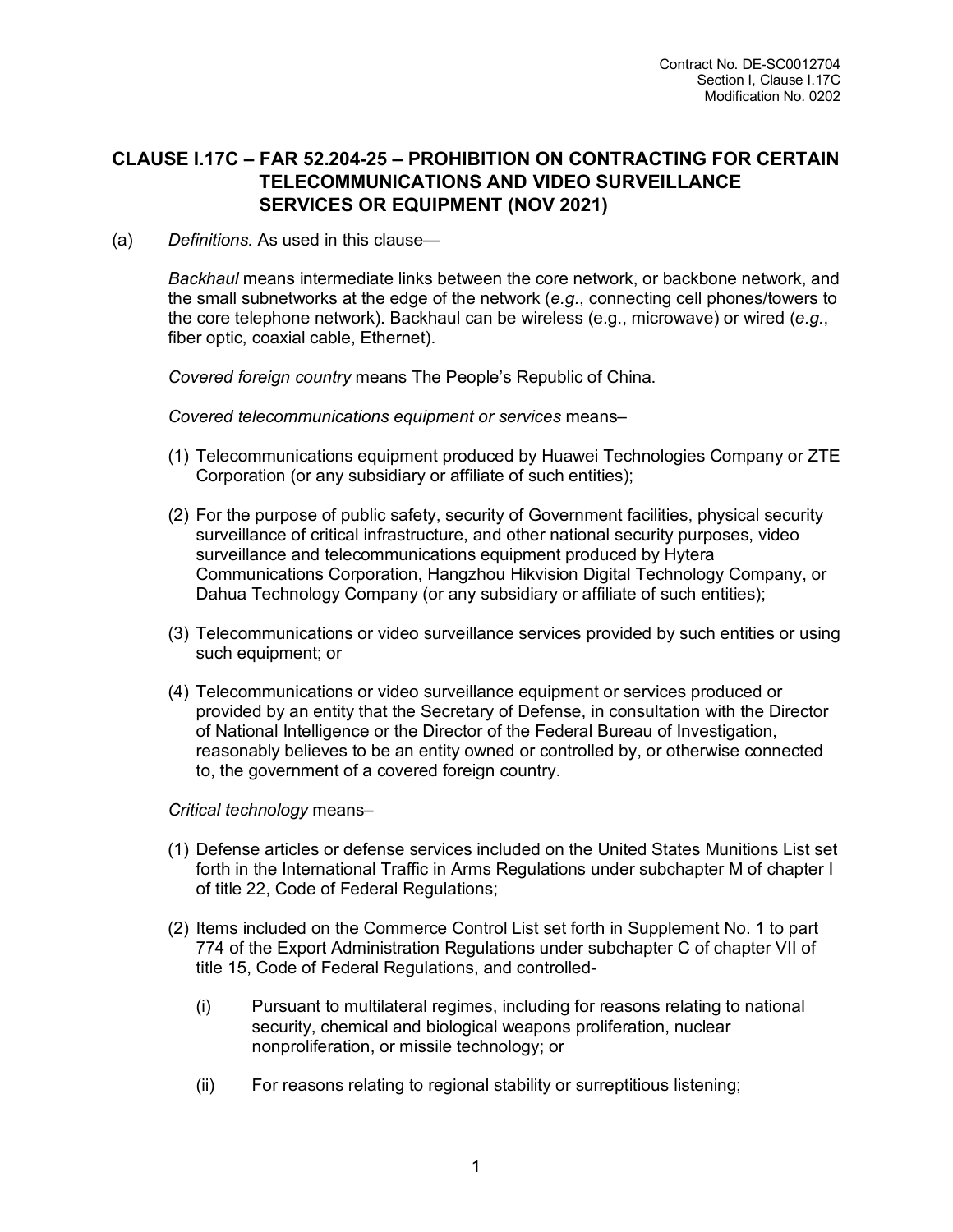- (3) Specially designed and prepared nuclear equipment, parts and components, materials, software, and technology covered by part 810 of title 10, Code of Federal Regulations (relating to assistance to foreign atomic energy activities);
- (4) Nuclear facilities, equipment, and material covered by part 110 of title 10, Code of Federal Regulations (relating to export and import of nuclear equipment and material);
- (5) Select agents and toxins covered by part 331 of title 7, Code of Federal Regulations, part 121 of title 9 of such Code, or part 73 of title 42 of such Code; or
- (6) Emerging and foundational technologies controlled pursuant to section 1758 of the Export Control Reform Act of 2018 (50 U.S.C. 4817).

*Interconnection arrangements* means arrangements governing the physical connection of two or more networks to allow the use of another's network to hand off traffic where it is ultimately delivered (*e.g.*, connection of a customer of telephone provider A to a customer of telephone company B) or sharing data and other information resources.

*Reasonable inquiry* means an inquiry designed to uncover any information in the entity's possession about the identity of the producer or provider of covered telecommunications equipment or services used by the entity that excludes the need to include an internal or third-party audit.

*Roaming* means cellular communications services (*e.g.*, voice, video, data) received from a visited network when unable to connect to the facilities of the home network either because signal coverage is too weak or because traffic is too high.

*Substantial or essential component* means any component necessary for the proper function or performance of a piece of equipment, system, or service.

- (b) *Prohibition*.
	- (1) Section 889(a)(1)(A) of the John S. McCain National Defense Authorization Act for Fiscal Year 2019 (Pub. L. 115-232) prohibits the head of an executive agency on or after August 13, 2019, from procuring or obtaining, or extending or renewing a contract to procure or obtain, any equipment, system, or service that uses covered telecommunications equipment or services as a substantial or essential component of any system, or as critical technology as part of any system. The Contractor is prohibited from providing to the Government any equipment, system, or service that uses covered telecommunications equipment or services as a substantial or essential component of any system, or as critical technology as part of any system, unless an exception at paragraph (c) of this clause applies or the covered telecommunication equipment or services are covered by a waiver described in FAR 4.2104.
	- (2) Section 889(a)(1)(B) of the John S. McCain National Defense Authorization Act for Fiscal Year 2019 (Pub. L. 115-232) prohibits the head of an executive agency on or after August 13, 2020, from entering into a contract, or extending or renewing a contract, with an entity that uses any equipment, system, or service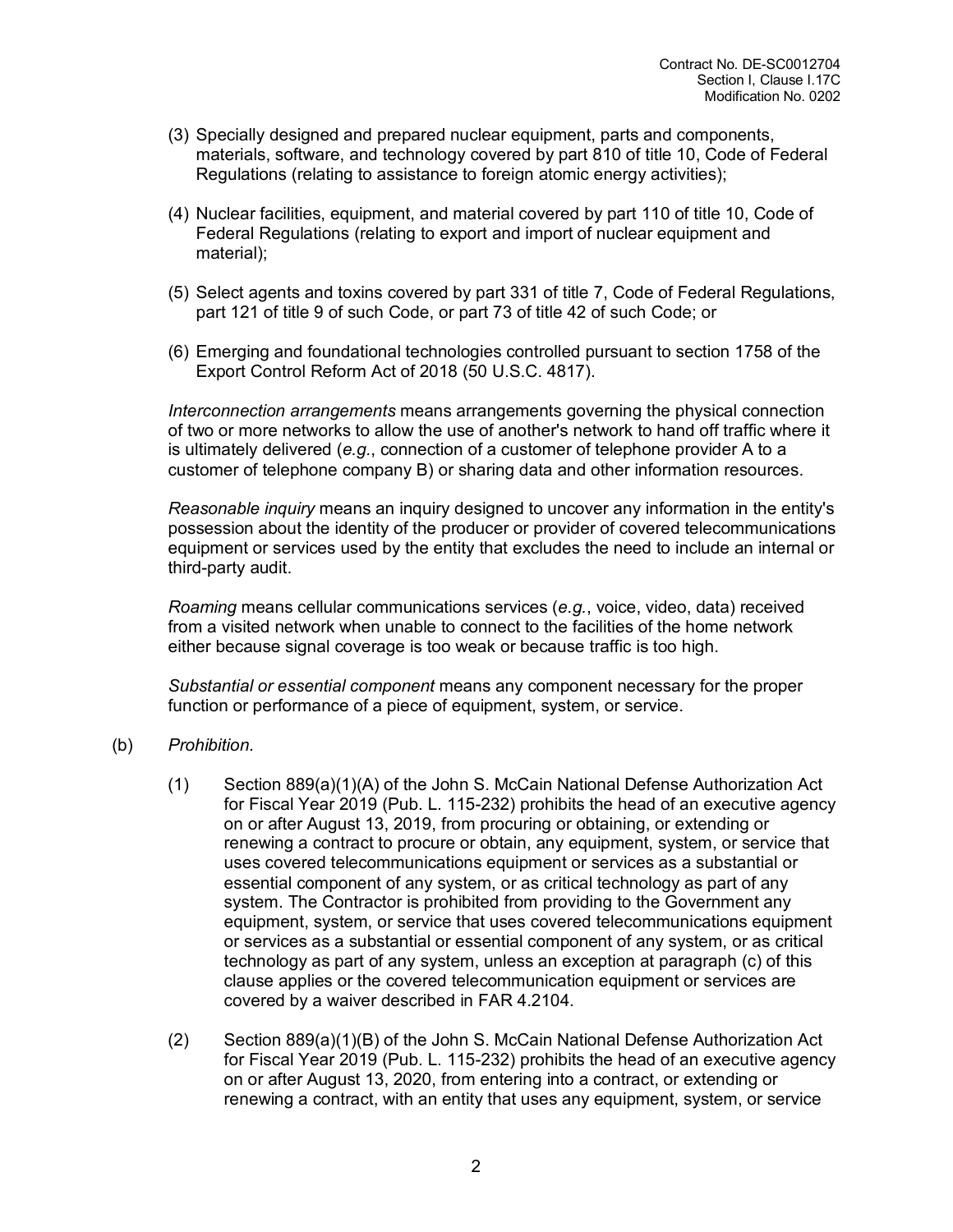that uses covered telecommunications equipment or services as a substantial or essential component of any system, or as critical technology as part of any system, unless an exception at paragraph (c) of this clause applies or the covered telecommunication equipment or services are covered by a waiver described in FAR 4.2104. This prohibition applies to the use of covered telecommunications equipment or services, regardless of whether that use is in performance of work under a Federal contract.

- (c) *Exceptions.* This clause does not prohibit contractors from providing—
	- (1) A service that connects to the facilities of a third-party, such as backhaul, roaming, or interconnection arrangements; or
	- (2) Telecommunications equipment that cannot route or redirect user data traffic or permit visibility into any user data or packets that such equipment transmits or otherwise handles.
- (d) Reporting requirement.
	- (1) In the event the Contractor identifies covered telecommunications equipment or services used as a substantial or essential component of any system, or as critical technology as part of any system, during contract performance, or the Contractor is notified of such by a subcontractor at any tier or by any other source, the Contractor shall report the information in paragraph (d)(2) of this clause to the Contracting Officer, unless elsewhere in this contract are established procedures for reporting the information; in the case of the Department of Defense, the Contractor shall report to the website at [https://dibnet.dod.mil.](https://dibnet.dod.mil/) For indefinite delivery contracts, the Contractor shall report to the Contracting Officer for the indefinite delivery contract and the Contracting Officer(s) for any affected order or, in the case of the Department of Defense, identify both the indefinite delivery contract and any affected orders in the report provided at [https://dibnet.dod.mil.](https://dibnet.dod.mil/)
	- (2) The Contractor shall report the following information pursuant to paragraph (d)(1) of this clause
		- (i) Within one business day from the date of such identification or notification: the contract number; the order number(s), if applicable; supplier name; supplier unique entity identifier (if known); supplier Commercial and Government Entity (CAGE) code (if known); brand; model number (original equipment manufacturer number, manufacturer part number, or wholesaler number); item description; and any readily available information about mitigation actions undertaken or recommended.
		- (ii) Within 10 business days of submitting the information in paragraph (d)(2)(i) of this clause: any further available information about mitigation actions undertaken or recommended. In addition, the Contractor shall describe the efforts it undertook to prevent use or submission of covered telecommunications equipment or services, and any additional efforts that will be incorporated to prevent future use or submission of covered telecommunications equipment or services.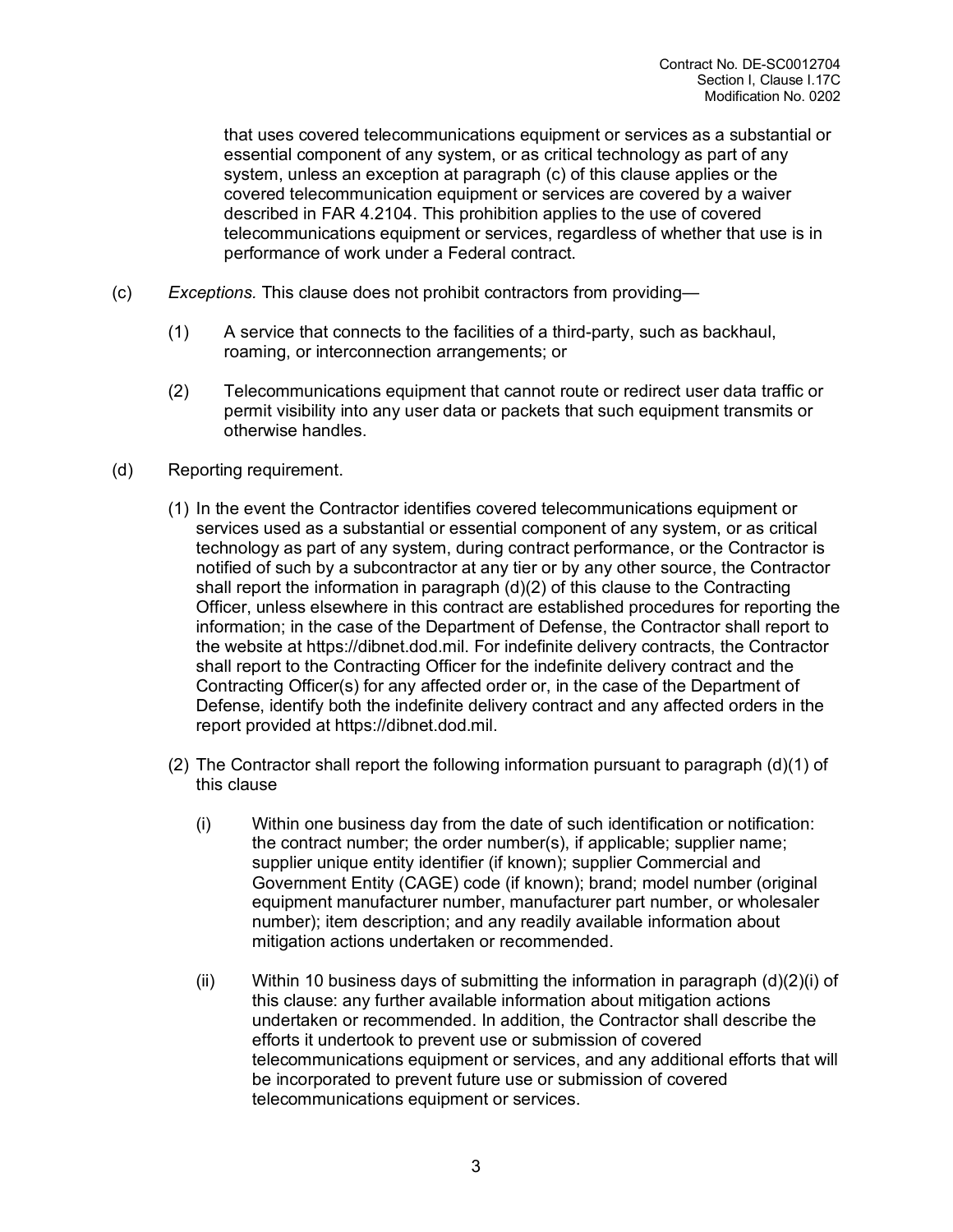(e) *Subcontracts.* The Contractor shall insert the substance of this clause, including this paragraph (e) and excluding paragraph (b)(2), in all subcontracts and other contractual instruments, including subcontracts for the acquisition of commercial products or commercial services.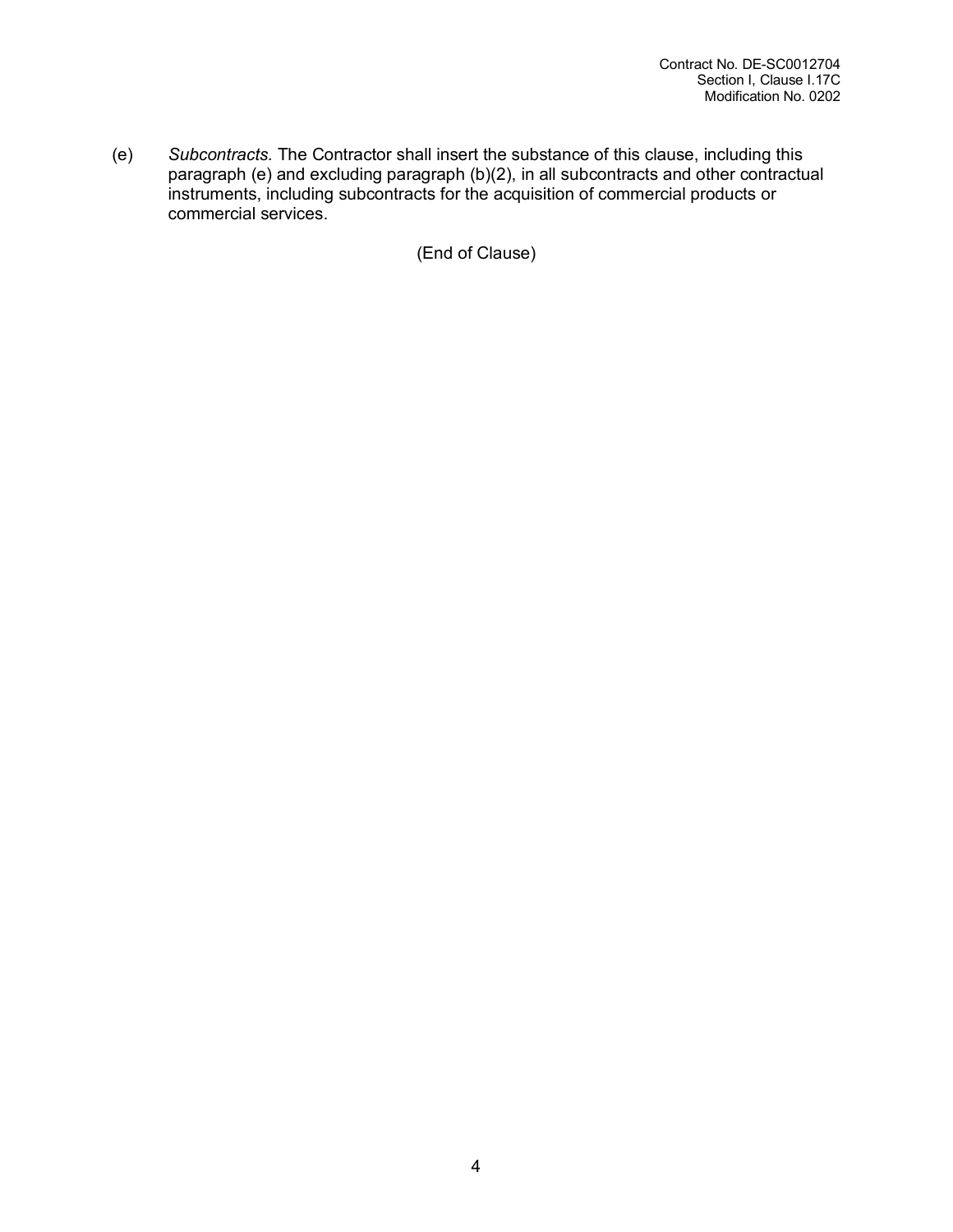#### **CLAUSE I.19 – FAR 52.209-6 – PROTECTING THE GOVERNMENT'S INTEREST WHEN SUBCONTRACTING WITH CONTRACTORS DEBARRED, SUSPENDED, OR PROPOSED FOR DEBARMENT (NOV 2021)**

(a) *Definition*.

*Commercially available off-the-shelf (COTS) item*, as used in this clause—

- (1) Means any item of supply (including construction material) that is–
	- (i) A commercial product (as defined in paragraph (1) of the definition of "commercial product" in Federal Acquisition Regulation (FAR)2.101);
	- (ii) Sold in substantial quantities in the commercial marketplace; and
	- (iii) Offered to the Government, under a contract or subcontract at any tier, without modification, in the same form in which it is sold in the commercial marketplace; and
- (2) Does not include bulk cargo, as defined in [46 U.S.C. 40102\(4\),](http://uscode.house.gov/browse.xhtml;jsessionid=114A3287C7B3359E597506A31FC855B3) such as agricultural products and petroleum products.
- (b) The Government suspends or debars Contractors to protect the Government's interests. Other than a subcontract for a commercially available off-the-shelf item, the Contractor shall not enter into any subcontract, in excess of the threshold specified in FAR 9.405- 2(b) on the date of subcontract award, with a Contractor that is debarred, suspended, or proposed for debarment by any executive agency unless there is a compelling reason to do so.
- (c) The Contractor shall require each proposed subcontractor whose subcontract will exceed the threshold specified in FAR 9.405-2(b) on the date of subcontract award, other than a subcontractor providing a commercially available off-the-shelf item, to disclose to the Contractor, in writing, whether as of the time of award of the subcontract, the subcontractor, or its principals, is or is not debarred, suspended, or proposed for debarment by the Federal Government.
- (d) A corporate officer or a designee of the Contractor shall notify the Contracting Officer, in writing, before entering into a subcontract with a party (other than a subcontractor providing a commercially available off-the-shelf item) that is debarred, suspended, or proposed for debarment (see FAR 9.404 for information on the System for Award Management (SAM) Exclusions). The notice must include the following:
	- (1) The name of the subcontractor.
	- (2) The Contractor's knowledge of the reasons for the subcontractor being listed with an exclusion in SAM.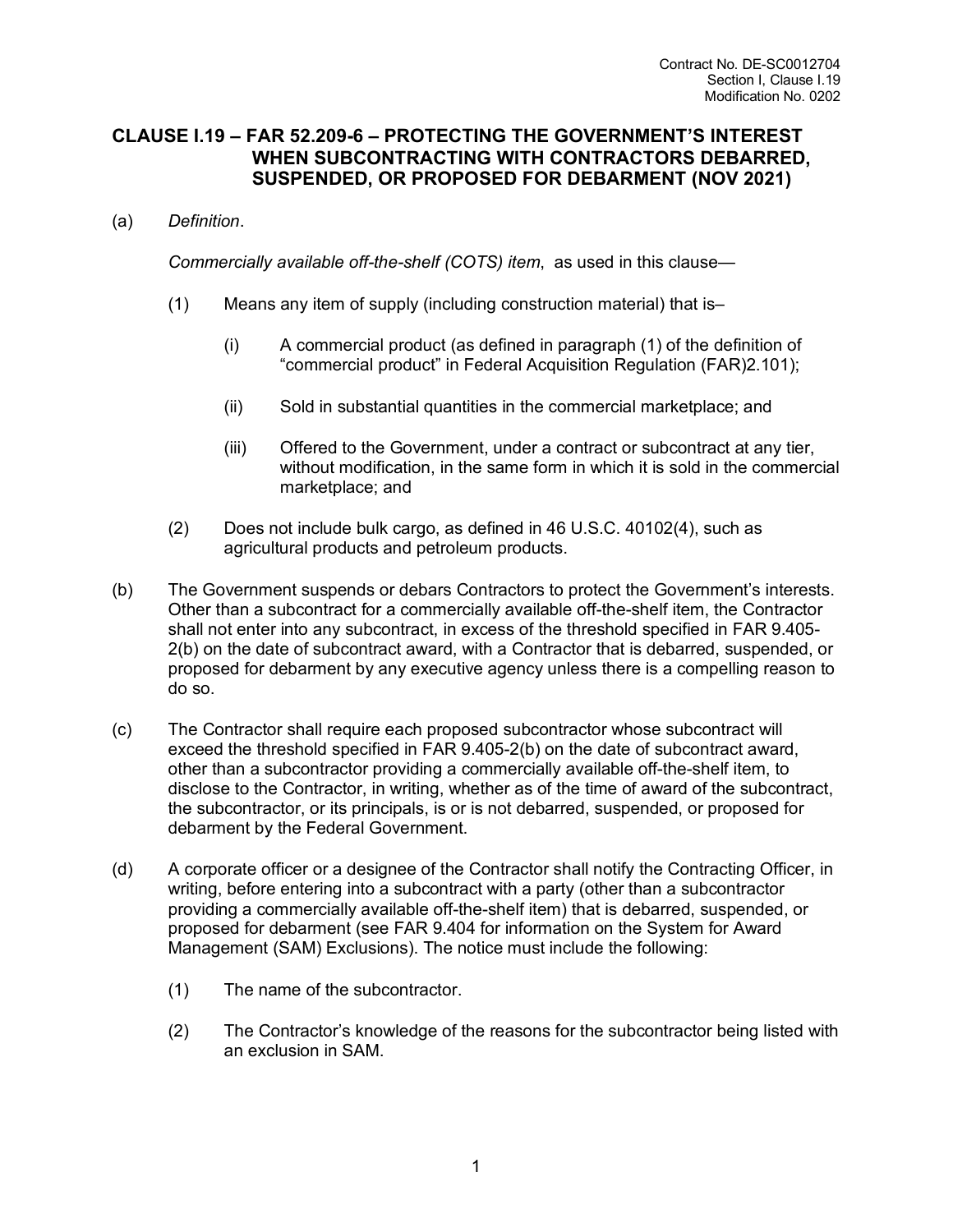- (3) The compelling reason(s) for doing business with the subcontractor notwithstanding its being listed with an exclusion in SAM.
- (4) The systems and procedures the Contractor has established to ensure that it is fully protecting the Government's interests when dealing with such subcontractor in view of the specific basis for the party's debarment, suspension, or proposed debarment.
- (e) Subcontracts. Unless this is a contract for the acquisition of commercial products or commercial services, the Contractor shall include the requirements of this clause, including this paragraph (e) (appropriately modified for the identification of the parties), in each subcontract that—
	- (1) Exceeds the threshold specified in FAR 9.405-2(b) on the date of subcontract award; and
	- (2) Is not a subcontract for commercially available off-the-shelf items.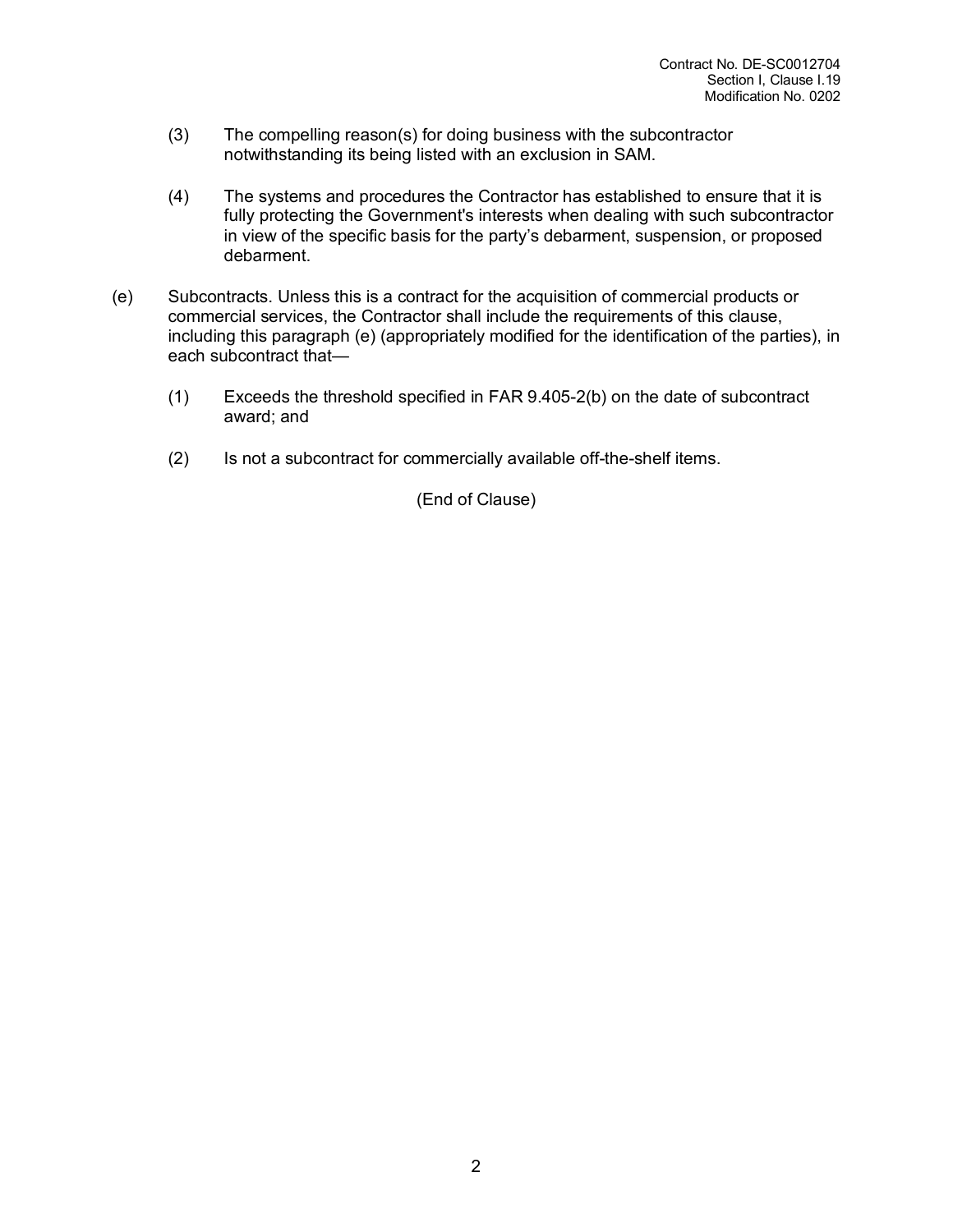# **CLAUSE I.22 – FAR 52.210-1 – MARKET RESEARCH (NOV 2021)**

(a) *Definition.* As used in this clause—

Commercial product, commercial service, and nondevelopmental item have the meaning contained in Federal Acquisition Regulation 2.101.

- (b) Before awarding subcontracts for other than commercial acquisitions, where the subcontracts are over the simplified acquisition threshold, as defined in FAR 2.101 on the date of subcontract award, the Contractor shall conduct market research to—
	- (1) Determine if commercial products, commercial services, or, to the extent commercial products suitable to meet the agency's needs are not available, nondevelopmental items are available that–
		- (i) Meet the agency's requirements;
		- (ii) Could be modified to meet the agency's requirements; or
		- (iii) Could meet the agency's requirements if those requirements were modified to a reasonable extent; and
	- (2) Determine the extent to which commercial products, commercial services, or nondevelopmental items could be incorporated at the component level.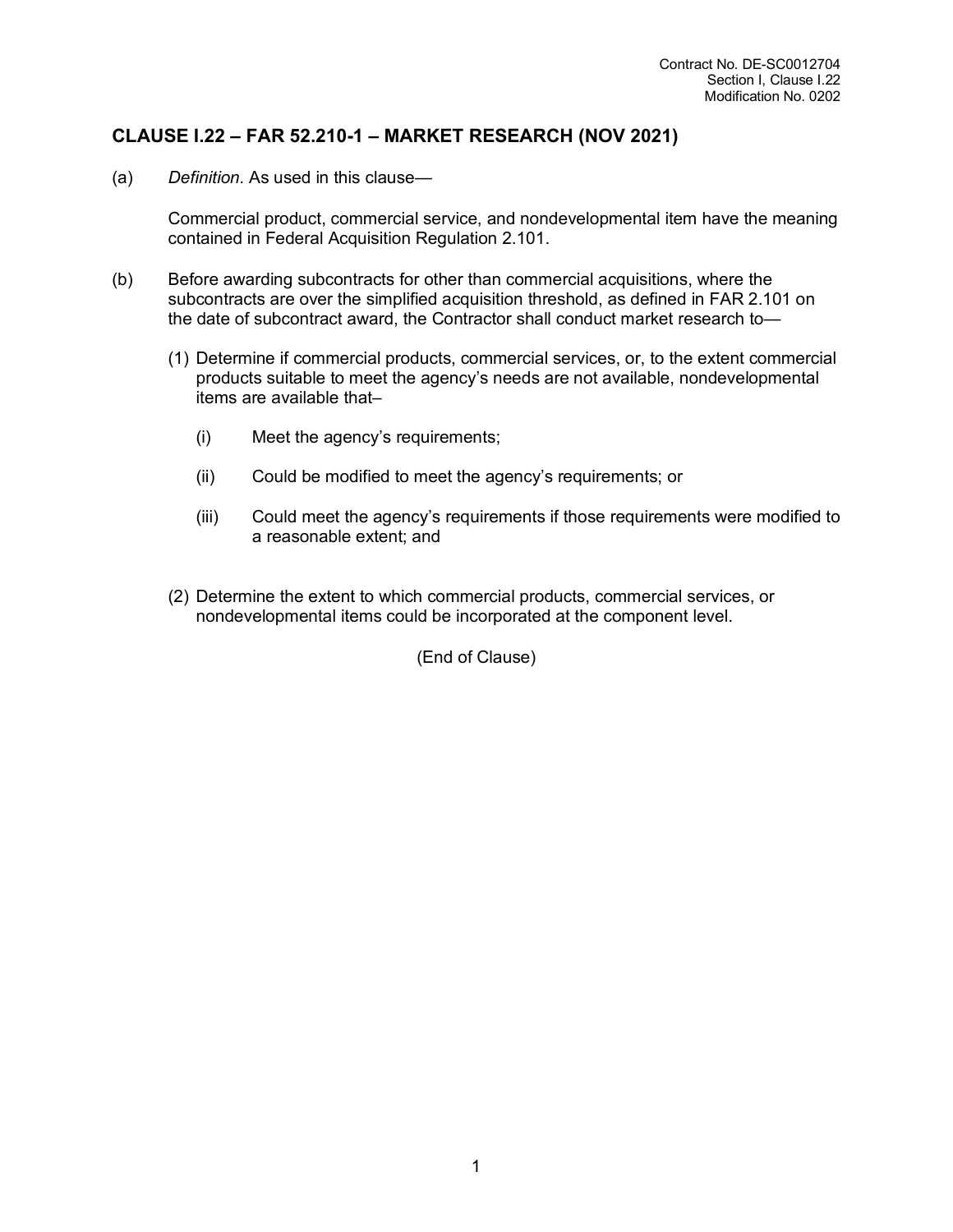# **CLAUSE I.27 – FAR 52.215-14 – INTEGRITY OF UNIT PRICES (NOV 2021)**

- (a) Any proposal submitted for the negotiation of prices for items of supplies shall distribute costs within contracts on a basis that ensures that unit prices are in proportion to the items' base cost (*e.g.,* manufacturing or acquisition costs). Any method of distributing costs to line items that distorts unit prices shall not be used. For example, distributing costs equally among line items is not acceptable except when there is little or no variation in base cost. Nothing in this paragraph requires submission of certified cost or pricing data not otherwise required by law or regulation.
- (b) When requested by the Contracting Officer, the Offeror/Contractor shall also identify those supplies that it will not manufacture or to which it will not contribute significant value.
- (c) The Contractor shall insert the substance of this clause, less paragraph (b) of this clause, in all subcontracts for other than: acquisitions at or below the simplified acquisition threshold, as defined in Federal Acquisition Regulation (FAR) 2.101 on the date of subcontract award; construction or architect-engineer services under FAR part 36; utility services under FAR part 41; services where supplies are not required; commercial products and commercial services; and petroleum products.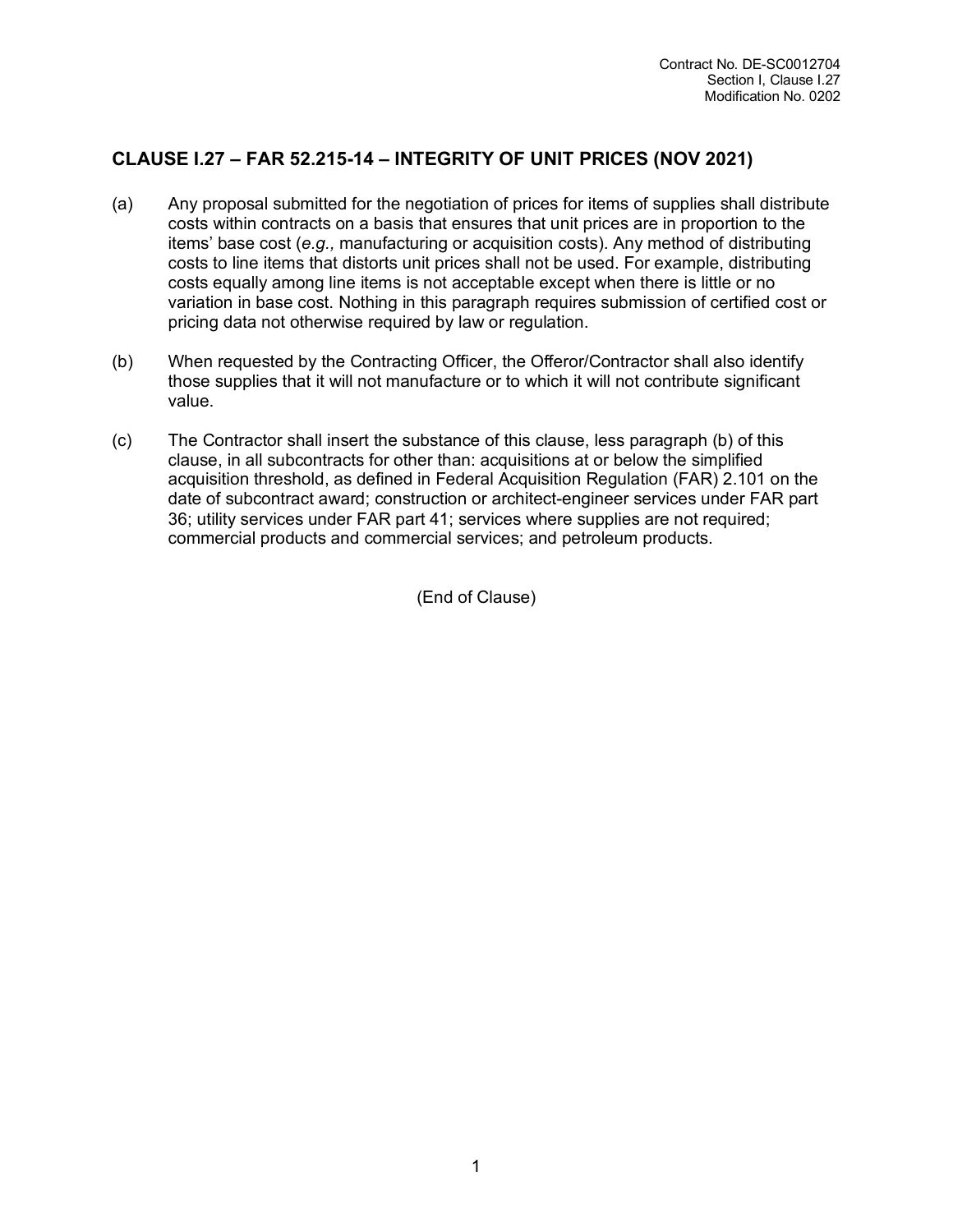# **CLAUSE I.33 – FAR 52.219-9 – SMALL BUSINESS SUBCONTRACTING PLAN (NOV 2021) (ALTERNATE IV)**

- (a) This clause does not apply to small business concerns.
- (b) *Definitions*. As used in this clause—

*Alaska Native Corporation (ANC)* means any Regional Corporation, Village Corporation, Urban Corporation, or Group Corporation organized under the laws of the State of Alaska in accordance with the Alaska Native Claims Settlement Act, as amended [\(43](http://uscode.house.gov/browse.xhtml;jsessionid=114A3287C7B3359E597506A31FC855B3)  [U.S.C. 1601,](http://uscode.house.gov/browse.xhtml;jsessionid=114A3287C7B3359E597506A31FC855B3) *et seq.*) and which is considered a minority and economically disadvantaged concern under the criteria at [43 U.S.C. 1626\(e\)\(1\).](http://uscode.house.gov/browse.xhtml;jsessionid=114A3287C7B3359E597506A31FC855B3) This definition also includes ANC direct and indirect subsidiary corporations, joint ventures, and partnerships that meet the requirements of [43 U.S.C. 1626\(e\)\(2\).](http://uscode.house.gov/browse.xhtml;jsessionid=114A3287C7B3359E597506A31FC855B3)

*Commercial plan* means a subcontracting plan (including goals) that covers the offeror's fiscal year and that applies to the entire production of commercial products and commercial services sold by either the entire company or a portion thereof (*e.g.,* division, plant, or product line).

*Commercial product* means a product that satisfies the definition of "commercial product" in Federal Acquisition Regulation (FAR) 2.101.

*Commercial service* means a service that satisfies the definition of "commercial service" in FAR 2.101.

*Electronic Subcontracting Reporting System (eSRS)* means the Governmentwide, electronic, web-based system for small business subcontracting program reporting. The eSRS is located at [http://www.esrs.gov.](http://www.esrs.gov/)

*Indian tribe* means any Indian tribe, band, group, pueblo, or community, including native villages and native groups (including corporations organized by Kenai, Juneau, Sitka, and Kodiak) as defined in the Alaska Native Claims Settlement Act [\(43 U.S.C. 1601](http://uscode.house.gov/browse.xhtml;jsessionid=114A3287C7B3359E597506A31FC855B3) et seq.), that is recognized by the Federal Government as eligible for services from the Bureau of Indian Affairs in accordance with [25 U.S.C. 1452\(c\).](http://uscode.house.gov/browse.xhtml;jsessionid=114A3287C7B3359E597506A31FC855B3) This definition also includes Indian-owned economic enterprises that meet the requirements of [25 U.S.C.](http://uscode.house.gov/browse.xhtml;jsessionid=114A3287C7B3359E597506A31FC855B3)  [1452\(e\).](http://uscode.house.gov/browse.xhtml;jsessionid=114A3287C7B3359E597506A31FC855B3)

*Individual subcontracting plan* means a subcontracting plan that covers the entire contract period (including option periods), applies to a specific contract, and has goals that are based on the offeror's planned subcontracting in support of the specific contract, except that indirect costs incurred for common or joint purposes may be allocated on a prorated basis to the contract.

*Master subcontracting plan* means a subcontracting plan that contains all the required elements of an individual subcontracting plan, except goals, and may be incorporated into individual subcontracting plans, provided the master subcontracting plan has been approved.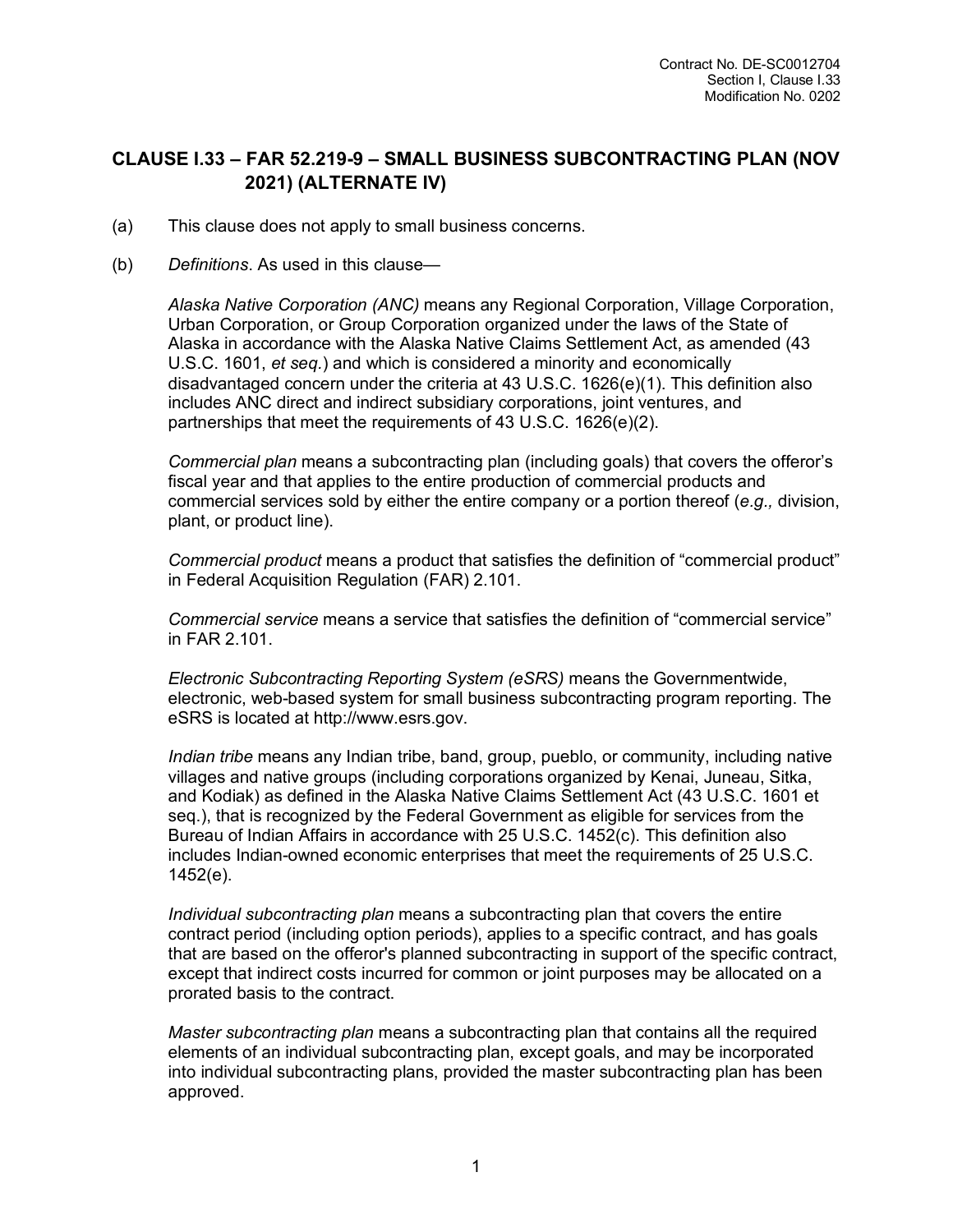*Reduced payment* means a payment that is for less than the amount agreed upon in a subcontract in accordance with its terms and conditions, for supplies and services for which the Government has paid the prime contractor.

*Subcontract* means any agreement (other than one involving an employer-employee relationship) entered into by a Federal Government prime Contractor or subcontractor calling for supplies or services required for performance of the contract or subcontract.

*Total contract dollars* means the final anticipated dollar value, including the dollar value of all options.

*Untimely payment* means a payment to a subcontractor that is more than 90 days past due under the terms and conditions of a subcontract for supplies and services for which the Government has paid the prime contractor.

- (c)
- (1) The Contractor, upon request by the Contracting Officer, shall submit and negotiate a subcontracting plan, where applicable, that separately addresses subcontracting with small business, veteran-owned small business, servicedisabled veteran-owned small business, HUBZone small business, small disadvantaged business, and women-owned small business concerns. If the Contractor is submitting an individual subcontracting plan, the plan shall separately address subcontracting with small business, veteran-owned small business, service-disabled veteran-owned small business, HUBZone small business, small disadvantaged business, and women-owned small business concerns, with a separate part for the basic contract and separate parts for each option (if any). The subcontracting plan shall be incorporated into the contract. The subcontracting plan shall be negotiated within the time specified by the Contracting Officer. The subcontracting plan does not apply retroactively.

(2)

- (i) The prime Contractor may accept a subcontractor's written representations of its size and socioeconomic status as a small business, small disadvantaged business, veteran-owned small business, servicedisabled veteran-owned small business, or a women-owned small business if the subcontractor represents that the size and socioeconomic status representations with its offer are current, accurate, and complete as of the date of the offer for the subcontract.
- (ii) The Contractor may accept a subcontractor's representations of its size and socioeconomic status as a small business, small disadvantaged business, veteran-owned small business, service-disabled veteran-owned small business, or a women-owned small business in the System for Award Management (SAM) if–
	- (A) The subcontractor is registered in SAM; and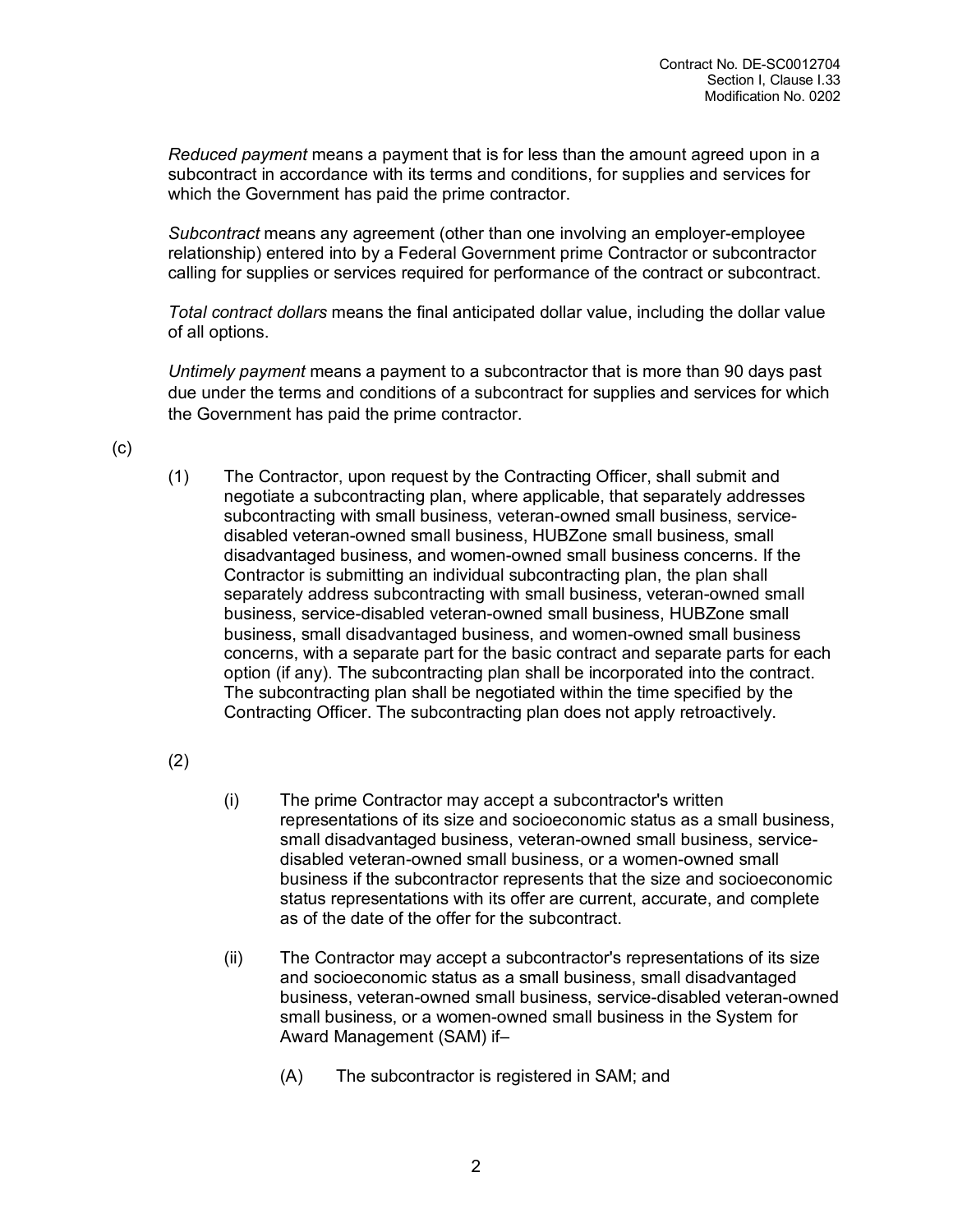- (B) The subcontractor represents that the size and socioeconomic status representations made in SAM are current, accurate and complete as of the date of the offer for the subcontract.
- (iii) The Contractor may not require the use of SAM for the purposes of representing size or socioeconomic status in connection with a subcontract.
- (iv) In accordance with 13 CFR 121.411, 124.1015, 125.29, 126.900, and 127.700, a contractor acting in good faith is not liable for misrepresentations made by its subcontractors regarding the subcontractor's size or socioeconomic status.
- (d) The Contractor's subcontracting plan shall include the following:
	- (1) Separate goals, expressed in terms of total dollars subcontracted and as a percentage of total planned subcontracting dollars, for the use of small business, veteran-owned small business, service-disabled veteran-owned small business, HUBZone small business, small disadvantaged business, and women-owned small business concerns as subcontractors. For individual subcontracting plans, and if required by the Contracting Officer, goals shall also be expressed in terms of percentage of total contract dollars, in addition to the goals expressed as a percentage of total subcontract dollars. The Contractor shall include all subcontracts that contribute to contract performance, and may include a proportionate share of products and services that are normally allocated as indirect costs. In accordance with 43 U.S.C. 1626–
		- (i) Subcontracts awarded to an ANC or Indian tribe shall be counted towards the subcontracting goals for small business and small disadvantaged business concerns, regardless of the size or Small Business Administration certification status of the ANC or Indian tribe; and
		- (ii) Where one or more subcontractors are in the subcontract tier between the prime Contractor and the ANC or Indian tribe, the ANC or Indian tribe shall designate the appropriate Contractor(s) to count the subcontract towards its small business and small disadvantaged business subcontracting goals.
			- (A) In most cases, the appropriate Contractor is the Contractor that awarded the subcontract to the ANC or Indian tribe.
			- (B) If the ANC or Indian tribe designates more than one Contractor to count the subcontract toward its goals, the ANC or Indian tribe shall designate only a portion of the total subcontract award to each Contractor. The sum of the amounts designated to various Contractors cannot exceed the total value of the subcontract.
			- (C) The ANC or Indian tribe shall give a copy of the written designation to the Contracting Officer, the Contractor, and the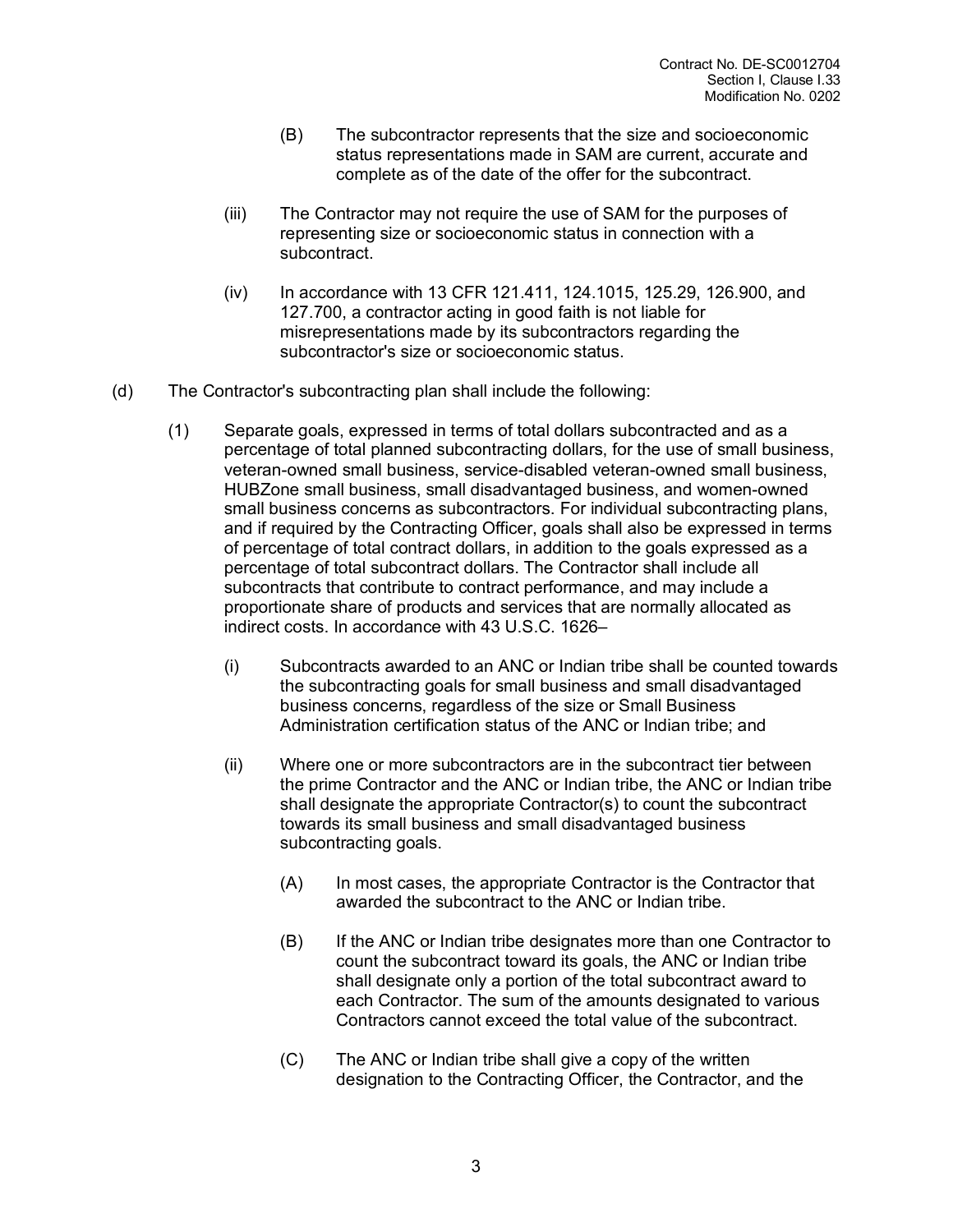subcontractors in between the prime Contractor and the ANC or Indian tribe within 30 days of the date of the subcontract award.

- (D) If the Contracting Officer does not receive a copy of the ANC's or the Indian tribe's written designation within 30 days of the subcontract award, the Contractor that awarded the subcontract to the ANC or Indian tribe will be considered the designated Contractor.
- (2) A statement of–
	- (i) Total dollars planned to be subcontracted for an individual subcontracting plan; or the Contractor's total projected sales, expressed in dollars, and the total value of projected subcontracts to support the sales for a commercial plan, including all indirect costs, with the exception of those such as the following: Employee salaries and benefits; payments for petty cash; depreciation; interest; income taxes; property taxes; lease payments; bank fees; fines, claims, and dues; original equipment manufacturer relationships during warranty periods (negotiated up front with the product); utilities and other services purchased from a municipality or an entity solely authorized by the municipality to provide those services in a particular geographical region; and philanthropic contributions;
	- (iii) Total dollars planned to be subcontracted to veteran-owned small business concerns; (iv) Total dollars planned to be subcontracted to service-disabled veteran-owned small business; (v) Total dollars planned to be subcontracted to HUBZone small business concerns; (vi) Total dollars planned to be subcontracted to small disadvantaged business concerns (including ANCs and Indian tribes); and (vii) Total dollars planned to be subcontracted to women-owned small business concerns.
- (3) A description of the principal types of supplies and services to be subcontracted, and an identification of the types planned for subcontracting to
	- (i) Small business concerns;
	- (ii) Veteran-owned small business concerns;
	- (iii) Service-disabled veteran-owned small business concerns;
	- (iv) HUBZone small business concerns;
	- (v) Small disadvantaged business concerns; and
	- (vi) Women-owned small business concerns.
- (4) A description of the method used to develop the subcontracting goals in paragraph (d)(1) of this clause.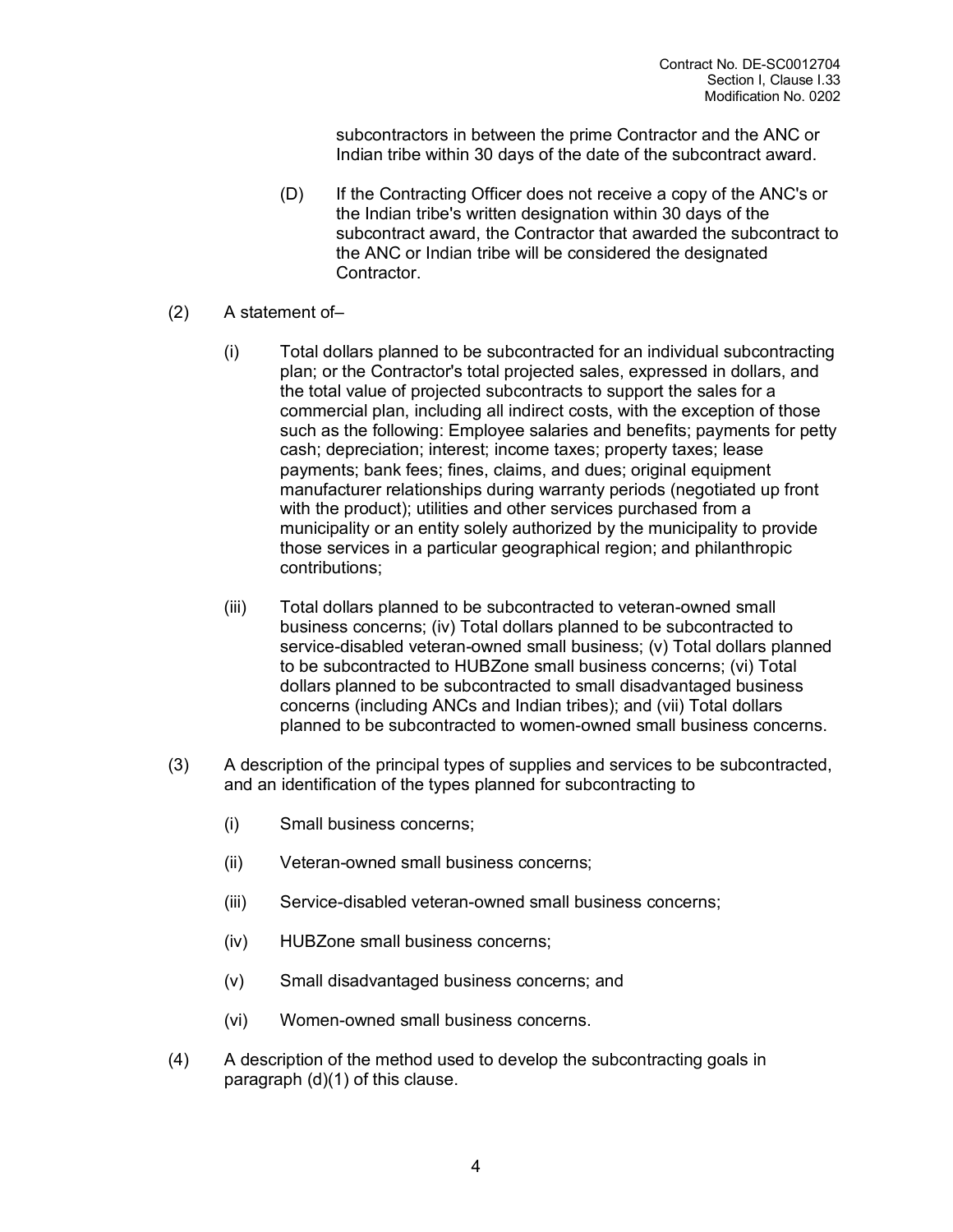- (5) A description of the method used to identify potential sources for solicitation purposes (e.g., existing company source lists, SAM, veterans service organizations, the National Minority Purchasing Council Vendor Information Service, the Research and Information Division of the Minority Business Development Agency in the Department of Commerce, or small, HUBZone, small disadvantaged, and women-owned small business trade associations). The Contractor may rely on the information contained in SAM as an accurate representation of a concern's size and ownership characteristics for the purposes of maintaining a small, veteran-owned small, service-disabled veteran-owned small, HUBZone small, small disadvantaged, and women-owned small business source list. Use of SAM as its source list does not relieve a firm of its responsibilities (e.g., outreach, assistance, counseling, or publicizing subcontracting opportunities) in this clause.
- (6) A statement as to whether or not the Contractor included indirect costs in establishing subcontracting goals, and a description of the method used to determine the proportionate share of indirect costs to be incurred with–
	- (i) Small business concerns (including ANC and Indian tribes);
	- (ii) Veteran-owned small business concerns;
	- (iii) Service-disabled veteran-owned small business concerns;
	- (iv) HUBZone small business concerns;
	- (v) Small disadvantaged business concerns (including ANC and Indian tribes); and
	- (vi) Women-owned small business concerns.
- (7) The name of the individual employed by the Contractor who will administer the Contractor's subcontracting program, and a description of the duties of the individual.
- (8) A description of the efforts the Contractor will make to assure that small business, veteran-owned small business, service-disabled veteran-owned small business, HUBZone small business, small disadvantaged business, and womenowned small business concerns have an equitable opportunity to compete for subcontracts.
- (9) Assurances that the Contractor will include the clause of this contract entitled "Utilization of Small Business Concerns" in all subcontracts that offer further subcontracting opportunities, and that the Contractor will require all subcontractors (except small business concerns) that receive subcontracts in excess of the applicable threshold specified in FAR 19.702(a) on the date of subcontract award, with further subcontracting possibilities to adopt a subcontracting plan that complies with the requirements of this clause.
- (10) Assurances that the Contractor will–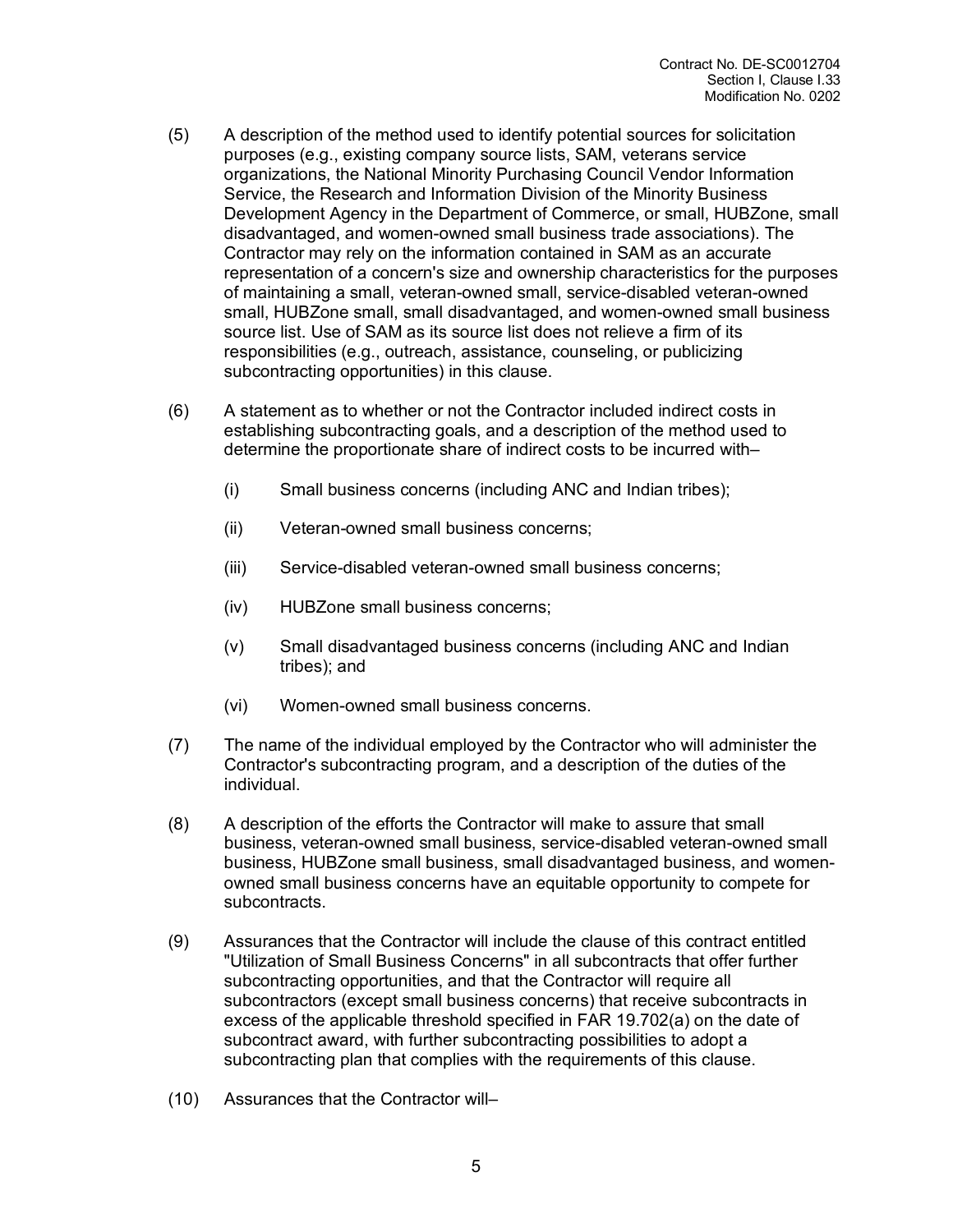- (i) Cooperate in any studies or surveys as may be required;
- (ii) Submit periodic reports so that the Government can determine the extent of compliance by the Contractor with the subcontracting plan;
- (iii) After November 30, 2017, include subcontracting data for each order when reporting subcontracting achievements for an indefinite-delivery, indefinite-quantity for use by multiple agencies;
- (iv) Submit the Individual Subcontract Report (ISR) and/or the Summary Subcontract Report (SSR), in accordance with paragraph (l) of this clause using the Electronic Subcontracting Reporting System (eSRS) at http://www.esrs.gov. The reports shall provide information on subcontract awards to small business concerns (including ANCs and Indian tribes that are not small businesses), veteran-owned small business concerns, service-disabled veteran-owned small business concerns, HUBZone small business concerns, small disadvantaged business concerns (including ANCs and Indian tribes that have not been certified by SBA as small disadvantaged businesses), women-owned small business concerns, and for NASA only, Historically Black Colleges and Universities and Minority Institutions. Reporting shall be in accordance with this clause, or as provided in agency regulations;
- (v) Ensure that its subcontractors with subcontracting plans agree to submit the ISR and/or the SSR using eSRS;
- (vi) Provide its prime contract number, its , and the e-mail address of the Contractor's official responsible for acknowledging receipt of or rejecting the ISRs, to all first-tier subcontractors with subcontracting plans so they can enter this information into the eSRS when submitting their ISRs; and
- (vii) Require that each subcontractor with a subcontracting plan provide the prime contract number, its own , and the e-mail address of the subcontractor's official responsible for acknowledging receipt of or rejecting the ISRs, to its subcontractors with subcontracting plans.
- (11) A description of the types of records that will be maintained concerning procedures that have been adopted to comply with the requirements and goals in the plan, including establishing source lists; and a description of the Contractor's efforts to locate small business, veteran-owned small business, service-disabled veteran-owned small business, HUBZone small business, small disadvantaged business, and women-owned small business concerns and award subcontracts to them. The records shall include at least the following (on a plant-wide or company-wide basis, unless otherwise indicated):
	- (i) Source lists (e.g., SAM), guides, and other data that identify small business, veteran-owned small business, service-disabled veteran-owned small business, HUBZone small business, small disadvantaged business, and women-owned small business concerns.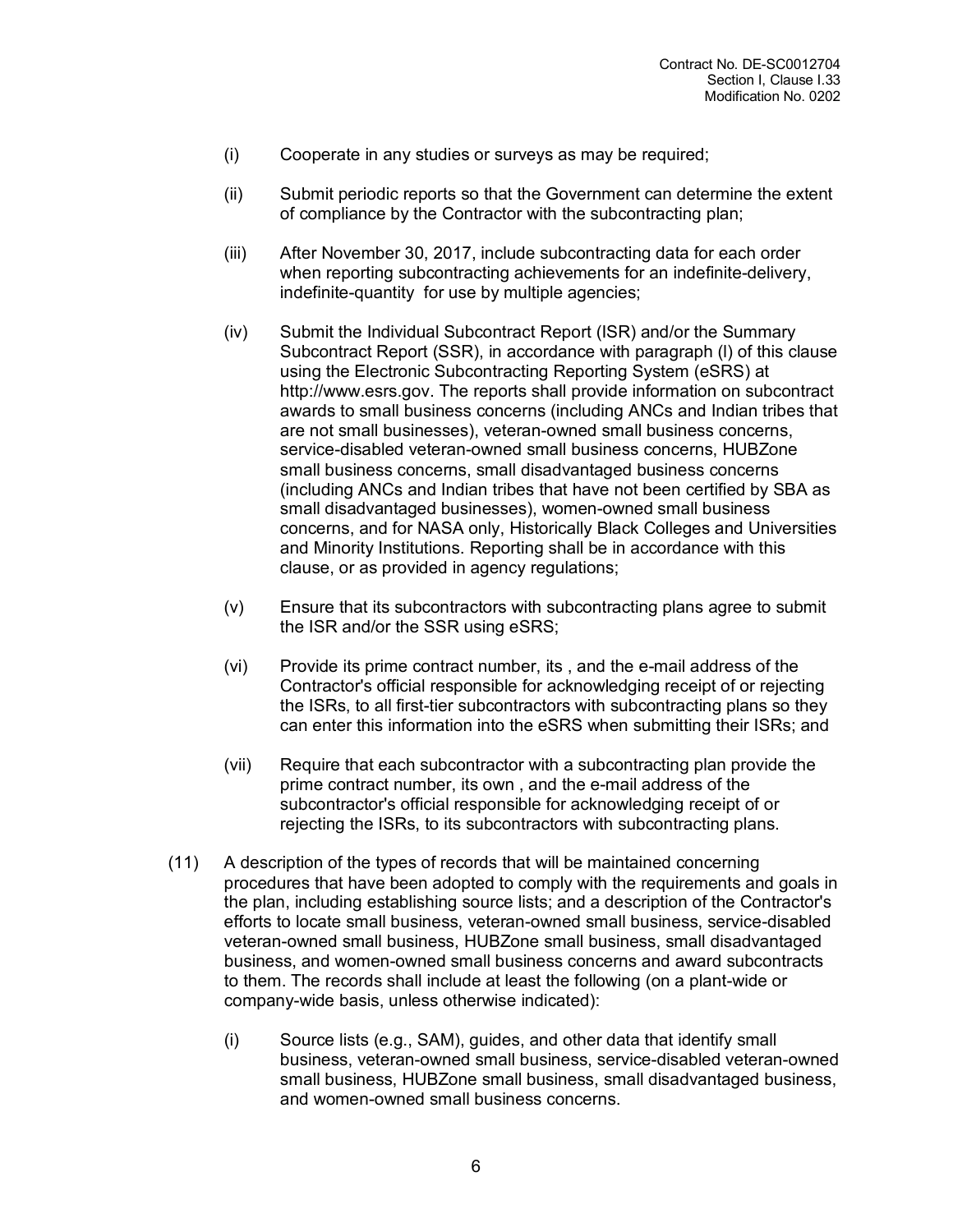- (ii) Organizations contacted in an attempt to locate sources that are small business, veteran-owned small business, service-disabled veteran-owned small business, HUBZone small business, small disadvantaged business, or women-owned small business concerns.
- (iii) Records on each subcontract solicitation resulting in an award of more than the simplified acquisition threshold, as defined in FAR 2.101 on the date of subcontract award, indicating–
	- (A) Whether small business concerns were solicited and, if not, why not;
	- (B) Whether veteran-owned small business concerns were solicited and, if not, why not;
	- (C) Whether service-disabled veteran-owned small business concerns were solicited and, if not, why not;
	- (D) Whether HUBZone small business concerns were solicited and, if not, why not;
	- (E) Whether small disadvantaged business concerns were solicited and, if not, why not;
	- (F) Whether women-owned small business concerns were solicited and, if not, why not; and
	- (G) If applicable, the reason award was not made to a small business concern.
- (iv) Records of any outreach efforts to contact–
	- (A) Trade associations;
	- (B) Business development organizations;
	- (C) Conferences and trade fairs to locate small, HUBZone small, small disadvantaged, service-disabled veteran-owned, and women-owned small business sources; and
	- (D) Veterans service organizations.
- (v) Records of internal guidance and encouragement provided to buyers through–
	- (A) Workshops, seminars, training, etc.; and
	- (B) Monitoring performance to evaluate compliance with the program's requirements.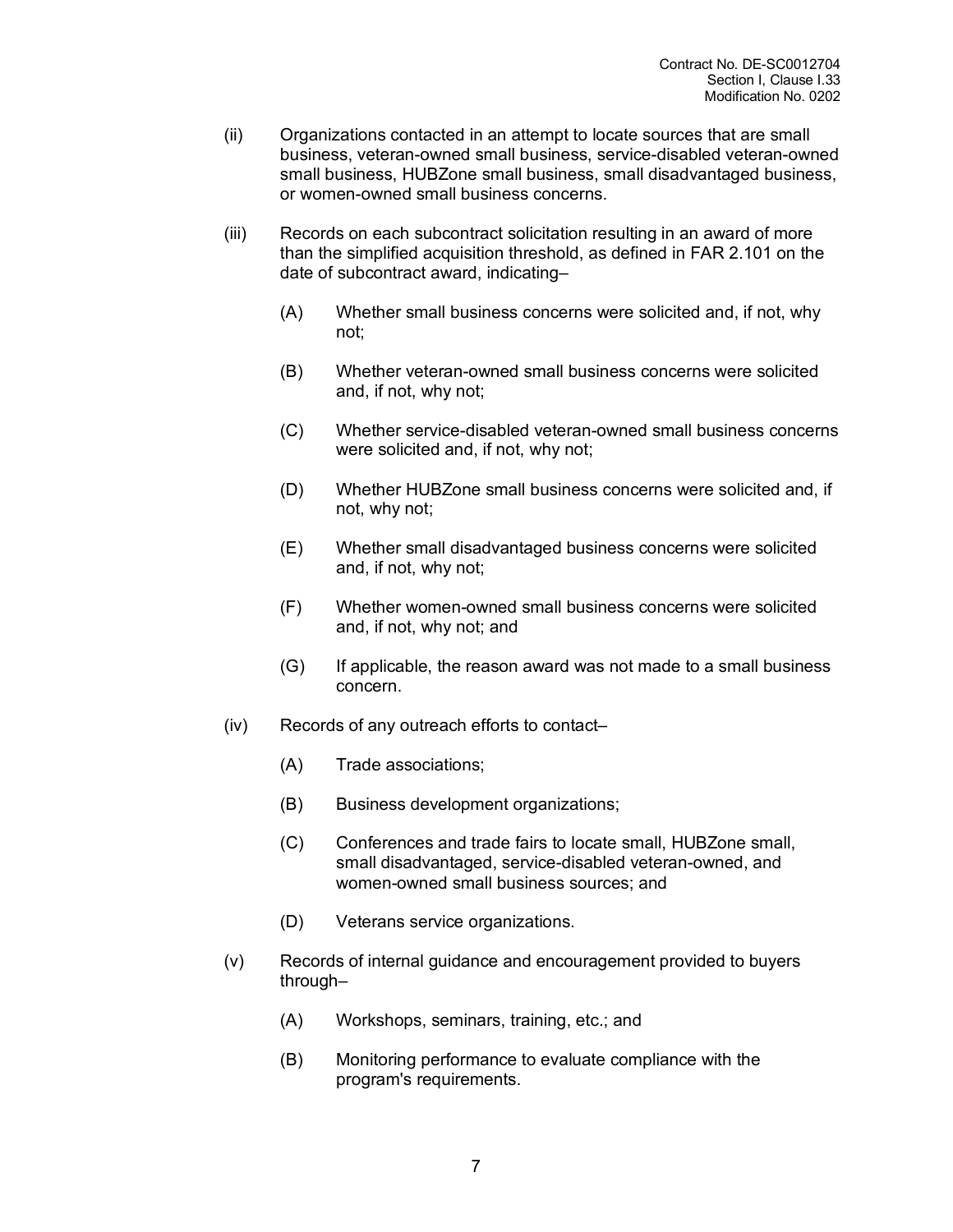- (vi) On a contract-by-contract basis, records to support award data submitted by the Contractor to the Government, including the name, address, and business size of each subcontractor. Contractors having commercial plans need not comply with this requirement.
- (12) Assurances that the Contractor will make a good faith effort to acquire articles, equipment, supplies, services, or materials, or obtain the performance of construction work from the small business concerns that it used in preparing the proposal for the modification, in the same or greater scope, amount, and quality used in preparing and submitting the modification proposal. Responding to a request for a quote does not constitute use in preparing a proposal. The Contractor used a small business concern in preparing the proposal for a modification if–
	- (i) The Contractor identifies the small business concern as a subcontractor in the proposal or associated small business subcontracting plan, to furnish certain supplies or perform a portion of the subcontract; or(ii) The Contractor used the small business concern's pricing or cost information or technical expertise in preparing the proposal, where there is written evidence of an intent or understanding that the small business concern will be awarded a subcontract for the related work when the modification is executed.
- (13) Assurances that the Contractor will provide the Contracting Officer with a written explanation if the Contractor fails to acquire articles, equipment, supplies, services or materials or obtain the performance of construction work as described in (d)(12) of this clause. This written explanation must be submitted to the Contracting Officer within 30 days of contract completion.
- (14) Assurances that the Contractor will not prohibit a subcontractor from discussing with the contracting officer any material matter pertaining to the payment to or utilization of a subcontractor.
- (15) Assurances that the offeror will pay its small business subcontractors on time and in accordance with the terms and conditions of the underlying subcontract, and notify the contracting officer when the prime contractor makes either a reduced or an untimely payment to a small business subcontractor (see 52.242- 5).
- (e) In order to effectively implement this plan to the extent consistent with efficient contract performance, the Contractor shall perform the following functions:
	- (1) Assist small business, veteran-owned small business, service-disabled veteranowned small business, HUBZone small business, small disadvantaged business, and women-owned small business concerns by arranging solicitations, time for the preparation of bids, quantities, specifications, and delivery schedules so as to facilitate the participation by such concerns. Where the Contractor's lists of potential small business, veteran-owned small business, service-disabled veteran-owned small business, HUBZone small business, small disadvantaged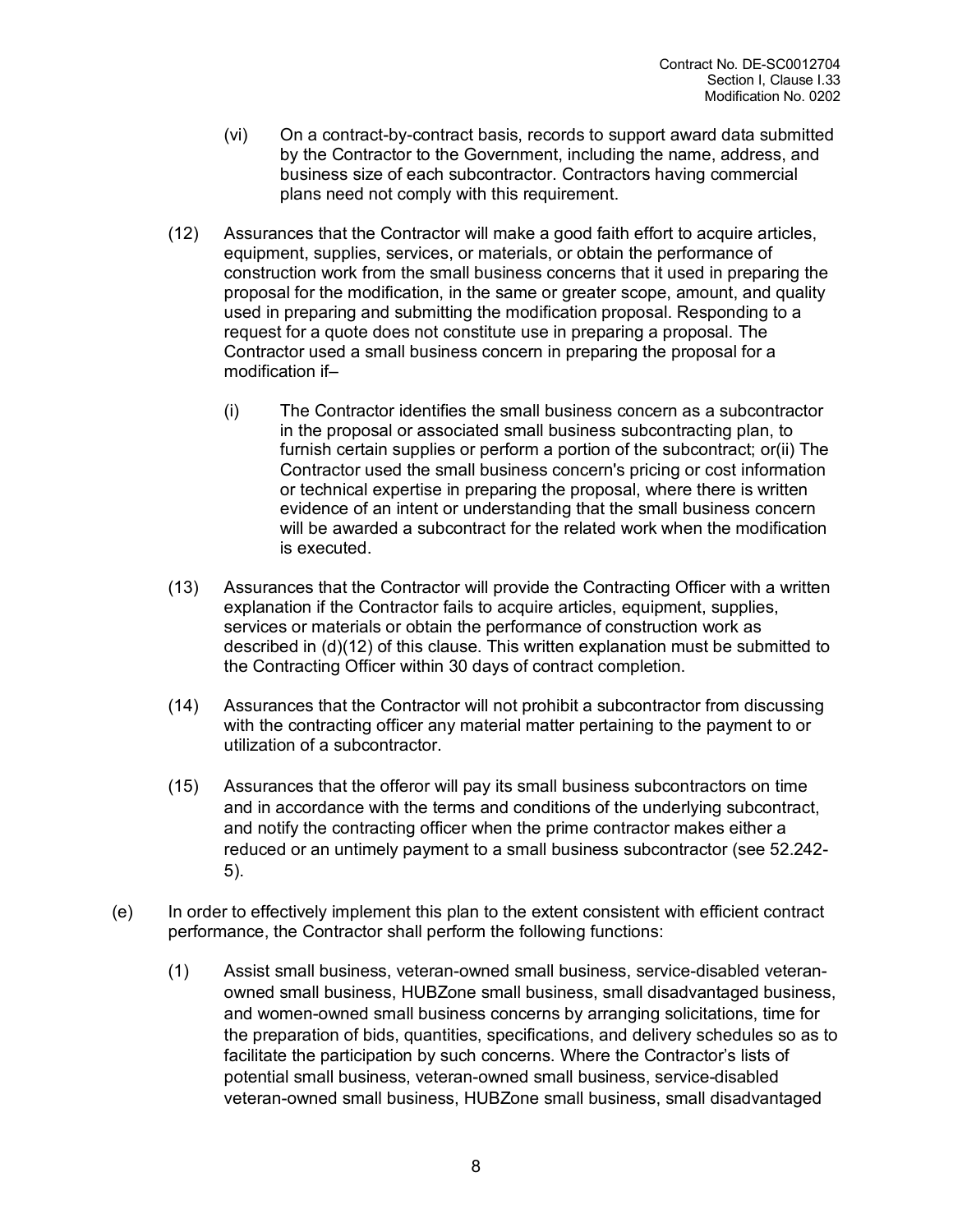business, and women-owned small business subcontractors are excessively long, reasonable effort shall be made to give all such small business concerns an opportunity to compete over a period of time.

- (2) Provide adequate and timely consideration of the potentialities of small business, veteran-owned small business, service-disabled veteran-owned small business, HUBZone small business, small disadvantaged business, and women-owned small business concerns in all "make-or-buy" decisions.
- (3) Counsel and discuss subcontracting opportunities with representatives of small business, veteran-owned small business, service-disabled veteran-owned small business, HUBZone small business, small disadvantaged business, and womenowned small business firms.
- (4) Confirm that a subcontractor representing itself as a HUBZone small business concern is certified by SBA as a HUBZone small business concern in accordance with 52.219-8(d)(2).
- (5) Provide notice to subcontractors concerning penalties and remedies for misrepresentations of business status as small, veteran-owned small business, HUBZone small, small disadvantaged, or women-owned small business for the purpose of obtaining a subcontract that is to be included as part or all of a goal contained in the Contractor's subcontracting plan.
- (6) For all competitive subcontracts over the simplified acquisition threshold, as defined in FAR 2.101 on the date of subcontract award, in which a small business concern received a small business preference, upon determination of the successful subcontract offeror, prior to award of the subcontract the Contractor must inform each unsuccessful small business subcontract offeror in writing of the name and location of the apparent successful offeror and if the successful subcontract offeror is a small business, veteran-owned small business, service-disabled veteran-owned small business, HUBZone small business, small disadvantaged business, or women-owned small business concern.
- (7) Assign each subcontract the NAICS code and corresponding size standard that best describes the principal purpose of the subcontract.
- (f) A master subcontracting plan on a plant or division-wide basis that contains all the elements required by paragraph (d) of this clause, except goals, may be incorporated by reference as a part of the subcontracting plan required of the Offeror by this clause; provided-
	- (1) The master subcontracting plan has been approved;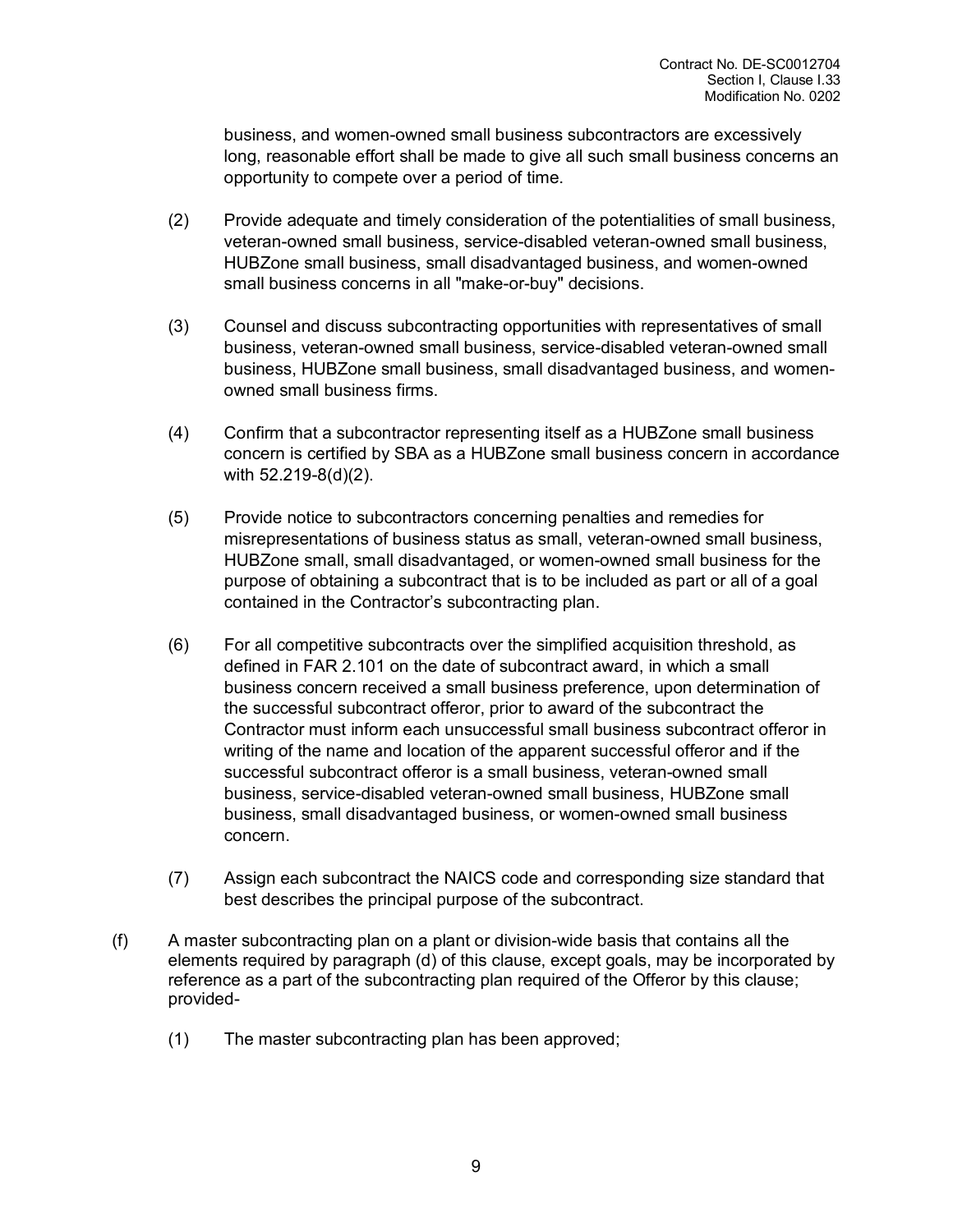- (2) The Offeror ensures that the master subcontracting plan is updated as necessary and provides copies of the approved master subcontracting plan, including evidence of its approval, to the Contracting Officer; and
- (3) Goals and any deviations from the master subcontracting plan deemed necessary by the Contracting Officer to satisfy the requirements of this contract are set forth in the individual subcontracting plan.
- (g) A commercial plan is the preferred type of subcontracting plan for contractors furnishing commercial products and commercial services. The commercial plan shall relate to the offeror's planned subcontracting generally, for both commercial and Government business, rather than solely to the Government contract. Once the Contractor's commercial plan has been approved, the Government will not require another subcontracting plan from the same Contractor while the plan remains in effect, as long as the product or service being provided by the Contractor continues to meet the definition of a commercial product or commercial service. A Contractor with a commercial plan shall comply with the reporting requirements stated in paragraph (d)(10) of this clause by submitting one SSR in eSRS for all contracts covered by its commercial plan. A Contractor authorized to use a commercial subcontracting plan shall include in its subcontracting goals and in its SSR all indirect costs, with the exception of those such as the following: Employee salaries and benefits; payments for petty cash; depreciation; interest; income taxes; property taxes; lease payments; bank fees; fines, claims, and dues; original equipment manufacturer relationships during warranty periods (negotiated up front with the product); utilities and other services purchased from a municipality or an entity solely authorized by the municipality to provide those services in a particular geographical region; and philanthropic contributions. This report shall be acknowledged or rejected in eSRS by the Contracting Officer who approved the plan. This report shall be submitted within 30 days after the end of the Government's fiscal year.
- (h) Prior compliance of the offeror with other such subcontracting plans under previous contracts will be considered by the Contracting Officer in determining the responsibility of the offeror for award of the contract.
- (i) A contract may have no more than one subcontracting plan. When a contract modification exceeds the subcontracting plan threshold in FAR 19.702(a), or an option is exercised, the goals of the existing subcontracting plan shall be amended to reflect any new subcontracting opportunities. When the goals in a subcontracting plan are amended, these goal changes do not apply retroactively.
- (j) Subcontracting plans are not required from subcontractors when the prime contract contains the clause at FAR 52.212-5, Contract Terms and Conditions Required to Implement Statutes or Executive Orders-Commercial Products and Commercial Services, or when the subcontractor provides a commercial product or commercial service subject to the clause at FAR 52.244-6, Subcontracts for Commercial Products and Commercial Services, under a prime contract.
- (k) The failure of the Contractor or subcontractor to comply in good faith with (1) the clause of this contract entitled "Utilization Of Small Business Concerns;" or (2) an approved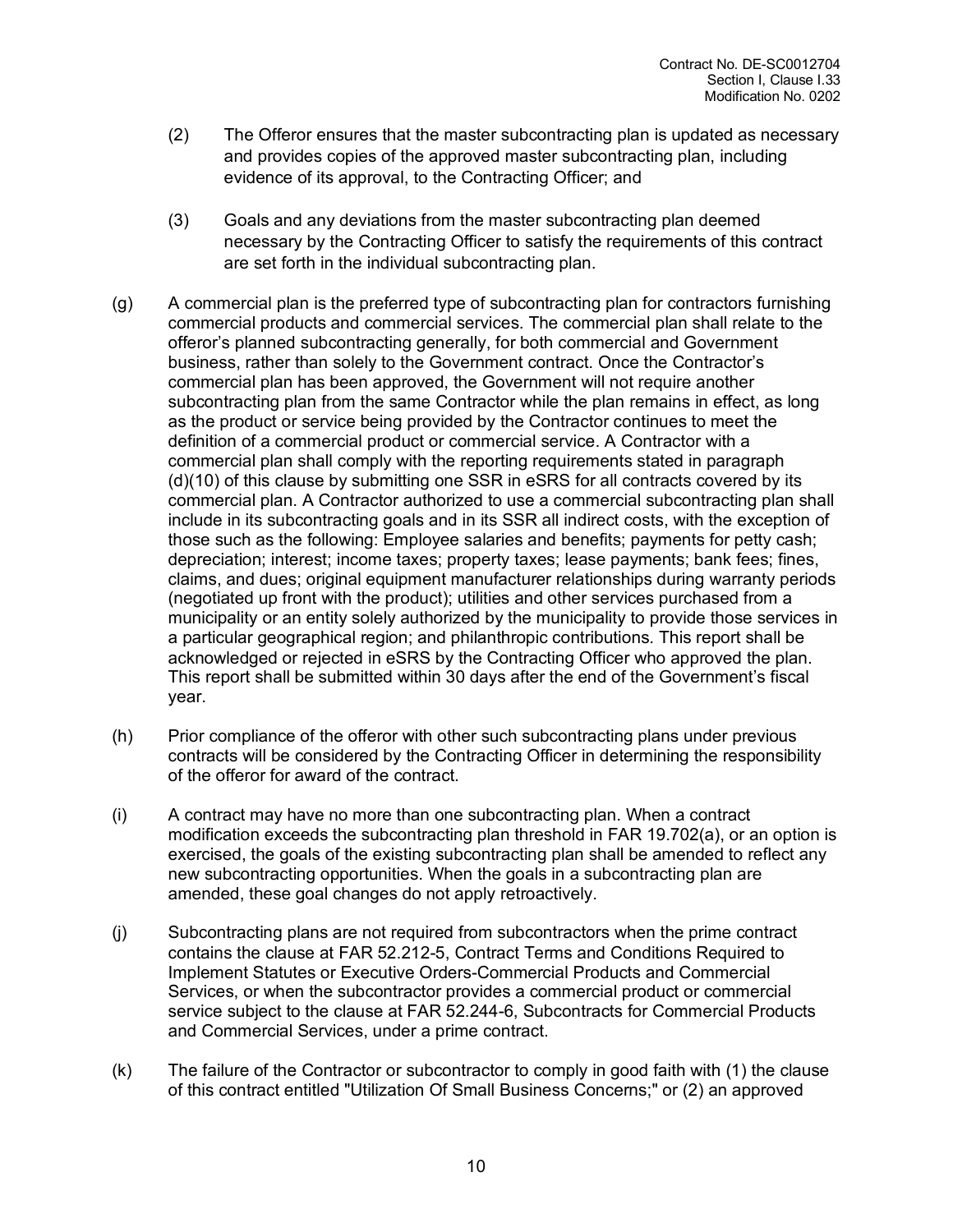plan required by this clause, shall be a material breach of the contract and may be considered in any past performance evaluation of the Contractor.

- (l) The Contractor shall submit ISRs and SSRs using the web-based eSRS at [http://www.esrs.gov.](http://www.esrs.gov/) Purchases from a corporation, company, or subdivision that is an affiliate of the Contractor or subcontractor are not included in these reports. Subcontract awards by affiliates shall be treated as subcontract awards by the Contractor. Subcontract award data reported by the Contractor and subcontractors shall be limited to awards made to their immediate next-tier subcontractors. Credit cannot be taken for awards made to lower tier subcontractors, unless the Contractor or subcontractor has been designated to receive a small business or small disadvantaged business credit from an ANC or Indian tribe. Only subcontracts involving performance in the United States or its outlying areas should be included in these reports with the exception of subcontracts under a contract awarded by the State Department or any other agency that has statutory or regulatory authority to require subcontracting plans for subcontracts performed outside the United States and its outlying areas.
	- (1) *ISR*. This report is not required for commercial plans. The report is required for each contract containing an individual subcontracting plan.
		- (i) The report shall be submitted semi-annually during contract performance for the periods ending March 31 and September 30. A report is also required for each contract within 30 days of contract completion. Reports are due 30 days after the close of each reporting period, unless otherwise directed by the Contracting Officer. Reports are required when due, regardless of whether there has been any subcontracting activity since the inception of the contract or the previous reporting period. When the Contracting Officer rejects an ISR, the Contractor shall submit a corrected report within 30 days of receiving the notice of ISR rejection.
		- (ii)
- (A) When a subcontracting plan contains separate goals for the basic contract and each option, as prescribed by FAR 19.704(c), the dollar goal inserted on this report shall be the sum of the base period through the current option; for example, for a report submitted after the second option is exercised, the dollar goal would be the sum of the goals for the basic contract, the first option, and the second option.
- (B) If a subcontracting plan has been added to the contract pursuant to 19.702 a)(1)(iii) or 19.301-2(e), the Contractor's achievements must be reported in the ISR on a cumulative basis from the date of incorporation of the subcontracting plan into the contract.
- (iii) When a subcontracting plan includes indirect costs in the goals, these costs must be included in this report.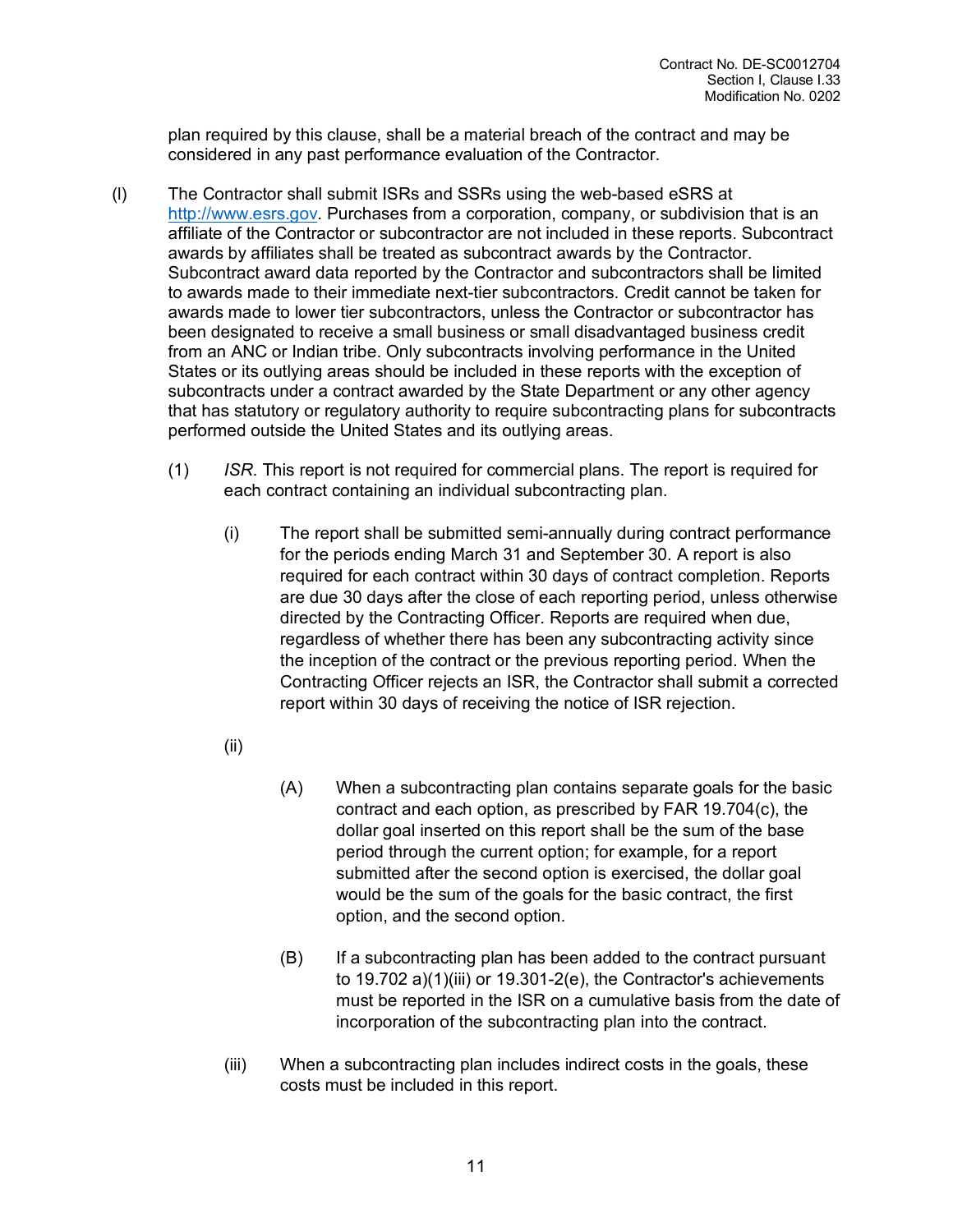- (iv) The authority to acknowledge receipt or reject the ISR resides–
	- (A) In the case of the prime Contractor, with the Contracting Officer; and
	- $(B)$  In the case of a subcontract with a subcontracting plan, with the entity that awarded the subcontract.
- (2) *SSR*.
	- (i) Reports submitted under individual contract plans–
		- (A) This report encompasses all subcontracting under prime contracts and subcontracts with an executive agency, regardless of the dollar value of the subcontracts. This report also includes indirect costs on a prorated basis when the indirect costs are excluded from the subcontracting goals.
		- (B) The report may be submitted on a corporate, company or subdivision (*e.g.* plant or division operating as a separate profit center) basis, unless otherwise directed by the agency.
		- (C) If the Contractor or a subcontractor is performing work for more than one executive agency, a separate report shall be submitted to each executive agency covering only that agency's contracts, provided at least one of that agency's contracts is over the applicable threshold specified in FAR 19.702(a), and the contractand contains a subcontracting plan. For DoD, a consolidated report shall be submitted for all contracts awarded by military departments/agencies and/or subcontracts awarded by DoD prime contractors.
		- (D) The report shall be submitted annually by October 30 for the twelve month period ending September 30. When a Contracting Officer rejects an SSR, the Contractor shall submit a revised report within 30 days of receiving the notice of SSR rejection.
		- (E) Subcontract awards that are related to work for more than one executive agency shall be appropriately allocated.
		- (F) The authority to acknowledge or reject SSRs in eSRS, including SSRs submitted by subcontractors with subcontracting plans, resides with the Government agency awarding the prime contracts unless stated otherwise in the contract.
	- (ii) *Reports submitted under a commercial plan*-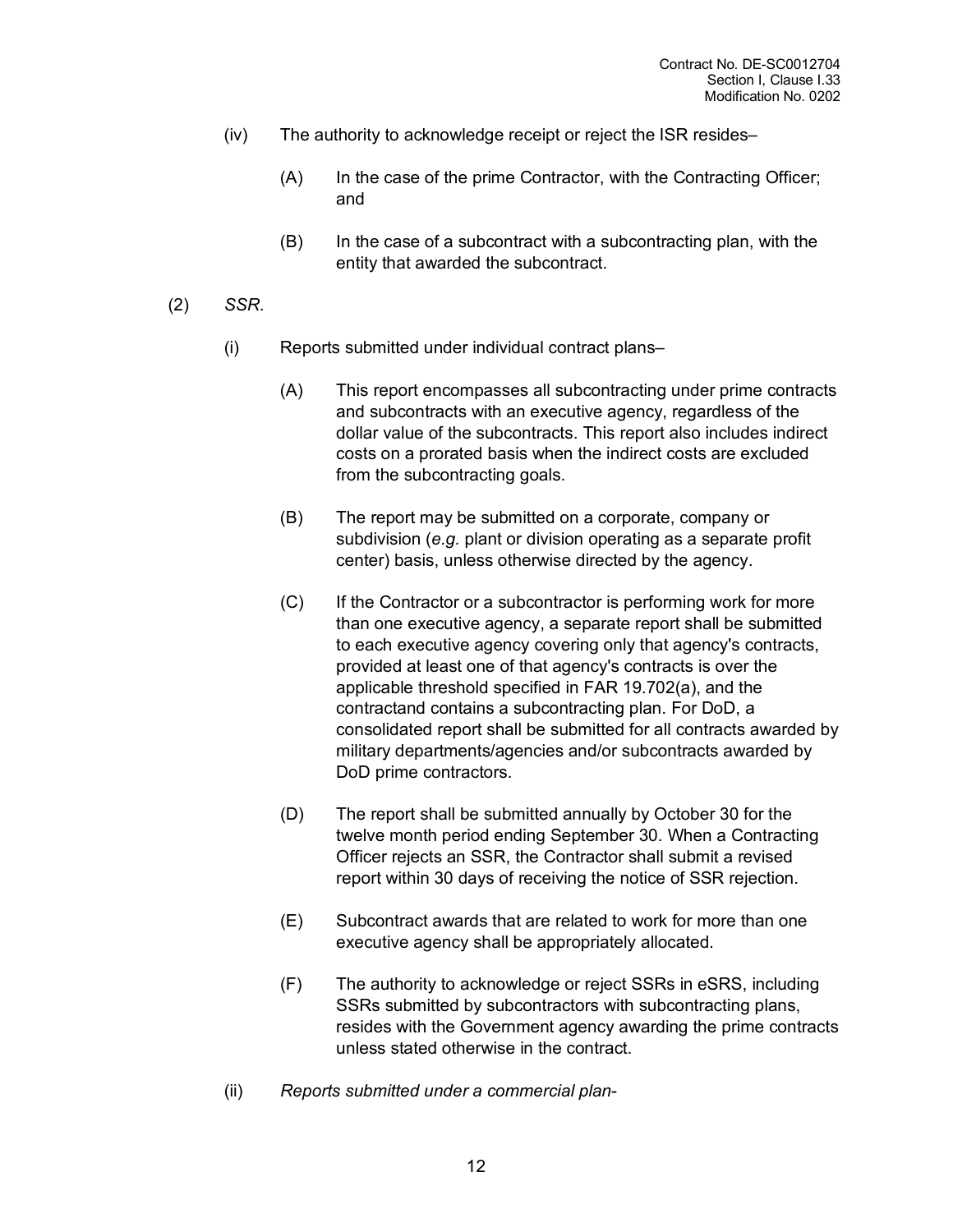- (A) The report shall include all subcontract awards under the commercial plan in effect during the Government's fiscal year and all indirect costs.
- (B) The report shall be submitted annually, within thirty days after the end of the Government's fiscal year.
- (C) If a Contractor has a commercial plan and is performing work for more than one executive agency, the Contractor shall specify the percentage of dollars attributable to each agency.
- (D) The authority to acknowledge or reject SSRs for commercial plans resides with the Contracting Officer who approved the commercial plan.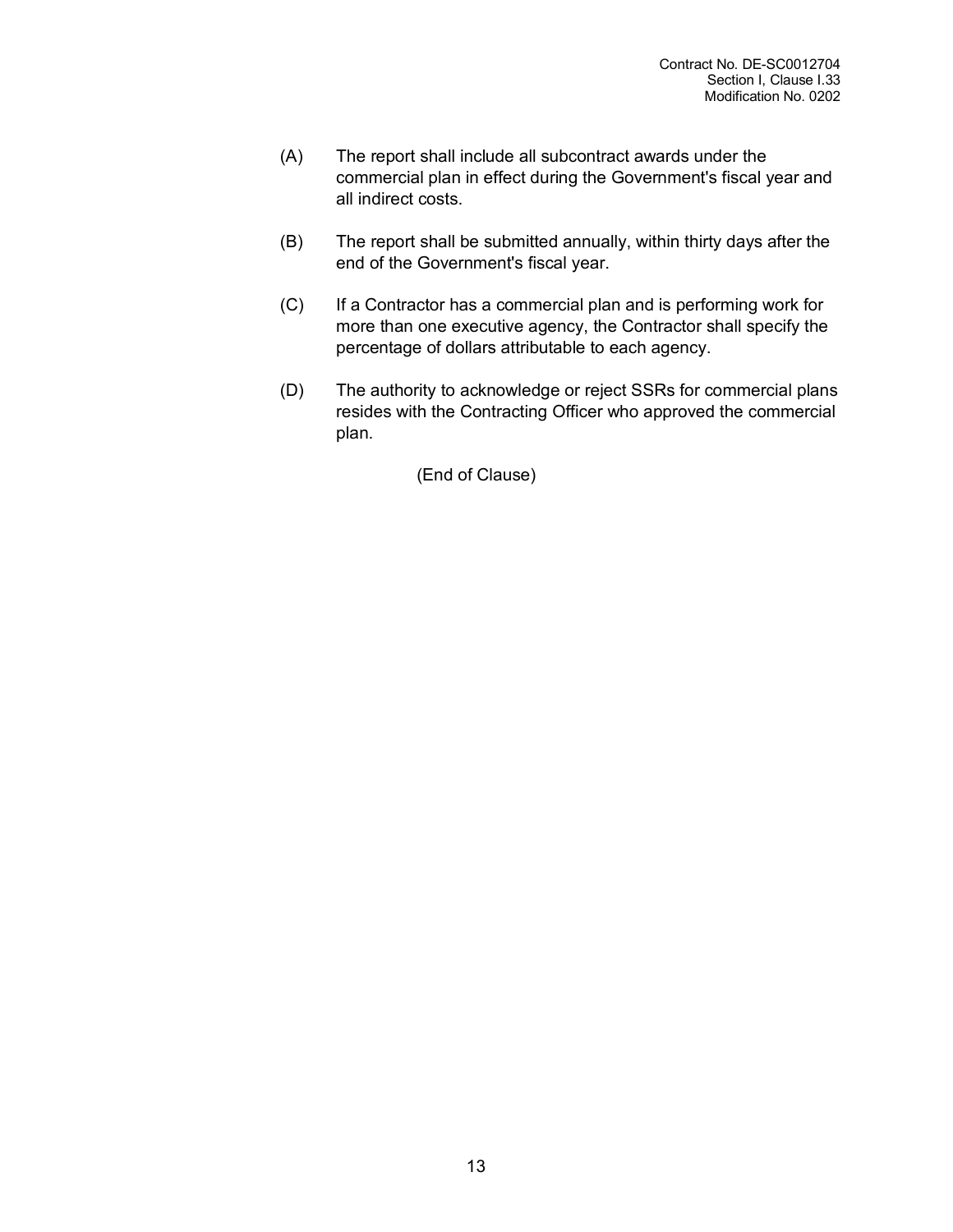#### **CLAUSE I.40A - FAR 52.222-19 - CHILD LABOR – COOPERATION WITH AUTHORITIES AND REMEDIES (JAN 2022)**

- (a) *Applicability*. This clause does not apply to the extent that the Contractor is supplying end products mined, produced, or manufactured in-
	- (1) Canada, and the anticipated value of the acquisition is \$25,000 or more;
	- (2) Israel, and the anticipated value of the acquisition is \$50,000 or more;
	- (3) Mexico, and the anticipated value of the acquisition is \$92,319 or more; or
	- (4) Armenia, Aruba, Australia, Austria, Belgium, Bulgaria, Croatia, Cyprus, Czech Republic, Denmark, Estonia, Finland, France, Germany, Greece, Hong Kong, Hungary, Iceland, Ireland, Italy, Japan, Korea, Latvia, Liechtenstein, Lithuania, Luxembourg, Malta, Moldova, Montenegro, Netherlands, New Zealand, Norway, Poland, Portugal, Romania, Singapore, Slovak Republic, Slovenia, Spain, Sweden, Switzerland, Taiwan, Ukraine, or the United Kingdom and the anticipated value of the acquisition is \$183,000 or more.
- (b) *Cooperation with Authorities*. To enforce the laws prohibiting the manufacture or importation of products mined, produced, or manufactured by forced or indentured child labor, authorized officials may need to conduct investigations to determine whether forced or indentured child labor was used to mine, produce, or manufacture any product furnished under this contract. If the solicitation includes the provision [52.222-18,](https://www.acquisition.gov/far/part-52#FAR_52_222_18) Certification Regarding Knowledge of Child Labor for Listed End Products, or the equivalent at [52.212-3\(](https://www.acquisition.gov/far/part-52#FAR_52_212_3)i), the Contractor agrees to cooperate fully with authorized officials of the contracting agency, the Department of the Treasury, or the Department of Justice by providing reasonable access to records, documents, persons, or premises upon reasonable request by the authorized officials.
- (c) *Violations*. The Government may impose remedies set forth in paragraph (d) for the following violations:
	- (1) The Contractor has submitted a false certification regarding knowledge of the use of forced or indentured child labor for listed end products.
	- (2) The Contractor has failed to cooperate, if required, in accordance with paragraph (b) of this clause, with an investigation of the use of forced or indentured child labor by an Inspector General, Attorney General, or the Secretary of the Treasury.
	- (3) The Contractor uses forced or indentured child labor in its mining, production, or manufacturing processes.
	- (4) The Contractor has furnished under the contract end products or components that have been mined, produced, or manufactured wholly or in part by forced or indentured child labor. (The Government will not pursue remedies at paragraph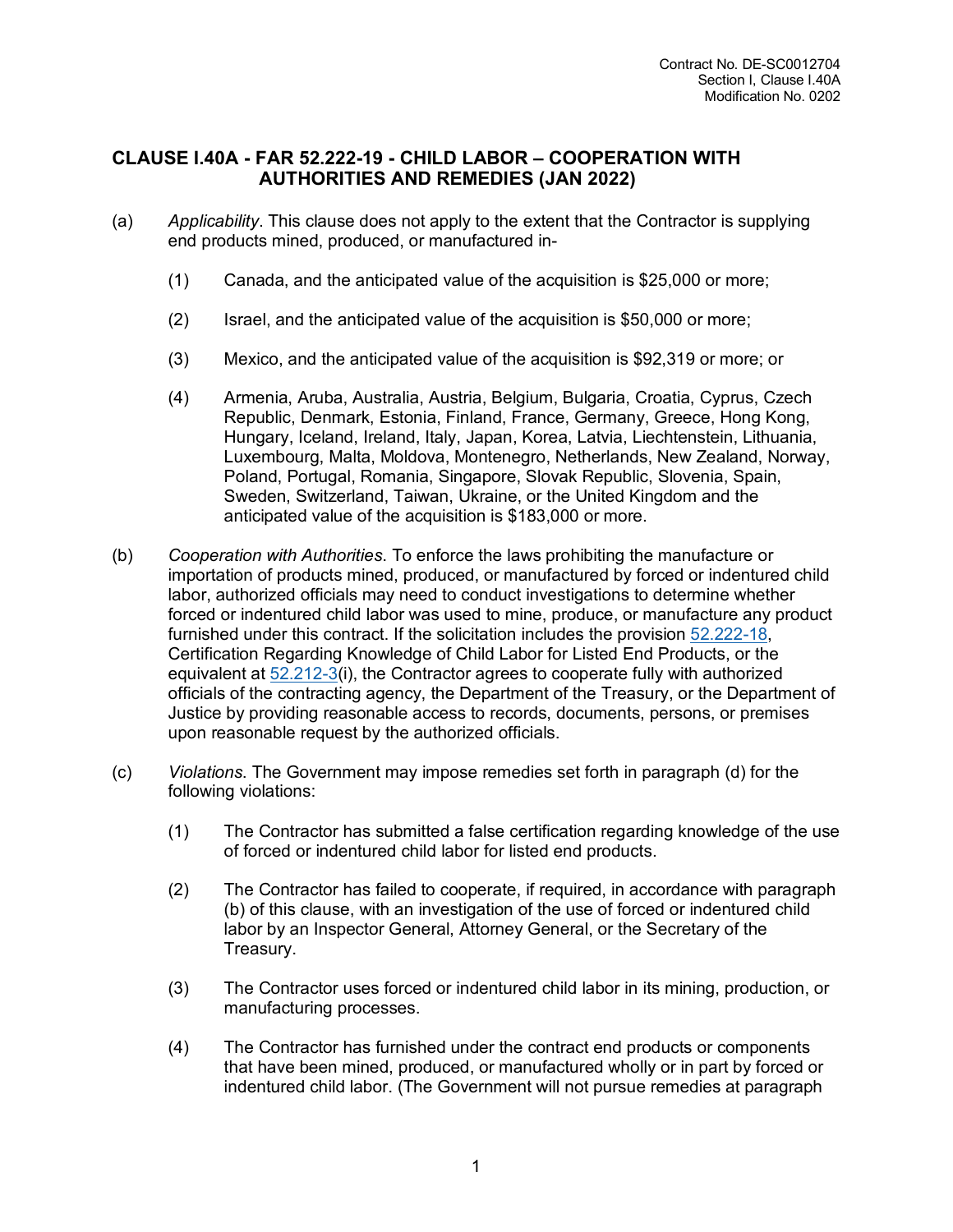(d)(2) or paragraph (d)(3) of this clause unless sufficient evidence indicates that the Contractor knew of the violation.)

- (d) Remedies.
	- (1) The Contracting Officer may terminate the contract.
	- (2) The suspending official may suspend the Contractor in accordance with procedures in FAR [subpart](https://www.acquisition.gov/far/part-9#FAR_Subpart_9_4) 9.4.
	- (3) The debarring official may debar the Contractor for a period not to exceed 3 years in accordance with the procedures in FAR [subpart](https://www.acquisition.gov/far/part-9#FAR_Subpart_9_4) 9.4.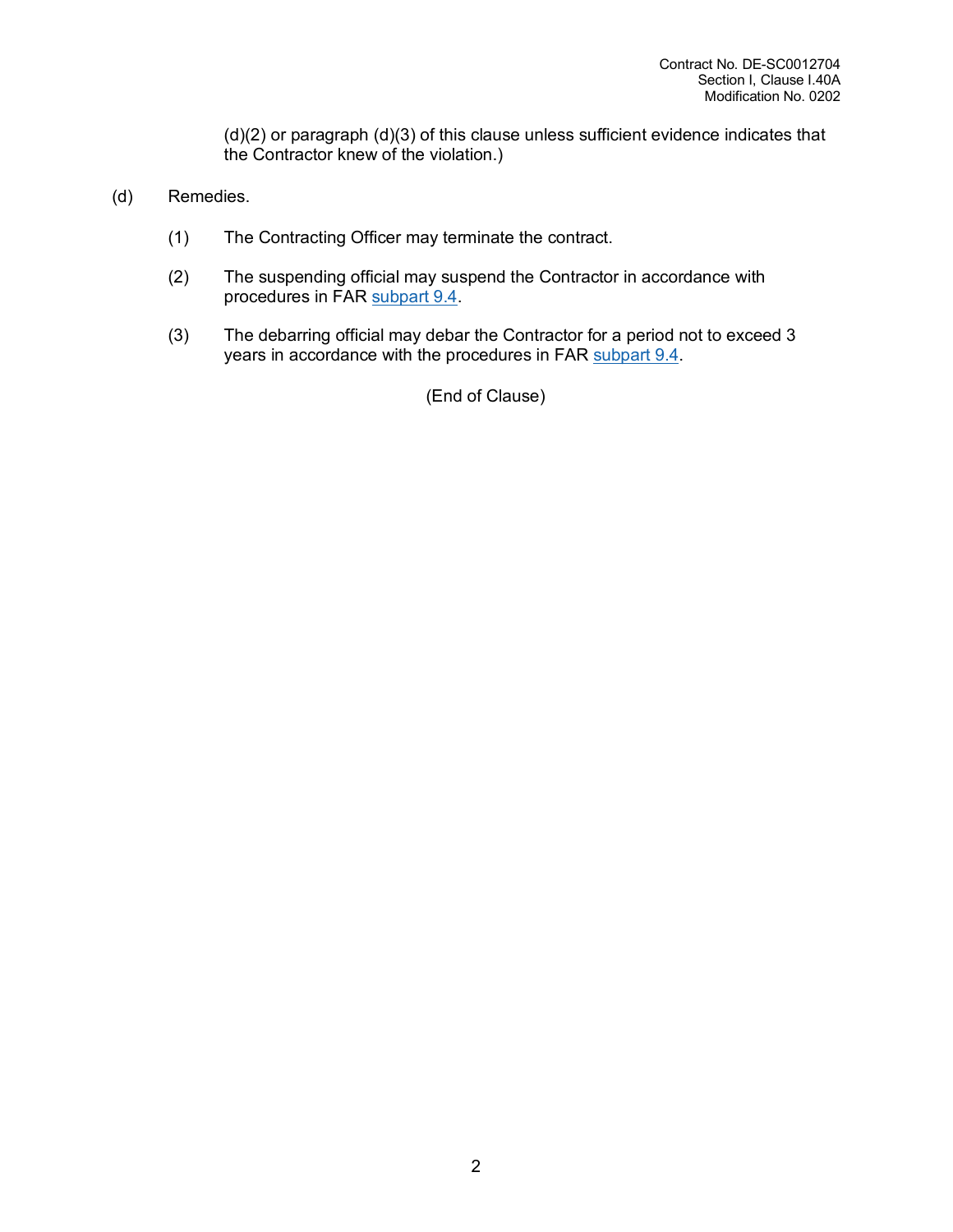#### **CLAUSE I.48 – FAR 52.222-50 – COMBATING TRAFFICKING IN PERSONS (NOV 2021)**

(a) *Definitions*. As used in this clause-

*Agent* means any individual, including a director, an officer, an employee, or an independent contractor, authorized to act on behalf of the organization.

*Coercion* means-

- (1) Threats of serious harm to or physical restraint against any person;
- (2) Any scheme, plan, or pattern intended to cause a person to believe that failure to perform an act would result in serious harm to or physical restraint against any person; or
- (3) The abuse or threatened abuse of the legal process.

*Commercial sex act* means any sex act on account of which anything of value is given to or received by any person.

*Commercially available off-the-shelf (COTS) item* —

- (1) Means any item of supply (including construction material) that is—
	- (i) A commercial product (as defined in paragraph (1) of the definition of "commercial product" at Federal Acquisition Regulation (FAR) 2.101;
	- (ii) Sold in substantial quantities in the commercial marketplace; and
	- (iii) Offered to the Government, under a contract or subcontract at any tier, without modification, in the same form in which it is sold in the commercial marketplace; and
- (2) Does not include bulk cargo, as defined in [46 U.S.C. 40102\(4\),](http://uscode.house.gov/browse.xhtml;jsessionid=114A3287C7B3359E597506A31FC855B3) such as agricultural products and petroleum products.

*Debt bondage* means the status or condition of a debtor arising from a pledge by the debtor of his or her personal services or of those of a person under his or her control as a security for debt, if the value of those services as reasonably assessed is not applied toward the liquidation of the debt or the length and nature of those services are not respectively limited and defined.

*Employee* means an employee of the Contractor directly engaged in the performance of work under the contract who has other than a minimal impact or involvement in contract performance.

*Forced Labor* means knowingly providing or obtaining the labor or services of a person-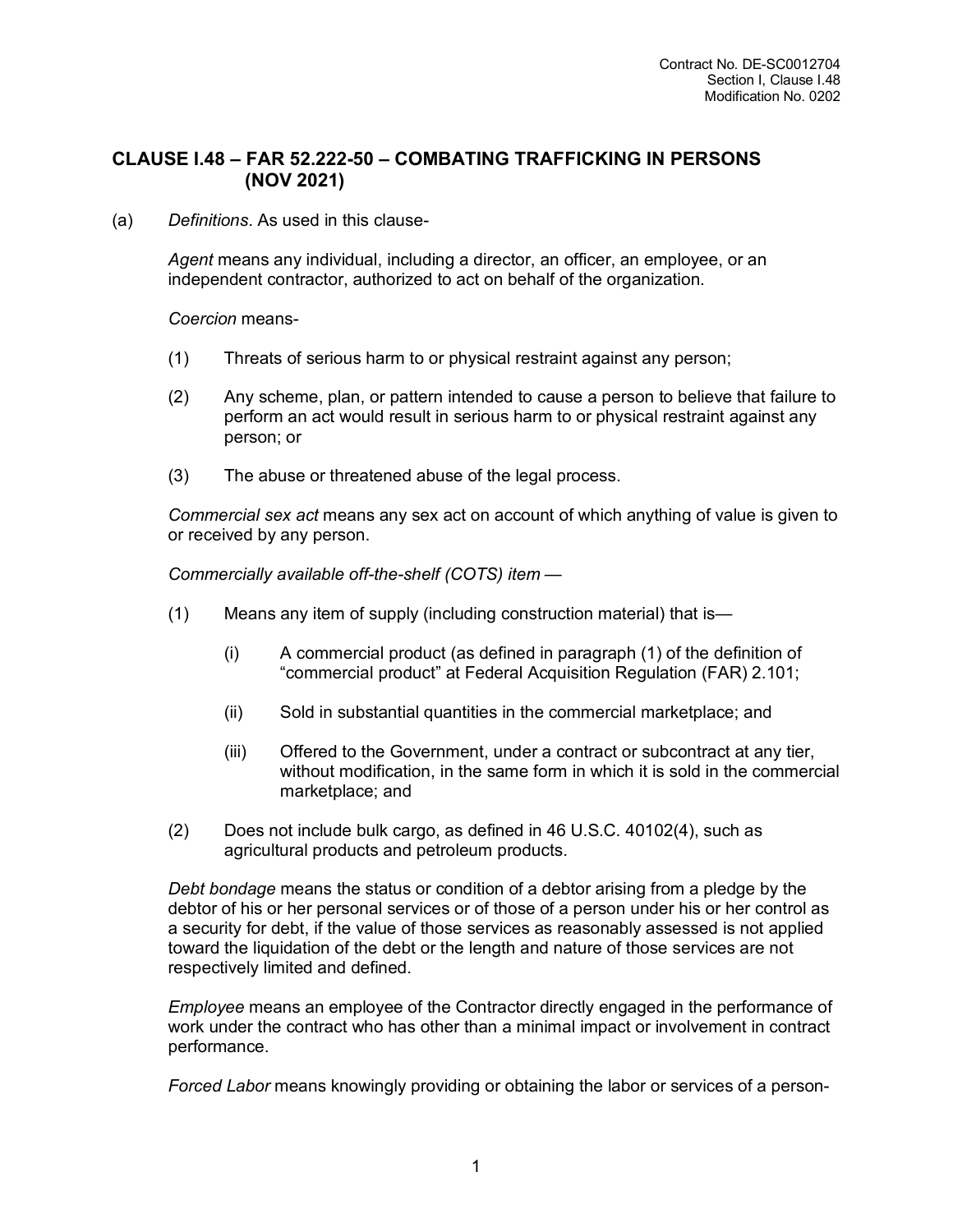- (1) By threats of serious harm to, or physical restraint against, that person or another person;
- (2) By means of any scheme, plan, or pattern intended to cause the person to believe that, if the person did not perform such labor or services, that person or another person would suffer serious harm or physical restraint; or
- (3) By means of the abuse or threatened abuse of law or the legal process.

*Involuntary servitude* includes a condition of servitude induced by means of-

- (1) Any scheme, plan, or pattern intended to cause a person to believe that, if the person did not enter into or continue in such conditions, that person or another person would suffer serious harm or physical restraint; or
- (2) The abuse or threatened abuse of the legal process.

*Recruitment fees* means fees of any type, including charges, costs, assessments, or other financial obligations, that are associated with the recruiting process, regardless of the time, manner, or location of imposition or collection of the fee.

- (1) Recruitment fees include, but are not limited to, the following fees (when they are associated with the recruiting process) for-
	- (i) Soliciting, identifying, considering, interviewing, referring, retaining, transferring, selecting, training, providing orientation to, skills testing, recommending, or placing employees or potential employees;
	- (ii) Advertising
	- (iii) Obtaining permanent or temporary labor certification, including any associated fees;
	- (iv) Processing applications and petitions;
	- (v) Acquiring visas, including any associated fees;
	- (vi) Acquiring photographs and identity or immigration documents, such as passports, including any associated fees;
	- (vii) Accessing the job opportunity, including required medical examinations and immunizations; background, reference, and security clearance checks and examinations; and additional certifications;
	- (viii) An employer's recruiters, agents or attorneys, or other notary or legal fees;
	- (ix) Language interpretation or translation, arranging for or accompanying on travel, or providing other advice to employees or potential employees;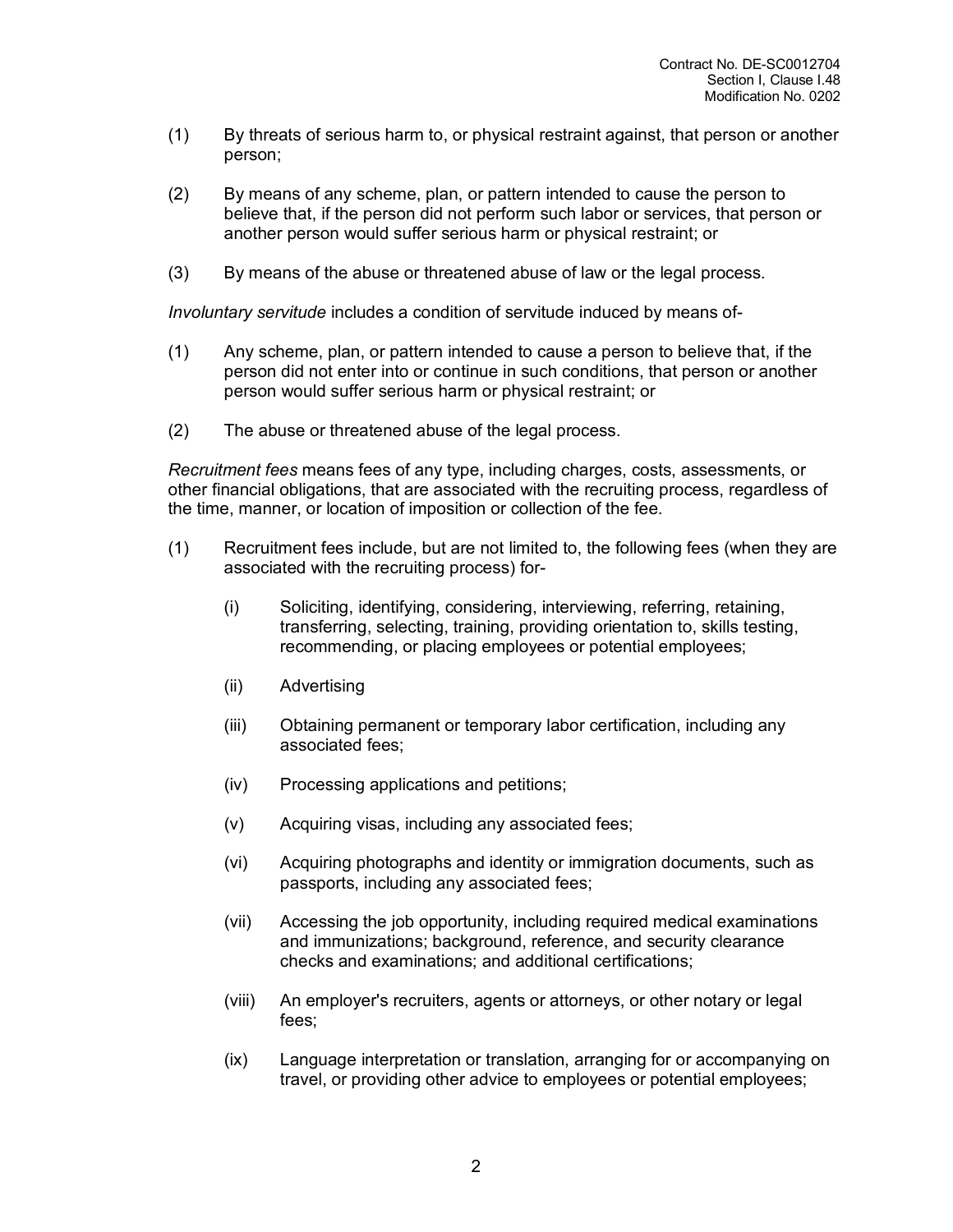- (x) Government-mandated fees, such as border crossing fees, levies, or worker welfare funds;
- (xi) Transportation and subsistence costs-
	- (A) While in transit, including, but not limited to, airfare or costs of other modes of transportation, terminal fees, and travel taxes associated with travel from the country of origin to the country of performance and the return journey upon the end of employment; and
	- (B) From the airport or disembarkation point to the worksite;
- (xii) Security deposits, bonds, and insurance; and
- (xiii) Equipment charges.
- (2) A recruitment fee, as described in the introductory text of this definition, is a recruitment fee, regardless of whether the payment is-
	- (i) Paid in property or money;
	- (ii) Deducted from wages;
	- (iii) Paid back in wage or benefit concessions;
	- (iv) Paid back as a kickback, bribe, in-kind payment, free labor, tip, or tribute; or
	- (v) Collected by an employer or a third party, whether licensed or unlicensed, including, but not limited to-
		- (A) Agents;
		- (B) Labor brokers;
		- (C) Recruiters;
		- (D) Staffing firms (including private employment and placement firms);
		- (E) Subsidiaries/affiliates of the employer;
		- (F) Any agent or employee of such entities; and
		- (G) Subcontractors at all tiers.

*Severe forms of trafficking in persons* means-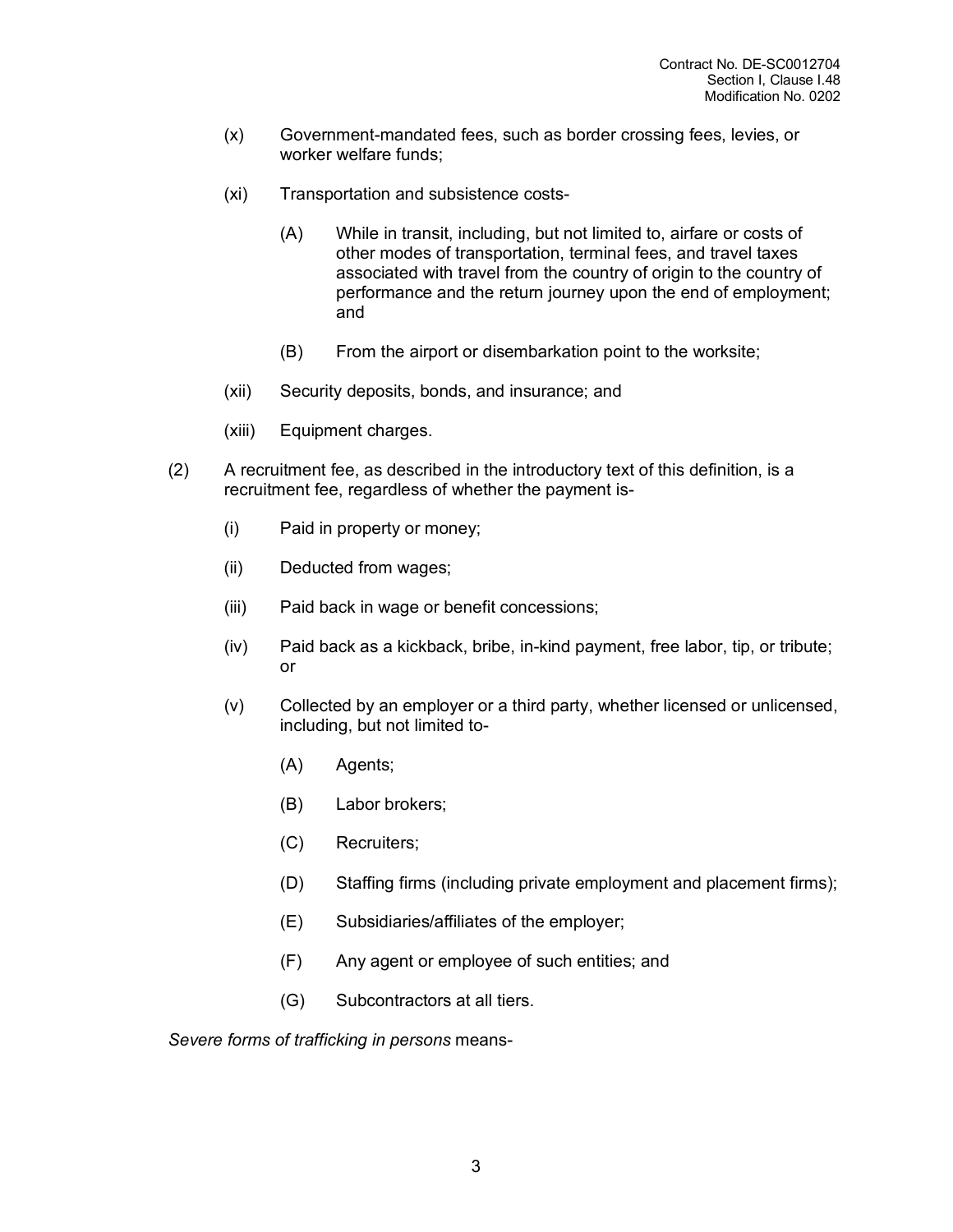- (1) Sex trafficking in which a commercial sex act is induced by force, fraud, or coercion, or in which the person induced to perform such act has not attained 18 years of age; or
- (2) The recruitment, harboring, transportation, provision, or obtaining of a person for labor or services, through the use of force, fraud, or coercion for the purpose of subjection to involuntary servitude, peonage, debt bondage, or slavery.

"Sex trafficking" means the recruitment, harboring, transportation, provision, or obtaining of a person for the purpose of a commercial sex act. *Subcontract* means any contract entered into by a subcontractor to furnish supplies or services for performance of a prime contract or a subcontract.

*Subcontractor* means any supplier, distributor, vendor, or firm that furnishes supplies or services to or for a prime contractor or another subcontractor. *United States* means the 50 States, the District of Columbia, and outlying areas.

- (b) *Policy.* The United States Government has adopted a policy prohibiting trafficking in persons including the trafficking-related activities of this clause. Contractors, contractor employees, and their agents shall not-
	- (1) Engage in severe forms of trafficking in persons during the period of performance of the contract;
	- (2) Procure commercial sex acts during the period of performance of the contract;
	- (3) Use forced labor in the performance of the contract;
	- (4) Destroy, conceal, confiscate, or otherwise deny access by an employee to the employee's identity or immigration documents, such as passports or drivers' licenses, regardless of issuing authority;
	- (5)
- (i) Use misleading or fraudulent practices during the recruitment of employees or offering of employment, such as failing to disclose, in a format and language understood by the employee or potential employee, basic information or making material misrepresentations during the recruitment of employees regarding the key terms and conditions of employment, including wages and fringe benefits, the location of work, the living conditions, housing and associated costs (if employer or agent provided or arranged), any significant costs to be charged to the employee or potential employee, and, if applicable, the hazardous nature of the work;
- (ii) Use recruiters that do not comply with local labor laws of the country in which the recruiting takes place;
- (6) Charge employees or potential employees recruitment fees;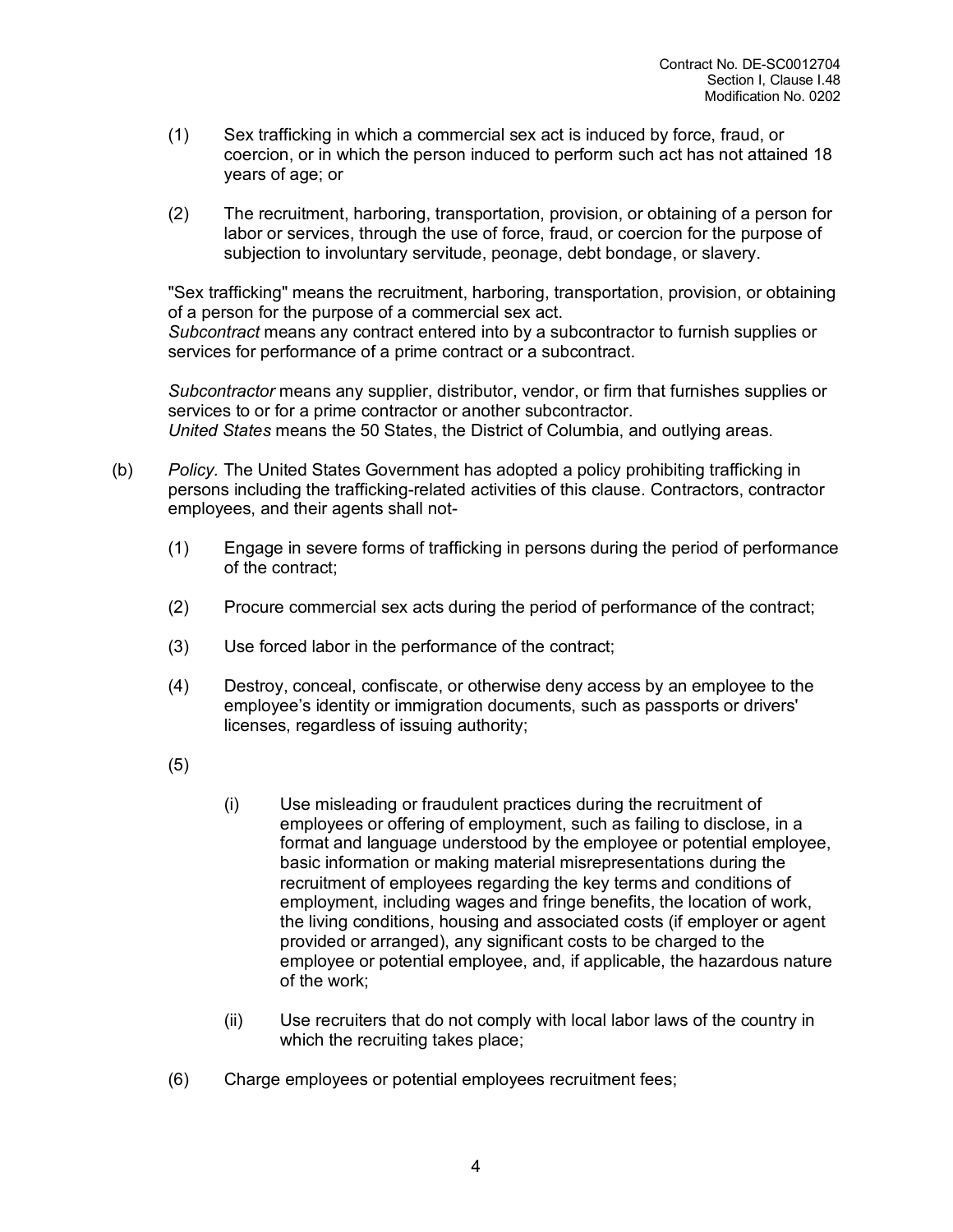- (i) Fail to provide return transportation or pay for the cost of return transportation upon the end of employment-
	- (A) For an employee who is not a national of the country in which the work is taking place and who was brought into that country for the purpose of working on a U.S. Government contract or subcontract (for portions of contracts performed outside the United States); or
	- (B) For an employee who is not a United States national and who was brought into the United States for the purpose of working on a U.S. Government contract or subcontract, if the payment of such costs is required under existing temporary worker programs or pursuant to a written agreement with the employee (for portions of contracts performed inside the United States); except that-
- (ii) The requirements of paragraphs (b)(7)(i) of this clause shall not apply to an employee who is-
	- (A) Legally permitted to remain in the country of employment and who chooses to do so; or
	- (B) Exempted by an authorized official of the contracting agency from the requirement to provide return transportation or pay for the cost of return transportation;
- (iii) The requirements of paragraph (b)(7)(i) of this clause are modified for a victim of trafficking in persons who is seeking victim services or legal redress in the country of employment, or for a witness in an enforcement action related to trafficking in persons. The contractor shall provide the return transportation or pay the cost of return transportation in a way that does not obstruct the victim services, legal redress, or witness activity. For example, the contractor shall not only offer return transportation to a witness at a time when the witness is still needed to testify. This paragraph does not apply when the exemptions at paragraph (b)(7)(ii) of this clause apply.
- (8) Provide or arrange housing that fails to meet the host country housing and safety standards; or
- (9) If required by law or contract, fail to provide an employment contract, recruitment agreement, or other required work document in writing. Such written work document shall be in a language the employee understands. If the employee must relocate to perform the work, the work document shall be provided to the employee at least five days prior to the employee relocating. The employee's work document shall include, but is not limited to, details about work description, wages, prohibition on charging recruitment fees, work location(s), living accommodations and associated costs, time off, roundtrip transportation

(7)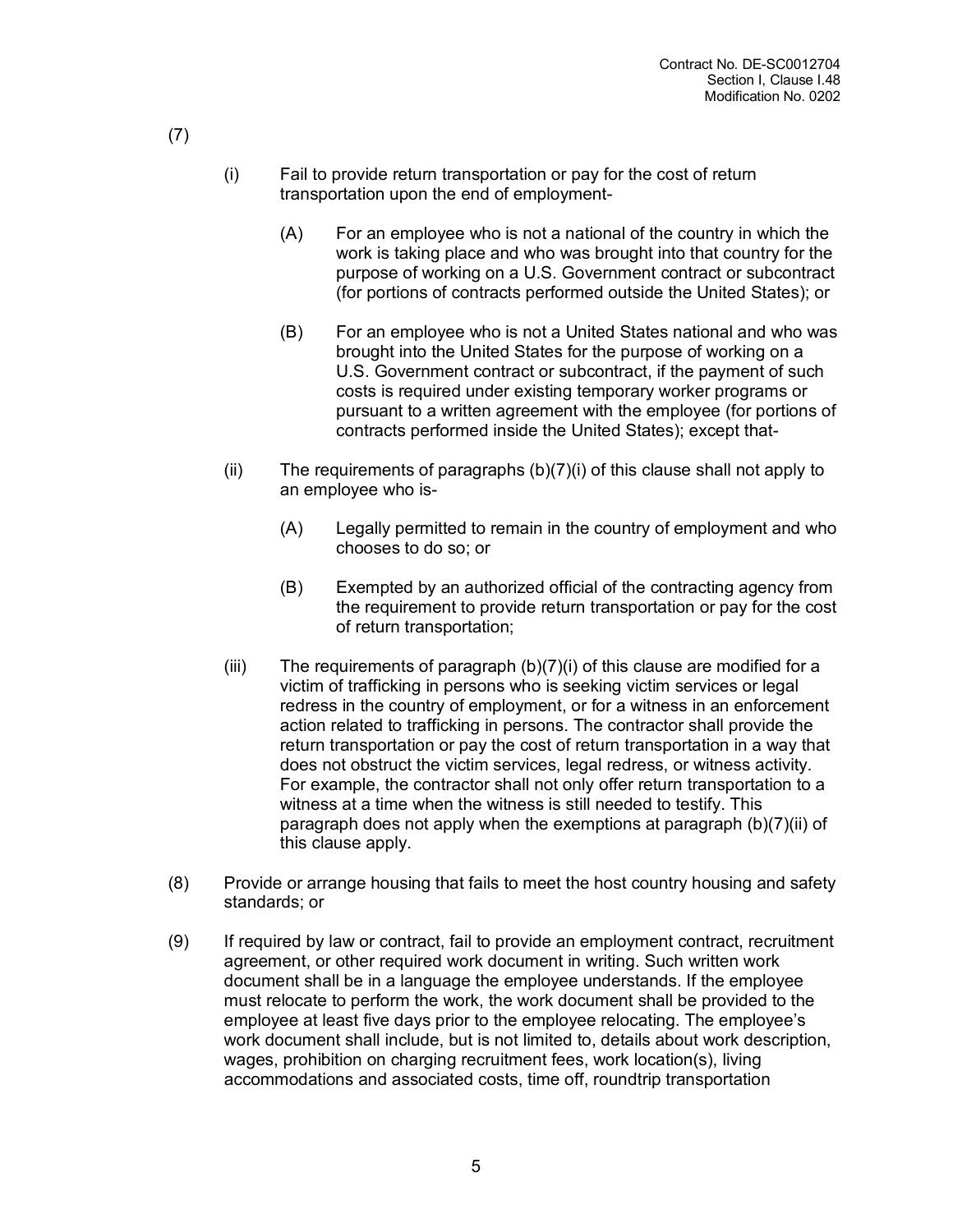arrangements, grievance process, and the content of applicable laws and regulations that prohibit trafficking in persons.

- (c) *Contractor requirements*. The Contractor shall-
	- (1) Notify its employees and agents of-
		- (i) The United States Government's policy prohibiting trafficking in persons, described in paragraph (b) of this clause; and
		- (ii) The actions that will be taken against employees or agents for violations of this policy. Such actions for employees may include, but are not limited to, removal from the contract, reduction in benefits, or termination of employment; and
	- (2) Take appropriate action, up to and including termination, against employees, agents, or subcontractors that violate the policy in paragraph (b) of this clause.
- (d) *Notification.*
	- (1) The Contractor shall inform the Contracting Officer and the agency Inspector General immediately of-
		- (i) Any credible information it receives from any source (including host country law enforcement) that alleges a Contractor employee, subcontractor, subcontractor employee, or their agent has engaged in conduct that violates the policy in paragraph (b) of this clause (see also [18 U.S.C. 1351,](http://uscode.house.gov/browse.xhtml;jsessionid=114A3287C7B3359E597506A31FC855B3) Fraud in Foreign Labor Contracting, and 52.203- 13(b)(3)(i)(A), if that clause is included in the solicitation or contract, which requires disclosure to the agency Office of the Inspector General when the Contractor has credible evidence of fraud); and
		- (ii) Any actions taken against a Contractor employee, subcontractor, subcontractor employee, or their agent pursuant to this clause.
	- (2) If the allegation may be associated with more than one contract, the Contractor shall inform the contracting officer for the contract with the highest dollar value.
- (e) *Remedies.* In addition to other remedies available to the Government, the Contractor's failure to comply with the requirements of paragraphs  $(c)$ ,  $(d)$ ,  $(q)$ ,  $(h)$ , or  $(i)$  of this clause may result in-
	- (1) Requiring the Contractor to remove a Contractor employee or employees from the performance of the contract;
	- (2) Requiring the Contractor to terminate a subcontract;
	- (3) Suspension of contract payments until the Contractor has taken appropriate remedial action;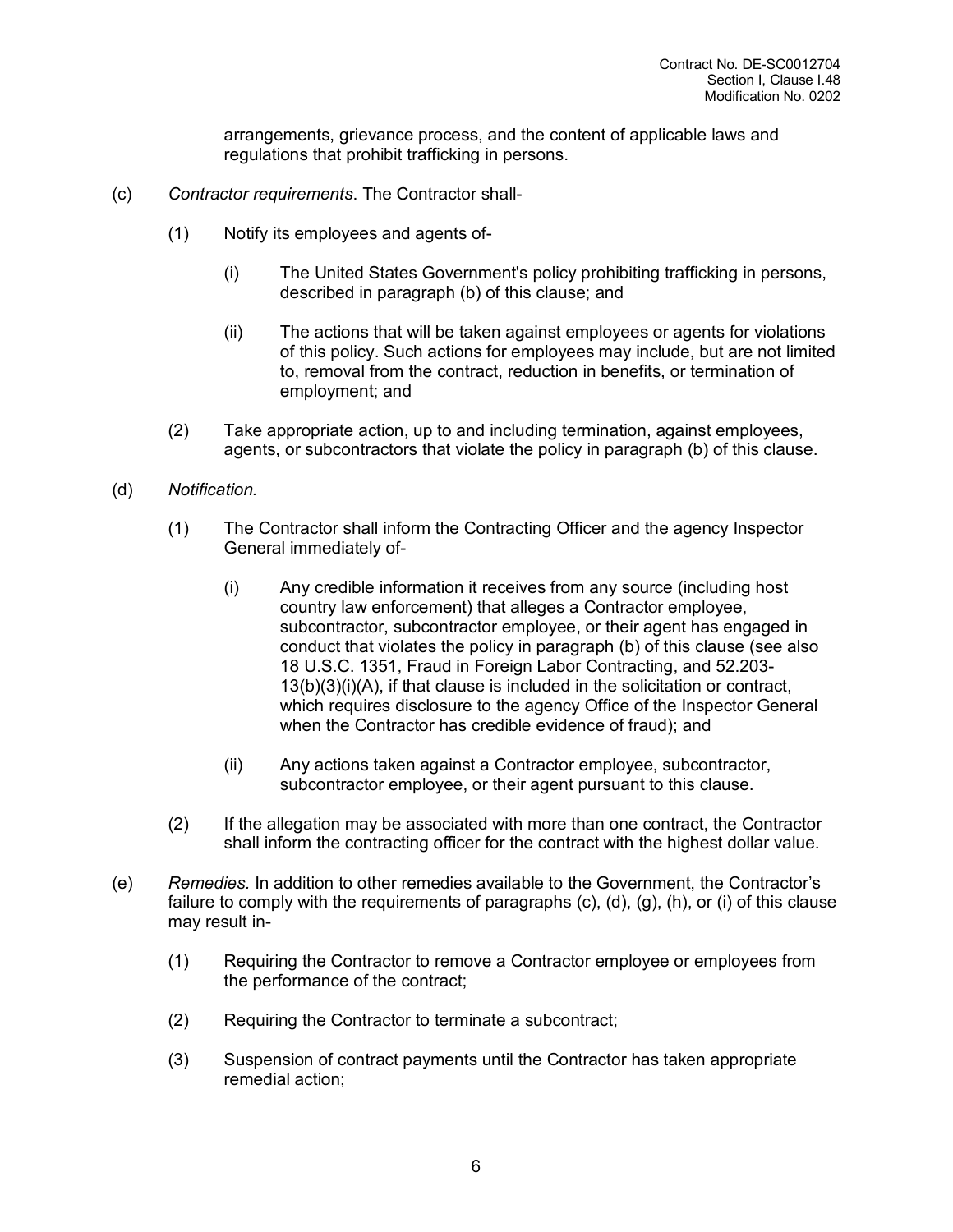- (4) Loss of award fee, consistent with the award fee plan, for the performance period in which the Government determined Contractor non-compliance;
- (5) Declining to exercise available options under the contract;
- (6) Termination of the contract for default or cause, in accordance with the termination clause of this contract; or
- (7) Suspension or debarment.
- (f) *Mitigating and aggravating factors.* When determining remedies, the Contracting Officer may consider the following:
	- (1) *Mitigating factors*. The Contractor had a Trafficking in Persons compliance plan or an awareness program at the time of the violation, was in compliance with the plan, and has taken appropriate remedial actions for the violation, that may include reparation to victims for such violations.
	- (2) *Aggravating factors*. The Contractor failed to abate an alleged violation or enforce the requirements of a compliance plan, when directed by the Contracting Officer to do so.
- (g) *Full cooperation*.
	- (1) The Contractor shall, at a minimum-
		- (i) Disclose to the agency Inspector General information sufficient to identify the nature and extent of an offense and the individuals responsible for the conduct;
		- (ii) Provide timely and complete responses to Government auditors' and investigators' requests for documents;
		- (iii) Cooperate fully in providing reasonable access to its facilities and staff (both inside and outside the U.S.) to allow contracting agencies and other responsible Federal agencies to conduct audits, investigations, or other actions to ascertain compliance with the Trafficking Victims Protection Act of 2000 [\(22 U.S.C. chapter 78\)](http://uscode.house.gov/browse.xhtml;jsessionid=114A3287C7B3359E597506A31FC855B3), E.O. 13627, or any other applicable law or regulation establishing restrictions on trafficking in persons, the procurement of commercial sex acts, or the use of forced labor; and
		- (iv) Protect all employees suspected of being victims of or witnesses to prohibited activities, prior to returning to the country from which the employee was recruited, and shall not prevent or hinder the ability of these employees from cooperating fully with Government authorities.
	- (2) The requirement for full cooperation does not foreclose any Contractor rights arising in law, the FAR, or the terms of the contract. It does not-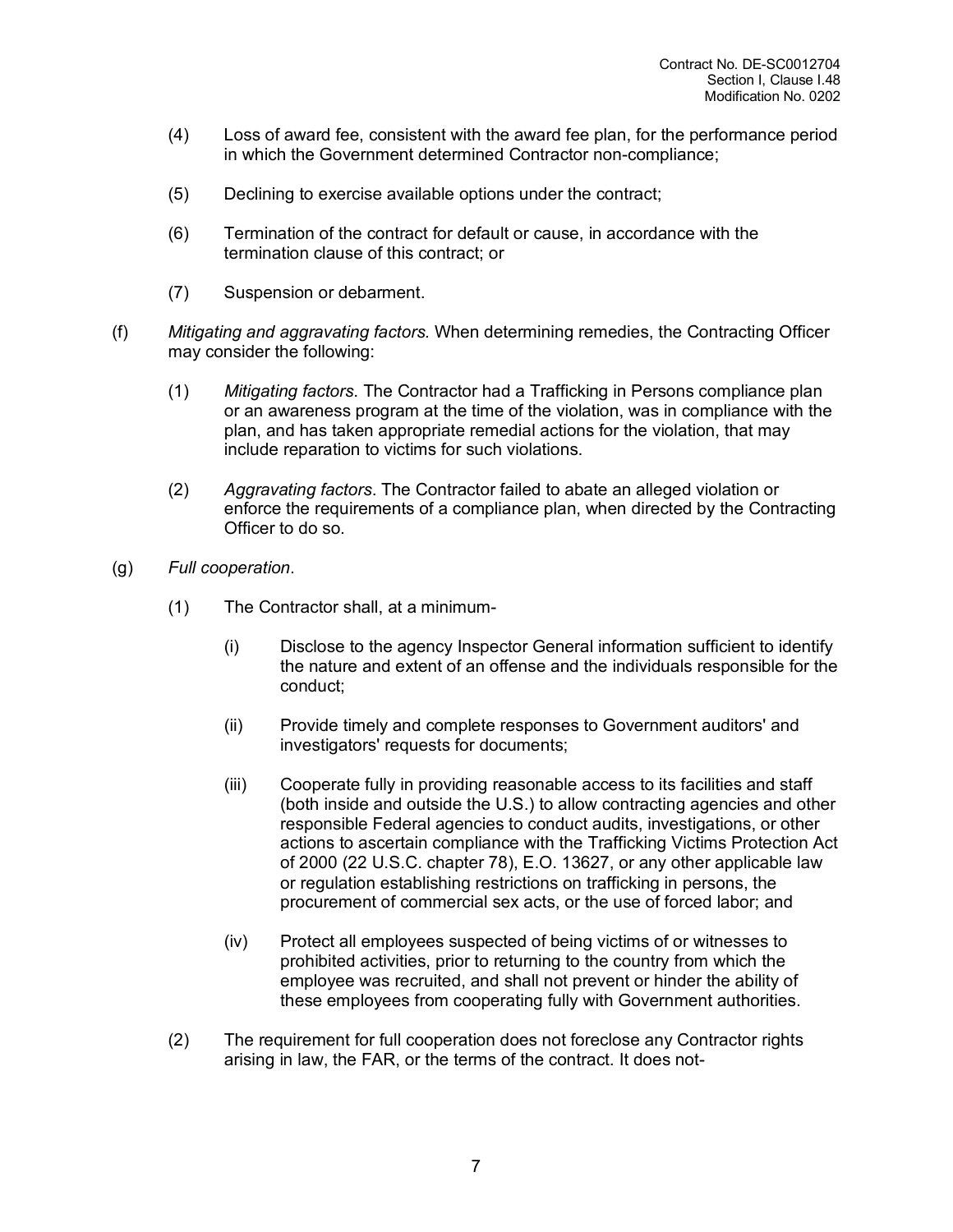- (i) Require the Contractor to waive its attorney-client privilege or the protections afforded by the attorney work product doctrine;
- (ii) Require any officer, director, owner, employee, or agent of the Contractor, including a sole proprietor, to waive his or her attorney client privilege or Fifth Amendment rights; or
- (iii) Restrict the Contractor from-
	- (A) Conducting an internal investigation; or
	- (B) Defending a proceeding or dispute arising under the contract or related to a potential or disclosed violation.

#### (h) *Compliance plan*.

- (1) This paragraph (h) applies to any portion of the contract that-
	- (i) Is for supplies, other than commercially available off-the-shelf items, acquired outside the United States, or services to be performed outside the United States; and
	- (ii) Has an estimated value that exceeds \$550,000.
- (2) The Contractor shall maintain a compliance plan during the performance of the contract that is appropriate-
	- (i) To the size and complexity of the contract; and
	- (ii) To the nature and scope of the activities to be performed for the Government, including the number of non-United States citizens expected to be employed and the risk that the contract or subcontract will involve services or supplies susceptible to trafficking in persons.
- (3) *Minimum requirements*. The compliance plan must include, at a minimum, the following:
	- (i) An awareness program to inform contractor employees about the Government's policy prohibiting trafficking-related activities described in paragraph (b) of this clause, the activities prohibited, and the actions that will be taken against the employee for violations. Additional information about Trafficking in Persons and examples of awareness programs can be found at the website for the Department of State's Office to Monitor and Combat Trafficking in Persons at [http://www.state.gov/j/tip/.](http://www.state.gov/j/tip/)
	- (ii) A process for employees to report, without fear of retaliation, activity inconsistent with the policy prohibiting trafficking in persons, including a means to make available to all employees the hotline phone number of the Global Human Trafficking Hotline at 1-844-888-FREE and its email address at [help@befree.org.](mailto:help@befree.org)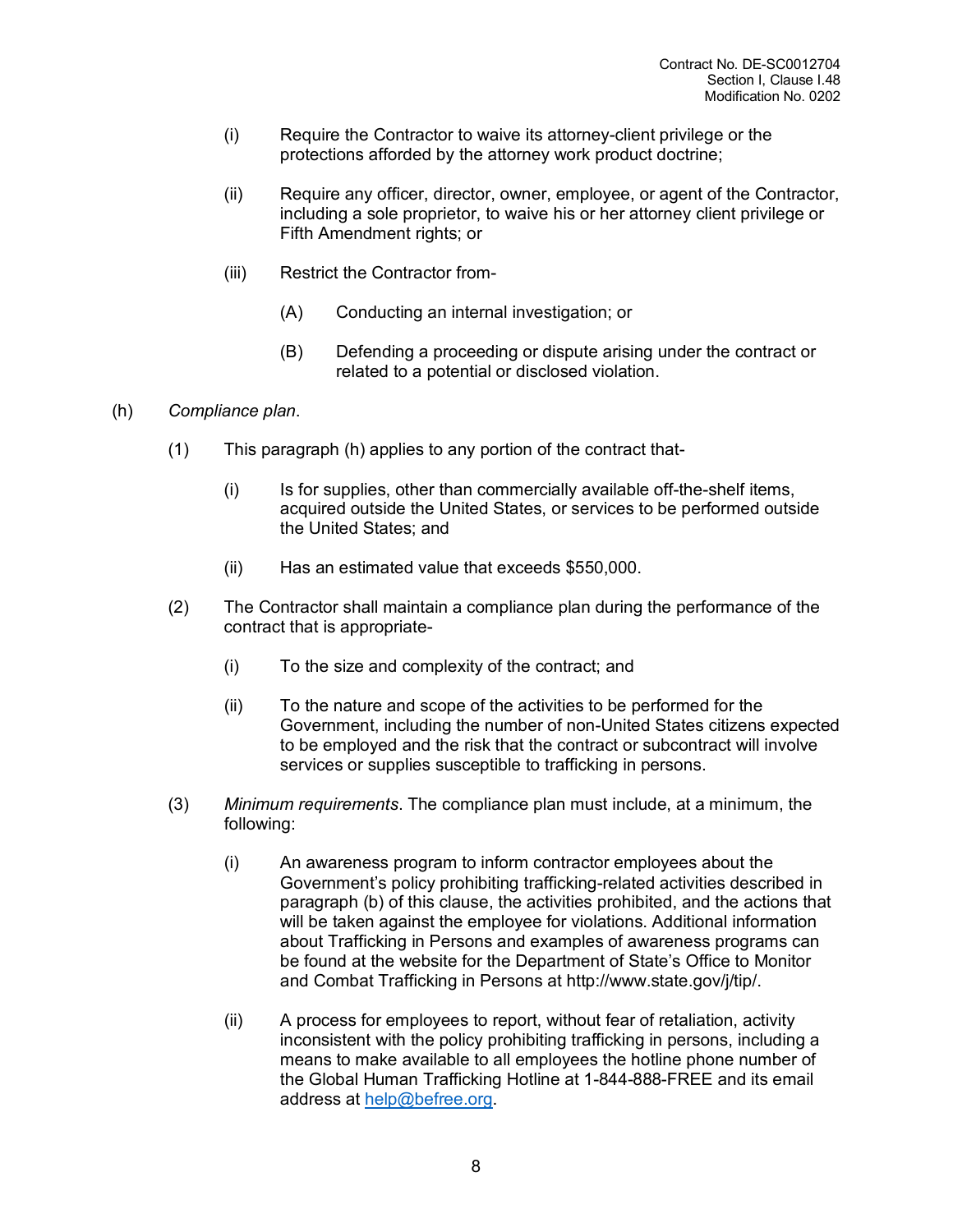- (iii) A recruitment and wage plan that only permits the use of recruitment companies with trained employees, prohibits charging recruitment fees to the employees or potential employees and ensures that wages meet applicable host-country legal requirements or explains any variance.
- (iv) A housing plan, if the Contractor or subcontractor intends to provide or arrange housing, that ensures that the housing meets host-country housing and safety standards.
- (v) Procedures to prevent agents and subcontractors at any tier and at any dollar value from engaging in trafficking in persons (including activities in paragraph (b) of this clause) and to monitor, detect, and terminate any agents, subcontracts, or subcontractor employees that have engaged in such activities.
- (4) *Posting*.
	- (i) The Contractor shall post the relevant contents of the compliance plan, no later than the initiation of contract performance, at the workplace (unless the work is to be performed in the field or not in a fixed location) and on the Contractor's Web site (if one is maintained). If posting at the workplace or on the Web site is impracticable, the Contractor shall provide the relevant contents of the compliance plan to each worker in writing.
	- (ii) The Contractor shall provide the compliance plan to the Contracting Officer upon request.
- (5) *Certification*. Annually after receiving an award, the Contractor shall submit a certification to the Contracting Officer that-
	- (i) It has implemented a compliance plan to prevent any prohibited activities identified at paragraph (b) of this clause and to monitor, detect, and terminate any agent, subcontract or subcontractor employee engaging in prohibited activities; and
	- (ii) After having conducted due diligence, either-
		- (A) To the best of the Contractor's knowledge and belief, neither it nor any of its agents, subcontractors, or their agents is engaged in any such activities; or
		- (B) If abuses relating to any of the prohibited activities identified in paragraph (b) of this clause have been found, the Contractor or subcontractor has taken the appropriate remedial and referral actions.
- (i) *Subcontracts*.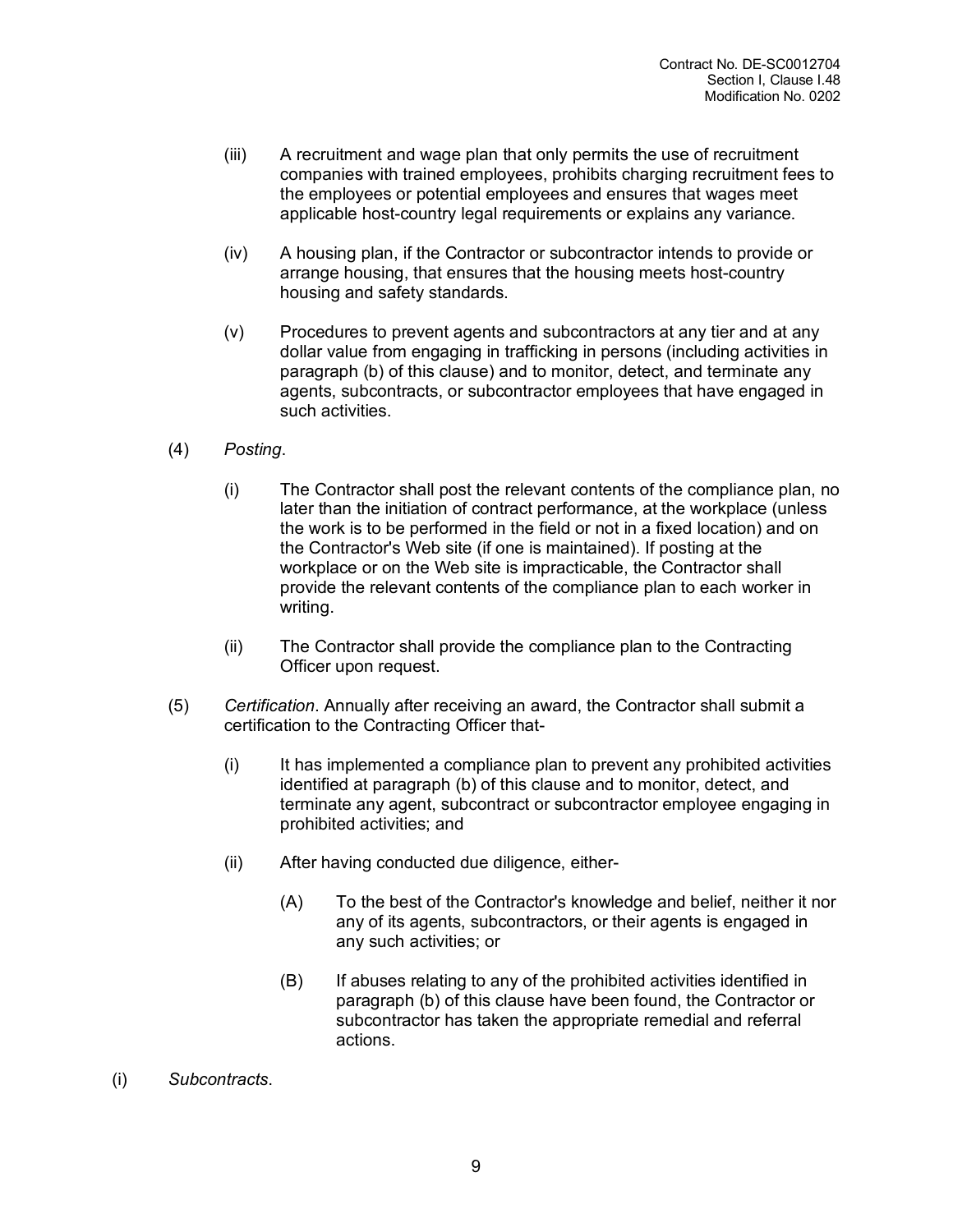- (1) The Contractor shall include the substance of this clause, including this paragraph (i), in all subcontracts and in all contracts with agents. The requirements in paragraph (h) of this clause apply only to any portion of the subcontract that-
	- (i) Is for supplies, other than commercially available off-the-shelf items, acquired outside the United States, or services to be performed outside the United States; and
	- (ii) Has an estimated value that exceeds \$550,000.
- (2) If any subcontractor is required by this clause to submit a certification, the Contractor shall require submission prior to the award of the subcontract and annually thereafter. The certification shall cover the items in paragraph (h)(5) of this clause.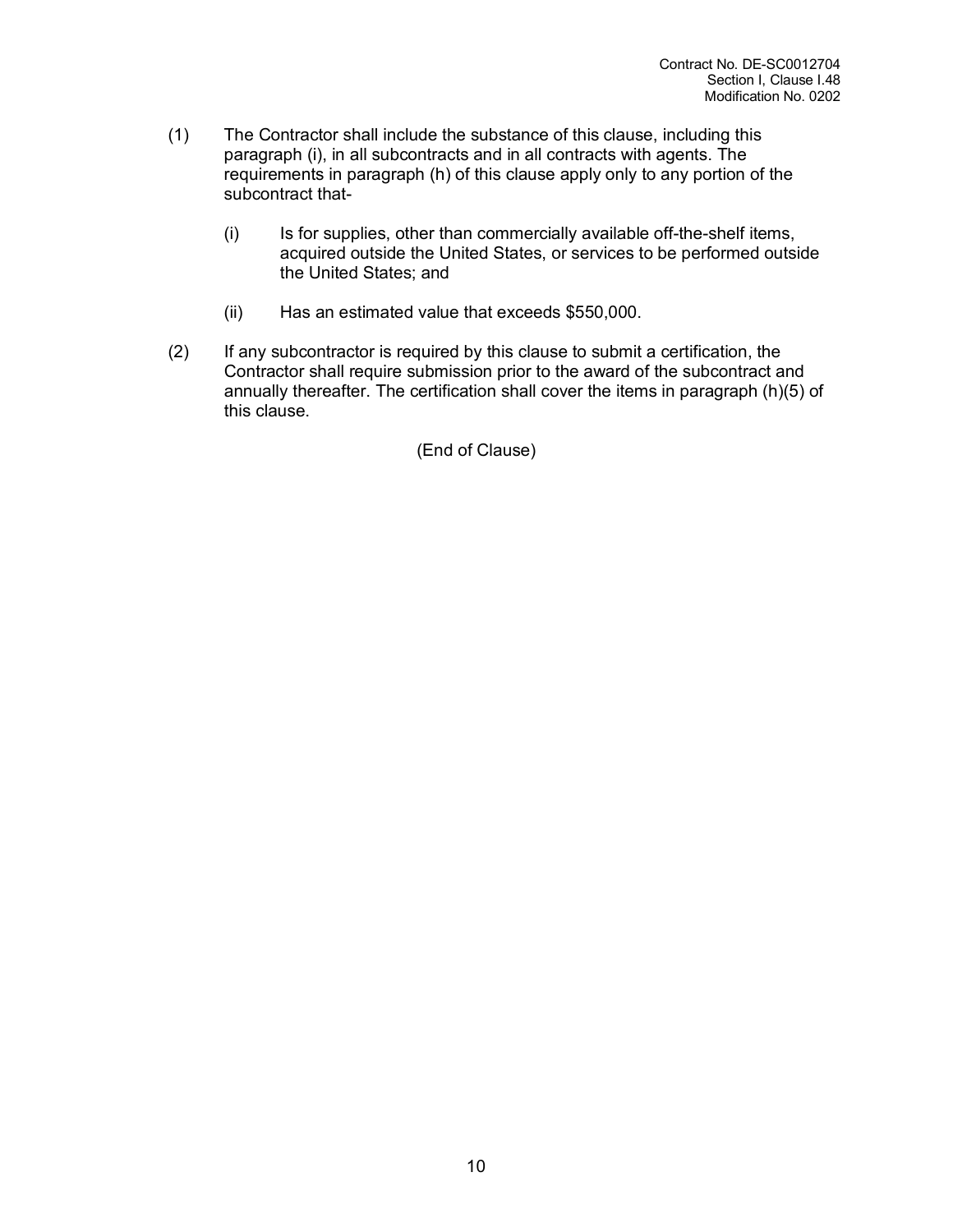### **CLAUSE I.49 – FAR 52.222-54 – EMPLOYMENT ELIGIBILITY VERIFICATION (NOV 2021)**

(a) *Definitions.* As used in this clause-

*Commercially available off-the-shelf (COTS) item—*

- (1) Means any item of supply that is—
	- (i) A commercial product (as defined in paragraph (1) of the definition of "commercial product" at Federal Acquisition Regulation (FAR) 2.101);
	- (ii) Sold in substantial quantities in the commercial marketplace; and
	- (iii) Offered to the Government, without modification, in the same form in which it is sold in the commercial marketplace; and
- (2) Does not include bulk cargo, as defined in [46 U.S.C. 40102\(4\),](http://uscode.house.gov/browse.xhtml;jsessionid=114A3287C7B3359E597506A31FC855B3) such as agricultural products and petroleum products. Per 46 CFR 525.1 (c)(2), "bulk cargo" means cargo that is loaded and carried in bulk onboard ship without mark or count, in a loose unpackaged form, having homogenous characteristics. Bulk cargo loaded into intermodal equipment, except LASH or Seabee barges, is subject to mark and count and, therefore, ceases to be bulk cargo.

*Employee assigned to the contract means* an employee who was hired after November 6, 1986 (after November 27, 2009 in the Commonwealth of the Northern Mariana Islands), who is directly performing work, in the United States, under a contract that is required to include the clause prescribed at 22.1803. An employee is not considered to be directly performing work under a contract if the employee-

- (1) Normally performs support work, such as indirect or overhead functions; and
- (2) Does not perform any substantial duties applicable to the contract.

*Subcontract* means any contract, as defined in 2.101, entered into by a subcontractor to furnish supplies or services for performance of a prime contract or a subcontract. It includes but is not limited to purchase orders, and changes and modifications to purchase orders.

*Subcontractor* means any supplier, distributor, vendor, or firm that furnishes supplies or services to or for a prime Contractor or another subcontractor.

*United States*, as defined in [8 U.S.C. 1101\(a\)\(38\),](http://uscode.house.gov/browse.xhtml;jsessionid=114A3287C7B3359E597506A31FC855B3) means the 50 States, the District of Columbia, Puerto Rico, Guam, the Commonwealth of the Northern Mariana Islands, and the U.S. Virgin Islands.

(b) Enrollment and verification requirements.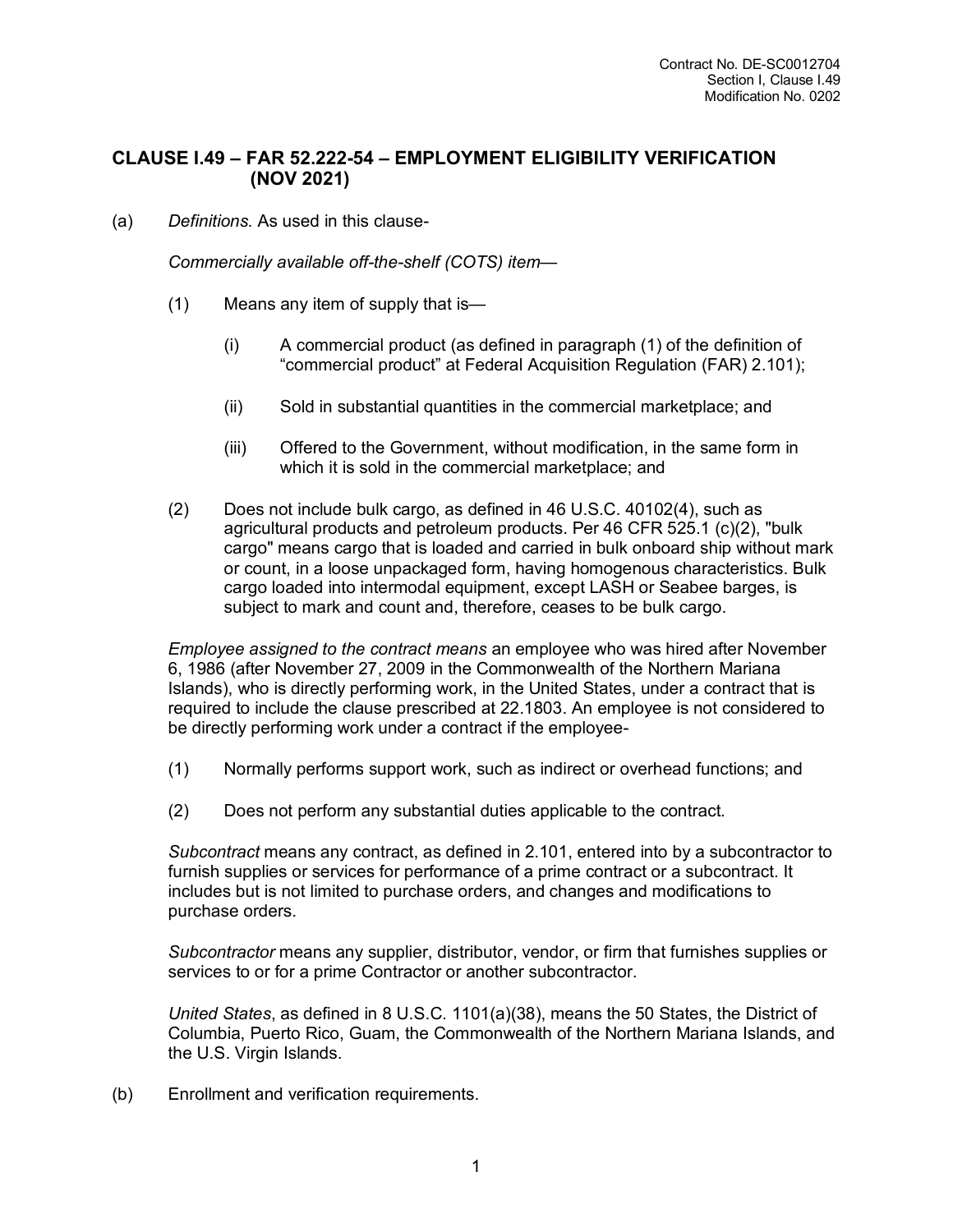- (1) If the Contractor is not enrolled as a Federal Contractor in E-Verify at time of contract award, the Contractor shall-
	- (i) *Enroll.* Enroll as a Federal Contractor in the E-Verify program within 30 calendar days of contract award;
	- (ii) *Verify all new employees*. Within 90 calendar days of enrollment in the E-Verify program, begin to use E-Verify to initiate verification of employment eligibility of all new hires of the Contractor, who are working in the United States, whether or not assigned to the contract, within 3 business days after the date of hire (but see paragraph (b)(3) of this section); and
	- (iii) *Verify employees assigned to the contract.* For each employee assigned to the contract, initiate verification within 90 calendar days after date of enrollment or within 30 calendar days of the employee's assignment to the contract, whichever date is later (but see paragraph (b)(4) of this section).
- (2) If the Contractor is enrolled as a Federal Contractor in E-Verify at time of contract award, the Contractor shall use E-Verify to initiate verification of employment eligibility of-
	- (i) *All new employees.*
		- (A) *Enrolled 90 calendar days or more.* The Contractor shall initiate verification of all new hires of the Contractor, who are working in the United States, whether or not assigned to the contract, within 3 business days after the date of hire (but see paragraph (b)(3) of this section); or
		- (B) *Enrolled less than 90 calendar days.* Within 90 calendar days after enrollment as a Federal Contractor in E-Verify, the Contractor shall initiate verification of all new hires of the Contractor, who are working in the United States, whether or not assigned to the contract, within 3 business days after the date of hire (but see paragraph (b)(3) of this section); or
	- (ii) *Employees assigned to the contract*. For each employee assigned to the contract, the Contractor shall initiate verification within 90 calendar days after date of contract award or within 30 days after assignment to the contract, whichever date is later (but see paragraph (b)(4) of this section).
- (3) If the Contractor is an institution of higher education (as defined at [20 U.S.C.](http://uscode.house.gov/browse.xhtml;jsessionid=114A3287C7B3359E597506A31FC855B3)  [1001\(a\)\)](http://uscode.house.gov/browse.xhtml;jsessionid=114A3287C7B3359E597506A31FC855B3); a State or local government or the government of a Federally recognized Indian tribe; or a surety performing under a takeover agreement entered into with a Federal agency pursuant to a performance bond, the Contractor may choose to verify only employees assigned to the contract, whether existing employees or new hires. The Contractor shall follow the applicable verification requirements at (b)(1) or (b)(2) respectively, except that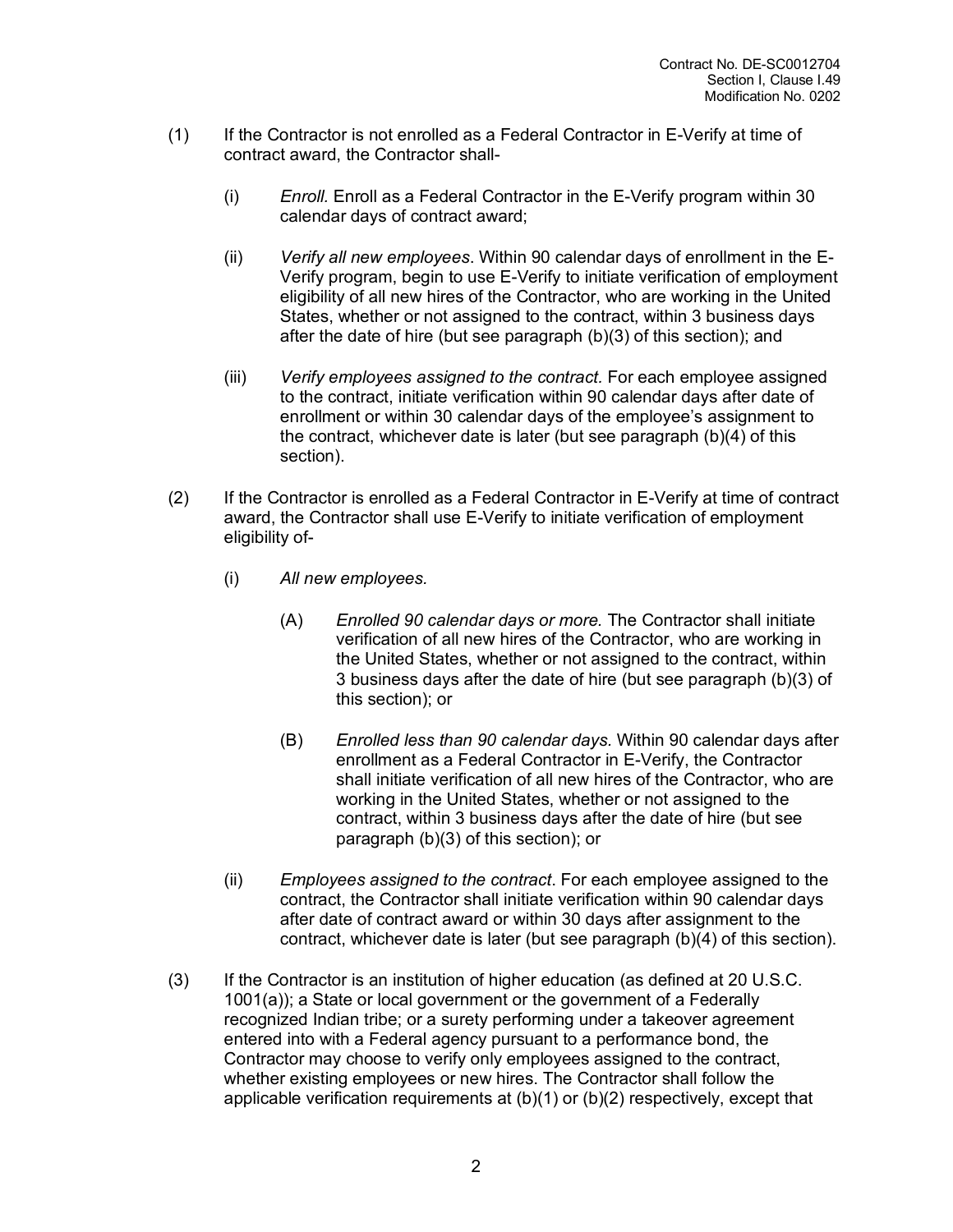any requirement for verification of new employees applies only to new employees assigned to the contract.

- (4) *Option to verify employment eligibility of all employees.* The Contractor may elect to verify all existing employees hired after November 6, 1986 (after November 27, 2009, in the Commonwealth of the Northern Mariana Islands), rather than just those employees assigned to the contract. The Contractor shall initiate verification for each existing employee working in the United States who was hired after November 6, 1986 (after November 27, 2009, in the Commonwealth of the Northern Mariana Islands), within 180 calendar days of-
	- (i) Enrollment in the E-Verify program; or
	- (ii) Notification to E-Verify Operations of the Contractor's decision to exercise this option, using the contact information provided in the E-Verify program Memorandum of Understanding (MOU).
- (5) The Contractor shall comply, for the period of performance of this contract, with the requirements of the E-Verify program MOU.
	- (i) The Department of Homeland Security (DHS) or the Social Security Administration (SSA) may terminate the Contractor's MOU and deny access to the E-Verify system in accordance with the terms of the MOU. In such case, the Contractor will be referred to a suspension or debarment official.
	- (ii) During the period between termination of the MOU and a decision by the suspension or debarment official whether to suspend or debar, the Contractor is excused from its obligations under paragraph (b) of this clause. If the suspension or debarment official determines not to suspend or debar the Contractor, then the Contractor must reenroll in E-Verify.
- (c) *Web site.* Information on registration for and use of the E-Verify program can be obtained via the Internet at the Department of Homeland Security Web site: [http://www.dhs.gov/E-Verify gov/E-Verify.](http://uscode.house.gov/browse.xhtml;jsessionid=114A3287C7B3359E597506A31FC855B3)
- (d) *Individuals previously verified.* The Contractor is not required by this clause to perform additional employment verification using E-Verify for any employee-
	- (1) Whose employment eligibility was previously verified by the Contractor through the E-Verify program;
	- (2) Who has been granted and holds an active U.S. Government security clearance for access to confidential, secret, or top secret information in accordance with the National Industrial Security Program Operating Manual; or
	- (3) Who has undergone a completed background investigation and been issued credentials pursuant to Homeland Security Presidential Directive (HSPD)-12,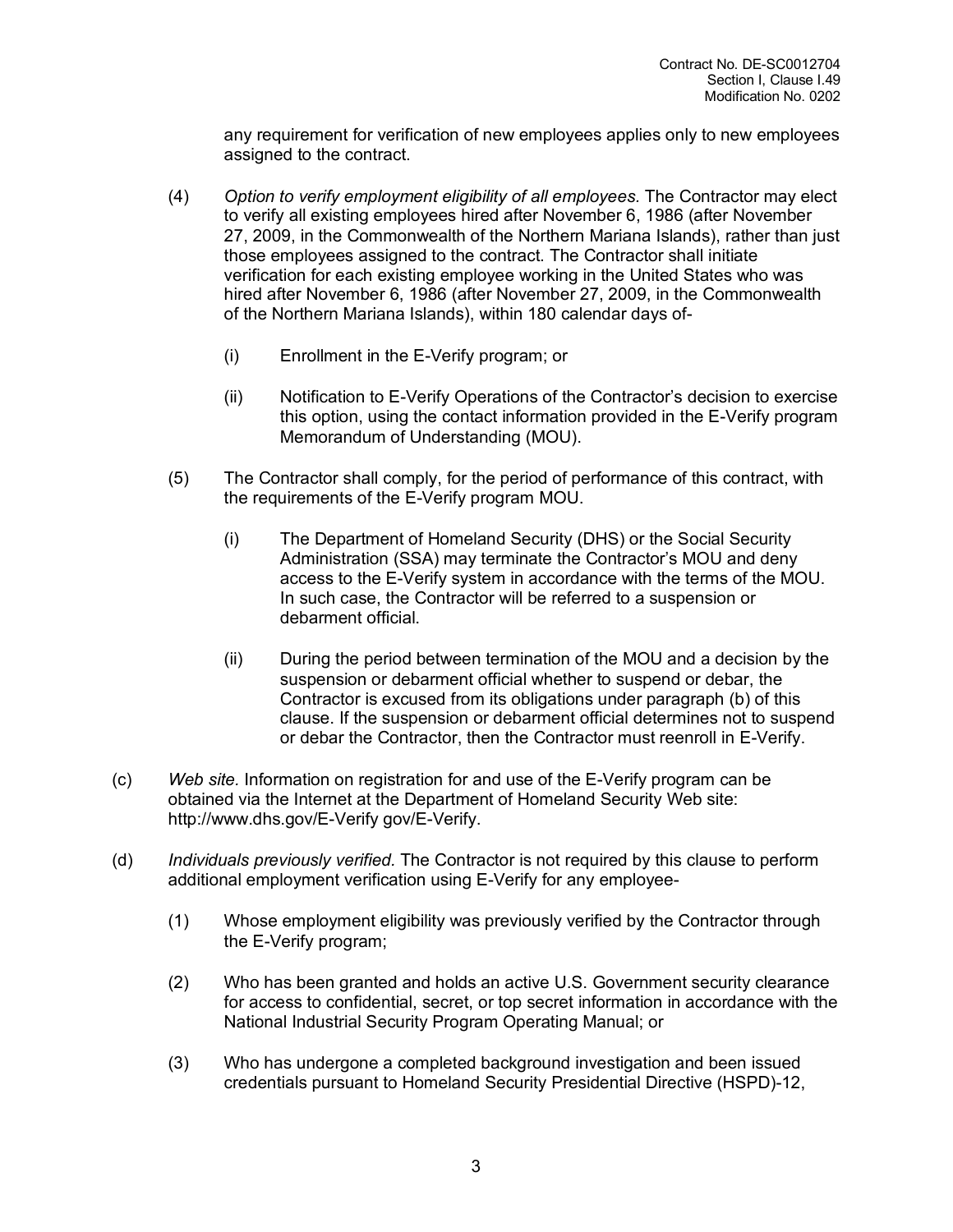Policy for a Common Identification Standard for Federal Employees and Contractors.

- (e) *Subcontracts.* The Contractor shall include the requirements of this clause, including this paragraph (e) (appropriately modified for identification of the parties), in each subcontract that-
	- $(1)$  Is for-
		- (i) Services (except for commercial services that are part of the purchase of a COTS item (or an item that would be a COTS item, but for minor modifications), performed by the COTS provider, and are normally provided for that COTS item); or
		- (ii) Construction;
	- (2) Has a value of more than \$3,500; and
	- (3) Includes work performed in the United States.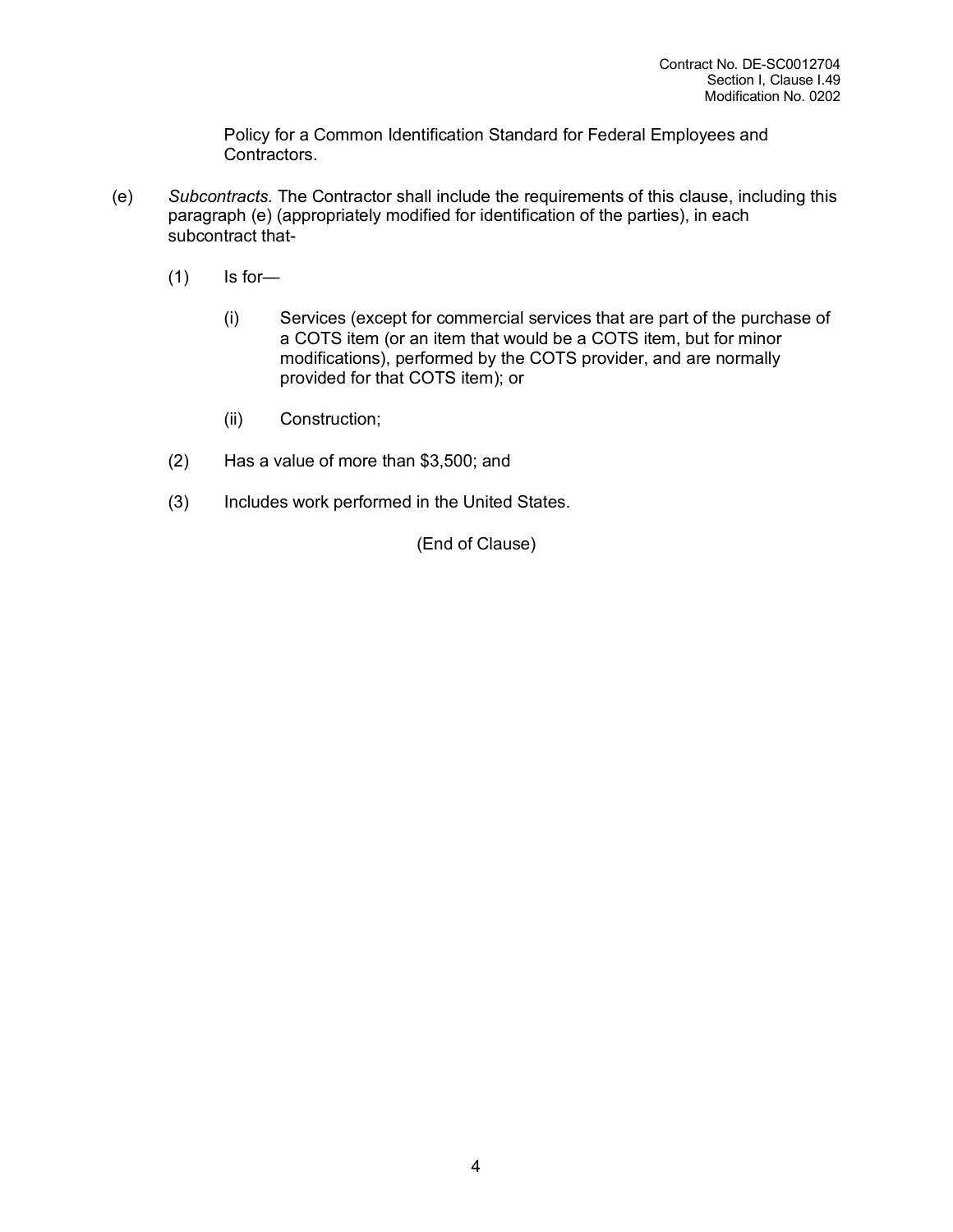### **CLAUSE I.65 – FAR 52.225-1 – BUY AMERICAN – SUPPLIES (NOV 2021)**

(a) *Definitions*. As used in this clause—

*Commercially available off-the-shelf (COTS) item*—

- (1) Means any item of supply (including construction material) that is–
	- (i) A commercial product (as defined in paragraph (1) of the definition of "commercial product" at Federal Acquisition Regulation (FAR) 2.101);
	- (ii) Sold in substantial quantities in the commercial marketplace; and
	- (iii) Offered to the Government, under a contract or subcontract at any tier, without modification, in the same form in which it is sold in the commercial marketplace; and
- (2) Does not include bulk cargo, as defined in [46 U.S.C.40102\(4\),](http://uscode.house.gov/browse.xhtml;jsessionid=114A3287C7B3359E597506A31FC855B3) such as agricultural products and petroleum products.

*Component* means an article, material, or supply incorporated directly into an end product.

*Cost of components* means—

- (1) For components purchased by the Contractor, the acquisition cost, including transportation costs to the place of incorporation into the end product (whether or not such costs are paid to a domestic firm), and any applicable duty (whether or not a duty-free entry certificate is issued); or
- (2) For components manufactured by the Contractor, all costs associated with the manufacture of the component, including transportation costs as described in paragraph (1) of this definition, plus allocable overhead costs, but excluding profit. Cost of components does not include any costs associated with the manufacture of the end product.

*Domestic end product* means—

- (1) For an end product that does not consist wholly or predominantly of iron or steel or a combination of both-
	- (i) An unmanufactured end product mined or produced in the United States;
	- (ii) An end product manufactured in the United States, if-
		- (A) The cost of its components mined, produced, or manufactured in the United States exceeds 55 percent of the cost of all its components. Components of foreign origin of the same class or kind as those that the agency determines are not mined,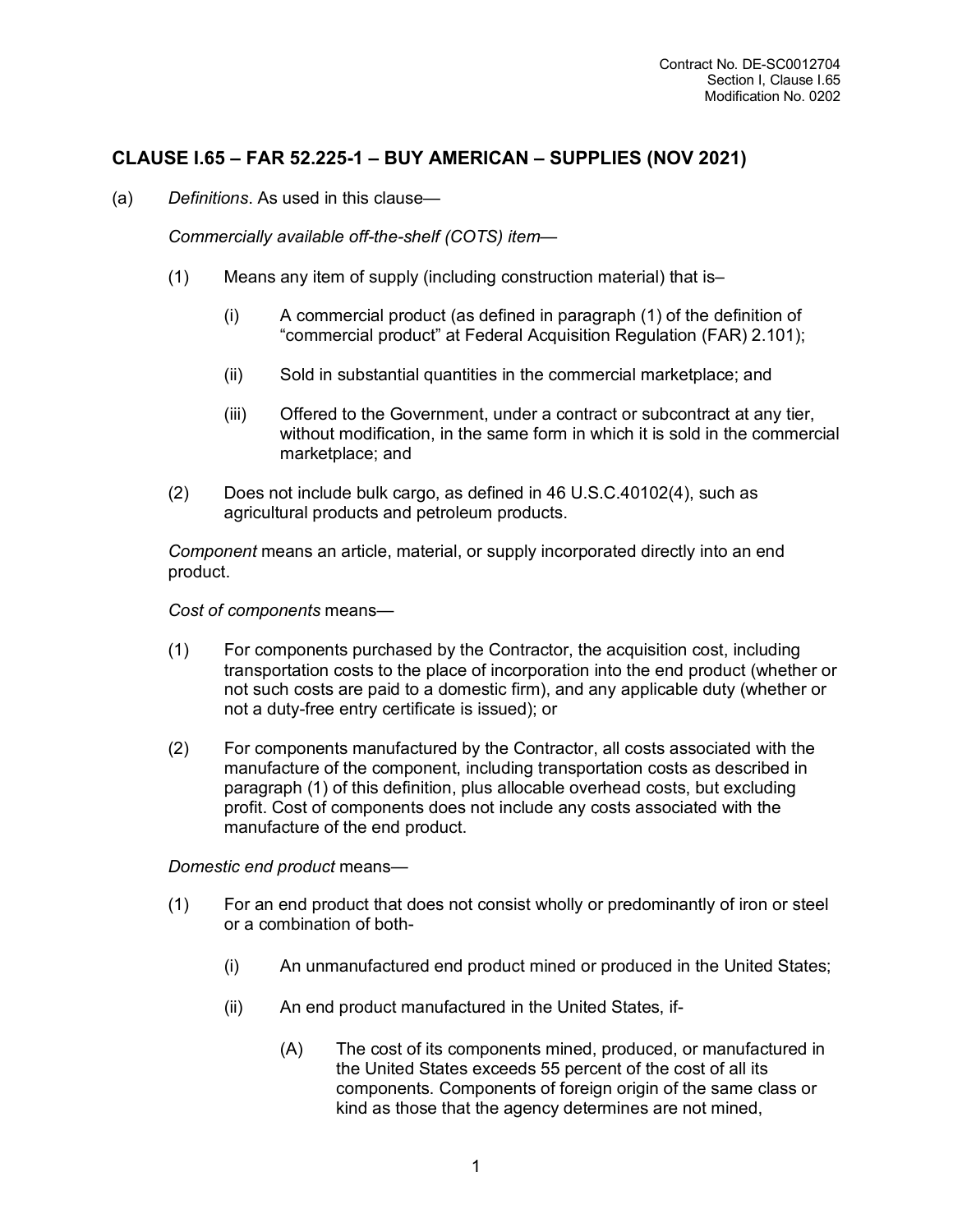produced, or manufactured in sufficient and reasonably available commercial quantities of a satisfactory quality are treated as domestic. Components of unknown origin are treated as foreign. Scrap generated, collected, and prepared for processing in the United States is considered domestic; or

- (B) The end product is a COTS item; or
- (2) For an end product that consists wholly or predominantly of iron or steel or a combination of both, an end product manufactured in the United States, if the cost of foreign iron and steel constitutes less than 5 percent of the cost of all the components used in the end product. The cost of foreign iron and steel includes but is not limited to the cost of foreign iron or steel mill products (such as bar, billet, slab, wire, plate, or sheet), castings, or forgings utilized in the manufacture of the end product and a good faith estimate of the cost of all foreign iron or steel components excluding COTS fasteners. Iron or steel components of unknown origin are treated as foreign. If the end product contains multiple components, the cost of all the materials used in such end product is calculated in accordance with the definition of "cost of components".

*End product* means those articles, materials, and supplies to be acquired under the contract for public use.

*Fastener* means a hardware device that mechanically joins or affixes two or more objects together. Examples of fasteners are nuts, bolts, pins, rivets, nails, clips, and screws.

*Foreign end product* means an end product other than a domestic end product.

*Foreign iron and steel* means iron or steel products not produced in the United States. Produced in the United States means that all manufacturing processes of the iron or steel must take place in the United States, from the initial melting stage through the application of coatings, except metallurgical processes involving refinement of steel additives. The origin of the elements of the iron or steel is not relevant to the determination of whether it is domestic or foreign.

*Predominantly of iron or steel or a combination of both* means that the cost of the iron and steel content exceeds 50 percent of the total cost of all its components. The cost of iron and steel is the cost of the iron or steel mill products (such as bar, billet, slab, wire, plate, or sheet), castings, or forgings utilized in the manufacture of the product and a good faith estimate of the cost of iron or steel components excluding COTS fasteners.

*Steel* means an alloy that includes at least 50 percent iron, between 0.02 and 2 percent carbon, and may include other elements.

*United States* means the 50 States, the District of Columbia, and outlying areas.

(b) 41 U.S.C. [chapter](http://uscode.house.gov/browse.xhtml;jsessionid=114A3287C7B3359E597506A31FC855B3) [83,](http://uscode.house.gov/browse.xhtml;jsessionid=114A3287C7B3359E597506A31FC855B3) Buy American, provides a preference for domestic end products for supplies acquired for use in the United States. In accordance with 41 [U.S.C.](http://uscode.house.gov/browse.xhtml;jsessionid=114A3287C7B3359E597506A31FC855B3) [1907,](http://uscode.house.gov/browse.xhtml;jsessionid=114A3287C7B3359E597506A31FC855B3)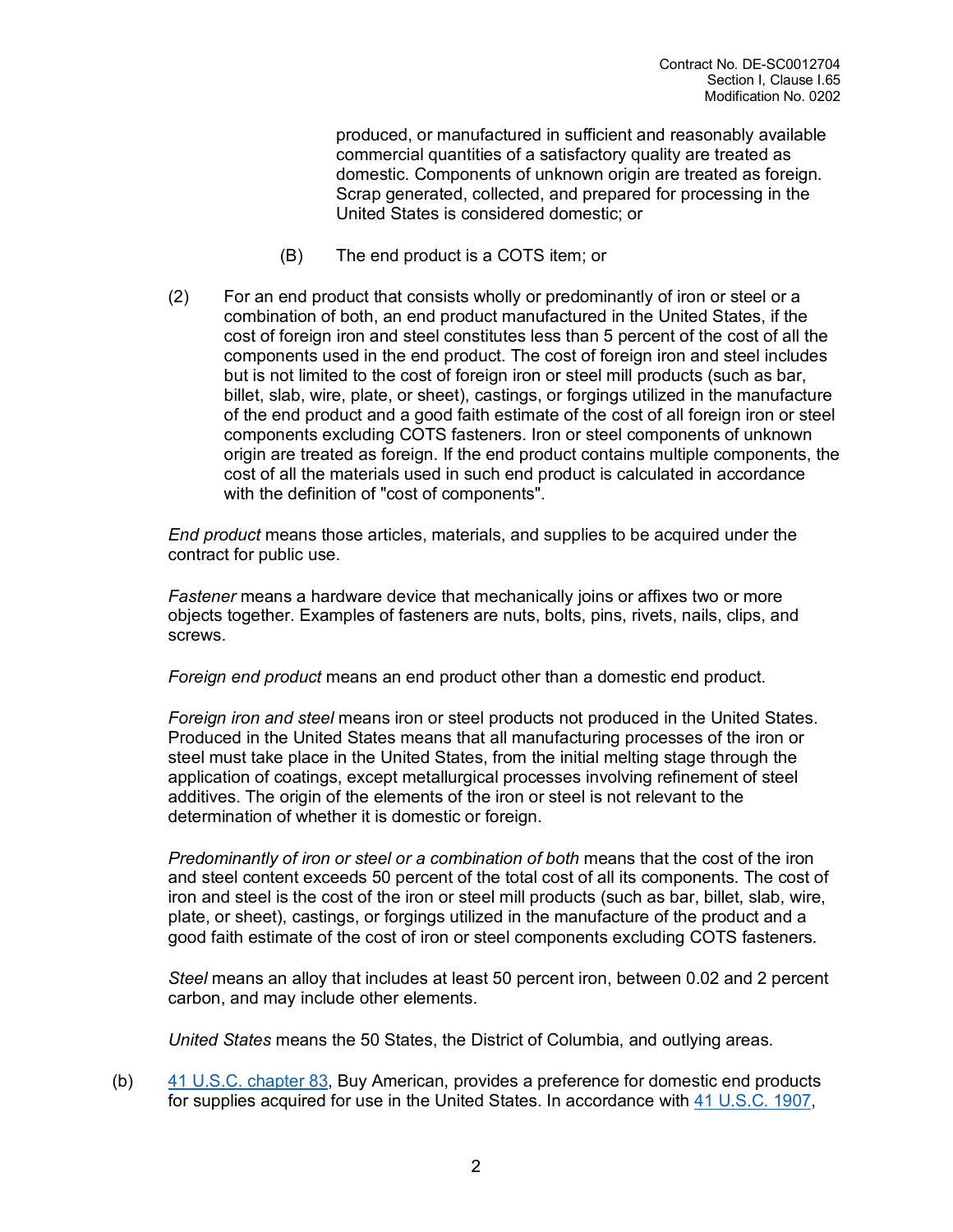the domestic content test of the Buy American statute is waived for an end product that is a COTS item (see [12.505\(](https://www.acquisition.gov/far/part-12#FAR_12_505)a)(1)), except that for an end product that consists wholly or predominantly of iron or steel or a combination of both, the domestic content test is applied only to the iron and steel content of the end product, excluding COTS fasteners.

- (c) Offerors may obtain from the Contracting Officer a list of foreign articles that the Contracting Officer will treat as domestic for this contract.
- (d) The Contractor shall deliver only domestic end products except to the extent that it specified delivery of foreign end products in the provision of the solicitation entitled "Buy American Certificate."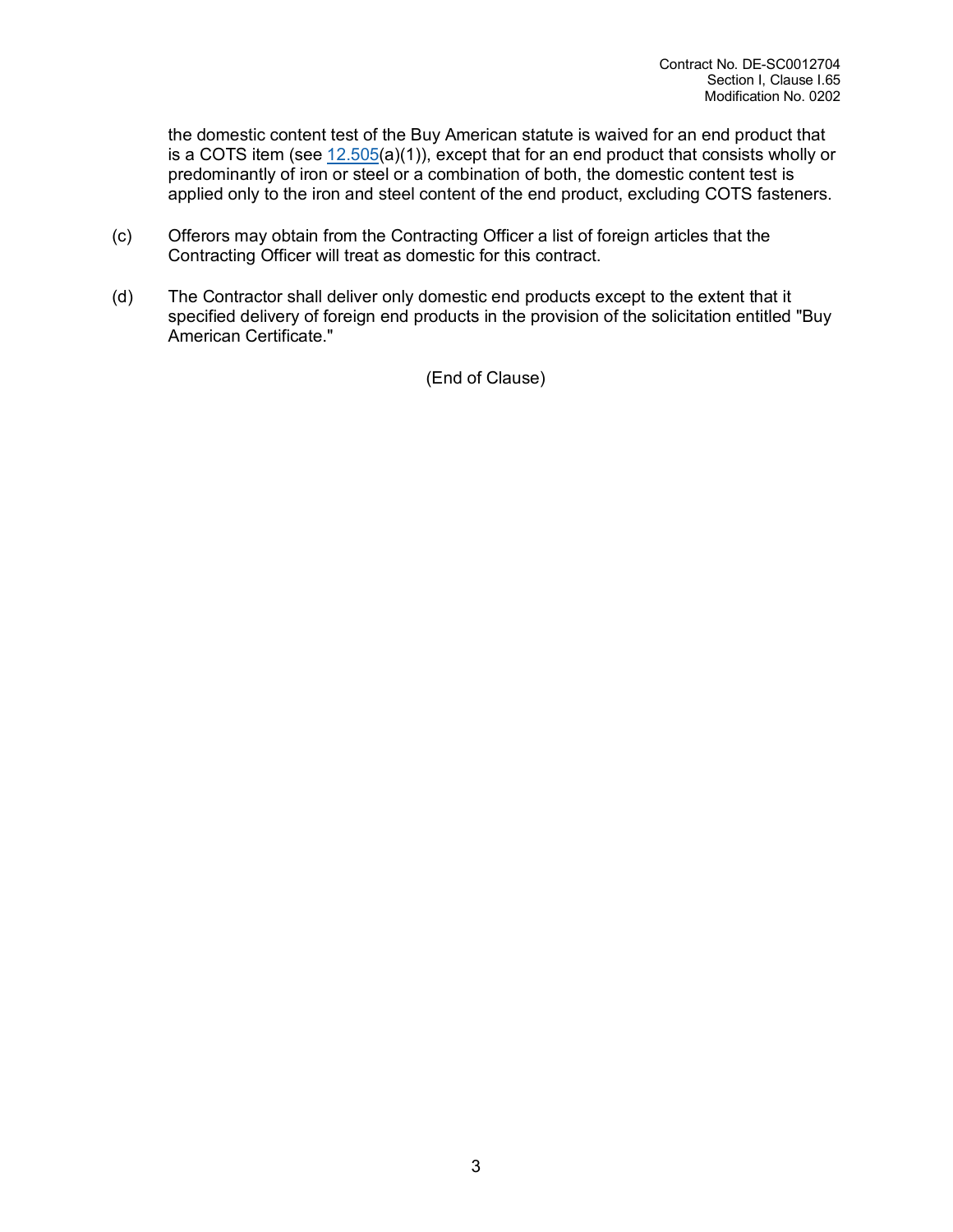### **CLAUSE I.67 – FAR 52.225-9 - BUY AMERICAN–CONSTRUCTION MATERIALS (NOV 2021)**

(a) *Definitions*. As used in this clause—

*Commercially available off-the-shelf (COTS) item*—

- (1) Means any item of supply (including construction material) that is–
	- (i) A commercial product (as defined in paragraph (1) of the definition of "commercial product" at Federal Acquisition Regulation (FAR) 2.101);
	- (ii) Sold in substantial quantities in the commercial marketplace; and
	- (iii) Offered to the Government, under a contract or subcontract at any tier, without modification, in the same form in which it is sold in the commercial marketplace; and
- (2) Does not include bulk cargo, as defined in 46 U.S.C. 40102(4), such as agricultural products and petroleum products.

"Construction material" means an article, material, or supply brought to the construction site by the Contractor or a subcontractor for incorporation into the building or work. The term also includes an item brought to the site preassembled from articles, materials, or supplies. However, emergency life safety systems, such as emergency lighting, fire alarm, and audio evacuation systems, that are discrete systems incorporated into a public building or work and that are produced as complete systems, are evaluated as a single and distinct construction material regardless of when or how the individual parts or components of those systems are delivered to the construction site. Materials purchased directly by the Government are supplies, not construction material.

*Cost of components means*—

- (1) For components purchased by the Contractor, the acquisition cost, including transportation costs to the place of incorporation into the construction material (whether or not such costs are paid to a domestic firm), and any applicable duty (whether or not a duty-free entry certificate is issued); or
- (2) For components manufactured by the Contractor, all costs associated with the manufacture of the component, including transportation costs as described in paragraph (1) of this definition, plus allocable overhead costs, but excluding profit. Cost of components does not include any costs associated with the manufacture of the construction material.

#### *Domestic construction material* means—

(1) For construction material that does not consist wholly or predominantly of iron or steel or a combination of both-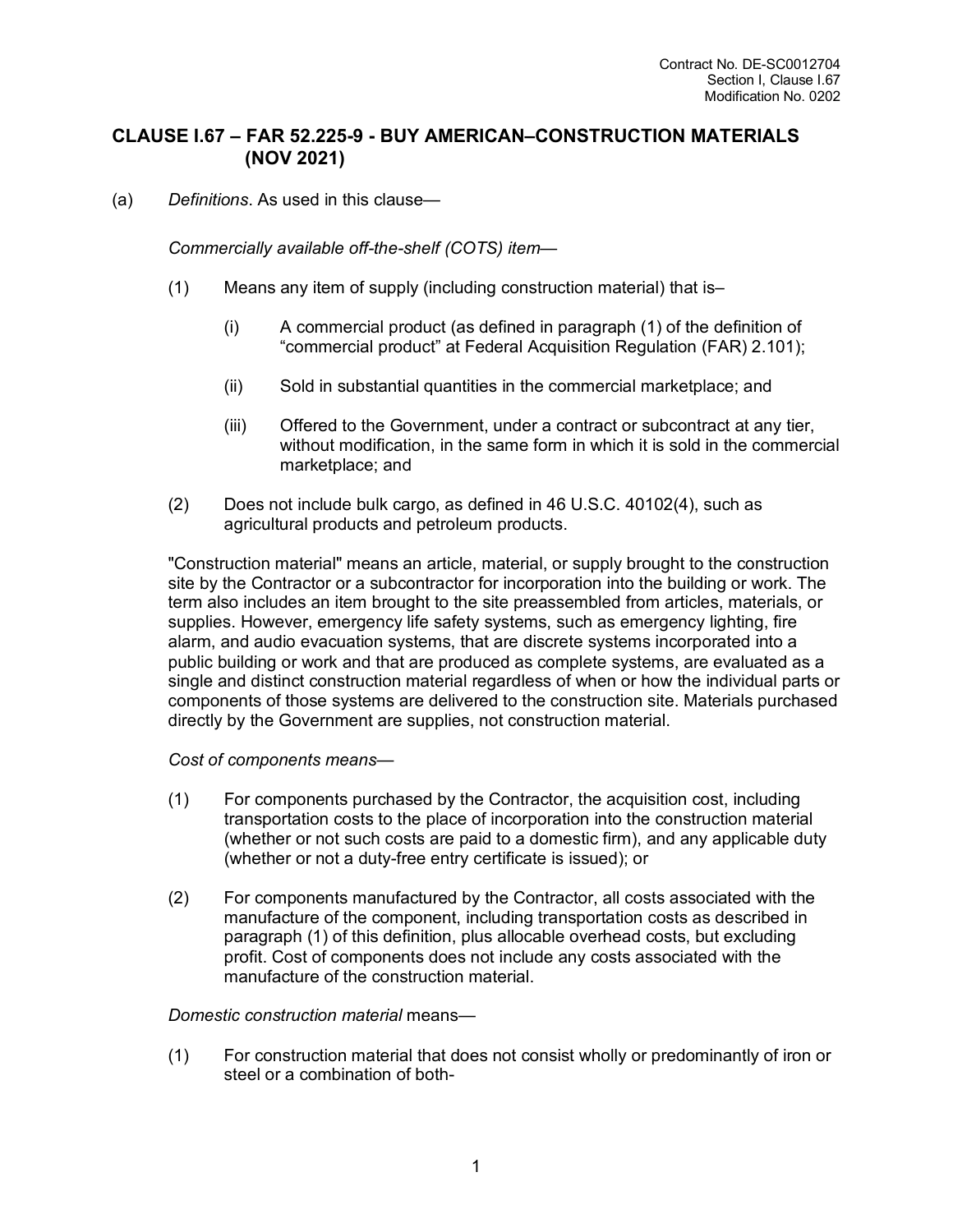- (i) An unmanufactured construction material mined or produced in the United States; or
- (ii) A construction material manufactured in the United States, if–
	- (A) The cost of its components mined, produced, or manufactured in the United States exceeds 55 percent of the cost of all its components. Components of foreign origin of the same class or kind for which nonavailability determinations have been made are treated as domestic. Components of unknown origin are treated as foreign; or
	- (B) The construction material is a COTS item; or
- (2) For construction material that consists wholly or predominantly of iron or steel or a combination of both, a construction material manufactured in the United States if the cost of foreign iron and steel constitutes less than 5 percent of the cost of all components used in such construction material. The cost of foreign iron and steel includes but is not limited to the cost of foreign iron or steel mill products (such as bar, billet, slab, wire, plate, or sheet), castings, or forgings utilized in the manufacture of the construction material and a good faith estimate of the cost of all foreign iron or steel components excluding COTS fasteners. Iron or steel components of unknown origin are treated as foreign. If the construction material contains multiple components, the cost of all the materials used in such construction material is calculated in accordance with the definition of "cost of components".

*Fastener* means a hardware device that mechanically joins or affixes two or more objects together. Examples of fasteners are nuts, bolts, pins, rivets, nails, clips, and screws.

*Foreign construction material* means a construction material other than a domestic construction material.

*Foreign iron and steel* means iron or steel products not produced in the United States. Produced in the United States means that all manufacturing processes of the iron or steel must take place in the United States, from the initial melting stage through the application of coatings, except metallurgical processes involving refinement of steel additives. The origin of the elements of the iron or steel is not relevant to the determination of whether it is domestic or foreign.

*Predominantly of iron or steel or a combination of both* means that the cost of the iron and steel content exceeds 50 percent of the total cost of all its components. The cost of iron and steel is the cost of the iron or steel mill products (such as bar, billet, slab, wire, plate, or sheet), castings, or forgings utilized in the manufacture of the product and a good faith estimate of the cost of iron or steel components excluding COTS fasteners. *Steel* means an alloy that includes at least 50 percent iron, between 0.02 and 2 percent carbon, and may include other elements.

"United States" means the 50 States, the District of Columbia, and outlying areas.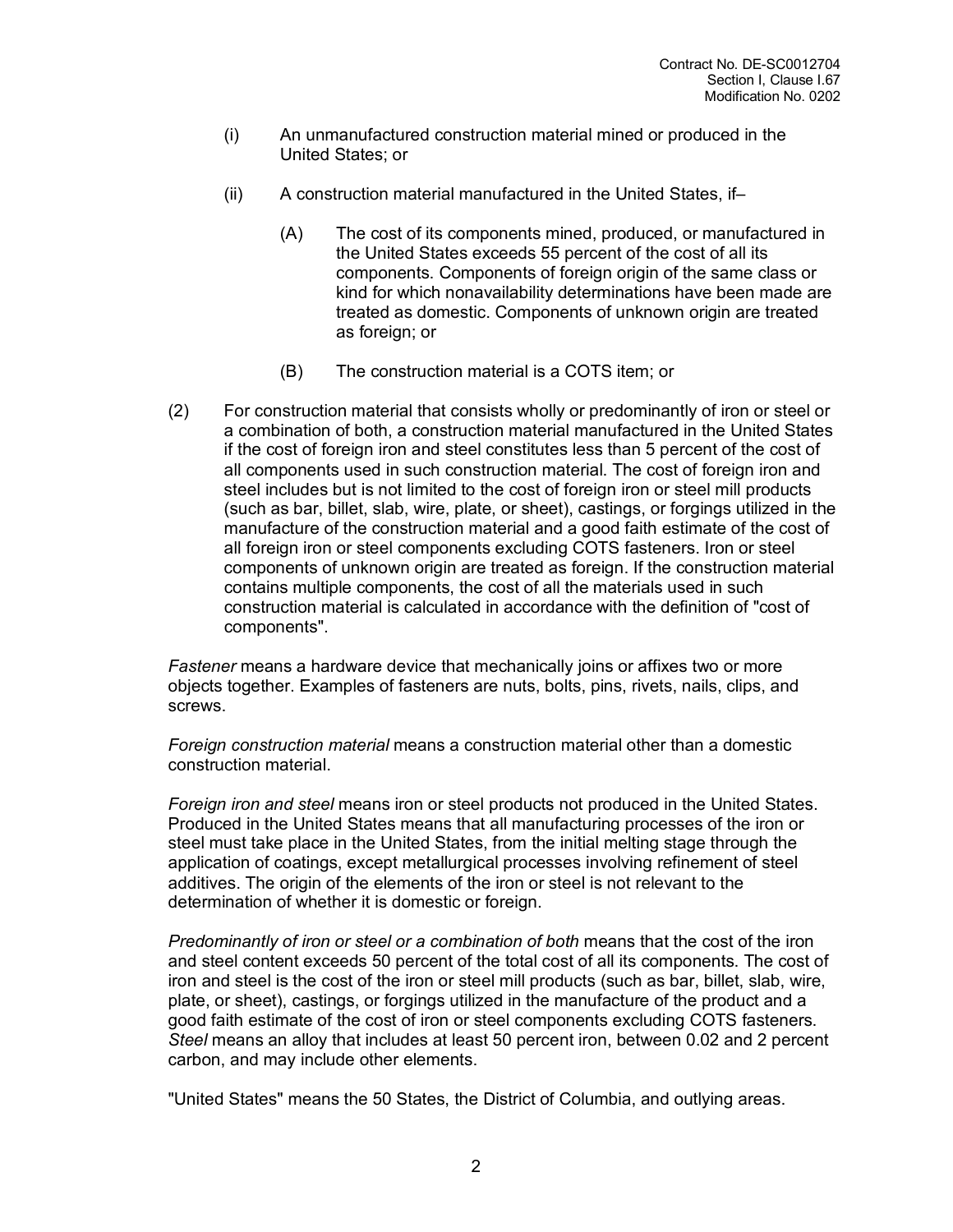- (b) Domestic preference.
	- (1) This clause implements 41 U.S.C. [chapter 83,](http://uscode.house.gov/browse.xhtml;jsessionid=114A3287C7B3359E597506A31FC855B3) Buy American, by providing a preference for domestic construction material. In accordance with [41 U.S.C.](http://uscode.house.gov/browse.xhtml;jsessionid=114A3287C7B3359E597506A31FC855B3)  [1907,](http://uscode.house.gov/browse.xhtml;jsessionid=114A3287C7B3359E597506A31FC855B3) the domestic content test of the Buy American statute is waived for construction material that is a COTS item, except that for construction material that consists wholly or predominantly of iron or steel or a combination of both, the domestic content test is applied only to the iron and steel content of the construction materials, excluding COTS fasteners. (See FAR 12.505(a)(2)). The Contractor shall use only domestic construction material in performing this contract, except as provided in paragraphs (b)(2) and (b)(3) of this clause.
	- (2) This requirement does not apply to information technology that is a commercial product or to the construction materials or components listed by the Government as follows:

"none"

- (3) The Contracting Officer may add other foreign construction material to the list in paragraph (b)(2) of this clause if the Government determines that-
	- (i) The cost of domestic construction material would be unreasonable. The cost of a particular domestic construction material subject to the requirements of the Buy American statute is unreasonable when the cost of such material exceeds the cost of foreign material by more than 20 percent;
	- (ii) The application of the restriction of the Buy American statute to a particular construction material would be impracticable or inconsistent with the public interest; or
	- (iii) The construction material is not mined, produced, or manufactured in the United States in sufficient and reasonably available commercial quantities of a satisfactory quality.
- (c) Request for determination of inapplicability of the Buy American statute.
	- (1)
- (i) Any Contractor request to use foreign construction material in accordance with paragraph (b)(3) of this clause shall include adequate information for Government evaluation of the request, including-
	- (A) A description of the foreign and domestic construction materials;
	- (B) Unit of measure;
	- (C) Quantity;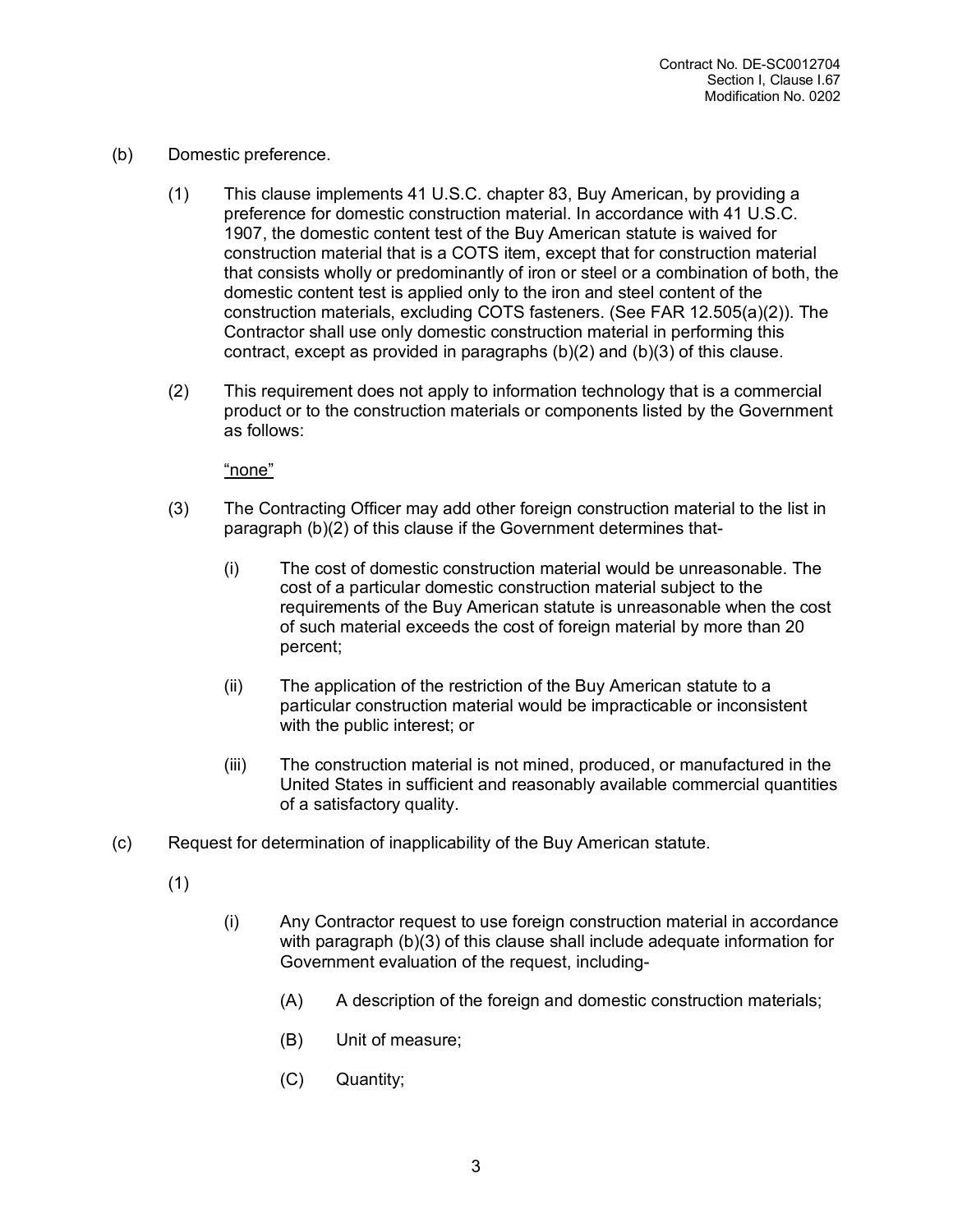- (D) Price;
- (E) Time of delivery or availability;
- (F) Location of the construction project;
- (G) Name and address of the proposed supplier; and
- (H) A detailed justification of the reason for use of foreign construction materials cited in accordance with paragraph (b)(3) of this clause.
- (ii) A request based on unreasonable cost shall include a reasonable survey of the market and a completed price comparison table in the format in paragraph (d) of this clause.
- (iii) The price of construction material shall include all delivery costs to the construction site and any applicable duty (whether or not a duty-free certificate may be issued).
- (iv) Any Contractor request for a determination submitted after contract award shall explain why the Contractor could not reasonably foresee the need for such determination and could not have requested the determination before contract award. If the Contractor does not submit a satisfactory explanation, the Contracting Officer need not make a determination.
- (2) If the Government determines after contract award that an exception to the Buy American statute applies and the Contracting Officer and the Contractor negotiate adequate consideration, the Contracting Officer will modify the contract to allow use of the foreign construction material. However, when the basis for the exception is the unreasonable price of a domestic construction material, adequate consideration is not less than the differential established in paragraph (b)(3)(i) of this clause.
- (3) Unless the Government determines that an exception to the Buy American statute applies, use of foreign construction material is noncompliant with the Buy American statute.
- (d) *Data*. To permit evaluation of requests under paragraph (c) of this clause based on unreasonable cost, the Contractor shall include the following information and any applicable supporting data based on the survey of suppliers:

| Foreign and Domestic Construction Materials Price Comparison |                 |          |                  |  |  |
|--------------------------------------------------------------|-----------------|----------|------------------|--|--|
| <b>Construction Material Description</b>                     | Unit of Measure | Quantity | Price (dollars)* |  |  |
| Item1:                                                       |                 |          |                  |  |  |
| Foreign construction material                                |                 |          |                  |  |  |
| Domestic construction material                               |                 |          |                  |  |  |
|                                                              |                 |          |                  |  |  |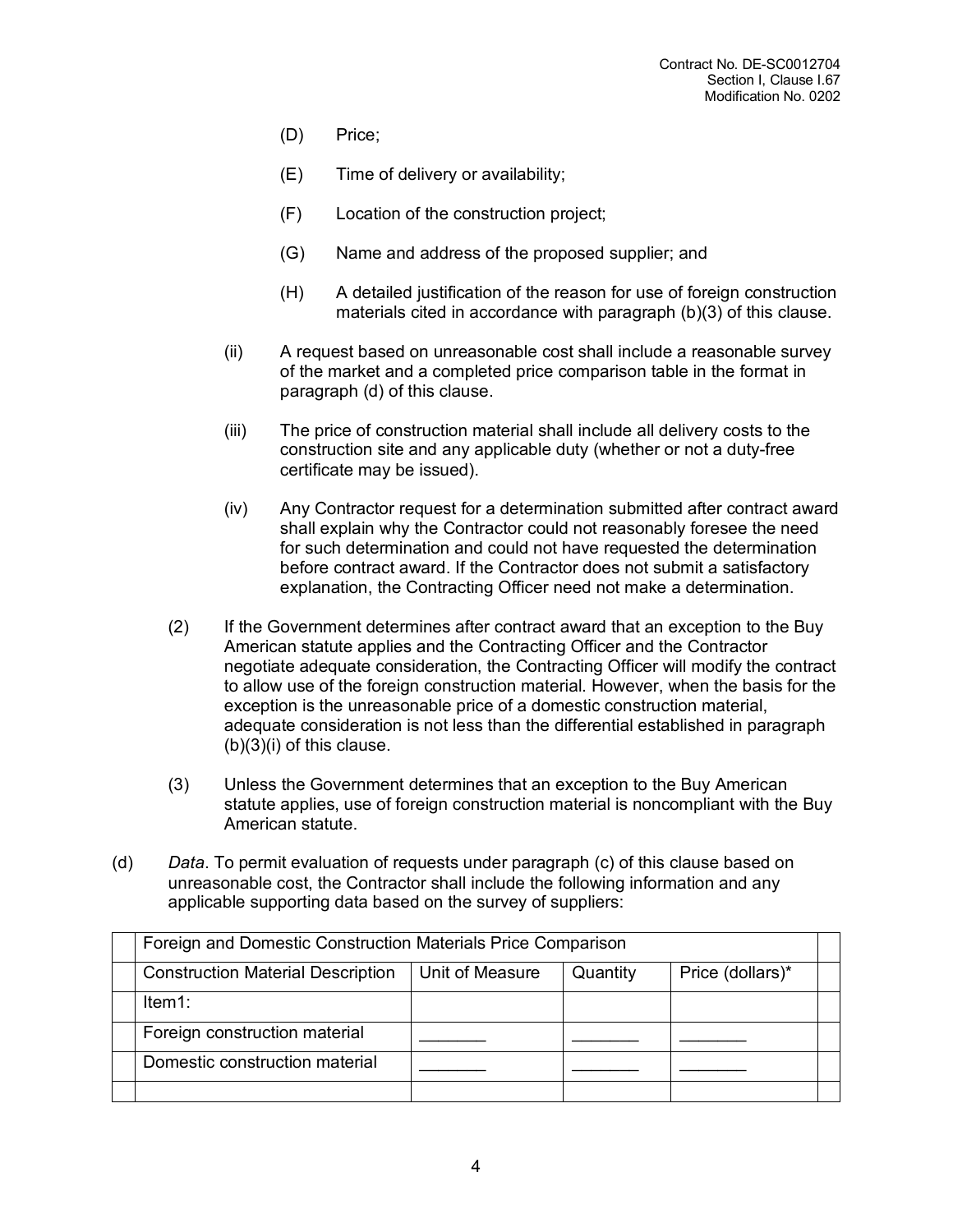|                                                                                                                                              | ltem2:                         |  |  |  |  |
|----------------------------------------------------------------------------------------------------------------------------------------------|--------------------------------|--|--|--|--|
|                                                                                                                                              | Foreign construction material  |  |  |  |  |
|                                                                                                                                              | Domestic construction material |  |  |  |  |
| [* Include all delivery costs to the construction site and any applicable duty (whether or not a<br>duty-free entry certificate is issued)]. |                                |  |  |  |  |
| [List name, address, telephone number, and contact for suppliers surveyed. Attach copy of<br>response; if oral, attach summary.]             |                                |  |  |  |  |

[*Include other applicable supporting information.*]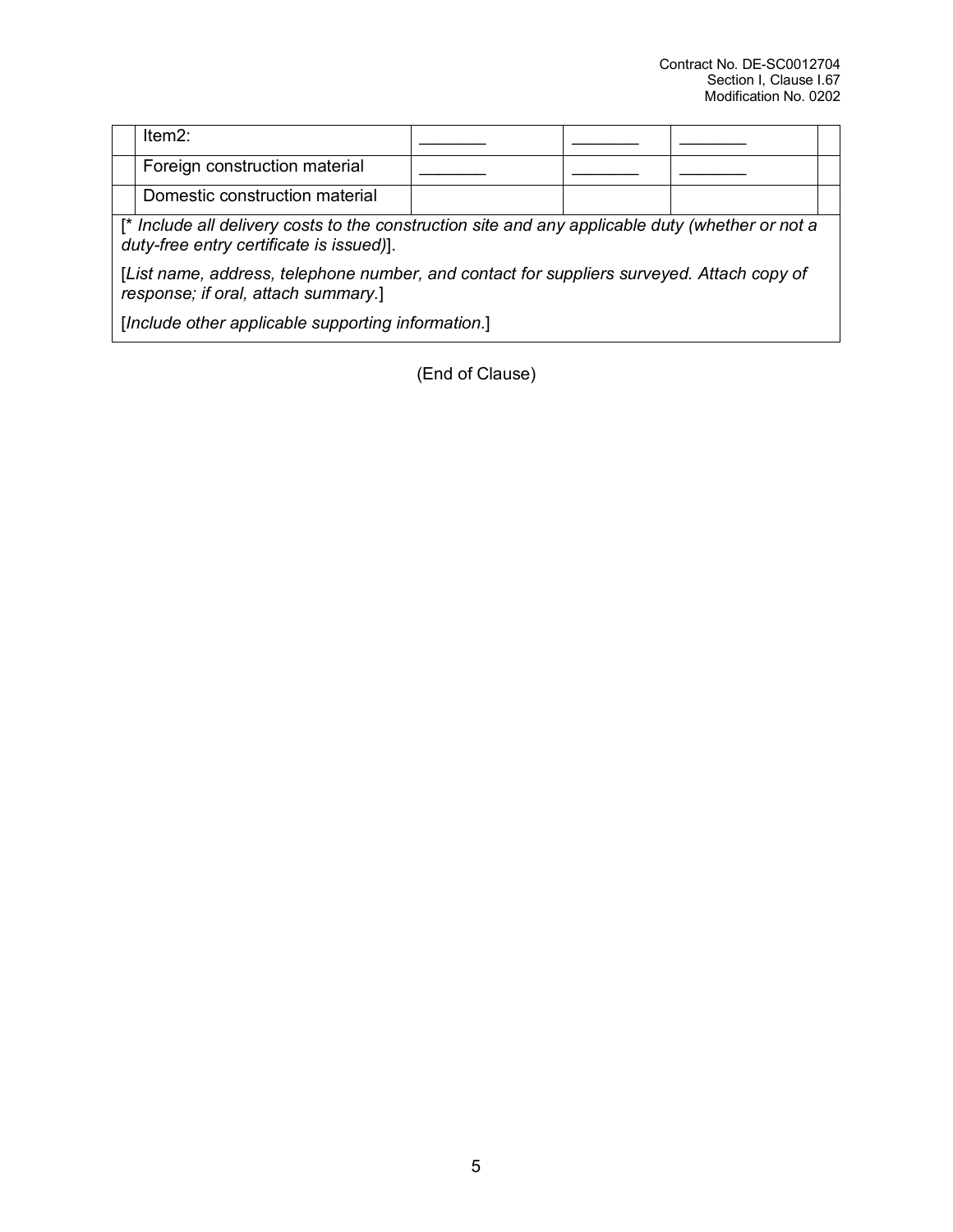### **CLAUSE I.78 – FAR 52.232-40 – PROVIDING ACCELERATED PAYMENT TO SMALL BUSINESS SUBCONTRACTORS (NOV 2021)**

- (a) Upon receipt of accelerated payments from the Government, the Contractor shall make accelerated payments to its small business subcontractors under this contract, to the maximum extent practicable and prior to when such payment is otherwise required under the applicable contract or subcontract, after receipt of a proper invoice and all other required documentation from the small business subcontractor.
- (b) The acceleration of payments under this clause does not provide any new rights under the Prompt Payment Act.
- (c) Include the substance of this clause, including this paragraph (c), in all subcontracts with small business concerns, including subcontracts with small business concerns for the acquisition of commercial products or commercial services.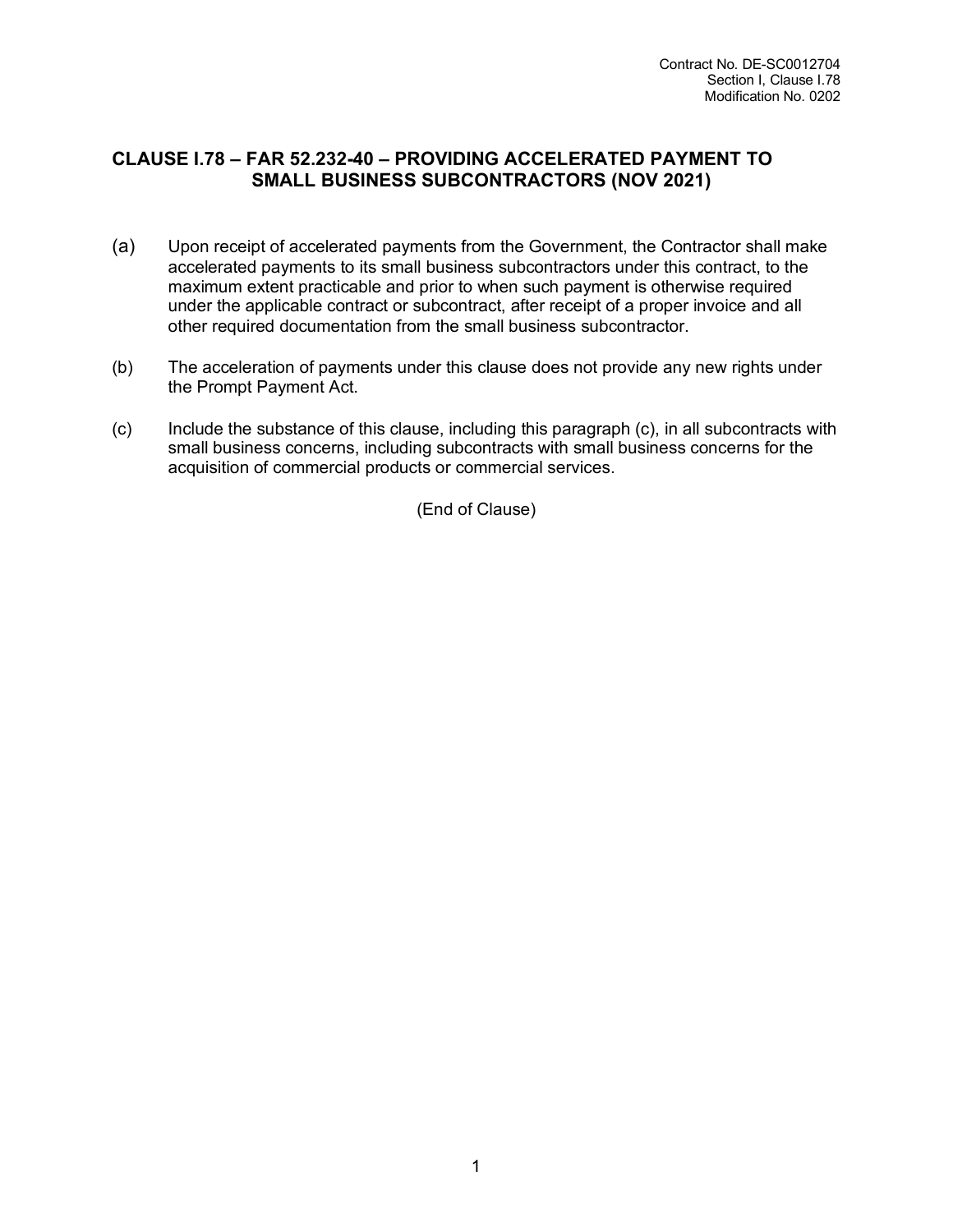#### **CLAUSE I.88 – FAR 52.244-6 – SUBCONTRACTS FOR COMMERCIAL PRODUCTS AND COMMERCIAL SERVICES (JAN 2022)**

(a) *Definitions.* As used in this clause—

*Commercial product, commercial service* and *commercially available off-the-shelf item* have the meanings contained in Federal Acquisition Regulation (FAR) [2.101.](https://www.acquisition.gov/far/part-2#FAR_2_101)

*Subcontract* includes a transfer of commercial products or commercial services between divisions, subsidiaries, or affiliates of the Contractor or subcontractor at any tier.

(b) To the maximum extent practicable, the Contractor shall incorporate, and require its subcontractors at all tiers to incorporate, commercial products, commercial services, or non-developmental items as components of items to be supplied under this contract.

(c)

- (1) The Contractor shall insert the following clauses in subcontracts for commercial products or commercial services:
	- (i) [52.203-13,](https://www.acquisition.gov/far/part-52#FAR_52_203_13) Contractor Code of Business Ethics and Conduct (NOV 2021) (41 [U.S.C.](http://uscode.house.gov/browse.xhtml;jsessionid=114A3287C7B3359E597506A31FC855B3) [3509\)](http://uscode.house.gov/browse.xhtml;jsessionid=114A3287C7B3359E597506A31FC855B3), if the subcontract exceeds the threshold specified in FAR [3.1004\(](https://www.acquisition.gov/far/part-3#FAR_3_1004)a) on the date of subcontract award, and has a performance period of more than 120 days. In altering this clause to identify the appropriate parties, all disclosures of violation of the civil False Claims Act or of Federal criminal law shall be directed to the agency Office of the Inspector General, with a copy to the Contracting Officer.
	- (ii) [52.203-15,](https://www.acquisition.gov/far/part-52#FAR_52_203_15) Whistleblower Protections Under the American Recovery and Reinvestment Act of 2009 (JUN 2010) (Section 1553 of Pub. L. 111-5), if the subcontract is funded under the Recovery Act.
	- (iii) [52.203-19,](https://www.acquisition.gov/far/part-52#FAR_52_203_19) Prohibition on Requiring Certain Internal Confidentiality Agreements or Statements (JAN 2017).
	- (iv) [52.204-21,](https://www.acquisition.gov/far/part-52#FAR_52_204_21) Basic Safeguarding of Covered Contractor Information Systems (NOV 2021), other than subcontracts for commercially available off-the-shelf items, if flow down is required in accordance with paragraph (c) of FAR clause [52.204-21.](https://www.acquisition.gov/far/part-52#FAR_52_204_21)
	- (v) [52.204-23,](https://www.acquisition.gov/far/part-52#FAR_52_204_23) Prohibition on Contracting for Hardware, Software, and Services Developed or Provided by Kaspersky Lab and Other Covered Entities (NOV 2021) (Section 1634 of Pub. L. 115-91).
	- (vi) [52.204-25,](https://www.acquisition.gov/far/part-52#FAR_52_204_25) Prohibition on Contracting for Certain Telecommunications and Video Surveillance Services or Equipment. (NOV 2021) (Section 889(a)(1)(A) of Pub. L. 115-232).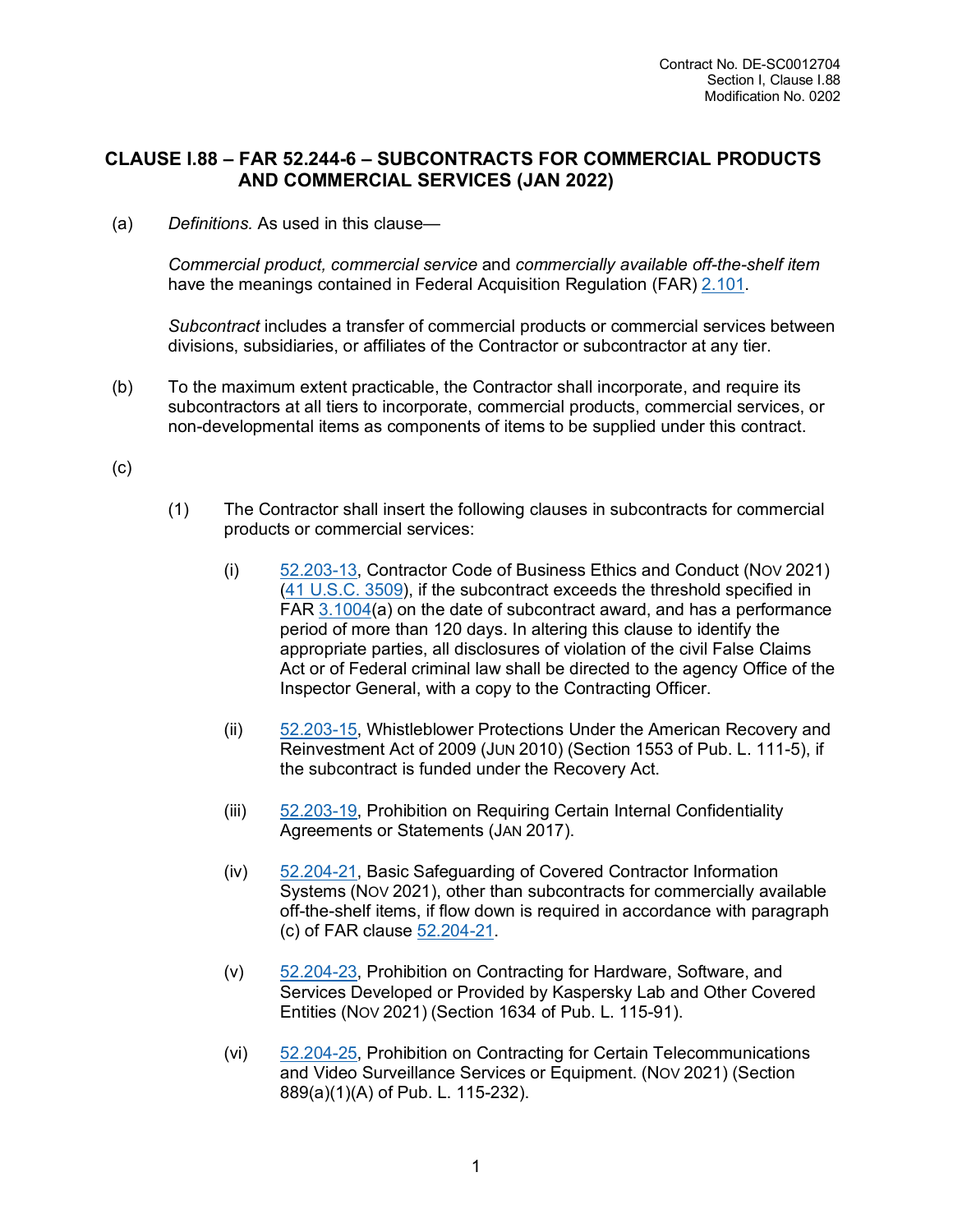- (vii) [52.219-8,](https://www.acquisition.gov/far/part-52#FAR_52_219_8) Utilization of Small Business Concerns (OCT 2018) [\(15](http://uscode.house.gov/view.xhtml?req=granuleid:USC-prelim-title15-section637&num=0&edition=prelim) [U.S.C.637\(](http://uscode.house.gov/view.xhtml?req=granuleid:USC-prelim-title15-section637&num=0&edition=prelim)d)(2) and (3)), if the subcontract offers further subcontracting opportunities. If the subcontract (except subcontracts to small business concerns) exceeds the applicable threshold specified in FAR [19.702\(](https://www.acquisition.gov/far/part-19#FAR_19_702)a) on the date of subcontract award, the subcontractor must include [52.219-](https://www.acquisition.gov/far/part-52#FAR_52_219_8) [8](https://www.acquisition.gov/far/part-52#FAR_52_219_8) in lower tier subcontracts that offer subcontracting opportunities.
- (viii) [52.222-21,](https://www.acquisition.gov/far/part-52#FAR_52_222_21) *Prohibition* of Segregated Facilities (APR 2015).
- (ix) [52.222-26,](https://www.acquisition.gov/far/part-52#FAR_52_222_26) Equal Opportunity (*Sept* 2016) (E.O.11246).
- $(x)$  [52.222-35,](https://www.acquisition.gov/far/part-52#FAR_52_222_35) Equal Opportunity for Veterans (JUN 2020)  $(38)$  $(38)$ [U.S.C.4212\(a\)\)](http://uscode.house.gov/browse.xhtml;jsessionid=114A3287C7B3359E597506A31FC855B3);
- (xi)  $52.222-36$ , Equal Opportunity for Workers with Disabilities (JUN 2020) ( $29$ [U.S.C.793\)](http://uscode.house.gov/browse.xhtml;jsessionid=114A3287C7B3359E597506A31FC855B3).
- (xii) [52.222-37,](https://www.acquisition.gov/far/part-52#FAR_52_222_37) Employment Reports on Veterans (JUN 2020) [\(38](http://uscode.house.gov/browse.xhtml;jsessionid=114A3287C7B3359E597506A31FC855B3) [U.S.C.4212\).](http://uscode.house.gov/browse.xhtml;jsessionid=114A3287C7B3359E597506A31FC855B3)
- (xiii) [52.222-40,](https://www.acquisition.gov/far/part-52#FAR_52_222_40) Notification of Employee Rights Under the National Labor Relations Act (DEC 2010) (E.O. 13496), if flow down is required in accordance with paragraph (f) of FAR clause 52.222-40.
- (xiv)
- (A) [52.222-50,](https://www.acquisition.gov/far/part-52#FAR_52_222_50) Combating Trafficking in Persons (NOV 2021) [\(22](http://uscode.house.gov/browse.xhtml;jsessionid=114A3287C7B3359E597506A31FC855B3) U.S.C. [chapter](http://uscode.house.gov/browse.xhtml;jsessionid=114A3287C7B3359E597506A31FC855B3) 78 and E.O. 13627).
- (B) Alternate I (MAR 2015) of [52.222-50\(](https://www.acquisition.gov/far/part-52#FAR_52_222_50)22 U.S.C. [chapter](http://uscode.house.gov/browse.xhtml;jsessionid=114A3287C7B3359E597506A31FC855B3) [78](http://uscode.house.gov/browse.xhtml;jsessionid=114A3287C7B3359E597506A31FC855B3) and E.O. 13627).
- (xv) [52.222-55,](https://www.acquisition.gov/far/part-52#FAR_52_222_55) Minimum Wages under Executive Order 13658 (JAN 2022), if flow down is required in accordance with paragraph (k) of FAR clause [52.222-55.](https://www.acquisition.gov/far/part-52#FAR_52_222_55)
- (xvi) [52.222-62,](https://www.acquisition.gov/far/part-52#FAR_52_222_62) Paid Sick Leave Under Executive Order 13706 (JAN 2017) (E.O. 13706), if flow down is required in accordance with paragraph (m) of FAR clause [52.222-62.](https://www.acquisition.gov/far/part-52#FAR_52_222_62)

(xvii)

- (A)  $52.224-3$ , Privacy Training (JAN 2017) ( $5 \text{ U.S.C. } 552a$  $5 \text{ U.S.C. } 552a$  $5 \text{ U.S.C. } 552a$ ) if flow down is required in accordance with [52.224-3\(](https://www.acquisition.gov/far/part-52#FAR_52_224_3)f).
- (B) Alternate I (JAN 2017) of [52.224-3,](https://www.acquisition.gov/far/part-52#FAR_52_224_3) if flow down is required in accordance with [52.224-3\(](https://www.acquisition.gov/far/part-52#FAR_52_224_3)f) and the agency specifies that only its agency-provided training is acceptable).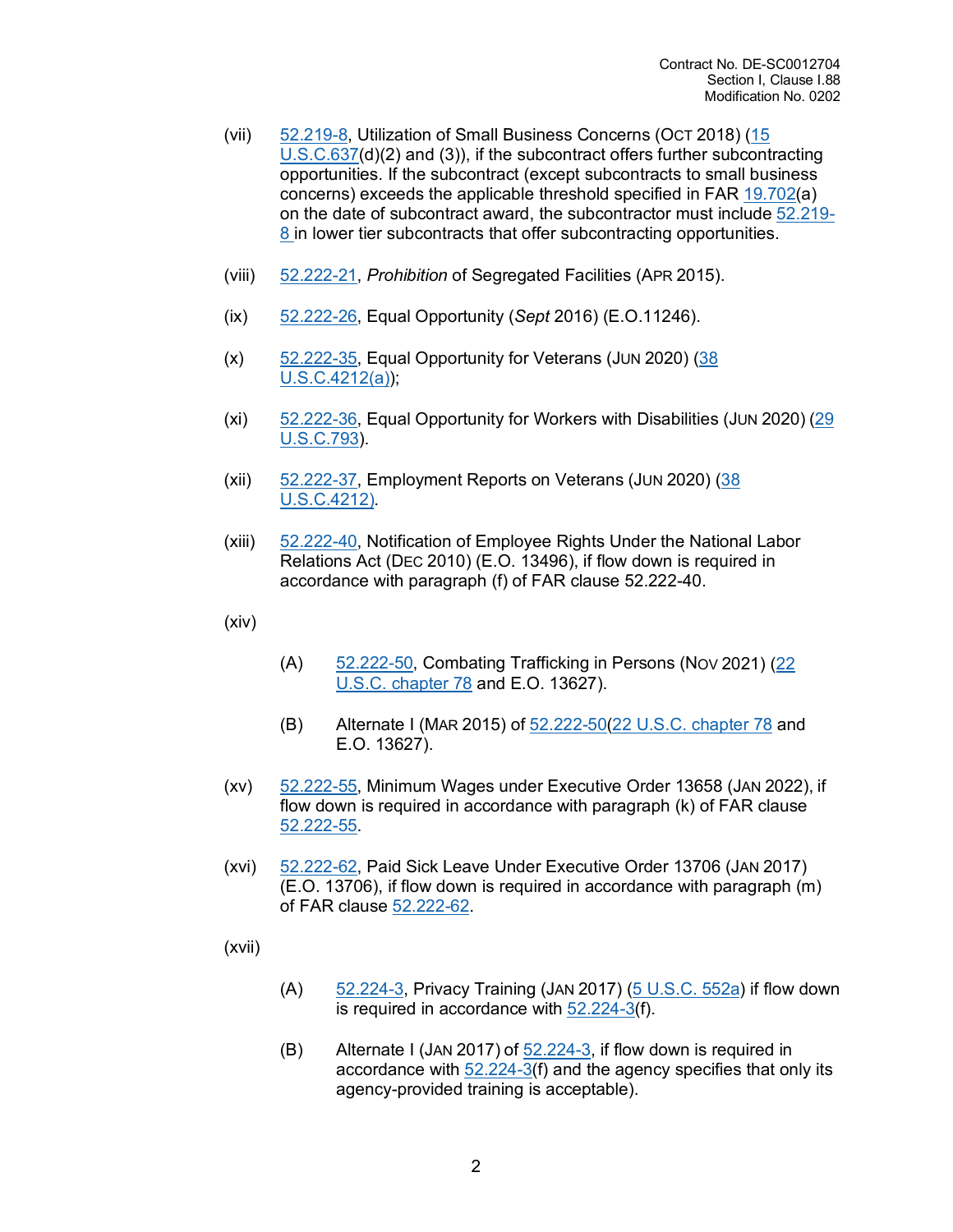- (xviii) [52.225-26,](https://www.acquisition.gov/far/part-52#FAR_52_225_26) Contractors Performing Private Security Functions Outside the United States (OCT 2016) (Section 862, as amended, of the National Defense Authorization Act for Fiscal Year 2008; 10 [U.S.C.](http://uscode.house.gov/browse.xhtml;jsessionid=114A3287C7B3359E597506A31FC855B3) 2302 [Note\).](http://uscode.house.gov/browse.xhtml;jsessionid=114A3287C7B3359E597506A31FC855B3)
- (xix) [52.232-40,](https://www.acquisition.gov/far/part-52#FAR_52_232_40) Providing Accelerated Payments to Small Business Subcontractors (NOV 2021), if flow down is required in accordance with paragraph (c) of FAR clause [52.232-40.](https://www.acquisition.gov/far/part-52#FAR_52_232_40)
- (xx) [52.247-64,](https://www.acquisition.gov/far/part-52#FAR_52_247_64) Preference for Privately Owned U.S.-Flag Commercial Vessels (NOV 2021) (46 [U.S.C.](https://www.govinfo.gov/content/pkg/USCODE-2019-title46/html/USCODE-2019-title46-subtitleV-partD-chap553-subchapI-sec55305.htm) [55305](https://www.govinfo.gov/content/pkg/USCODE-2019-title46/html/USCODE-2019-title46-subtitleV-partD-chap553-subchapI-sec55305.htm) and [10](http://uscode.house.gov/browse.xhtml;jsessionid=114A3287C7B3359E597506A31FC855B3) [U.S.C.2631\)](http://uscode.house.gov/browse.xhtml;jsessionid=114A3287C7B3359E597506A31FC855B3), if flow down is required in accordance with paragraph (d) of FAR clause [52.247-64\)](https://www.acquisition.gov/far/part-52#FAR_52_247_64).
- (2) While not required, the Contractor may flow down to subcontracts for commercial products or commercial services a minimal number of additional clauses necessary to satisfy its contractual obligations.
- (d) The Contractor shall include the terms of this clause, including this paragraph (d), in subcontracts awarded under this contract.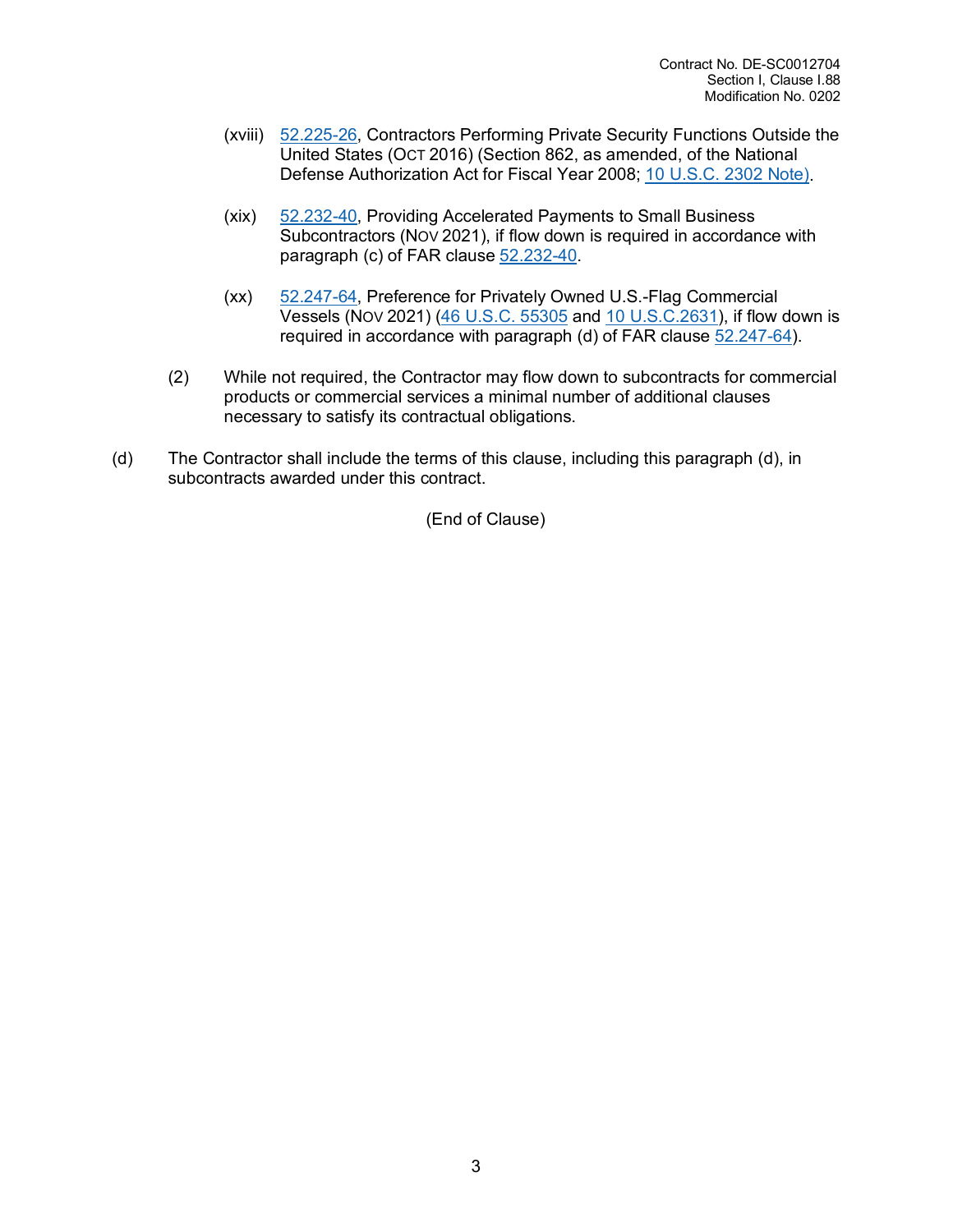### **CLAUSE I.88A – FAR 52.246-26 – REPORTING NONCONFORMING ITEMS (NOV 2021)**

(a) *Definitions.* As used in this clause—

*Common item* means an item that has multiple applications versus a single or peculiar application.

*Counterfeit item* means an unlawful or unauthorized reproduction, substitution, or alteration that has been knowingly mismarked, misidentified, or otherwise misrepresented to be an authentic, unmodified item from the original manufacturer, or a source with the express written authority of the original manufacturer or current design activity, including an authorized aftermarket manufacturer. Unlawful or unauthorized substitution includes used items represented as new, or the false identification of grade, serial number, lot number, date code, or performance characteristics.

*Critical item* means an item, the failure of which is likely to result in hazardous or unsafe conditions for individuals using, maintaining, or depending upon the item; or is likely to prevent performance of a vital agency mission.

*Critical nonconformance* means a nonconformance that is likely to result in hazardous or unsafe conditions for individuals using, maintaining, or depending upon the supplies or services; or is likely to prevent performance of a vital agency mission.

*Design activity* means an organization, Government or contractor, that has responsibility for the design and configuration of an item, including the preparation or maintenance of design documents. Design activity could be the original organization, or an organization to which design responsibility has been transferred.

*Major nonconformance* means a nonconformance, other than critical, that is likely to result in failure of the supplies or services, or to materially reduce the usability of the supplies or services for their intended purpose.

*Suspect counterfeit item* means an item for which credible evidence (including but not limited to, visual inspection or testing) provides reasonable doubt that the item is authentic.

- (b) The Contractor shall—
	- (1) Screen Government-Industry Data Exchange Program (GIDEP) reports, available at [www.gidep.org,](http://www.gidep.org/) as a part of the Contractor's inspection system or program for the control of quality, to avoid the use and delivery of counterfeit or suspect counterfeit items or delivery of items that contain a major or critical nonconformance. This requirement does not apply if the Contractor is a foreign corporation or partnership that does not have an office, place of business, or fiscal paying agent in the United States;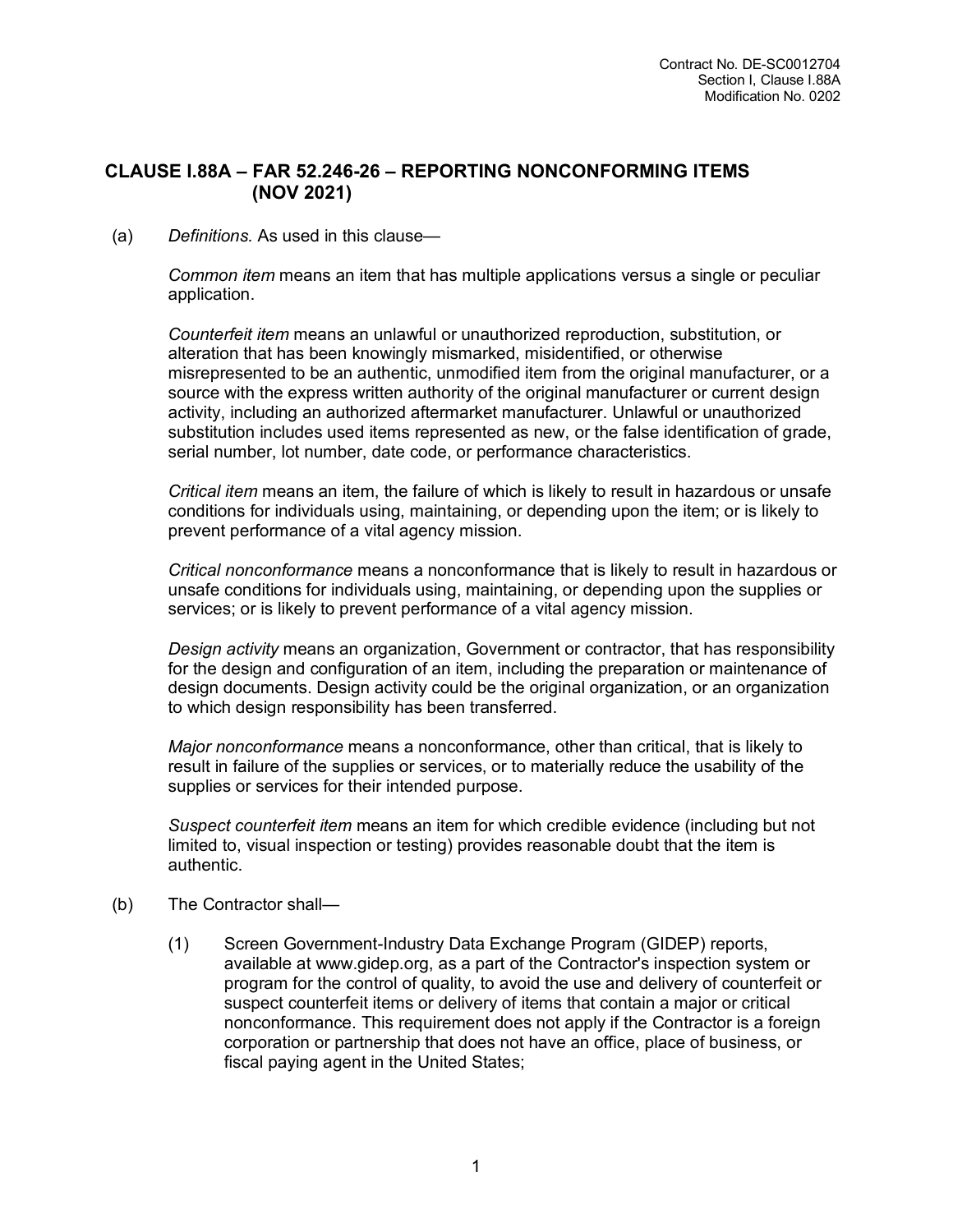- (2) Provide written notification to the Contracting Officer within 60 days of becoming aware or having reason to suspect, such as through inspection, testing, record review, or notification from another source (*e.g.*, seller, customer, third party) that any end item, component, subassembly, part, or material contained in supplies purchased by the Contractor for delivery to, or for, the Government is counterfeit or suspect counterfeit;
- (3) Retain counterfeit or suspect counterfeit items in its possession at the time of discovery until disposition instructions have been provided by the Contracting Officer; and
- (4) Except as provided in paragraph (c) of this clause, submit a report to GIDEP at [www.gidep.org](http://www.gidep.org/) within 60 days of becoming aware or having reason to suspect, such as through inspection, testing, record review, or notification from another source (*e.g.*, seller, customer, third party) that an item purchased by the Contractor for delivery to, or for, the Government is–
	- (i) A counterfeit or suspect counterfeit item; or
	- (ii) A common item that has a major or critical nonconformance.
- $(c)$  The Contractor shall not submit a report as required by paragraph  $(b)(4)$  of this clause, if—
	- (1) The Contractor is a foreign corporation or partnership that does not have an office, place of business, or fiscal paying agent in the United States;
	- (2) The Contractor is aware that the counterfeit, suspect counterfeit, or nonconforming item is the subject of an on-going criminal investigation, unless the report is approved by the cognizant law-enforcement agency; or
	- (3) For nonconforming items other than counterfeit or suspect counterfeit items, it can be confirmed that the organization where the defect was generated (*e.g.*, original component manufacturer, original equipment manufacturer, aftermarket manufacturer, or distributor that alters item properties or configuration) has not released the item to more than one customer.
- (d) Reports submitted in accordance with paragraph (b)(4) of this clause shall not include—
	- (1) Trade secrets or confidential commercial or financial information protected under the Trade Secrets Act [\(18 U.S.C. 1905\)](https://uscode.house.gov/view.xhtml?req=granuleid:USC-prelim-title18-section1905&num=0&edition=prelim); or
	- (2) Any other information prohibited from disclosure by statute or regulation.
- (e) Additional guidance on the use of GIDEP is provided at [http://www.gidep.org/about/opmanual/opmanual.htm.](http://www.gidep.org/about/opmanual/opmanual.htm)
- (f) If this is a contract with the Department of Defense, as provided in paragraph  $(c)(5)$  of section 818 of the National Defense Authorization Act for Fiscal Year 2012 (Pub. L. 112- 81), the Contractor or subcontractor that provides a written report or notification under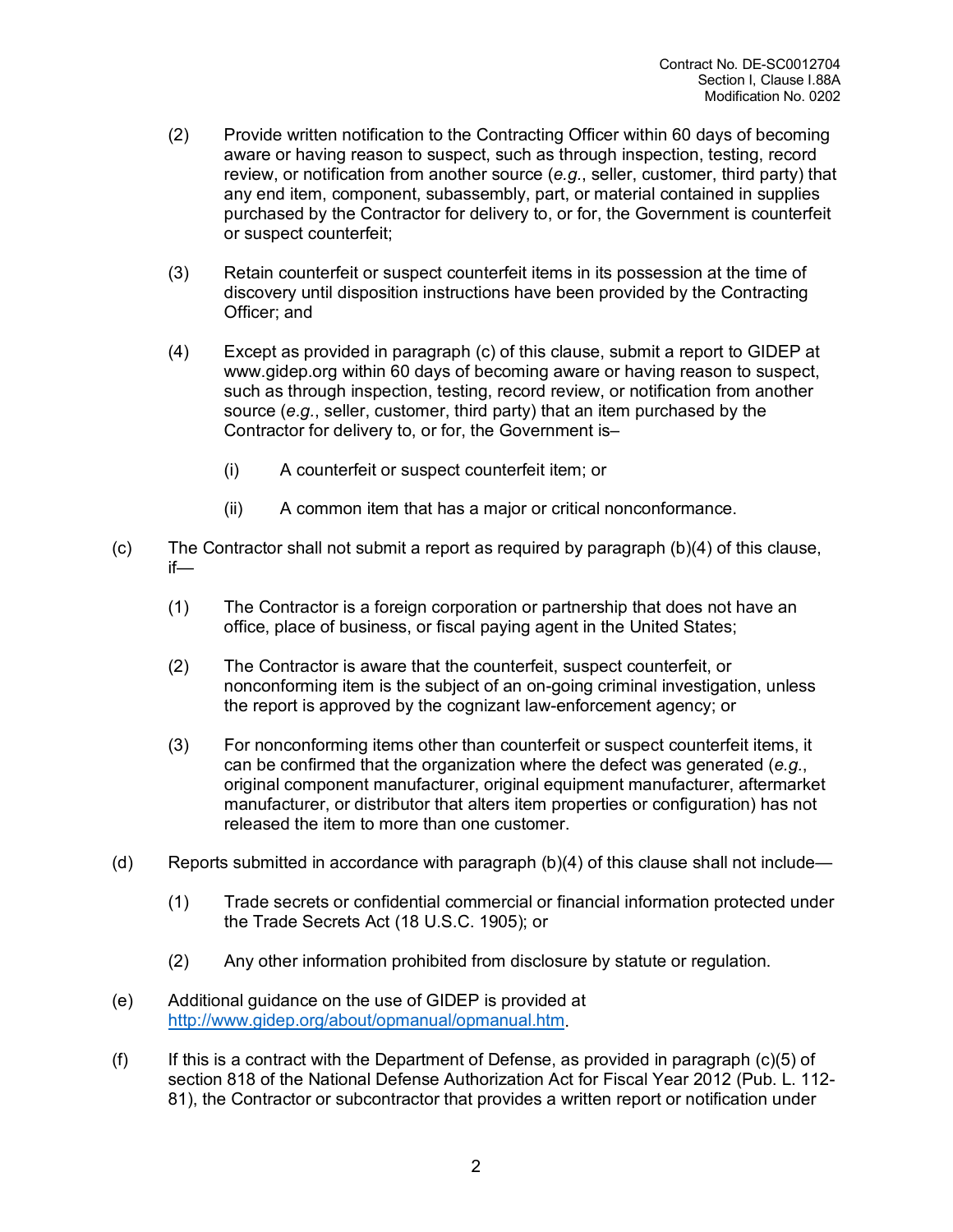this clause that the end item, component, part, or material contained electronic parts (*i.e.*, an integrated circuit, a discrete electronic component (including, but not limited to, a transistor, capacitor, resistor, or diode), or a circuit assembly)) that are counterfeit electronic parts or suspect counterfeit electronic parts shall not be subject to civil liability on the basis of such reporting, provided that the Contractor or any subcontractor made a reasonable effort to determine that the report was factual.

- (g) Subcontracts.
	- (1) Except as provided in paragraph (g)(2) of this clause, the Contractor shall insert this clause, including this paragraph (g), in subcontracts that are for–
		- (i) Items subject to higher-level quality standards in accordance with the clause at Federal Acquisition Regulation (FAR) 52.246-11, Higher-Level Contract Quality Requirement;
		- (ii) Items that the Contractor determines to be critical items for which use of the clause is appropriate;
		- (iii) Electronic parts or end items, components, parts, or materials containing electronic parts, whether or not covered in paragraph  $(g)(1)(i)$  or  $(ii)$  of this clause, if the subcontract exceeds the simplified acquisition threshold, as defined in FAR 2.101 on the date of subcontract award,and this contract is by, or for, the Department of Defense (as required by paragraph (c)(4) of section 818 of the National Defense Authorization Act for Fiscal Year 2012 (Pub. L. 112-81)); or
		- (iv) For the acquisition of services, if the subcontractor will furnish, as part of the service, any items that meet the criteria specified in paragraphs  $(g)(1)(i)$  through  $(g)(1)(iii)$  of this clause.
	- (2) The Contractor shall not insert the clause in subcontracts for–
		- (i) Commercial products and commercial services; or
		- (ii) Medical devices that are subject to the Food and Drug Administration reporting requirements at 21 CFR 803.
	- (3) The Contractor shall not alter the clause other than to identify the appropriate parties.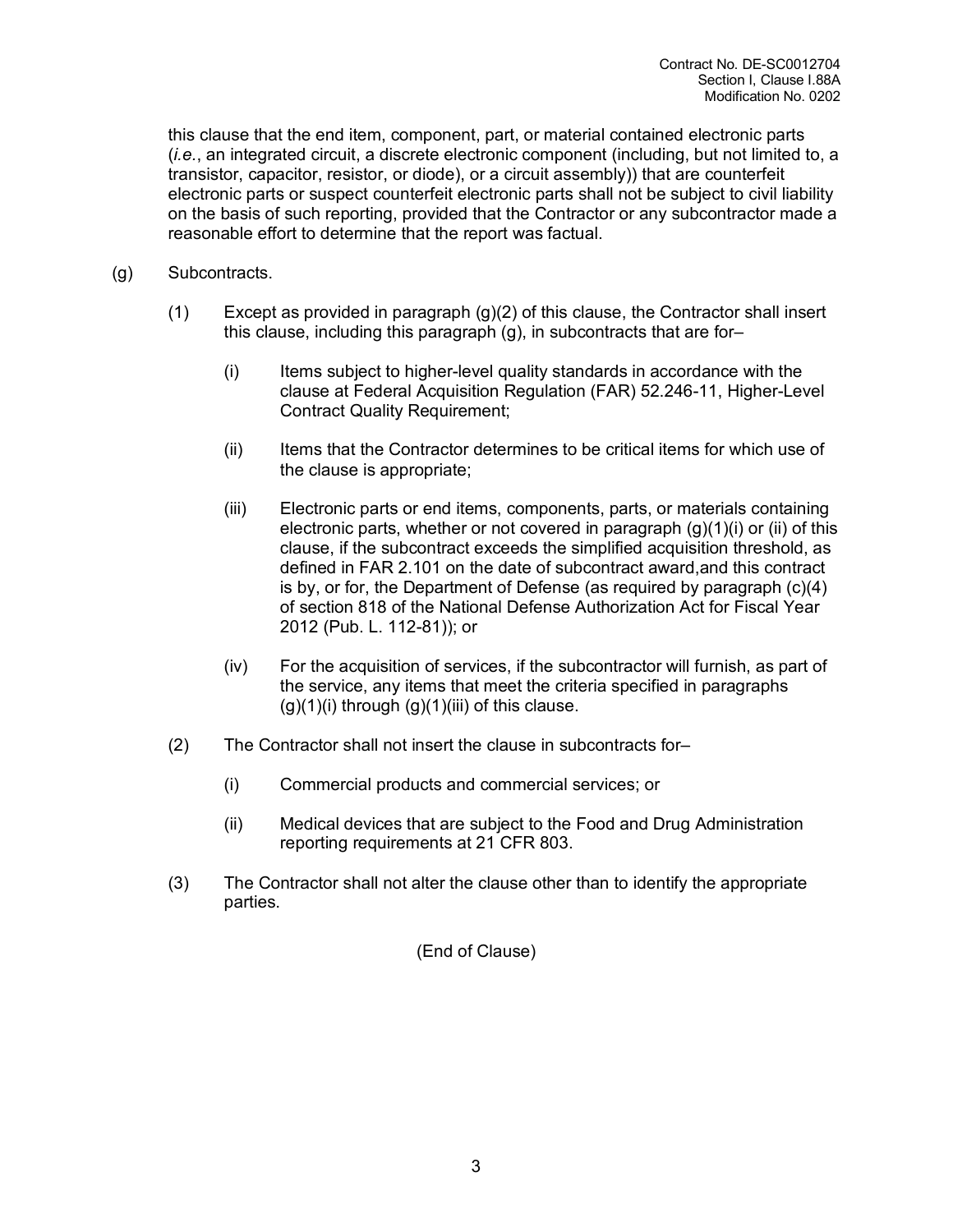### **CLAUSE I.91 – FAR 52.247-64 – PREFERENCE FOR PRIVATELY OWNED U.S.- FLAG COMMERCIAL VESSELS (NOV 2021)**

- (a) Except as provided in paragraph (e) of this clause, the Cargo Preference Act of1954 [\(46](http://uscode.house.gov/browse.xhtml;jsessionid=114A3287C7B3359E597506A31FC855B3)  [U.S.C.App.1241\(b\)\)](http://uscode.house.gov/browse.xhtml;jsessionid=114A3287C7B3359E597506A31FC855B3) requires that Federal departments and agencies shall transport in privately owned U.S.-flag commercial vessels at least 50 percent of the gross tonnage of equipment, materials, or commodities that may be transported in ocean vessels (computed separately for dry bulk carriers, dry cargo liners, and tankers). Such transportation shall be accomplished when any equipment, materials, or commodities, located within or outside the United States, that may be transported by ocean vessel are-
	- (1) Acquired for a U.S. Government agency account;
	- (2) Furnished to, or for the account of, any foreign nation without provision for reimbursement;
	- (3) Furnished for the account of a foreign nation in connection with which the United States advances funds or credits, or guarantees the convertibility of foreign currencies; or
	- (4) Acquired with advance of funds, loans, or guaranties made by or on behalf of the United States.
- (b) The Contractor shall use privately owned U.S.-flag commercial vessels to ship at least 50 percent of the gross tonnage involved under this contract (computed separately for dry bulk carriers, dry cargo liners, and tankers) whenever shipping any equipment, materials, or commodities under the conditions set forth in paragraph (a) of this clause, to the extent that such vessels are available at rates that are fair and reasonable for privately owned U.S.-flag commercial vessels.
- (c)
- (1) The Contractor shall submit one legible copy of a rated on-board ocean bill of lading for each shipment to both-
	- (i) The Contracting Officer, and
	- (ii) The:
		- Office of Cargo Preference Maritime Administration (MAR-590) 400 Seventh Street, SW Washington DC 20590. Subcontractor bills of lading shall be submitted through the Prime Contractor.
- (2) The Contractor shall furnish these bill of lading copies (i) within 20 working days of the date of loading for shipments originating in the United States, or (ii) within 30 working days for shipments originating outside the United States. Each bill of lading copy shall contain the following information: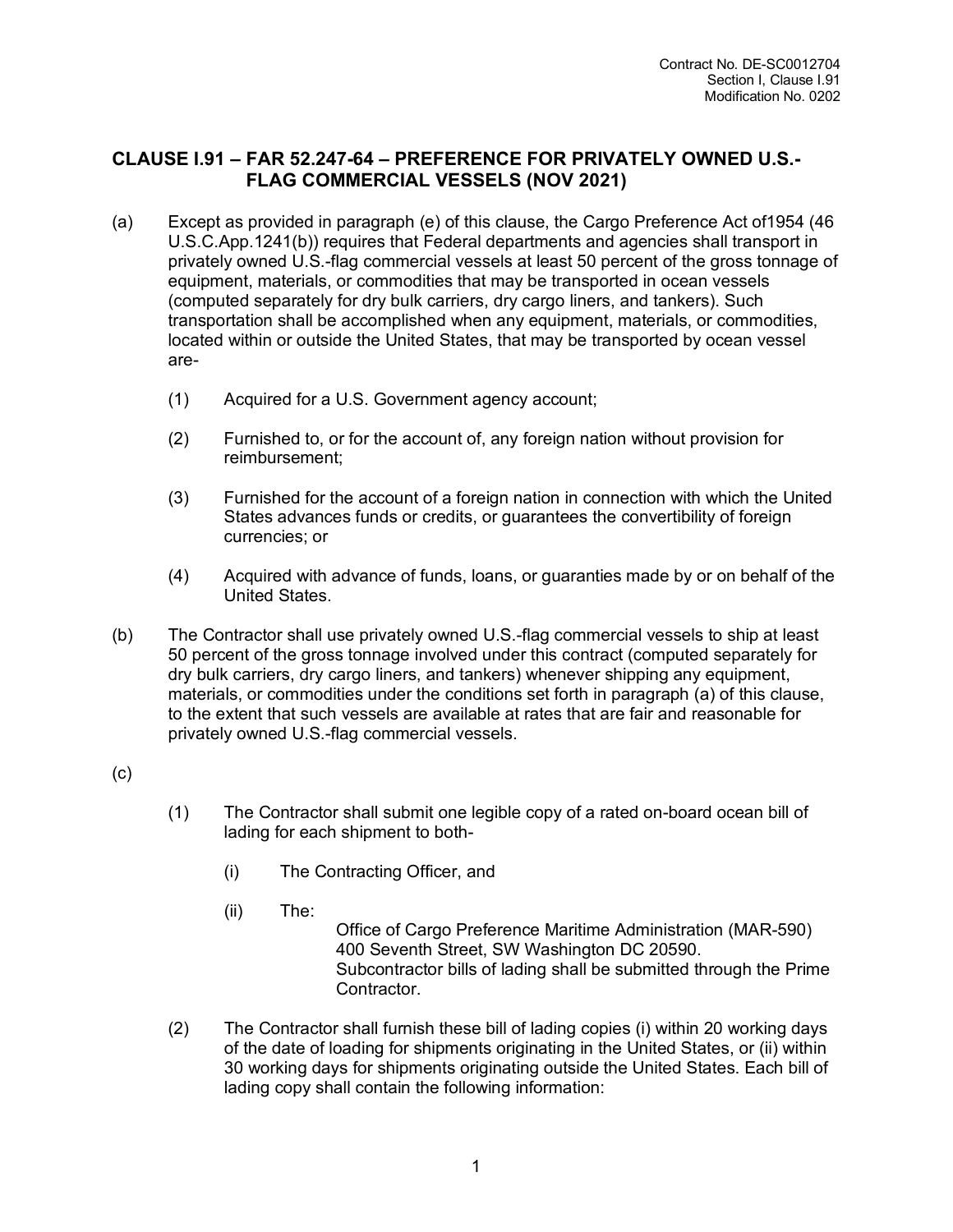- (A) Sponsoring U.S. Government agency.
- (B) Name of vessel.
- (C) Vessel flag of registry.
- (D) Date of loading.
- (E) Port of loading.
- (F) Port of final discharge.
- (G) Description of commodity.
- (H) Gross weight in pounds and cubic feet if available.
- (I) Total ocean freight revenue in U.S. dollars.
- (d) The Contractor shall insert the substance of this clause, including this paragraph (d), in all subcontracts or purchase orders under this contract, except those described in paragraph (e)(4).
- (e) The requirement in paragraph (a) does not apply to-
	- (1) Cargoes carried in vessels as required or authorized by law or treaty;
	- (2) Ocean transportation between foreign countries of supplies purchased with foreign currencies made available, or derived from funds that are made available, under the Foreign Assistance Act of1961 [\(22 U.S.C.2353\)](http://uscode.house.gov/browse.xhtml;jsessionid=114A3287C7B3359E597506A31FC855B3);
	- (3) Shipments of classified supplies when the classification prohibits the use of non-Government vessels; and
	- (4) Subcontracts or purchase orders for the acquisition of commercial products or commercial services unless-
		- (i) This contract is-
			- (A) A contract or agreement for ocean transportation services; or
			- (B) A construction contract; or
		- (ii) The supplies being transported are-
			- (A) Items the Contractor is reselling or distributing to the Government without adding value. (Generally, the Contractor does not add value to the items when it subcontracts items for f.o.b. destination shipment); or
			- (B) Shipped in direct support of U.S. military-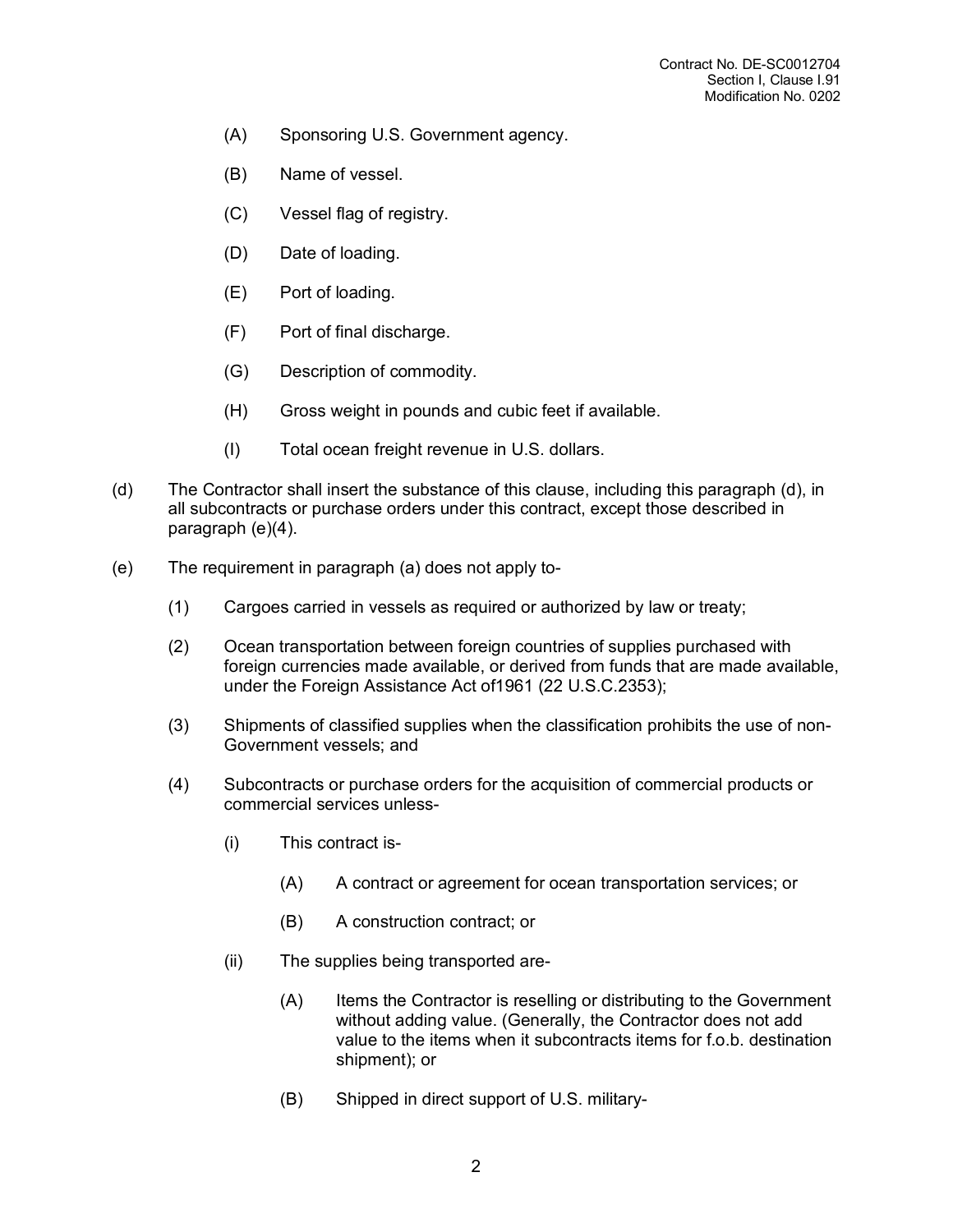- (1) Contingency operations;
- (2) Exercises; or
- (3) Forces deployed in connection with United Nations or North Atlantic Treaty Organization humanitarian or peacekeeping operations.
- (f) Guidance regarding fair and reasonable rates for privately owned U.S.-flag commercial vessels may be obtained from the:

Office of Costs and Rates Maritime Administration 400 Seventh Street, SW Washington DC 20590 Phone: (202) 366-4610.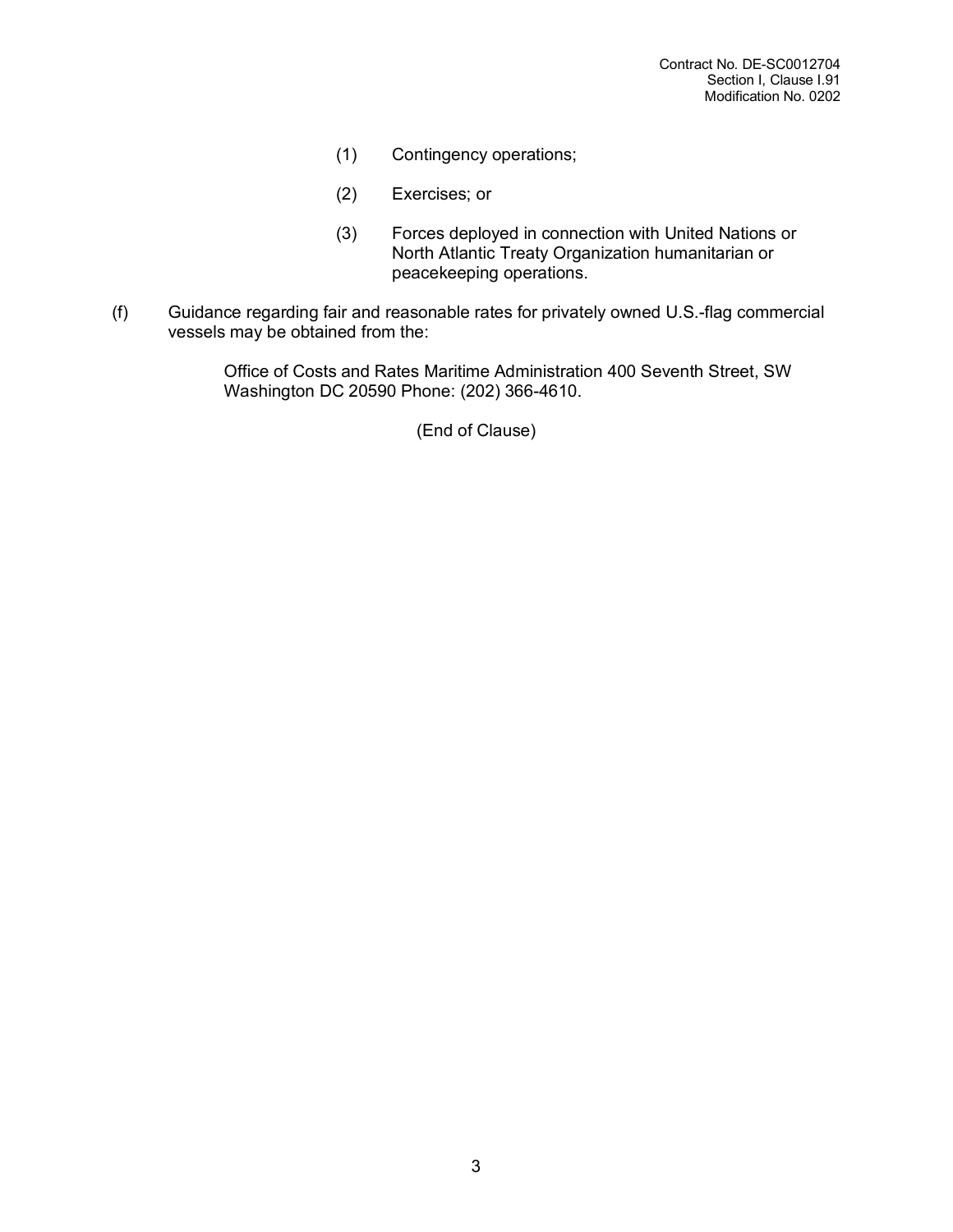**Contract No. DE-SC0012704 Section J | Appendix I Modification No. 0202**

# **APPENDIX I**

# **DOE Directives/List B**

**Brookhaven National Laboratory Applicable to the Operations of**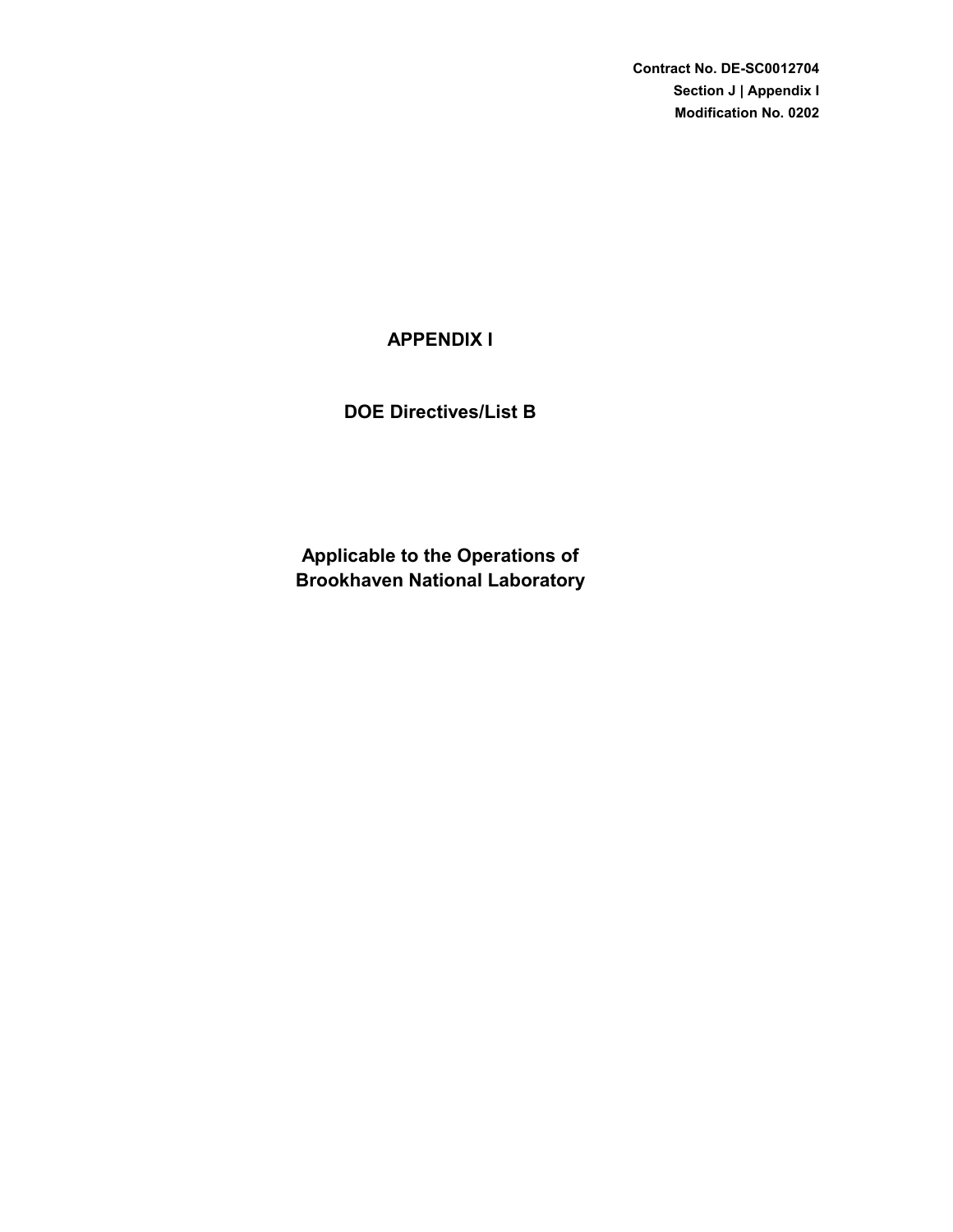There is no List A to this Appendix.

List B to this Appendix contains the following:

Part I: "Directives List"

This section contains a list of Directives that are considered by DOE as applicable to the BNL contract.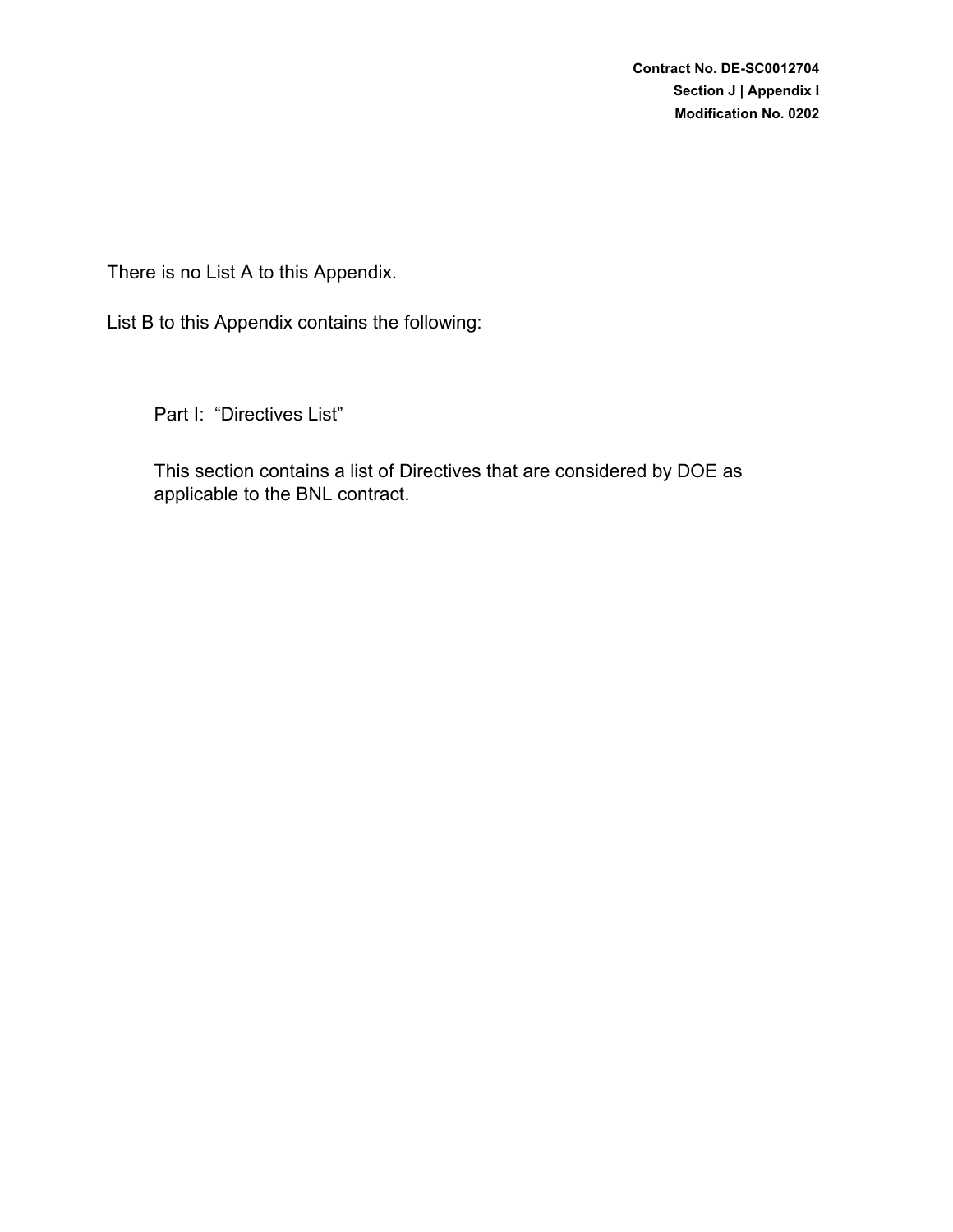| <b>ISSUED</b> | <b>TYPE</b> | <b>NUMBER</b> | <b>THROUGH</b><br><b>CHANGE</b>      | <b>TITLE</b><br><b>Includes Compliance Notes as Necessary</b>                                                                                   |
|---------------|-------------|---------------|--------------------------------------|-------------------------------------------------------------------------------------------------------------------------------------------------|
| 9/29/1995     | Order       | 130.1         |                                      | <b>Budget Formulation</b>                                                                                                                       |
| 9/4/2008      | Manual      | 142.2-1       | Chg. 1<br>(Admin Chg.)<br>6/27/2013  | Manual for Implementation of the Voluntary Offer Safeguards<br>Agreement and Additional Protocol with the International Atomic Energy<br>Agency |
| 12/15/2006    | Order       | 142.2A        | Chg. 1<br>(Admin Chg.)<br>6/27/2013  | Voluntary Offer Safeguards Agreement and Additional Protocol with the<br>International Atomic Energy Agency                                     |
| 1/15/2021     | Order       | 142.3B        |                                      | Unclassified Foreign National Access Program                                                                                                    |
| 3/31/2014     | Order       | 150.1A        |                                      | <b>Continuity Programs</b>                                                                                                                      |
| 8/11/2016     | Order       | 151.1D        | Chg.1<br>(Minor Chg.)<br>10/4/2019   | <b>Comprehensive Emergency Management System</b>                                                                                                |
| 6/27/2007     | Order       | 153.1         |                                      | Departmental Radiological Emergency Response Assets                                                                                             |
| 12/23/2008    | Order       | 200.1A        | Chg.1<br>(Minor Chg.)<br>01/13/2017  | Information Technology Management                                                                                                               |
| 1/7/2005      | Order       | 203.1         |                                      | Limited Personal Use of Government Office Equipment Including<br>Information Technology                                                         |
| 5/15/2019     | Order       | 205.1C        |                                      | Department of Energy Cyber Security Program                                                                                                     |
| 1/16/2009     | Order       | 206.1         | Chg.1<br>(Minor Chg.)<br>11/1/2018   | Department of Energy Privacy Program                                                                                                            |
| 2/19/2013     | Order       | 206.2         |                                      | Identity, Credential and Access Management (ICAM)                                                                                               |
| 4/8/2011      | Order       | 210.2A        |                                      | DOE Corporate Operating Experience Program                                                                                                      |
| 9/27/2016     | Order       | 221.1B        |                                      | Reporting Fraud, Waste, and Abuse to the Office of Inspector General                                                                            |
| 2/25/2008     | Order       | 221.2A        |                                      | Cooperation with the Office of Inspector General                                                                                                |
| 3/4/2011      | Order       | 225.1B        |                                      | <b>Accident Investigations</b>                                                                                                                  |
| 12/21/2015    | Order       | 227.1A        | Chg. 1<br>(Admin Chg.)<br>1/21/2020  | Independent Oversight Program                                                                                                                   |
| 6/27/2011     | Order       | 231.1B        | Chg. 1<br>(Admin Chg.)<br>11/28/2012 | Environment, Safety and Health Reporting                                                                                                        |
| 1/17/2017     | Order       | 232.2A        | Chg.1<br>(Minor Chg.)<br>10/04/2019  | Occurrence Reporting and Processing of Operations Information                                                                                   |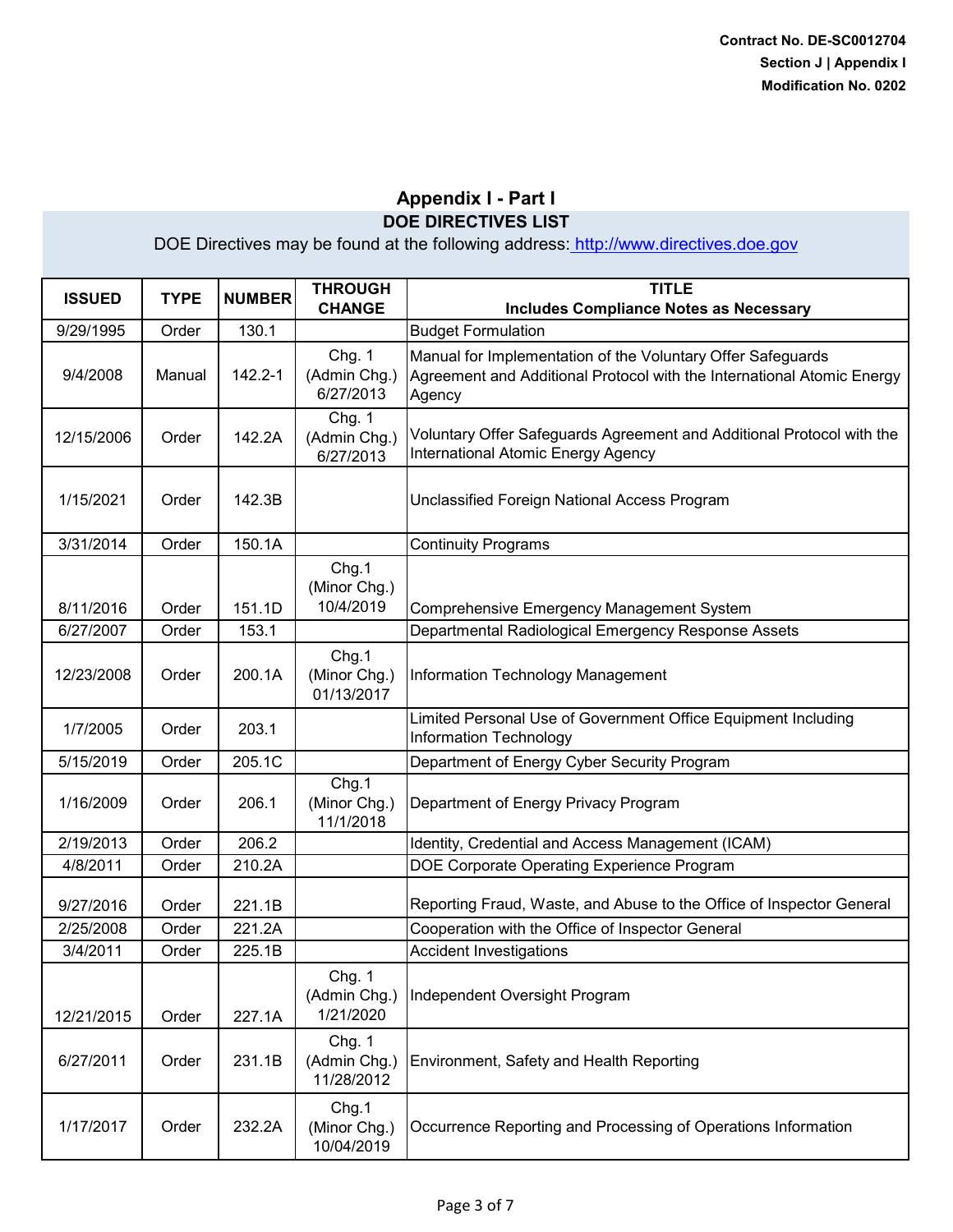| <b>ISSUED</b> | <b>TYPE</b> | <b>NUMBER</b>                                                    | <b>THROUGH</b><br><b>CHANGE</b>     | <b>TITLE</b><br><b>Includes Compliance Notes as Necessary</b>        |
|---------------|-------------|------------------------------------------------------------------|-------------------------------------|----------------------------------------------------------------------|
| 12/13/2010    | Order       | 241.1B                                                           | Chg. 1<br>(Admin Chg)<br>4/26/2016  | Scientific and Technical Information Management                      |
| 3/11/2013     | Order       | 243.1B                                                           | Chg. 1<br>(Admin Chg.)<br>7/8/2013  | Records Management Program                                           |
| 2/23/2011     | Order       | 252.1A                                                           | Chg. 1<br>(Admin Chg.)<br>3/12/2013 | <b>Technical Standards Program</b>                                   |
| 11/19/2009    | Order       | 313.1                                                            |                                     | Management and Funding of the Department's Overseas Presence         |
| 10/18/2007    | Order       | 341.1A<br>Parts:<br>$1.(a-b)$<br>$2.a(1-3)$<br>$2.a(4)(a-$<br>h) |                                     | <b>Federal Employee Health Services</b>                              |
| 9/30/1996     | Order       | 350.1                                                            | Chg. 7<br>(LtdChg.)<br>2/19/2020    | <b>Contractor Human Resource Management Programs</b>                 |
| 8/17/2009     | Order       | 410.2                                                            | Chg. 1<br>(Admin Chg.)<br>4/10/2014 | <b>Management of Nuclear Materials</b>                               |
| 1/4/2017      | Order       | 411.2                                                            |                                     | Scientific Integrity                                                 |
| 1/4/2017      | Policy      | 411.2A                                                           |                                     | <b>Scientific Integrity Policy</b>                                   |
| 10/22/2015    | Order       | 413.2C                                                           | Chg.1<br>(Minor Chg.)<br>8/2/2018   | Laboratory Directed Research and Development                         |
| 11/29/2010    | Order       | 413.3B                                                           | Chg. 6<br>(Minor Chg.)<br>1/12/2021 | Program and Project Management for the Acquisition of Capital Assets |
| 4/25/2011     | Order       | 414.1D                                                           | Chg. 2<br>(LtdChg.)<br>9/15/2020    | <b>Quality Assurance</b>                                             |
| 12/3/2012     | Order       | 415.1                                                            | Chg. 2<br>(Minor Chg.)<br>1/17/2017 | Information Technology Project Management                            |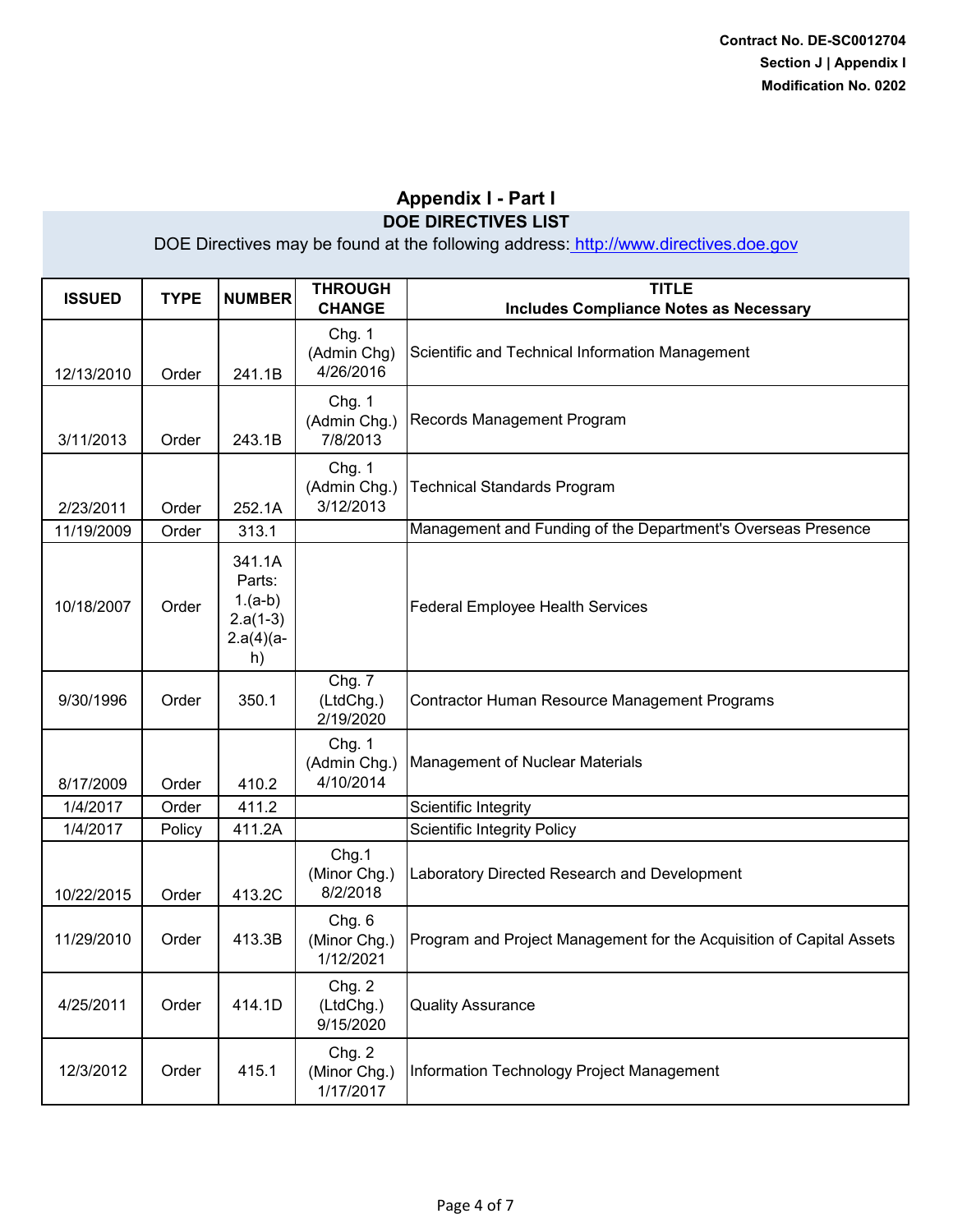| <b>ISSUED</b> | <b>TYPE</b> | <b>NUMBER</b> | <b>THROUGH</b><br><b>CHANGE</b>      | <b>TITLE</b><br><b>Includes Compliance Notes as Necessary</b>                                                                                                                                                                                                                                                                                                    |
|---------------|-------------|---------------|--------------------------------------|------------------------------------------------------------------------------------------------------------------------------------------------------------------------------------------------------------------------------------------------------------------------------------------------------------------------------------------------------------------|
| 12/4/2012     | Order       | 420.1C        | Chg.3<br>(Ltd Chg.)<br>11/14/2019    | <b>Facility Safety</b><br>Compliance Note: CRD Chapters 1, 3, and 5 only are applicable to BNL<br>Hazardous Category 1, 2, or 3 nuclear facilities. Currently these type of<br>nuclear facilities do not exist at BNL. The requirements of DOE O 420.<br>1C Chg. 2 CRD Chapters 2 (Fire Protection) and 5 (Natural Phenomena<br>Hazards Mitigation) apply to BNL |
| 7/21/2011     | Order       | 420.2C        |                                      | Safety of Accelerator Facilities                                                                                                                                                                                                                                                                                                                                 |
| 6/29/2010     | Order       | 422.1         | Chg.3<br>(Minor Chg.)<br>10/4/2019   | <b>Conduct of Operations</b><br><b>Compliance Note:</b> Applicable to Hazardous Category 1, 2, or 3 nuclear<br>facilities and other facilities as defined by BSA in a Program Plan<br>approved by BHSO                                                                                                                                                           |
| 11/25/2016    | Policy      | 434.1B        |                                      | Conduct and Approval of Select Agent and Toxin Work at Department of<br><b>Energy Sites</b>                                                                                                                                                                                                                                                                      |
| 7/9/1999      | Order       | 435.1         | Chg. 2<br>(Admin Chg.)<br>1/11/2021  | Radioactive Waste Management                                                                                                                                                                                                                                                                                                                                     |
| 7/9/1999      | Manual      | 435.1-1       | Chg. 3<br>(LtdChg.)<br>1/11/2021     | Radioactive Waste Management Manual                                                                                                                                                                                                                                                                                                                              |
| 5/2/2011      | Order       | 436.1         |                                      | Departmental Sustainability                                                                                                                                                                                                                                                                                                                                      |
| 12/11/2020    | Order       | 437.1         |                                      | <b>Bridge and Tunnel Management</b>                                                                                                                                                                                                                                                                                                                              |
| 6/15/2011     | Order       | 440.2C        | Chg. 2<br>(LtdChg.)<br>9/15/2020     | <b>Aviation Management and Safety</b>                                                                                                                                                                                                                                                                                                                            |
| 3/7/2008      | Manual      | 441.1-1       | Chg. 1<br>(Admin Chg.)<br>02/24/2016 | Nuclear Material Packaging Manual                                                                                                                                                                                                                                                                                                                                |
| 1/31/2019     | Order       | 442.1B        |                                      | Department of Energy Employee Concerns Program                                                                                                                                                                                                                                                                                                                   |
| 7/29/2011     | Order       | 442.2         | Chg.1<br>(Pg.Chg.)<br>10/5/2016      | Differing Professional Opinions for Technical Issues Involving<br>Environment, Safety and Health                                                                                                                                                                                                                                                                 |
| 11/26/2019    | Order       | 443.1C        |                                      | Protection of Human Research Subjects                                                                                                                                                                                                                                                                                                                            |
| 7/21/2011     | Order       | 452.8         |                                      | Control of Nuclear Weapon Data                                                                                                                                                                                                                                                                                                                                   |
| 7/15/2016     | Order       | 456.1A        |                                      | The Safe Handling of Unbound Engineered Nanoparticles                                                                                                                                                                                                                                                                                                            |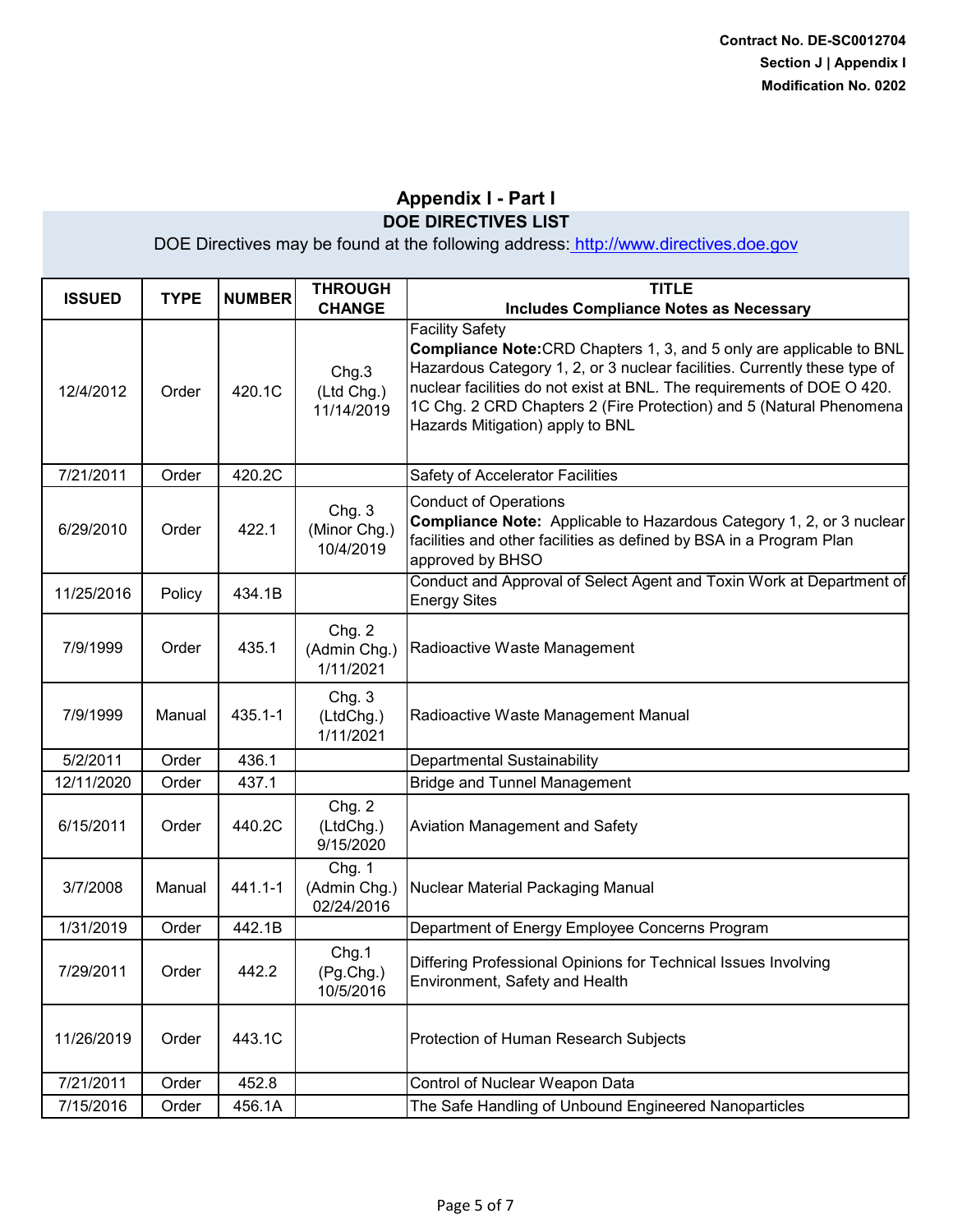| <b>ISSUED</b> | <b>TYPE</b> | <b>NUMBER</b> | <b>THROUGH</b><br><b>CHANGE</b>     | <b>TITLE</b><br><b>Includes Compliance Notes as Necessary</b>                   |
|---------------|-------------|---------------|-------------------------------------|---------------------------------------------------------------------------------|
| 2/11/2011     | Order       | 458.1         | Chg. 4<br>(LtdChg.)<br>9/15/2020    | Radiation Protection of the Public and the Environment                          |
| 12/20/2016    | Order       | 460.1D        |                                     | Hazardous Materials Packaging and Transportation Safety                         |
| 12/22/2004    | Order       | 460.2A        |                                     | Departmental Material Transportation and Packaging Management                   |
| 6/4/2008      | Manual      | 460.2-1A      |                                     | Radioactive Material Transportation Practices Manual                            |
| 11/23/2016    | Order       | 470.3C        | Chg. 1<br>(LtdChg.)<br>9/9/2020     | Design Basis Threat (DBT) Order                                                 |
| 7/21/2011     | Order       | 470.4B        | Chg.3<br>(LtdChg.)<br>9/23/2021     | Safeguards and Security Program                                                 |
| 6/2/2014      | Order       | 470.5         |                                     | Insider Threat Program                                                          |
| 9/2/2015      | Order       | 470.6         | Chg.1<br>(Minor Chg.)<br>1/11/2017  | <b>Technical Security Program</b>                                               |
| 3/1/2010      | Order       | 471.1B        |                                     | Identification and Protection of Unclassified Controlled Nuclear<br>Information |
| 4/9/2003      | Order       | 471.3         | Chg. 1<br>(Admin Chg.)<br>1/13/2011 | Identifying and Protecting Official Use Only Information                        |
| 4/9/2003      | Manual      | 471.3-1       | Chg. 1<br>(Admin Chg.)<br>1/13/2011 | Manual for Identifying and Protecting Official Use Only Information             |
| 6/20/2011     | Order       | 471.6         | Chg. 3<br>(Admin Chg.)<br>9/12/2019 | <b>Information Security</b>                                                     |
| 7/21/2011     | Order       | 472.2         | Chg. 1<br>(Pg Chg.)<br>7/9/2014     | <b>Personnel Security</b>                                                       |
| 8/30/2021     | Order       | 473.1A        |                                     | <b>Physical Protection Program</b>                                              |